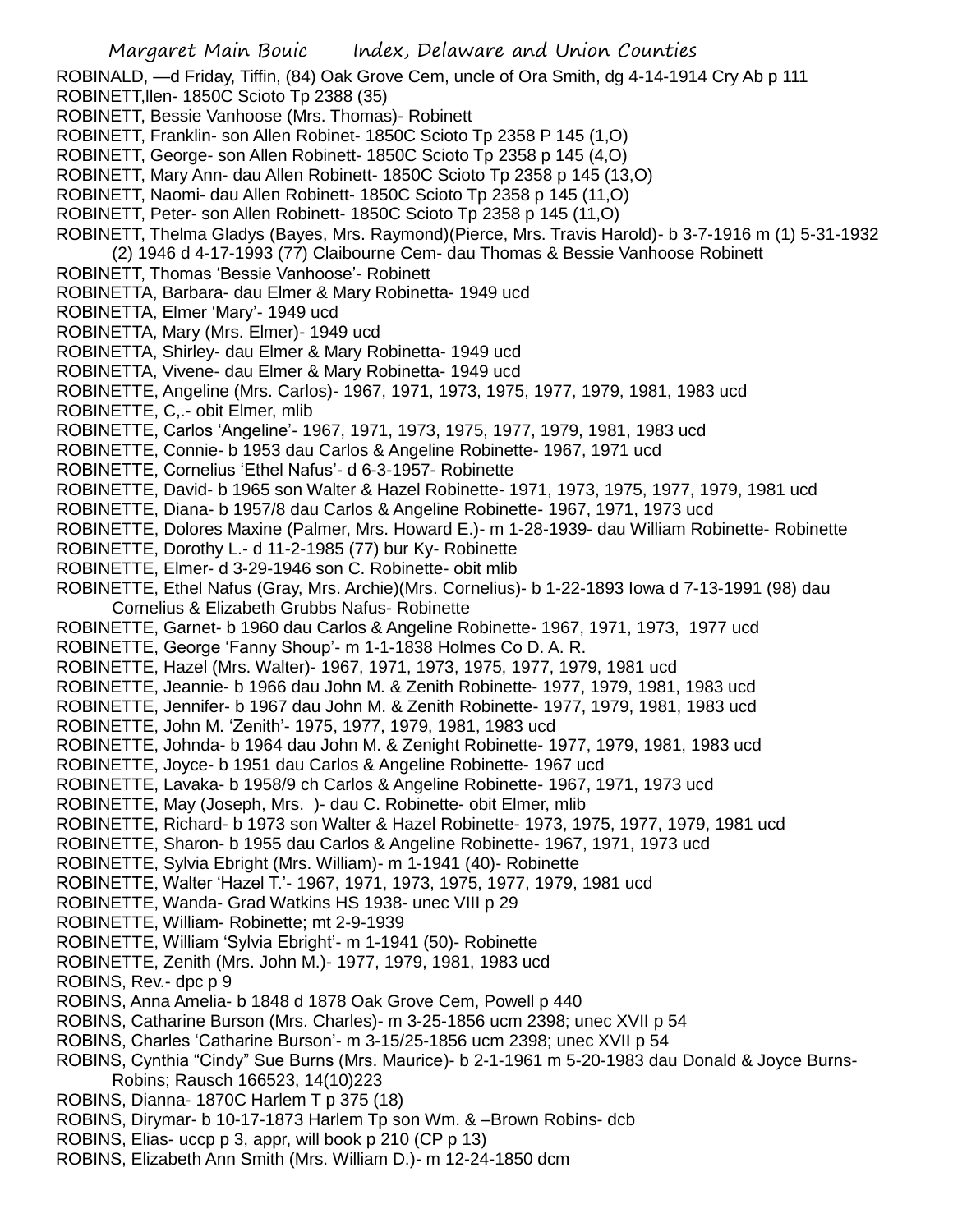ROBINS, Elsie B.(Mrs. Ralph N.)\_- Robins; 1964, 1969, 1971 dcd ROBINS, George F.- 1870C Harlem Tp 375 (13) ROBINS, Gwen (Nash, Mrs. John Kenley)- b about 1926 m 1947- Nash p 271 ROBINS, Harry- b 7-27-1878 Harlem Tp son Williams & Sarah Butt Robins- dcb ROBINS, Helen K. (Mrs. Ralph N.)- 1961 dcd ROBINS, Ira A.- 1915 uch p 512 ROBINS, Ira 'Mary'- 1915 uch p 941 ROBINS, Jean (Wiblin, Mrs. )- d 5-8-1973 (76) Sunbury Cem- dau Ralph N. & Elsie B. Robins- Robins ROBINS, Leonard- b 10-12-1871 Harlem Tp son Wm. & Sarah Butt Robins- dcb ROBINS. Lilly C. D.- b 3-26-1876 Harlem Tp son William & Sarah Butt Robins- dcb ROBINS, Louesa M.- b 1851 d 1873 Oak Grove Cem, Powell p 440 ROBINS, Mary (Mrs. Ira)- 1915 uch p 941 ROBINS, Mary M.- d 4-5-1872 (16y11m) b Michigan d Delaware - dcdeaths ROBINS, Mary S.- 1883 uch V p 681 ROBINS, Mary (Stamats, Mrs. Harrison S.)- m 3-2-1859 ucm 2846- dau Ira & Mary Robins- 1915 uch p 941 ROBINS, Mathew- b 12-29-1871 Harlem Tp son Mathew G. & Catharine Rigles Robins- dcb ROBINS, Matthew 'Prissilla Huston'- m 7-29-1855 dcm ROBINS, Maurice 'Cynthia "Cindy" Burns'- m 5-20-1983 son Nathan & Rosella Robins- Robins ROBINS, Nancy M.- 1870C Harlem Tp 375 (9) ROBINS, Nathan Donald- b 3-25-1993 son Maurice & Cindy Burns Robins- Robins ROBINS, Nathan 'Rosella'- Robins ROBINS, Pearl L.- b d 1873 Oak Grove Cem, Powell p 440 ROBINS, Pheby- 1870C Harlem Tp 375 (19) ROBINS, Prissilla Huston (Mrs. Matthew)- m 7-29-1855 dcm ROBINS, Robert- d 12-19-1887 (41-6-10) Harlem Tp, dcdeaths ROBINS, Rosella (Mrs. Nathan)- Robins ROBINS, Ralph N. 'Elsie'- d 5-8-1973 (75/6) Sunbury Cem- Robins; 1964, 1969, 1971 dcd ROBINS, Ralph N., Jr.- son Ralph N. & Elsie B. Robins- Robins ROBINS, Ralph N. 'Helen K.'- 1961 dcd ROBINS, Sarah- 1870C Harlem Tp 374 (31) ROBINS, Sarah Ann (Martin, Mrs. Jefferson)- m 8-8-1853; dg 2-22-1907 Cry Ab p 19; m 8-8-1852 (8-13-1852) Wight p 77 ROBINS, Sarah Janet (Taylor, Mrs. )- sister Ralph N. Robins- Robins ROBINS, Stacey Marie- b 2-10-1989 dau Maurice & Cynthia Sue Burns Robins; Burns; Rausch 1665231, 14(10)2231 ROBINS, Thomas W.- delge XV p 81 Co H. 122nd O.V.I. ROBINS, Wm. Jr.- delge XIII 33 ROBINS, Wm.,Sr.- delge XIII p 33 ROBINS, William 1908 dch p 403 ROBINS, William- 1835 men p 29 #14 p 50 Harlem Tp ROBINS, William- 1870C Harlem Tp p 375 (59\*) ROBINS, William- 1870C Harlem Tp p 374 (26\*) ROBINS, William D. 'Elizabeth Ann Smith'- m 12-24-1850 dcm ROBINS, Zella A.- 1969 dcd ROBINSON, ----1880 dch p 326; 1976 dch p 123, 251; 1915 uch p 400, 414, 532; hmp p 88; Pabst 1 p 21, hjt p 10, 31, 34, 38, 175, 176; Marysville p 50, 66 ROBINSON, —family of Jane Ratterman- delge XIV p 7 ROBINSON, —family of Ned Sharp #140, unec V p 14, VI p 2, VII p 8 ROBINSON, —family of J. P. Robinson- unec V p 59, VI p 3, 15, VII p 26, 39, 40, 46 ROBINSON, —family of Dorothy Robinson- #1, unec VI p 2, XI p 2 ROBINSON, —family of Beverly Frain #173, unec VI p 13, VII p 1 ROBINSON, —family of Marjorie Wiechmann #234, unec IX p 3, X 4, XI p 4, XII p 3 ROBINSON, —family of Joan Robson Grube #2999; unec X p 61 ROBINSON, —family of Kathi Buratti- unec XIV p 50 ROBINSON, —family of Caroline P. Seipp- unec XIV p 2 ROBINSON, --- d 11-12-1881 infant- Radnor Tp- dcdeaths

Margaret Main Bouic Index, Delaware and Union Counties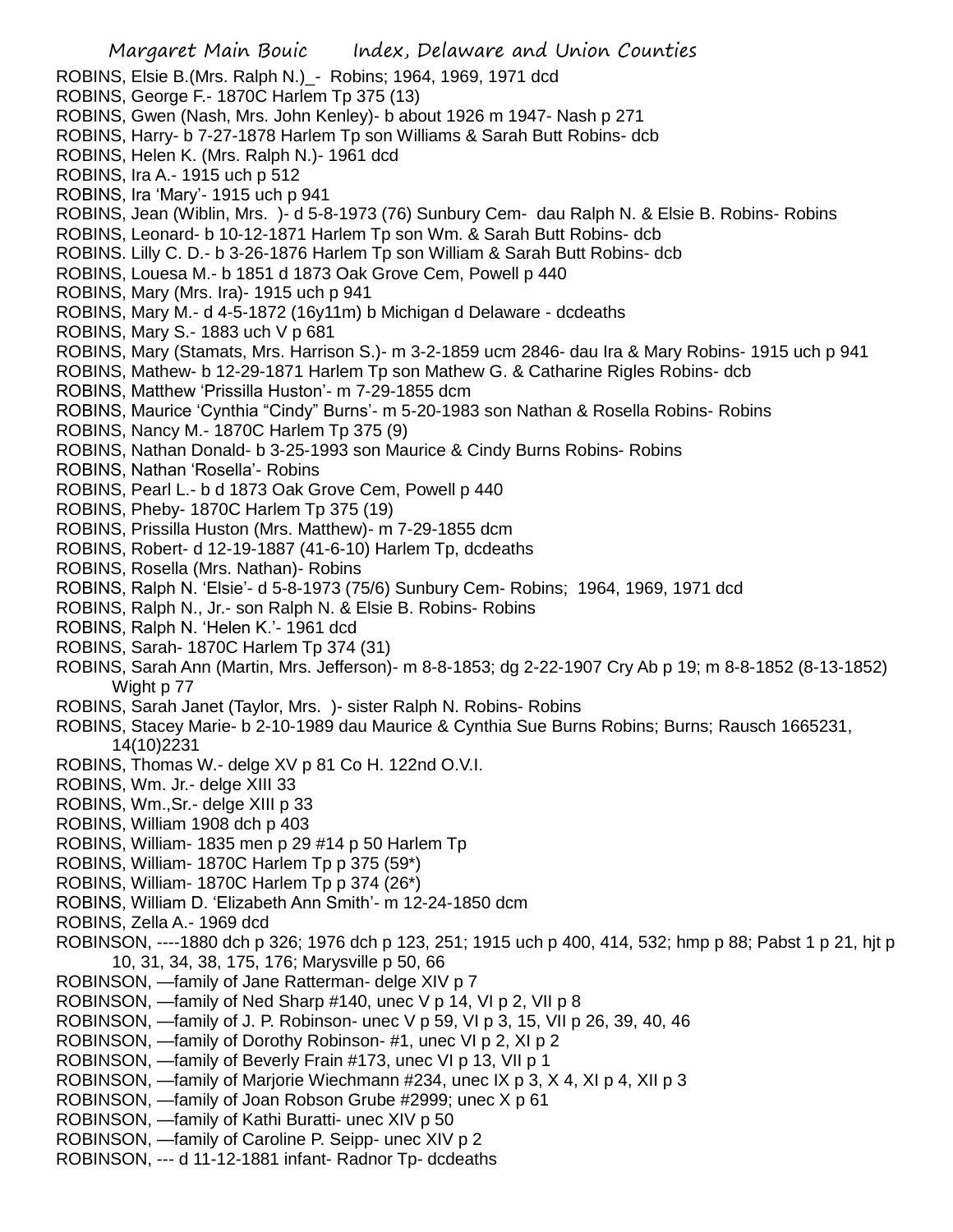ROBINSON, —infant dau- not dates, Oak Grove Cem Powell p 440

- ROBINSON, --- b 10-21-1868 Brown Tp son Ed & J. Robinson- dcb
- ROBINSON, --- b 10-1-1868 Porter Tp dau William & Rebecca Robinson- dcb
- ROBINSON, —b 8-15-1869 Marlborough Tp- dau Thomas & Nancy Robinson- dcb
- ROBINSON, --- b 1-16-1901 Berkshire Tp son Thomas & Lula Carney Robinson- dcb
- ROBINSON, --- widow- Little Account Bk- delge XV p 12
- ROBINSON, Dr.- 1880 dch p 238; 1908 dch p 351
- ROBINSON, Dr- accused killing Samuel Shaffer, Bellefontaine- delge IV p 20
- ROBINSON, Dr.- father-in-law of George Piersol- buried Monday, dg 3-6-1900 Cry Ab p 11
- ROBINSON, Dr.- Fowler p 53, 66

ROBINSON, Mr.- Ostrander funeral director dg 11-9-1900 Cry Ab p 4; delge IV p 46

- ROBINSON, Mrs.- 1880 dch p 493
- ROBINSON, REV.at funeral of Adelaide E. Hays- dg 3-19-1915 Cry Ab p 29
- ROBINSON & COLE- uca p 45
- ROBINSON, Col Aaron B.'Keziah "Kezzie" S. Wilkins- b 11-10-1833 m 5-12-1868 ucm 4384 d 3-27-1917 Oakdale I p 143 (C-R1-8)- son John William & Elizabeth Mitchell Robinson- Robinson; obit Keziah, mlib; Mitchell 11295; Marysville p 48; 1883 uch V p 152; dumch p 19, 97-100; 1915 uch p 132, 192, 194, 304, 349, 529, 534, picture 620, 621, 622, 681, 1015; hjt p 133, 135, 137; uca p 24, 64, 70, 96; unec XV p 79, XVI pp 44; XVII 2; 1850C Darby Tp 1654-1674 p 241 (16,O); 1850C Marysville 522-531 80 (16,O); 1860C Marysville 1534-1526 p 202 (27,O)1870C Marysville -Paris Tp 201-202 p 23 (35,O); 1880C Marysville 504-551 p 40 (46,O,O,O); 1900C Marysville 4th ward 385-398 p 15B (66,O,O,O) m 32y
- ROBINSON, Aaron Fay 'Hattie Burnham'- b 1862 m 2-24-1887 ucm (Hearl) d 1930 Milford Cem, Un Al p 41son John & Sara Coe Robinson- 1915 uch p 604, picture 681, 683, 865; 1883 uch V p 134; oi, mlib, obit Harriet, mlib, obit Sarah Coe, mlib; Marysville p 30, 51; 1870C Paris Tp 85-86 p 13 (9,O); 1880C Paris Tp 80-95 p 48 (17,O,O,O); 1900C Milford 64-68 p 3A (37,O,O,Pa) m 13y
- ROBINSON, A. B.- 1880 dch p 301, 302
- ROBINSON, A. B.- 1915 uch p 465; 1915 uch p 1883 uch III p 371, 384, 388, 389, 390, picture IV p 498, 504, 505, 506, 58, V p 52, 54, 134, 228
- ROBINSON, Mrs. A. B.- delge XIV p 3 (1901)
- ROBINSON, Abby (Root, Mrs. Francis M.)- m 2-16-1867 dcm; delge X p 75, XII p 29
- ROBINSON, Abigail C. (Pierson, Mrs. George)- b 12-1-1852 m 2-24-1872 dau Joseph T. & Eliza Mann Robinson- Piersol 2,3; Turney 4,5; dumch p 434, 435; 1883 uch V p 351
- ROBINSON, Abigail (Holton, Mrs. )(Powers, Mrs. Dr. John Drew)- Powers Pat p 217
- ROBINSON, Abigail (Mrs. Oliver)- 1860C Scioto Tp 876 (29,NY)
- ROBINSON, Abner- son Peter Robinson- dumch p 55
- ROBINSON, Absalom- 1840C Darby Tp 1029 p 46 (50-600; 1 f (40-50) 1 m (10-15)
- ROBINSON, A. C.- d 11-22-1867 (45-10-19) Mitchell Cem, DJ p 8
- ROBINSON, A. C.- 1883 uch V p 366; Sbc p 3; uca p 22
- ROBINSON, Addie- dau Robert W. & Elizabeth Hill Robinson- Robinson
- ROBINSON, Ada J.- b 1870 d 5-29-1935 Oakdale II p 11 (B-R7-5)
- ROBINSON, Ada (Thomas, Mrs. )- dau Albert Ralph & Almeda Johnson Robinson- dg 2-5-1915 Cry Ab p 13
- ROBINSON, Adaline (Steward, Mrs. John)- m 3-10/2-1830 ucm 197; unec II p 27
- ROBINSON, Adam- early Millcreek Tp unec XVI p 4
- ROBINSON, Adam- 1870C Concord Tp p 252 (17)
- ROBINSON, Adam- 2 daughters d of scarlet fever dg 11-14-1890 Cry Ab p 37
- ROBINSON, Adam Patterson 'Nancy J. Marshall'- b 1812 d 10-24-1881 (69y2m) Oakdale 424 I p 164 (C-12); (63-1875)- son Thomas & Sarah Moderwell Robinson- 1883 uch III p 334, IV p 435, V p 135, 325; 1915 uch p 115, 278;obit George Patterson, mlib; mt 12-8-1875, mt 3 19; unec VI 30, XV p 23; 1870C Darby Tp 222-210 p 28 (57,O); 1880C Marysville 193-207 p 9 (67,O,Va,Pa)
- ROBINSON, Adam W. 'Elizabeth Kirkland''Cora D. Baor b 3-3-1829 m 12-18-1851 ucm 1731 (2) 5-5-1891 d 3-10-1896 (66-11-10) Maple Dell Cem, djlm p 92- son Asa & Catharine Turney Robinson- dumch p 435; 1880 dch p 734; 1883 uch V p 334, 426, 446; Kirkland 3,4; Turney 3,4; unec VIII p 40, XIV p 66; delge VI p 51; 1860C Millcreek Tp 44 (31,O); 1870C Scioto Tp 5 p 475 (41,O)
- ROBINSON, Addison- son Samuel & Nancy Curry Robinson- 1883 uch V p 254; 1870C Darby Tp 105-94 p 14 (6,O)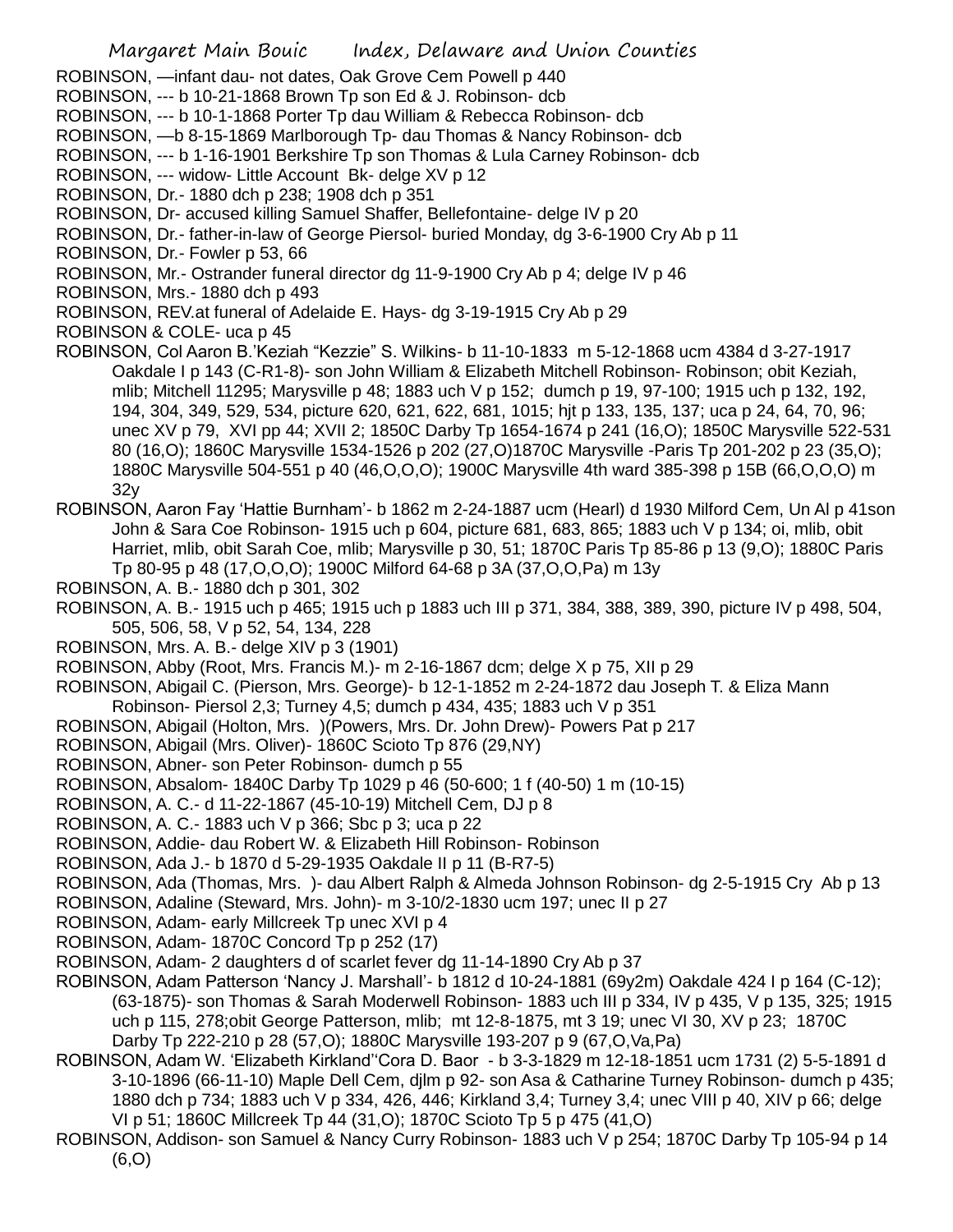ROBINSON, Adelbert- 1870C Marysville 79 p 9 (17,O) clerk, shoe store, McKitrick

ROBINSON, Adelbert J.- 12-21-1875 d 12-31-1947 (72) Calif son Francis J. & Alophonsie "Allie" Cline Robinson- 1880C Allen Tp 180-193 p 18 (4,O,Canada,O)

ROBINSON, Adelia- d 12-22-1861 (15-8-2) Mitchell Cem, DJ p 6- dau J. M. & Mary J. Robinson

- ROBINSON, Adell (Mrs. William B.)- b 7-1862 d 1910 Price Cem, djlm p 46; 1900C Jackson Tp 95-97 p 5A (37,O,O,O) m 21y, 3 ch
- ROBINSON, Adolphus B.- b 4-16-1874 son William & Ortensie V. Eaton Robinson- dumch p 182; 1883 uch V p 481; 1880C Allen Tp 177-190 p 18 (6,O,Canada,O); 1900C Allen Tp 207-212 p 10A (26,O,Can,O)
- ROBINSON, Agnes (Mrs. Alexander)- d 2-14-1856 (66-2-?) Mitchell Cem, DJ p 8,9; unec VI p 30; 1850C Darby Tp 1565-1585 p 232 (62,Pa)
- ROBINSON, A. J.- delge X p 6
- ROBINSON, Albena- Pabst 8 p 55
- ROBINSON, Albert- 1870C Thomson Tp p 498 (14)
- ROBINSON, Albert 'Almeda'- b 1835 d 1914 Maple Del Cem djlm p 94; 1908 dch p 403
- ROBINSON, Albert- son Elias & Mary Johnson Robinson- 1860C Claibourne Tp 705-688 p 93 (1,O); 1870C Claib. Tp 261-257 p 34 (10,O);
- ROBINSON, Albert- son James & Polly Robinson- dg 3-8-1907 Cry Ab p 24
- ROBINSON, Albert- brother Lydia Hill- dg 5-10-1910 Cry Ab p 122
- ROBINSON, Albert 'Mary M. Layton'- m 3-11-1885 ucm (Hearl)
- ROBINSON, Albert Ralph 'Almeda Johnson'- b 1-3-1836 Herkimer Co, NY m 14-1872 d 12-30-1914 (78-11-26) dg 2-5- 1915 Cry Ab p 13
- ROBINSON, Albert 'Tammy Green'- m 8-1--- son Mrs. Leah Sykes- Robinson
- ROBINSON, Albert W.- b 1861 d 1925 Claibourne Cem p 38 son James D. & Martha Eliza Mitchell Robinson-1915 uch p 883
- ROBINSON, Albert W. 'Mary'- b 6-1860- 1900C Richwood 137-145 p 6A (39,O,O,O); 1910C Claib-Richwood 337-344 p 12B (48,O,O,O) m 25y
- ROBINSON, Albert W.- son James Dixon & Algelna Wood Robinson- unec XIII p 33
- ROBINSON, Albert W.- b 10-11-1873 Oxford Tp son William & Harriot A. Blackburn Robinson- dcb
- ROBINSON, Albigence- ch Andrew & Olive Hovey Robinson- dumch p 55
- ROBINSON, Alex- dumch p 360; uccp p 4 security, cp p 58
- ROBINSON, Alexander- 1830C Darby Tp 1m(-5), 1m(-15), 1m (-50), 1 m (-40) unec V p 49
- ROBINSON, Alexander 'Agnes'- b 1782 d 1874 Mitchell Cem DJ p 8,9- son James & Ann Moodely Robinson-
	- 1830C Jerome T 53 (40-50); 1840C Darby Tp 1m (-15), 1m (-60) 1 f (-50); 1850C Darby Tp 1565-1585
- p 232 (66,Pa); unec V p 61, VI p 30; uca p 14, 18, 19; uccp p 1 will Bk p 3, 336; delge XII p 9
- ROBINSON, Alexander- ran for auditor- unec XV p 64, 65, 70 (In Darby Tp, 1870)
- ROBINSON, Alexander C. 'Jane T. Pollock'- m 9-10-1844 ucm 982; 1883 uch III p 301, 372
- ROBINSON, Alexander 'Edith Penrose' m 12-10-1857, 1915 uch p 792; 1883 uch V p 224, 255, 468; mt 12-23- 1857; 1860C Darby Tp 427-428 p 60 (36,O)
- ROBINSON, Alexander 'Nancy Caldwell'- son James Robinson- 1883 uch V p 225, 231
- ROBINSON, Alexander- brother Paterson Robinson- mt 2-12-1896
- ROBINSON, Alexander- son Samuel & Martha Hunter Robinson- 1883 uch V p 224, 403
- ROBINSON, Alexander- son Thomas & Sarah Moderwell Robinson- 1915 uch p 113, 241, 826
- ROBINSON, Alfred- his brother died in Kansas- dg 2-4-1890 Cry Ab p 4
- ROBINSON, Alfred D.- son Edwin & Lucinda Hill Robinson- 1860C Dover Tp 295- 281 (11/12,O)
- ROBINSON, Alfred G. 'Jane Rittenhouse'- b 4-8-1847 m 1/7-14-1869 dcm d 4-18-1909 New Millcreek Cem p 23- son James & Polly Robinson- ; ped Ruth Irene Bigelow Stewart 12; ped Ned Sharp #140 10; unec VIII p 63; delge II p 26, XIV p 18; Sbc p 44; dg 4-20-1909 Cry Ab p 26; dg 5-19-1914 Cry Ab p 120; 1870C Dover Tp 116-118 p 150 (23,O); 1880C Dover Tp 83-88 p 27 (34,Va,Va,Va;); 1900C Leesburg Tp 208-211 p 9A (53,Va,Va,Va)- m 31y
- ROBINSON, Alfred James- son Aaron B. & Keziah Wilkins Robinson- dumch p 100; 1915 uch p 622; 1883 uch V p 134; obit Keziah, mlib, obit Myra, mlib
- ROBINSON, Alfred/Alford John 'Lorinda Hill'- b 7-24-1836 m 9-12-1861 ucm 3218 son John & Elizabeth Hayes Robinson- 1883 uch V p 376; 1915 uch p 878; Robinson 2,3; 1850C Concord Tp 2162 p 128 (14,O); 1860C Dover Tp 280 (23,O) ; 1870C Scioto Tp p 481 (33\*)
- ROBINSON, Alfred- brother John C. Robinson- dg 10-4-1901 Cry Ab p 102
- ROBINSON, Alfred 'Mary'- son Sherwin S. & Mary Elizabeth Bell Robinson- Robinson 4,5; Smart 4,5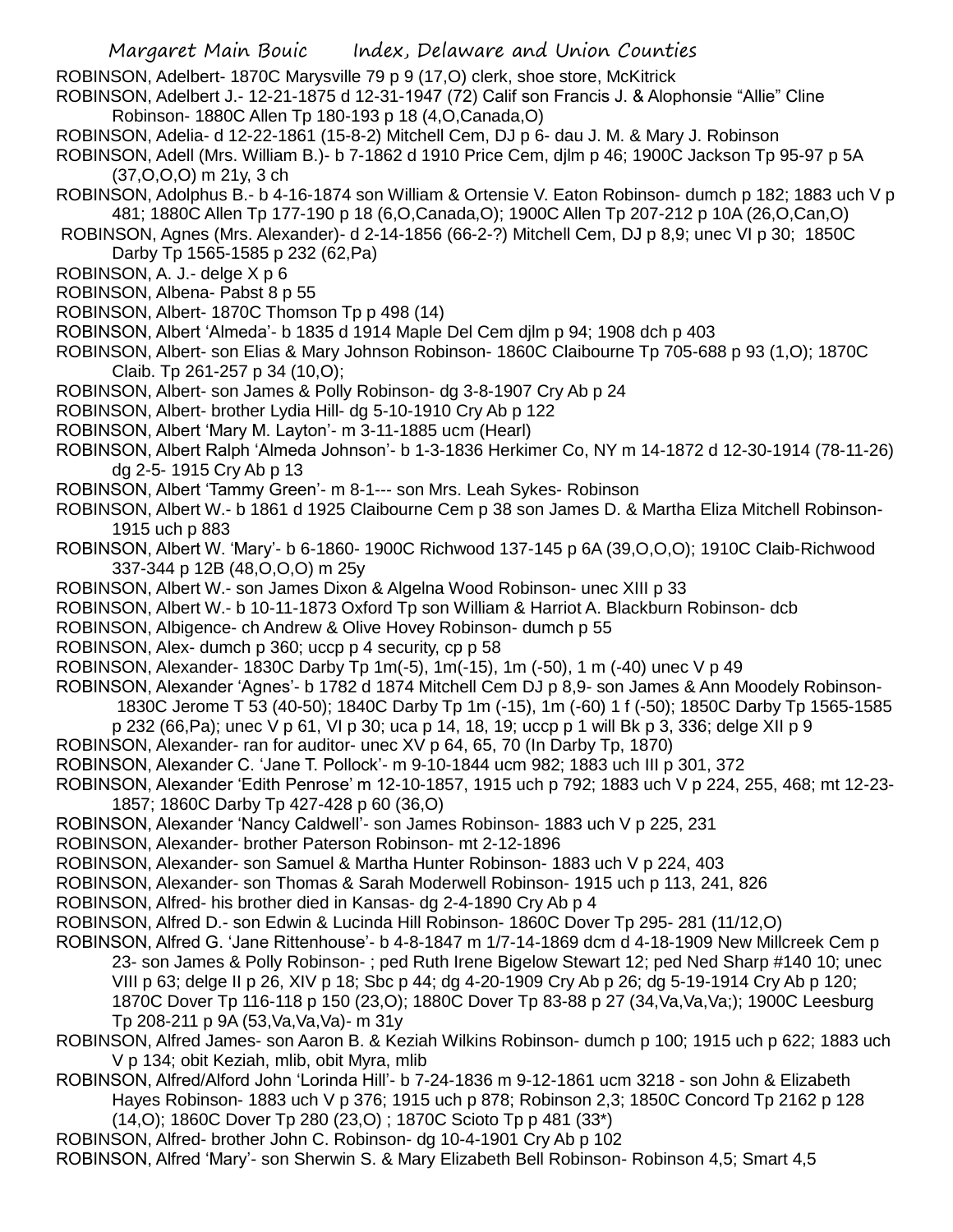- ROBINSON, Algelena Wood (Mitchell, Mrs. ) (Mrs. James D.)- b 8-24-1831 m 2-1-1855 ucm 2233 d 10-18- 1911 Mitchell Cem, DJ p 12- dau Luther & Rosanna Cochran Wood- 1915 uch p 827; 1883 uch V p 455; unec VII p 6, VIII p 35, XIII p 33; 1860C Jerome Tp 170-171 p 25 (29,O); 1880C Jerome Tp 244- 250 28 (49,O,NY,O)
- ROBINSON, Algernon M/N- b 12-19-1855 d 1939 Mitchell Cem DJ p 19, 22, interment 8-1-1939 (84) son David Mitchell & MaryJ. Balentine Robinson- 1915 uch p 823; 1883 uch V p 255; 1860C Darby Tp 424-430 p 60 (4,O); 1870C Darby Tp 139-127 p 19 (14,O); 1880C Darby Tp 118 (24,O,O,O)
- ROBINSON, Alice- Freshwater 60 (1895)
- ROBINSON, Alice B.- b 10-24-1860 d 1-13-1894 (33y2m) Oakdale Cem 982 (25C); dau John W. & Mary J. Cassil Robinson- dumch p 22, 23
- ROBINSON, Alice E.- dau Beale & Florence Plank Robinson- 1915 uch p 878
- ROBINSON, Alice E. Curry (Mrs. Glenn R.)- m 6-27-1936 d 10-18-1980 (70) Oak Grove Cem- Robinson
- ROBINSON, Alice Ethel (Shively, Mrs. Arthur Lee)- Robinson
- ROBINSON, Alice- dau James D. & Algelena Wood Robinson- 1880C Jerome Tp 244-2250 (5,O,O,O)
- ROBINSON, Alice O.- dau David R. & Julia Clapsaddle Robinson- 1900C Washington Tp 86 p 4B (-,O,O,O)
- ROBINSON, Alice P. (or Austin?)-b 10-24-1859 d 1-13-1894 Oakdale I p 147 (C-R2)- dau James W. & MaryJane Cassil Robinson-1860C Marysville 1569-1583 p 208 (1,O); 1870C Marysville -Paris Tp 215- 217 p 25 (10,O); 1880C Marysville 23-27-p2 (20,O,,O)
- ROBINSON, Alice- d 10-7-1850 (2-0-2) Mitchell Cem, DJ p 9- dau J. H. & T. Robinson
- ROBINSON, Alice- b 4-1891 dau William & Tracy Robinson- 1900C Union Tp 165-171 p 9A (9,O,O,O)
- ROBINSON, Alicia Anne- b 12-9-1974 dau Dale L. & Marianne Baxter Robinson- Robinson; 1980 dcdengaged to Jason Simpkins
- ROBINSON, Alicia (Robles, Mrs. Fred)- dau Wirt L. & Virginia J. Trimmer Robinson- Robinson
- ROBINSON, Allie/Alophonsie E. Cline (Mrs. Francis J.)-b 1856 m 2-19-1874 ucm 5440 d 2-6-1919 Oakdale I p 6 (E-R6-2)- dau Jonas C. & Elizabeth Ware Cline- 1915 uch p 944; 1883 uch V p 466, 474; 1870C Allen Tp 62 (14,O); 1880C Allen Tp 180-193 p 18 (24,O,O,O) see Lillaphon
- ROBINSON, Alma (Ebright, Mrs. Albert)- dau Marshall M. & Ora Kay Martin Robinson- obit Marshall, obit Ora May, mlib (brown)
- ROBINSON, Alma Gilbert (Mrs. Ralph Seymour)- b 1897 d 11-18-1982 (85) Oakdale II p 58 (G-R13-11)- sister Harry & John Gilbert- Robinson; obit Ralph S, mlib (brown)
- ROBINSON, Almeda Johnson (Mrs. Albert Ralph)- b 1847 m 1-4-1872 d 1919 Maple Dell Cem, djlm p 94; dg 2-5-1915 Cry Ab p 13
- ROBINSON, Alonzo 'Margaret'- b 5-21-1893 d 1967 Oakdale II p 142 (M-R8-2); 1949, 1962 ucd, see Lonzo ROBINSON, Alphonie Cline (Mrs. Frank J.)- Robinson
- ROBINSON, Alvira Page (Mrs. Coffman)- m 11-9-1865 dcm
- ROBINSON, Amanda (Mrs. James)- Robinson
- ROBINSON, Amben F.- 1870C Harlem Tp p 375 (1)
- ROBINSON, Amelia A.- d 4-13-1858 (1-3-10) Mitchell Cem, DJ p 13- dau John M. & Mary Jane Roney Robinson
- ROBINSON, Amelia (Mrs. Clark)- 1860C Darby Tp 468-470 p 66 (27,Pa)
- ROBINSON, Amelia J. Martin (Mrs. James C.)- b 8-4-1835/3 m 6-29-1858 ucm 2747 d 12-31-1901 Mitchell Cem, DJ p 10, 11; dau James & Edith Penrose Martin- dumch p 142; 1883 uch V p 255; unec XII p 30; 1870C Darby Tp 221-209 p 28 (9,O); 1900 Darby Tp 145-151 7B (66,Pa,Pa,Pa) m 21y, 3 ch, 1 living
- ROBINSON, Amy Brown (Mrs. Samuel N.)- m 8-12-1869 ucm 4583- dau Harley & Ann Allen Brown- unec VIII p 27, 28; 1870C Claibourne Tp 151-149 (20,O); 1900C Jackson Tp 137-139 p 78 (50,O,O,Pa) m 30y, 2 ch
- ROBINSON, Amy Catherne- b 5-11-1979 dau Dale & Marianne Baxter Robinson- Robinson; 1980 dcd
- ROBINSON, Andrew- d 10-1875 (85y)- son Experience Robinson- dumch p 55
- ROBINSON, Andrew G. 'Mabel Grubbs'- b 6-1872/3 d 5-13-1935 Oakdale II p 45 9G-R7-9) obit Mabel Grubbs Robinson- mlib; 1915 uch p 985; 1900C Liberty Tp Un Co 208-211 p 10A (27,O,O,O) m 3y
- ROBINSON, Andrew- son John Byron & Sarah Gill Robinson- obit John Byron, mlib; 1883 uch V p 135; 1880C Marysville 262-282 p 16 (8,O,O,O)
- ROBINSON, Andy,Jr. 'Leah'- 1962 ucd
- ROBINSON, Anetta (Mrs. John)- 1880C Jerome Tp 139-142 p 16 (22,O,O,O); 1900C Jerome Tp 332-344 p 15A (44,O,O,O) m 25y, 4 ch
- ROBINSON, Angela M. (Mrs. William K.)- 1973, 1975 ucd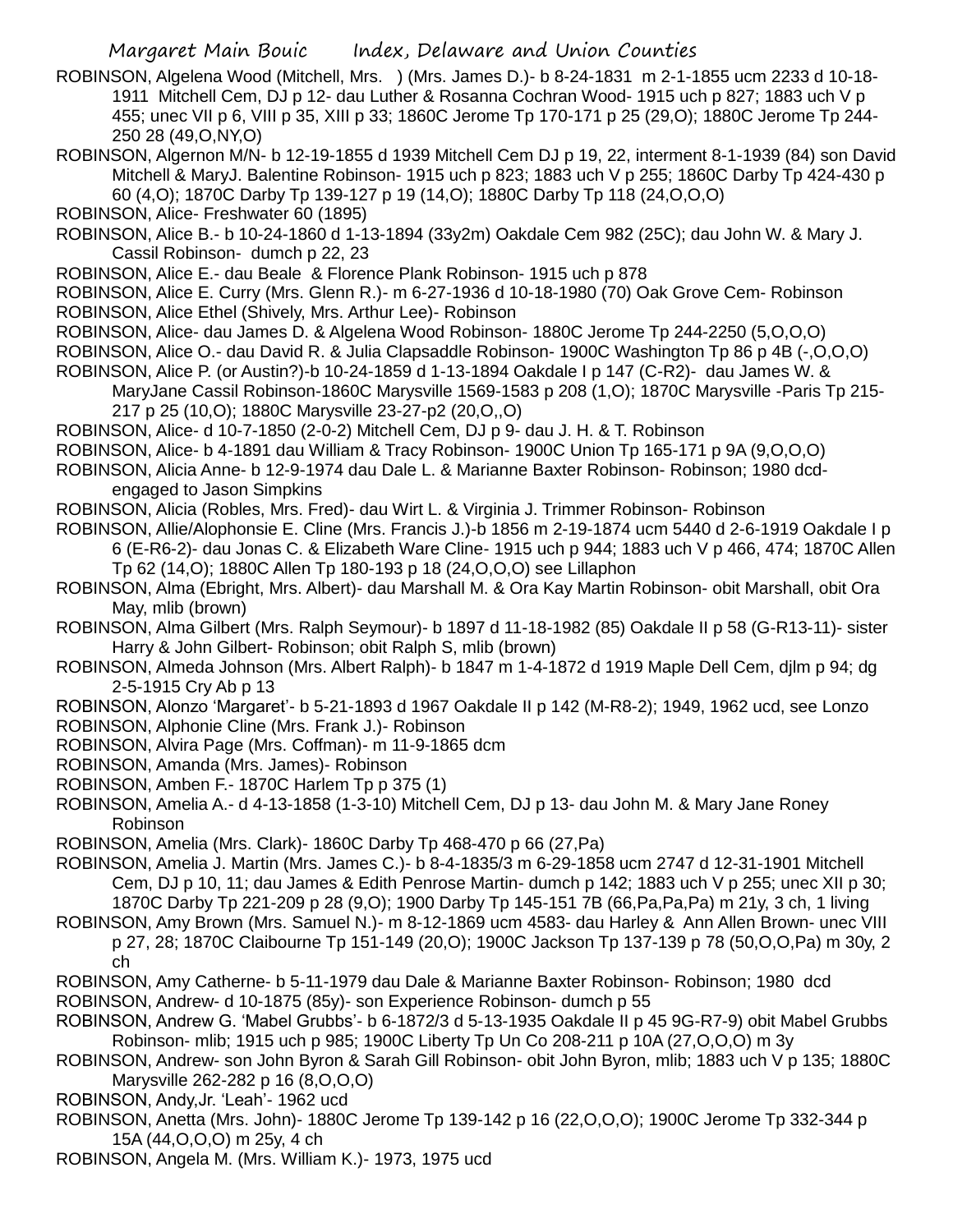- Margaret Main Bouic Index, Delaware and Union Counties ROBINSON, Angeline- Freshwater p 60 (1895) ROBINSON, Angeline (Riggs, Mrs. James)- m 12-8-1833 ucm 310; ucc III p 7 ROBINSON, Anjaline Mitchell (Mrs. James D.)- see Algelena ROBINSON, Anita- research Hartsook, Fisher- delge XIV p 7 ROBINSON, Ann E.- delge XII 35 ROBINSON, Ann E.- 1870C Delaware Town p 282 (48\*) ROBINSON, Ann E. (Cooney, Mrs. William)- m 3-21-1865 ucm 3702 ROBINSON, Ann (Mrs. Edward R.)- 1961 ucd ROBINSON, Ann F. Pollock (Mrs. Samuel D.)- dau William Pollock- 1883 uch V p 255; 1850C Darby Tp 1569- 1589 p 233 (38,O); 1870C Darby Tp 107-96 p 15 (58,O) ROBINSON, Ann (Humphreys, Mrs. Charles)- dau John C.,Sr. & Anna M. Robinson- Robinson ROBINSON, Ann Lorraine McAllister (Mrs. Steve Dixon)- m 12-11-1976 dau Robert McAllister- Robinson; 1983 ucd ROBINSON, Ann Moodely (Mrs. James)- monument, Mitchell Cem ROBINSON, Ann Morrison (Mrs. Thomas)- b 1779 d 9-24-1843 (64-2- 15) Mitchell Cem ROBINSON, Ann (Reed, Mrs. James)- unec XVII p 62 ROBINSON, Ann (Street, Mrs. John)- ped Mary Ellen Hankinson Crimmel #68 27 unec VI p 21 ROBINSON, Anna- unvmec p 29 ROBINSON, Anna- 1870C Porter Tp p 448 (3) ROBINSON, Anna-b 4-1886 dau Benjamin Lee & Sarah Andrews Robinson- 1915 uch p 793, 838; obit Sarah, mlib; 1900C Darby Tp 168-175 p 8B (14,O,O,O); 1910C Darby Tp 28 p 2A (23,O,O,O) ROBINSON, Anna E.- 1869 wsc ROBINSON, Anna E. (Shoemaker, Mrs. )- dau B. L. Robinson- Robinson ROBINSON, Anna Jean (Baker, Mrs. )- dau Donald B. & Idola M. Wiley Robinson- Robinson; obit Idola M., mlib; DJ p 9 ROBINSON, Anna L.- dau John M. & Mary Jane Roney Robinson- 1880C Jerome Tp 111-113 p 13 (17,O,O,O) ROBINSON, Anna L. (Ousler, Mrs. John R.)- m 8-8-1883 ucm (Hearl) ROBINSON, Anna M.- 1870C Trenton Tp p 512 (9) ROBINSON, Anna May Boldman (Mrs. Ralph Richard)- b 1882 d 1970 dau John Calvin & Mary Margaret Behm Boldman- ped Joan Robson Grube #299 7; unec XI p 52 ROBINSON, Anna Melvina Parker (Mrs. )-b 4-24-1894 d 10-1961 (67) Claibourne Cem dau Peter & Cora Chavous Parker- Robinson ROBINSON, Anna M. (Mrs. James)- 1880 dch p 747 ROBINSON, Anna M. (Mrs. John C.,Sr.)- d 5-9-1983 (81) Radnor Cem- Robinson; 1971 dcd ROBINSON, Anna O.- 1860C Millcreek Tp 45 (14,Pa) ROBINSON, Anna P. (Reed, Mrs. James I)- b 1804 d 1850 ped Marjorie Baldwin Wiechmann #234 23; unec X p 68 ROBINSON, Anna (Reed, Mrs. James)- dau James & Jane Morrison Robinson- 1915 uch p 405; 1883 uch V p 132, 216, 224, 254 ROBINSON, Anna (Shoemaker, Mrs. )- b 1886 d 1972 dau Benjamin L. & Sarah Andrews Robinson, mlib (brown); unec VI p 58 ROBINSON, Anna (Stark, Mrs. John Joseph)- 1908 dch p 780 ROBINSON, Anna W. (Mrs. George W.)- b 1832 d 1915 Fancher Cem, Powell p 128 ROBINSON, Anna- dau William Daniel & Mary Taylor Robinson- 1915 uch p 873 ROBINSON, Anna (Wilson, Mrs. Zadock)- b 5-16-1785 d 12-27-1869 dau Seth & Hannah Williams Robinson-Asp (71-6) ROBINSON, Annabelle (VanBrimmer, Mrs. Edward)- dau Lloyd M. & Virginia Russell Robinson- Robinson; Howison; obit Virginia, obit Lloyd, mlib (brown) ROBINSON, Anne E.- Pabst 8 p 20 ROBINSON, Anne (Mrs. John)- Robinson ROBINSON, Anne (Mrs. Samuel D.)- 1850C Darby Tp 13 (38,O); unec VI p 30 ROBINSON, Annetta/Arnatatae (Sherman, Mrs. Hamer W.)- b 11-14-1860 m 10-16-1879 ucm 6562 d 7-3-1926 dau John & Mary Ann Cupp Robinson- dcc James Donald Fathbruckner 29; de;ge I p 41
- ROBINSON, Annette Jill (Chapman, Mrs. Thomas Lee)- b 3-1-1960/1958 m 8-23-1981 dau Donald Lee & Ruth Evelyn Bolander Robinson- Robinson; 1985 uch p 119; 1967, 1971, 1973, 1977, 1979, 1981 ucd
- ROBINSON, Annette- dau John & Mary Robinson- 1870C Dover Tp 151-153 19 (9,O)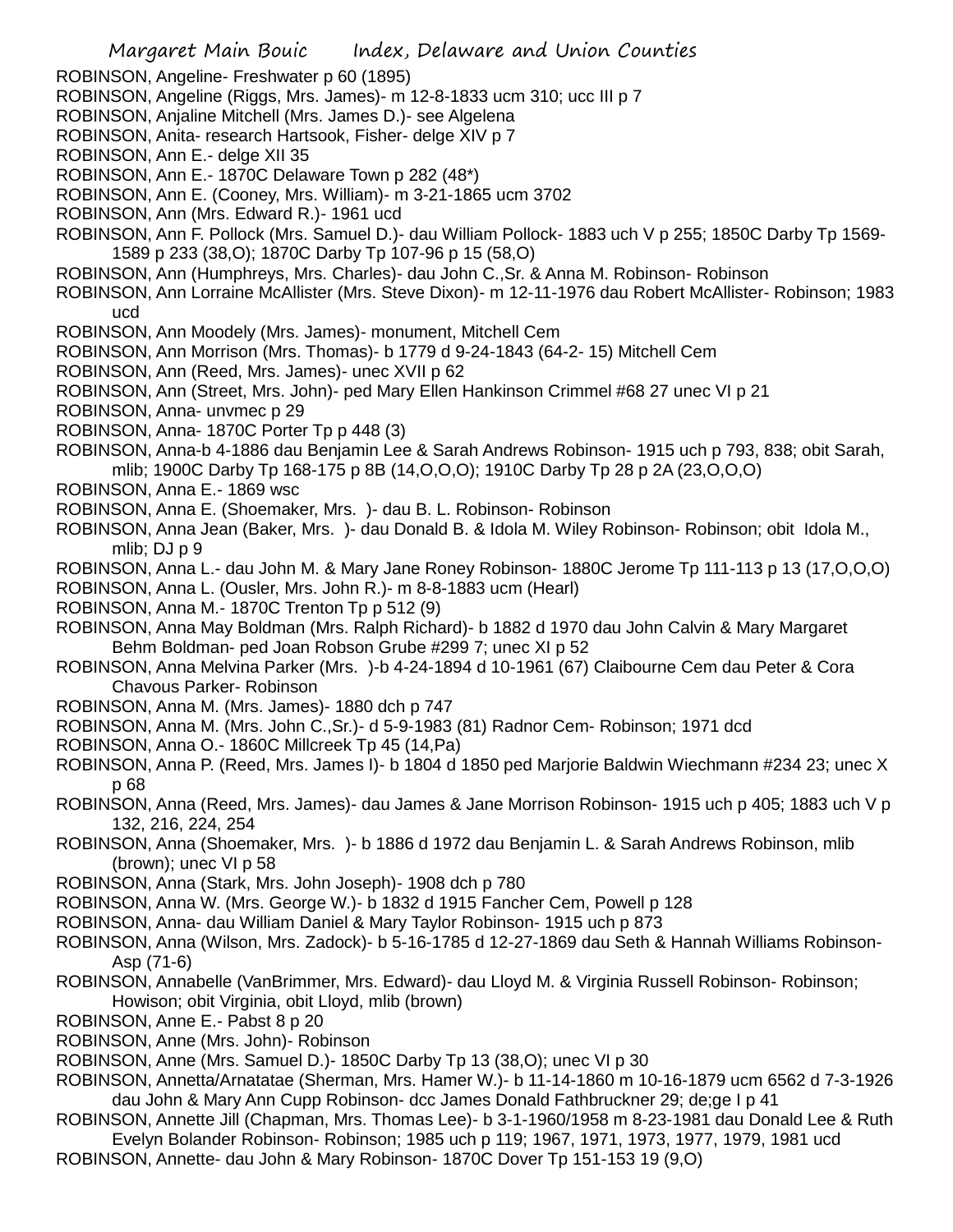- Margaret Main Bouic Index, Delaware and Union Counties
- ROBINSON, Annie- d 7-18-1864 (1-9-16) Buxton Cem p 6; djlm p 5
- ROBINSON, Annie- lived with John & Margret Fleck- 1870C Jerome Tp 243-233 p 31 (7,O)
- ROBINSON, Annie E.- 1860C Darby Tp 413-414 p 58 (29,Pa)
- ROBINSON, Annie E.- dau John & Nancy Robinson- 1860C Darby Tp 342-344 p 49 (4,O); 1870C Darby Tp 6- 5 p 1 (13,O)
- ROBINSON, Annie (Mrs. William M.)- 1860C Marysville 1594-1588 p 290 (50,O)
- ROBINSON, Anthony- son Neil B. Robinson- Robinson
- ROBINSON, A. P. 'Nancy'- DJ p 6; uca p 59. 65. 71 uccp p 29 security JB 3 p 213
- ROBINSON, Arlington A/H.- son James E. & Julia A. Ross Robinson- 1880 dch p 747; 1870C Brown Tp p 251 (13)
- ROBINSON, Arthur H.- b 4-28-1858 d 5-24-1875 (15y) Oakdale 13 (25-C) I p 147 (C-2)- son James W. &
- MaryJane Cassil Robinson; dumch p 22, 23; 1860C Marysville 1589-1583 p 208 (2,O); 1870C Marysville-Paris Tp 215-217 p 25 (12,O)
- ROBINSON, Arthur Samuel 'Sarah Jane Thomas'- b 11-9-1841 m 9-6-1866 ucm 4028 d 6-30-1904 New Millcreek Cem p 23- son John & Elizabeth Hayes Robinson- Robinson 2,3; ped Joan Robson Grube #299 24; unec XI p 53; 1915 uch p 878; 1880 dch p 737; 1883 uch V p 376; Joel Smith 3,4; dg 2-4- 1890 Cry Ab p 4; dg 12-12-1911 Cry Ab p 77; 1860C Dover Tp 280 (18,O); 1870C Scioto Tp 113 (28,O); 1880C Scioto Tp 153-159 (38,O,Eng,Eng)
- ROBINSON, Artie- d 9-17-1874 (1y) son T. & N.- Old Norton Cem, Powell p 176
- ROBINSON, A. S.- unec VIII p 40
- ROBINSON, Asa 'Ann Catherine Turney'- d 5-12-1867 (85y26d) Old Millcreek Cem, p 1, Powell p 79; 1880 dch p 485, 734; dumch p 352, 435; 1908 dch p 486, 573; 1883 uch V p 144, 333, 334, 338, 377, 446- 1915 uch p 432- son Bartlett Robinson- uccp p 31, ex JB3 p 31; uccp p 34 security JB3 p 492; delge V p 54, 55; unec X p 47; delge X p 75; unec XV p 4, XVI p 4; 1830C Millcreek Tp 398 p 389 (40-50); 1840C Mil Tp (50-60) 1850C Mil Tp 1982-2003 (68,Md); 1860C Mil Tp (78,Mass)
- ROBINSON, Asa- son Asa & Ann Catharine Turney Robinson- dumch p 435; 1883 uch V p 334
- ROBINSON, Ashley Ann- b 3-17-1982 twin dau Jeffery Lynn & Julie Wall Robinson- Robinson; 1983 ucd
- ROBINSON, Audrey Ann- (4-1973)- dau Corwin E. & Carol J. Myers Robinson- Robinson
- ROBINSON, Augusta Taylor (Mrs. Charles)- Robinson
- ROBINSON, Augustus- son Andrew Robinson- dumch p 55
- ROBINSON, Augustus- son Elisha Robinson- dumch p 55
- ROBINSON, Ava Lucille (Kirby, Mrs. Carl Raymond)- b 5-12-1894 m 9-15-1914 dau John Adams & Lillian Sylinda Weiser Robinson- Weiser p 438
- ROBINSON, A. W.- 1880 dch p 485; delge IV 1i (Scioto Tp 1890); Powell p 260
- ROBINSON, B.- uca p 65
- ROBINSON, Barbara Ann- dau Richard Robinson- Robinson- engaged to Richard L. Garrison
- ROBINSON, Barbara (Jenkins, Mrs. Holman Weiser)- m 4-1955- Weiser p 814
- ROBINSON, Barbara Joan Boyd (Mrs. Dale Verlyn)- m 9-1-1968 dau Clifton Boyd- Robinson
- ROBINSON, Barbara- dau Lester Alman Robinson- 1985 uch p 18
- ROBINSON, Barbara J.- b 1958 dau Lester E. & Ruby L. Kater Robinson- Robinson; Taylor; 1971, 1973, 1975, 1977, 1979, 1981 ucd
- ROBINSON, Barbara- dau Neil B. Robinson- Robinson
- ROBINSON, Barbara A. dau Richard & Ruth Robinson- 1961(15), 1964 dcd
- ROBINSON, Barbara (Thiever, Mrs. )- dau William A. & Lydia Lee Gregory Robinson- Robinson
- ROBINSON, Barry- son Richard A. Robinson- Robinson; 1964 dcd
- ROBINSON, Bartlett- dumch p 435; unec III Estate CP 227 p 48; XIV p 8, XVI p 4; uccp p 31 witness JB3 p 305; uccp p 34 JB3 p 492;
- ROBINSON, Dr. Bartlett G.- son Asa & Catharine Turney Robinson- 1883 uch V p 334; Turney 3
- ROBINSON, Bathsheba (Gould, Mrs. Bazaleel) b 3-3-1761 m 4-9-1778 d 11-2-1803 dau Silas & Susanna Moore Robinson- dcc Eulalie Cook Greene 63
- ROBINSON, Bathsheba- dau Peter Robinson- dumch p 55
- ROBINSON, Beale A. 'Florence Plank'- son Guido & Laura J. Andrew Robinson- Robinson 3; 1883 uch V p 376; 1915 uch p 878; 1880C Dover Tp 31-32 p 22 (3,O,O,O)
- ROBINSON, Bearl A. Jr.- son Beale & Florence Plank Robinson- 1915 uch p 878
- ROBINSON, Benjamin- 1870C Concord Tp p 252 (1)
- ROBINSON, Benjamin- son Israel Robinson- dumch p 55; 1883 uch V p 234; unec XVII p 67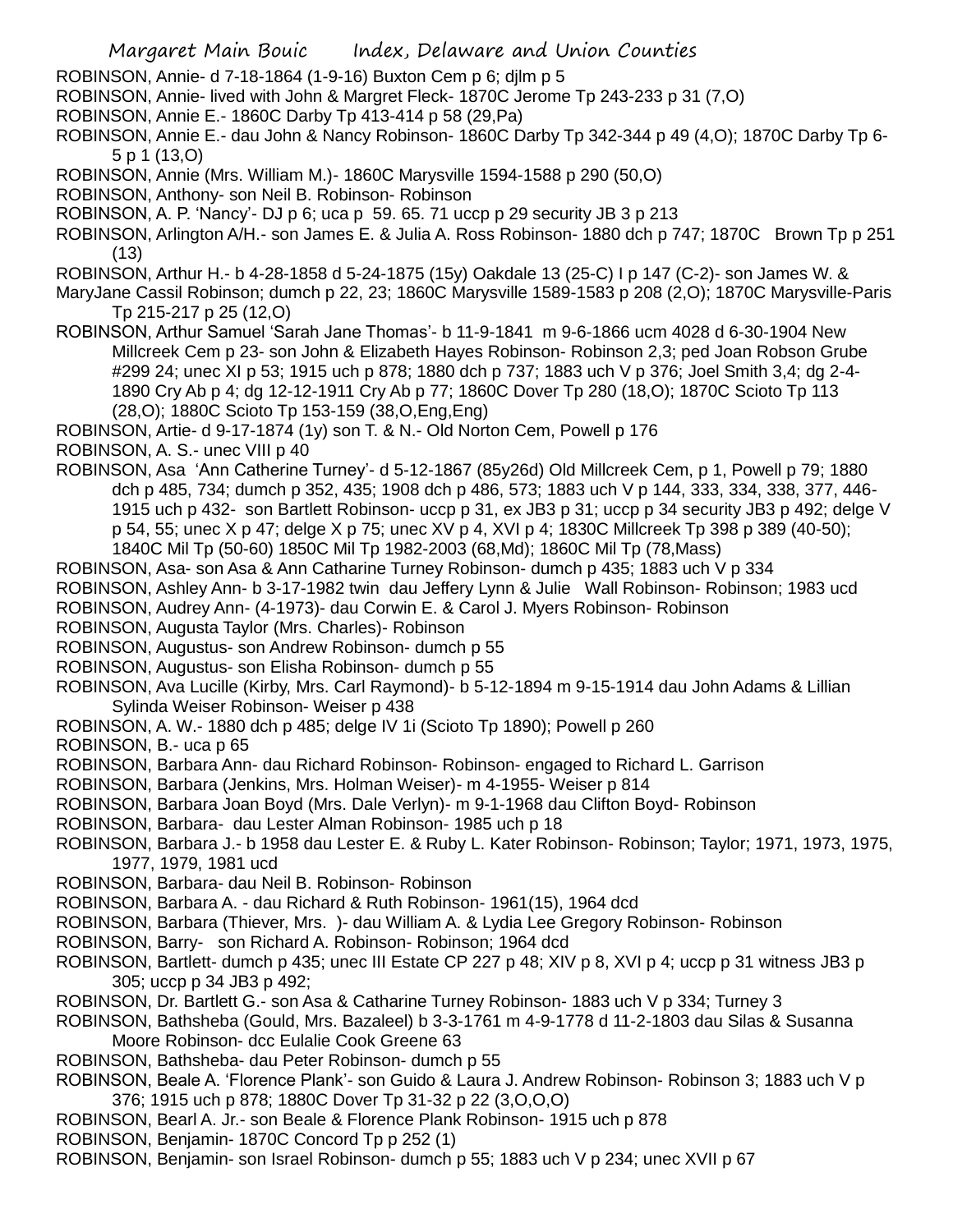ROBINSON, Benjamin Lee 'Sarah Andrews'- b 1-17-1860 m 9–17-1881 ucm 702 d 1935 Milford Cem, Un Al p 71- son Alexander & Edith Penrose Robinson- Robinson; obit, Sara, mlib; obit Guy, mlib (brown); deed Mitchell Cem, DJ p 23; 1915 uch p 792, picture 793, 838, 1091; 1883 uch V p 255; unvmec p 8, 19; Marysville p 48; unec XVII p 53; 1870C Darby Tp 199-187 p 25 (10,O); 1880C Unionville 225 (20,O,Pa,Pa) 1900C Darby Tp 167174 p 8B (41,O,O,Pa) m 19y; 1910C Darby Tp 28 p 2A (51,O,o,Pa)

ROBINSON, Benjamin P.- 1870C Marlborough Tp p 412 (4m) ROBINSON, Bernal "Bob"'Bernie Ousley'- b 7-20-19927 m 4-12-950 d 8-23-1967 Grove Cem, Kenton- son Elonz & Margaret Jaggers Robinson- Robinson; 1949, 1962 ucd

ROBINSON, Bernard- son Elonz & Margaret Jaggers Robinson- Robinson; 1975 ucd

ROBINSON, Bernard 'Lela Lamonte Hoskins'- Hoskins 5,6; 1959, 1962, 1967, 1971, 1973 ucd

ROBINSON, Bernie M.- son Alfred G. & Jane M. Rittenhouse Robinson- 1880C Dover Tp 83-88 p 27 (7,O,Va,Va)

ROBINSON, Bert B.- son John M. & Harriet E. Taylor Robinson- 1883 uch V p 325; 1880C Jerome 111-113 p 13 (17,O,O,O); 1900C Darby Tp 255-264 p 13A (24,O,O,O)

ROBINSON, Bertha Alice (Bigelow, Mrs. Merle)- b 3-8-1901 m 6-8-1918 d 12-31-1966 dau James Henry & Flora Irene Laughrey Robinson- ped Ruth Irene Bigelow Stewart 3; delge II p 26; unec II p 39; 1985 uch p 134; obit James H. mlib

ROBINSON, Bertha H. b 9-25-1895 Concord Tp dcb d 10-18-1977 (82) Oller Cem dau Oliver & Frederica Steita Robinson- sister Hazel Bauman- Robinson

ROBINSON, Bertha M.- b 7-14-1879 Kingston Tp dau William M/B. & Adel Clark Robinson- dcb; 1900C Jackson Tp 95-97 p 5A (20,O,O,O)

ROBINSON, Bertha (Temple, Mrs. Leonard L.)- 1985 uch p 137

ROBINSON, Bess M. (Goodrich, Mrs. Robert C.)- b 9-29-1884 m 5-10-1911 Robinson Bible; unec IV p 440; 1985 uch p 24

ROBINSON, Besse Blake (Mrs. James E.)- b 1862 m 1-25-1882 ucm 7113 d 1947 Oakdale I p 152 (C-R4-3) dau S. M. & Harriet Parson Blake- 1883 uch V p 612; 1900C Marysville 3rd ward 56-59 p B2 (38,O,O,O) m 17y, 1 ch

ROBINSON, Bessie A. (Arehart, Mrs. )- b 1-15-1894 Concord Tp dau Oliver & Fredicka Stitze Robinson- dcb

ROBINSON, Bessie Ellice (Mrs. Dr. William D.)- d 2–7-1975 dau Bishop & Mrs. John E. Robinson- dg 6-19- 1968, 1-7-1954

ROBINSON, Bessie Ruth (Mrs. Cleo E.)- Robinson

ROBINSON, Beth- 1971 ucd

ROBINSON, Beth (Marshall, Mrs. John)- m 2-22-1973 dau Max E. & Patricia A. Creamer Robinson- Robinson; 1959, 1962 (12) ucd

ROBINSON, Betsy/Elizabeth Mitchell (Mrs. John W.)- m 8-28-1823 ucm (Hearl); 1883 uch III p 284, V p 255 ROBINSON, Betty- 1981, 1983 ucd

ROBINSON, Betty Fay (Craig, Mrs. Thomas Marshall)- b 4-28-1925- Weiser p 694

ROBINSON, Betty (Goudy, Mrs. )- dau Gilbert L. & Hazel Medley Robinson- Robinson

ROBINSON, Betty Louise (Styer, Mrs. Donald E.)- b 1953 m 10-5-1974 dau Charles R. & Daisy Spradlin Robinson- Robinson; 1961, 1964, 1969, 1971 dcd

ROBINSON, Betty (Throckmorton, Mrs. )- dau William A. & Lydia Lee Gregory Robinson- Robinson

ROBINSON, Betty (Weaver, Mrs. )- dau Harrison E. & Lela Mapes Robinson- obit, mlib (brown)

ROBINSON, Beulah Pack (Mrs. James R.)- d 1981- Robinson

ROBINSON, Beverly Ann (Mace, Mrs. Irvin Earl)- b 2-21-1938 m 6-23-1947- Weiser p 304

ROBINSON, Bill- research Clark, Vining- delge XIII p 65

ROBINSON, B. L.- m 9-1881- Robinson

ROBINSON, Blandwyn Trimble (Mrs. Francis C. III) m 3-4-1978 dau Ronald Trimble- Robinson

ROBINSON, Rev. Bob- delge I p 7

ROBINSON, Brenda Stockwell (Mrs. Charles Lee)- m 6-27-1964- Robinson; 1973 ucd

ROBINSON, Brent 'Virginia Tobin'- Robinson

ROBINSON, Bruce- b 1951 son Glenn L. & Rheda Robinson- 1961, 1964, 1969 dcd

ROBINSON, Samuel Bruce 'Irena Baxter'- b 1845 m 12-4-1866 ucm 4093 d 1909; lot Mitchell Cem 1892, DJ p 23; 1915 uch p 631; 1870C Jerome Tp 209-200 p 27 (25,O)

ROBINSON, Bruce 'Lulu'- Robinson

ROBINSON, Buck 'Jo'- Robinson

ROBINSON, J. Byron- d 2-19-1910 (68y4m) Oakdale 2263 (18C) son Charles M. & Margaretta Roney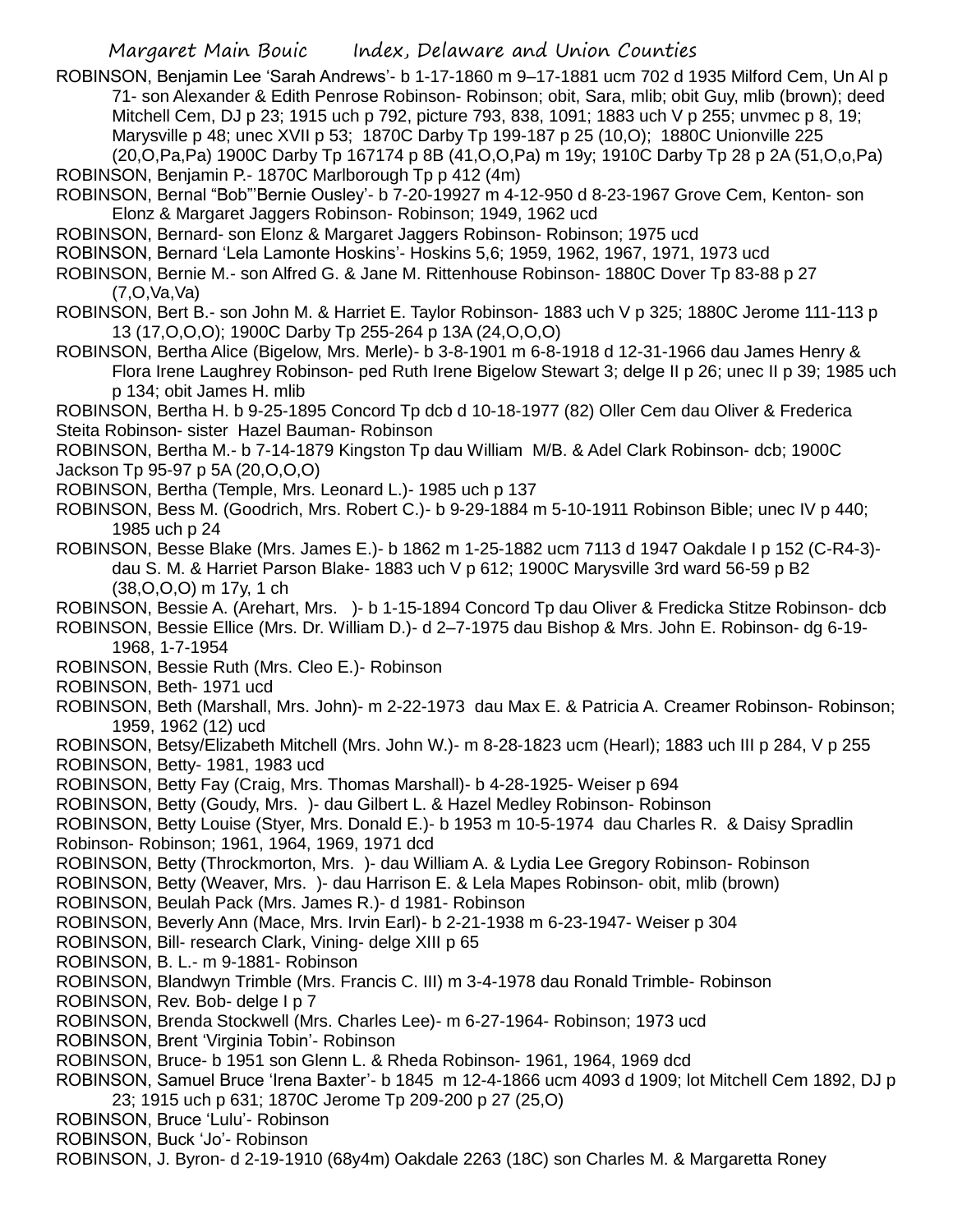Robinson- 1860C Jerome Tp 2 p 1 (18,Pa)

- ROBINSON, C.- uca 43
- ROBINSON, C. A.- b 10-13-1877 Liberty Tp dau Lews & Mary Leaman Robinson- dcb
- ROBINSON, Calvin- 1860C Union Tp 568-571 p 80 (24,O)
- ROBINSON, Calvin- son Joseph & June M. Robinson- 1870C Allen tp 59-58 p 5 (11,O)
- ROBINSON, Calvin- b 5-1885 son Lemuel & Clarissa E. Wells Robinson- 1900C Washington Tp 27 p 2B  $(15,0,0,0)$
- ROBINSON, Calvin P.- son William M. & Hannah H. Robinson- 1915 uch p 2246; 1883 uch IV p 471, 473, V p 277; hjt p 53, 54; unec VI p 30; uca p 106; 1850C Darby Tp 1613-1633 p 239 (15,O)
- ROBINSON, Candis Almira Hill (Mrs. Charles A.)- m 1879; dg 3-8-1907 Cry Ab p 24
- ROBINSON, Carl- b 1976 son Carl & Rhonda Robinson- 1977 ucd
- ROBINSON, Carl D.- d 12-8-1985 (81) Sunbury Mem. Pk- brother Charles Leonard Robinson-Robinson; 1980 dcd
- ROBINSON, Carl L.- d 6-30-1917 (2y9m) SR Oakdale I p 6 (E-R6-2)
- ROBINSON, Carl 'Leslile A.- 1971 ucd
- ROBINSON, Carl 'Linda P.'- 1967 ucd
- ROBINSON, Carl- son Raymond & Marie Robinson- Robinson; 1962 ucd; obit Marie, mlib (brown)
- ROBINSON, Carl 'Rhonda'- 1977 ucd

ROBINSON, Carl- b 1914 d 1917 Oakdale II p 97 (H-RC-2)- son Victor G. & Sarah L. Robinson-

- ROBINSON, Carl W. 'Elsie Barker'- d 1973 Robinson
- ROBINSON, Carla- dau Bernal L. & Vernie Ousley Robinson- Robinson; 1962 ucd
- ROBINSON, Carol- dau Cecil & Eloise Owens Robinson- Robinson; 1961(16), 1964 dcd
- ROBINSON, Carol Ann Haueisen (Mrs. Scott David)- m 9-28-1991 dau Sharon Haueisen- Robinson
- ROBINSON, Carol J. (Mrs. Claude W.)- 1973, 1977, 1979, 1981, 1983 ucd
- ROBINSON, Carol J. Myers (Mrs. Corwin E.)- dau Elton R. Myers- Robinson
- ROBINSON, Carol- dau Raymond & Marie Robinson- 1962 ucd
- ROBINSON, Carol Sue Tippens (Mrs. John E.)- dau Dean L. Tippens- Robinson
- ROBINSON, Caroline A.- dau William & Elizabeth Robinson- 1860C Washington Tp 1458-1468 p 197 (10,O)
- ROBINSON, Caroly L.- b 3-24-1943 dau Lowell Keith & Verna Lucille Stevens Robinson- Weiser p 438
- ROBINSON, Carolyn (Dowell, Mrs. )-b 1951 dau Charles & Daisy Spradlin Robinson- Robinson; 1961, 1964, 1969, 1971 dcd
- ROBINSON, Carrie B/P(Longbrake, Mrs. John M/W)- b 8-22-1866 d 11-19-1929 Oakdale I p 174 (C-2)- dau John W. & Sarah Coe Robinson- 1883 uch V p 134; 1915 uch p 604, 679 ; Marysville p 30; obit Sarah Coe, mlib; 1870C Paris Tp 85-86 (4,O); 1880C Marysville 80-95 p 48 (13,O,O,O)
- ROBINSON, Carrie B. Norris (Mrs. Leroy T.)- b 1868 m 1-9-1896 ucm (Hearl) d 1938- Claibourne Cem p 74
- ROBINSON, Carrie E. (Shriver, Mrs. )- b 1-1892 dau Aaron Fay & Harriet Burnham Robinson- 1915 uch p 682; obit Lucille Grace; 1900C Milford 64-68 p 3B (8,Ind,O,O)
- ROBINSON, Carrie- b 4 1870 dau Edward & Sarah F. Culp Robinson- 1880C Dover Tp 32-33 p 22  $(1/12, 0, 0, 0)$
- ROBINSON, Carrie L.- dau Robert & Rebecca J. Gill Robinson- 1870C Pars Tp 101-102 p 15 (8,O); 1880C Paris Tp 99-101 (18,O,O,O)
- ROBINSON, Carrie (Shriver, Mrs. Ellsworth H.)- Robinson
- ROBINSON, Cassius W. 'Laura E. Cook'-b 1861 m 10-31-1889 ucm (Hearl)d 1941 Claibourne Cem p 84; 1870C Thomson Tp p 498 (9)
- ROBINSON, Catharine (Mrs. Charles)- 1860C Liberty Tp Un Co 1164-1174 p 158 (22,O)
- ROBINSON, Catherine Floyd (Mrs. William S.)- m 4-18-1851 dcm
- ROBINSON, Catherine- dau James E. & Estella Robinson- 1900C Marysville 3rd ward 2113-220 p 8B (5,O,O,O)
- ROBINSON, Catherine M. (Mrs. Radcliff F.)- 2980 dcd

ROBINSON, Catherine Renabelle (Mrs. James)(Austin, Mrs. Chet)- d 11-25-1994 (87) bur Ky. Robinson

ROBINSON, Ann Catharine Turney (Myers, Mrs. Christian)(Mrs. Asa)- b 2-8-1787 m(1) 1805 (2) 1813 d 6-2- 1884 dau John & Magdalena Grovv/Grove Turney- Turney 2,3; 1880 dch p 734; dumch p 435; 1883 uch V p 144, 334, 337, 446; dcq Doris Richey Johnson 25; 1830C Millcreek Tp 348 p 289 (40-50); 1850C Millcreek Tp 1982-2003 (64,Va); 1860C Mil Tp 45 (73,Pa); 1870C Mil Tp 105 p 13 (82,Pa); 1880C Dover Tp 164-172 p 36 (92,Pa,Pa,Pa)

ROBINSON, Catharine Winget (Mrs. John C.)- d 5-3-1854 (24y) mitchell Cem, DJ p 8; mt 5-17-1854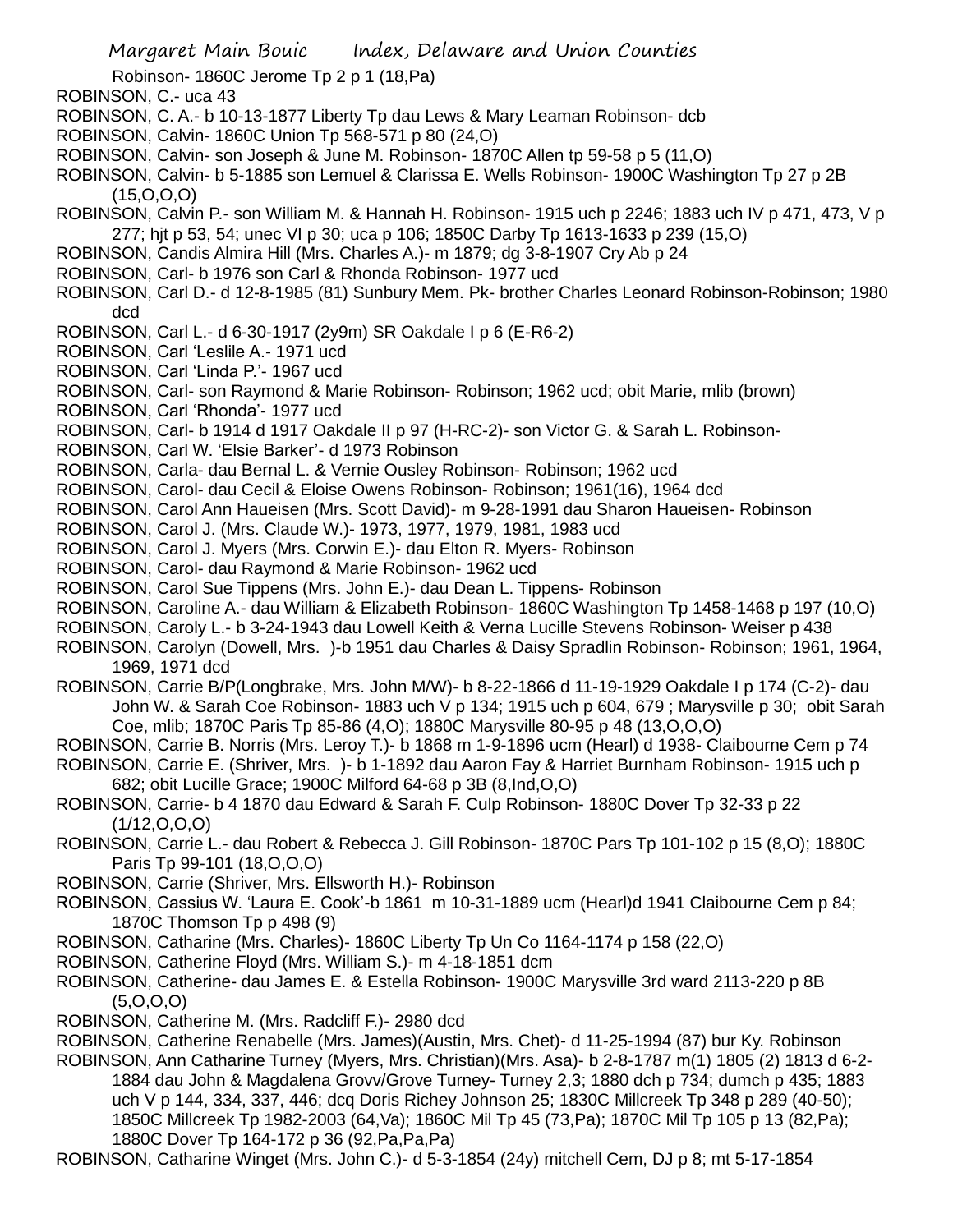ROBINSON, Cathy- dau Bernal L. & Vernie Ousley Robinson- Robinson; 1962 ucd

ROBINSON, Cathy (Kitchin, Mrs. Christopher S.)- m 8-17-1974 dau John H. & Valeta M. Robinson- Robinson; 1967, 1971 ucd

- ROBINSON, C. E.- b 5-1-1892 Scioto Tp son Adie & –Dulin Robinson- dcb
- ROBINSON, Cecil H, 'Eloise Owens'- m 7-20-1941 (47-1962) son Clayton C. & Glenna May Bidlack Robinson- Robinson; 1961, 1964, 1969, 1971, 1980 dcd
- ROBINSON, Cecil- son William A. & Lydia Lee Gregory Robinson- Robinson
- ROBINSON, Chandler- d Thursday (85) Thompson Chapel- dg 4-5-1910 Cry Ab p 114; brother Mrs. Lydia Hilldg 5-10-1910 Cry Ab p 122
- ROBINSON, Charles- 1870C Delaware Town p 331 (25\*)
- ROBINSON, Charles- 1870C Thomson Tp p 505 (44\*)
- ROBINSON, Charles- 1870C Concord Tp p 252 (12)
- ROBINSON, Charles- 1880C Marysville 513-561 p 40 (22,O,O,O)
- ROBINSON/ROBISON, Charles- 1835 men p 56 #30 p 104 Thompson Tp
- ROBINSON, Charles- delge XIV p 9 (1890 Lib Tp), XV p 72
- ROBINSON, Charles- d Monday- dg 6-14-1910 p 131; 18th O.V.I.
- ROBINSON, Charles A.- b 1913 d 1965 Oakdale II p 45 (G-R7-9)
- ROBINSON, Charles A.- delge XV p 38 (1890 Radnor Tp),\_
- ROBINSON, Charles- son Alexander & Edith Penrose Robinson- 1860C Darby Tp 427-428 p 60 (1,O); 1870C Darby Tp 199-187 p 25 (11,O)
- ROBINSON, Charles A.. 'Mary Elizabeth David''Candis Almira Hill'- b Lawrence Co, NY 6-26-1826 m 1-19- 1854 dcm d2-11-1907 or 2-15-1907 (80-7-15) Radnor Cem, twin son James & Polly Robinson- dg 3-8- 1907 Cry Ab p 24
- ROBINSON, Charles 'Augusta Taylor'- Robinson
- ROBINSON, Charles 'Catharine'- 1860C Liberty Tp Un Co 1164-1174 p 158 (25,O)
- ROBINSON, Charles- son Charles Luther & Marybelle Pyers Robinson- Robinson
- ROBINSON, Charles E.- Sunbury, 1964 dcd
- ROBINSON, Charles- son Mrs. Eliza A. Robinson- dg 8-25-1911 Cry Ab p 60
- ROBINSON, Charles E. 'Florilla Evans'- Carr (1147132); Thomas 4
- ROBINSON, Charles D.- b 6-22-1893 d 8-15-1893 (0–1-21) Scioto Tp son Thomas & Lidda F. Durfey Robinson- dcb, dcdeaths
- ROBINSON, Charles R. 'Daisy Spradlin'- son Lloyd & Virginia Russell Robinson- Robinson; obit Virginia, obit Lloyd, mlib (brown) ; 1961, 1964, 1969, 1971 dcd- Robinson
- ROBINSON, Charles F.- 1869 wsc p 11; Pabst 8 p 23; 1870C Delaware Town p 282 (16)
- ROBINSON, Charles- son Francis & Erma J. McGuire Robinson- Robinson
- ROBINSON, Charles H.- 1908 dch p 403
- ROBINSON, Charles H,.- Freshwater p 60 (1895)
- ROBINSON, Charles H,.- son Elias & Mary Johnson Robinson- 1870C Claibourne Tp 261-257 p 34 (8,O)
- ROBINSON, Charles H.- d 10-29/28-1861 (6-9-9) or 1886 ; ucd Bk 3 p 166-115 moved here 10-20-1887 Oakdale I ( E-R5-2) p 6- son Francis J. & Alophonsie Cline Robinson- 1880C Allen Tp 180-192 p 18 (5/12,O,Canada,O)
- ROBINSON, Charles Herbert- d 10-31-1867 Oakdale 335
- ROBINSON, Charles Kenneth 'Nellie Virginia Thompson'- Robinson
- ROBINSON, Charles L.- d Tuesday (60) dg 6-29-1909 Cry Ab p 42 head of Robinson & Curry Co.
- ROBINSON, Charles Lee 'Brenda Stockwell'- b 8-22-1944 m 6-27-1964 d 7-21-1995 (50) Claibourne Cemson Charles & Marybelle Pyers Robinson- Robinson; obit Marybelle, mlib (brown) ; 1949, 1959, 1962, 1973 ucd
- ROBINSON, Charles Leonard- d 2-27-1970 (69) bur Sunbury- Robinson
- ROBINSON, Charles- son Lloyd & Virginia Robinson- Robinson
- ROBINSON, Charles Luther 'Marybelle Pyers' b 2-3-1919 m 1-2-1940 d 5-28-1992 (73) Hopewell Cem, djlm p 80- son Francis & Edna Miller Robinson- Robinson; obit Marybelle, mlib (brown); 1949, 1959, 1962, 1971, 1973, 1975, 1977, 1979 ucd
- ROBINSON, Charles 'Martha E.'- b 1858 d 1940 Oller Cem p 26
- ROBINSON, Charles 'Mary Davids'- 1908 dch p 700
- ROBINSON, Charles M. 'Hophisibah Morrison'- m 7-6-1865 dcm -son Thomas Robinson, delge XIII p 67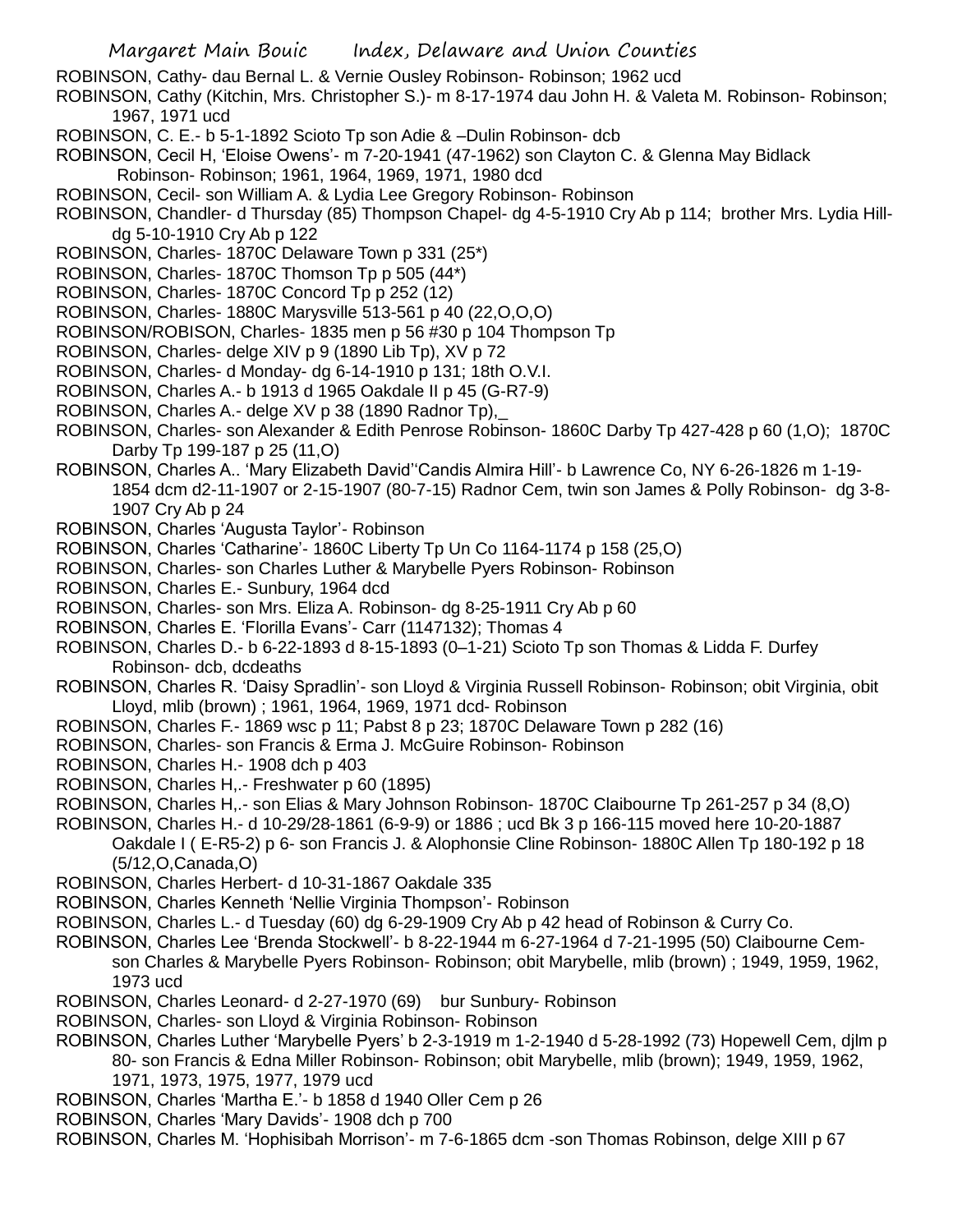ROBINSON, Charles M.- son John & Jane Mitchell Robinson- 1883 uch V p 224; sheriff 1862-1864 unec XVII 69

- ROBINSON, Charles M. 'Lily Shank'- son Thomas Robinson- hjt p 59; 1915 uch p 135, 278, 792; 1883 uch III p 372, IV p 435; unec XV p 70
- ROBINSON, Charles- son Mitchell Robinson- obit John Byron, mlib

ROBINSON, Charles M. 'Margaretta Roney'- b 1822 d 7-26-1887 (69-10-10) Oakdale I p 68 (DR1-5); 1850C Jerome Tp 1932-1953 p 282 (32,O); 1860C Jerome Tp 2 p 1 (43,O); 1870C Marysville -Paris Tp 145 p 16 (52,O)

ROBINSON, Charles R.- son Charles Kenneth & Nellie Virginia Thompson Robinson- Robinson

ROBINSON, Charles R- 1980 dcd

ROBINSON, Charles 'Rose'- 1949 ucd

- ROBINSON, Charles S.- 1870C Marysville -Paris Tp 145 p 16 (6,O) lived with Charles M. & Margaretta Roney Robinson
- ROBINSON, Charles Smith 'Georgia Pinney'- b 11-29-1885 m 3-30-1911 d 12-10-1918 Radnor Cem- son George F. Robinson; dg 12-24-1918 Cry Ab p 107
- ROBINSON, --- d 12-10-1918 infant son Charlie Smith & Georgia Pinney Robinson- dg 12-24-1918 Cry Ab p 107
- ROBINSON, Charles- son Thomas & Frances Axline Robinson- 1880C Jerome Tp 138-141 p 16 (4,O,O,O); 1900C Jerome tp 336-348 p 15A (24,O,O,O)
- ROBINSON, Charles W.- son Lemuel & Margaret Robinson- 1850C Washington Tp 66 (9/12,O) b August
- ROBINSON, Charles, Mr. and Mrs.- parents of William Henry Robinson- dg 12-27-1901 Cry Ab p 179
- ROBINSON, Charley- 1870C Harlem Tp p 375 (13)
- ROBINSON, Charline (Fraker, Mrs. Andrew P.)- m 12-24-1919- Robinson
- ROBINSON, Charles- b 1-16-1901 Berkshire Tp son T. B. & Lula Carney Robinson- dcb
- ROBINSON, Charlotte Bainbridge (Mrs. J. Clyde)- d 5-17-1923, obit J. Clyde, mlib
- ROBINSON, Charlotte (Mrs. John C.)- b 5-1876 1900C Paris Tp (24,Wisc, Eng, Eng) no ch
- ROBINSON, Cheryl Ann (Stillings, Mrs. William Stanley)- b 1957 m 1979 dau John R. & Valeta R.. Robinson-Robinson; 1967, 1971, 1975 ucd
- ROBINSON, Cheryl- b 1960 dau James W. & Patricia Robinson- 1971, 1980 dcd
- ROBINSON, Cherryl Sue- b 5-23-1944 dau lowell Keith & Verna Lucille Stevens Robinson- Weiser p 438
- ROBINSON, Chesleigh Weiser 'Dollie Gipe'- b 7-81886 m 5-30-1906 d 5-14-1955 son John Adams & Lillian Sylinda Weiser Robinson- Weiser p 437
- ROBINSON, Chester L. 'Julia Shipman'- b 10-1846 m 1868 d 6-29-1909 (62y8m) Oakdale 2206 (101D) I p 162 (C-22); Marysville p 51; hjt p 76, 141, picture 168, 195, 197; 1883 uch IV p 492, 510, V p 121, 135, 285; 829rg I.V.G. & Co G.; 1880C Marysville 194-2008 (34,O,O,O); 1900C Marysville 312-324 p 14A (53,O,O,Pa) m 3y
- ROBINSON, Chloe- 1870C Porter Tp p 454 (15)
- ROBINSON, Chloe d 4-16-1889 (63) Delaware b NY- dcdeaths; 1870C Delaware Town p 307
- ROBINSON, Chris- son John & Jackie Robinson- 1980 dcd
- ROBINSON, Christina Schoby (Mrs. Roy F.)- m 3-23-1912; 1915 uch p 824
- ROBINSON, Christine Elaine Balch (Mrs. Joseph Ramie)- m 11-1985 dau Larry D. & Marjorie Balch- Robinson
- ROBINSON, Christopher- b 1974 son Mars E. & Thelma Robinson- 1980 dcd
- ROBINSON, Cindy (Mrs. Dane)- Robinson
- ROBINSON, Cindy (Goff, Mrs. Willard)- dau L. K. & 1st wife Robinson- obit, L. K., mlib
- ROBINSON, C. L.- 1915 uch p 537, 588; unec XV p 21; uca p 24, 106
- ROBINSON, Mrs. C. l.- 1915 uch p 589
- ROBINSON, Clara (Hamilton, Mrs. )- sister Joshua Frank Robinson-, dau John & Izabell Ussey Robinson- obit Joshua Frank
- ROBINSON, Clara Renua McCloud (Mrs. Guy)- b 11-20-1882 m 2-14-1907 d 8-22-1940 Milford Cem, Un Al p 71 dau David & Clariet Morse McCloud- 1915 uch p 793, 838; Robinson; obit, mlib (3 ring); obit Guy, mlib (brown)
- ROBINSON, Clara Xemie- b 1-6-1891 Concord Tp dau J. A. & Isabella Fuffey Robinson- dcb
- ROBINSON, Clark 'Amelia'- 1860C Darby Tp 4468-470 p 66 (34,Pa)
- ROBINSON, Clark Osker- d 6-24-1855 (9m2d) Mitchell Cem, DJ p 9 son Thomas & Margaret Robinson- mt 7- 4-1855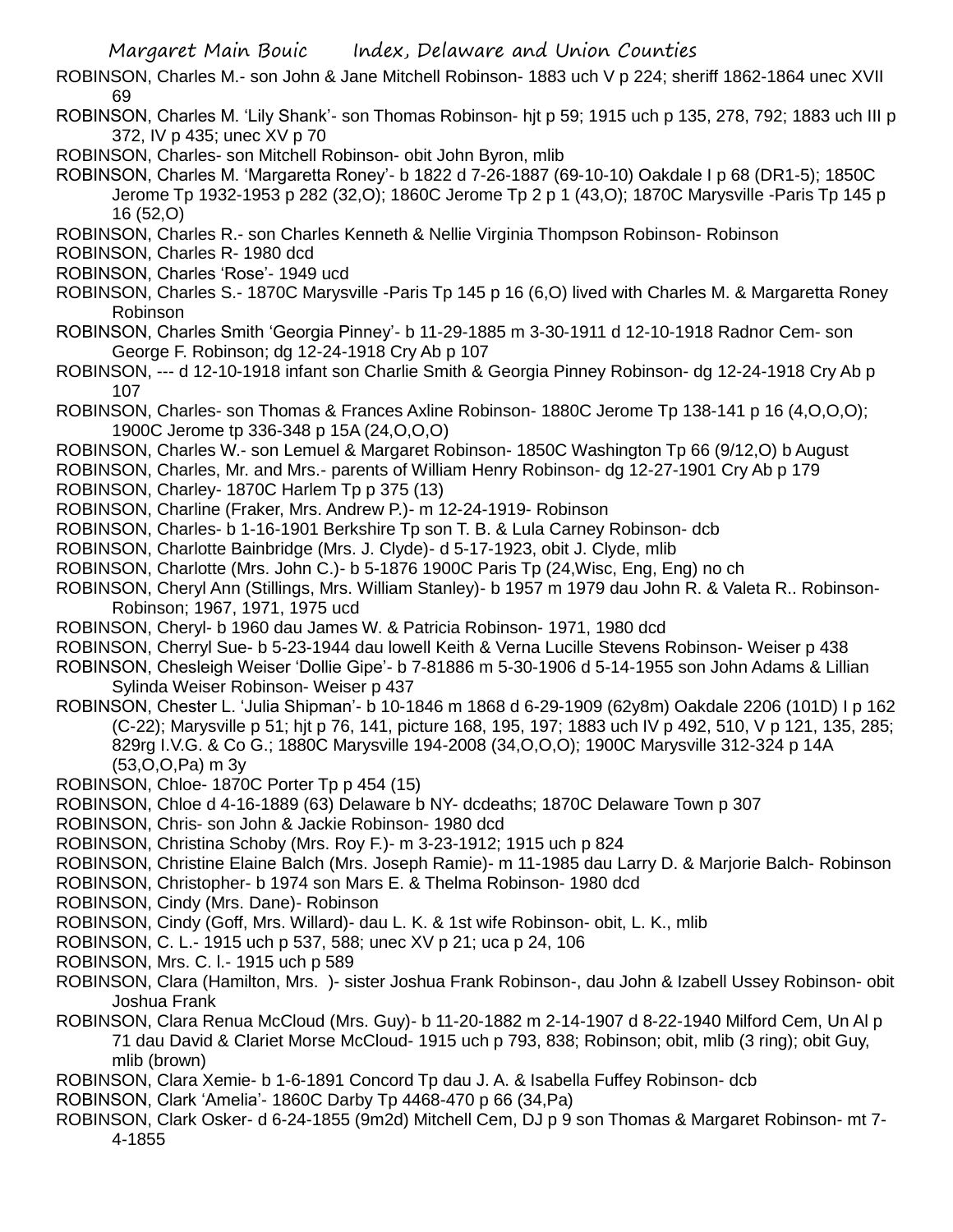ROBINSON, Clarrisa "Ella" Ellen Wells (Mrs. Lemuel)- b 12-29-1854 m 5-13-1871 ucm 4933 dau John D. & Eda Ann Counterman Wells- 1985 uch p 146; 1880C Washington Tp 104-108 p 11 (25,O,O,O)

- ROBINSON, Claude W. 'Carol Jo'- Robinson; 1973, 1975, 1977, 1979, 1981, 1983 ucd
- ROBINSON, Clayton C. 'Glenna May Bidlack'- b 1887 d 9-17-1959 (72)- Robinson
- ROBINSON, Clayton C. Jr.- son Clayton & Glenna May Bidlack Robinson- Robinson
- ROBINSON, Cleo Belle (Miller, Mrs. Wallace)- dau Emery J. & Ollive Belle Robinson- Rittenhouse 5,6;
- Robinson; 1910C Dover Tp 184-188 p 8A (1/12,O,O,O)
- ROBINSON, Cleo E. 'Bessie Ruth'- d 7-18-1964 (64) Oak Grove Cem- Robinson
- ROBINSON, Cliff- 1949 ucd Mrs. Cliff- 1949 ucd
- ROBINSON, Clifton- 1870C Porter Tp p 454 (6)
- ROBINSON, Clive J.- ch Arthur J. & Lorinda Hill Robinson- 1880 dch p 735
- ROBINSON, Clotine (Atkins, Mrs. )- dau Thomas & Ruth A. Salmons Robinson- Robinson
- ROBINSON, Clyde D. 'Ila G'- b 1900 d 1973 Maskill Cem, lptw p 101; 1961, 1964, 1969, 1971 dcd
- ROBINSON, J. Clyde 'Charlotte Bainbridge'- b 5-10-1870 d 7-13-1940 son John W. & Sarah Coe Robinsonobit Sarah Coe R.,mlib; Marysville p 30; 1883 uch p 219; 1915 uch p 149, 604, 680; obit Aaron Fay, mlib; uca p 16, 35, 106
- ROBINSON, Mrs. Clyde- d 5-17-1923 bur Alexandria La. obit, mlib
- ROBINSON, C. M.- d 8-26-1887 (65y10m) Oakdale 344 ucd Bk 3 p 166-145; 'M. L.'- DJ p 9
- ROBINSON, Coffman 'Alvira Page'- m 11-9-1865 dcm; 1908 dch p 403
- ROBINSON, Colleen- b 1966 dau Kenneth J. & Kathleen A. Robinson- 1967 ucd
- ROBINSON, Cora- 1870C Porter Tp 454 (4)
- ROBINSON, Cora D. Barr (Mrs. Adam W.)- m 5-5-1891 unec VIII p 40
- ROBINSON, Cora D. (Culp, Mrs. Charles P.,)- m 9-26-1898 ucm (Hearl)
- ROBINSON, Cora Strider (Mrs. Adelbert "Dell")- b 1-1856 d 1941 Oakdale I p 162 (C-22); 1900C Marysville 1st ward 326-340 p 14B (43,Va,Va,Md)- m 10y
- ROBINSON, Cora (Riley, Mrs. Melville B.)- Robinson
- ROBINSON, Corwin E. 'Carol J. Myers'- Robinson
- ROBINSON, Courtney- dau Robert W. & Elizabeth Hill Robinson- Robinson
- ROBINSON, Craig- b 1961 son James F. & Joan Robinson- 1971, 1973, 1975, 1977 ucd
- ROBINSON, C. S.- hadc p 121 (1900 Thompson Tp)\_
- ROBINSON, Cynthia Nichole- b 3-21-1977 dau Dane & Cynthia Westlake Robinson- Robinson; 1979, 1981 ucd
- ROBINSON, Cynthia S. Westlake (Mrs. Dan E.)- 1979, 1971, 1983 ucd
- ROBINSON, Cynthia- cousin William R. Webb- 1880C Union Tp 5 p 1 (57,Conn,Conn,Conn)
- ROBINSON, Crystal L.- dau Leon & Lynn Robinson- Robinson- engaged to Barry Fisher
- ROBINSON, Crystal Renee- 11-24-1983 dau Tom Robinson- Robinson
- ROBINSON, Cynthia- Robinson
- ROBINSON, Cyrus Edward- b 5-19-1945 son Lloyd Franklin & Virginia Lucille Henkle Robinson- Weiser p 438
- ROBINSON, Daisy S. Spradlin (Mrs. Charles R.)- d 7-18-1980 (60) Newhouse Cem- Robinson; 1961, 1964, 1969, 1971 dcd
- ROBINSON, Dale A. 'Phyllis'- 1973, 1975, 1977, 1979, 1981, 1983 ucd
- ROBINSON, Dale Verlyn 'Barbara Jean Boyd'- m 9-1-1968 son Verlyn T. & Mary Stults Robinson-Robinson; 1964 dcd (15)
- ROBINSON, Dale 'Grace Cawley'- d 4-26-1980 (63) bur Alabama- son Clayton C. & Glenna May Bidlack Robinson- Robinson
- ROBINSON, Dale L.'Marianne Baxter'- m 9-61970 son Richard & Ruth Robinson- Robinson; 1961, 1964, 1971, 1980 dcd
- ROBINSON, Dale- son William A. & Lydia Lee Gregory Robinson- Robinson
- ROBINSON, Dallas Gertrude Feustermaker (Mrs. John W.)- b 1875 d 7-17-1933 Oakdale II p 55, obit John W., mlib
- ROBINSON, —(Loveland, Mrs. C. L.)- dau John W. & Dallas Gertrude Feustermaker Robinson- obit John W., mlib
- ROBINSON, —(Simpkins, Mrs. Sumner)- dau John W. & Dallas Gertrude Feustermaker Robinson- obit John W., mlib
- ROBINSON, Dalton Blair- b 10-16-1995 son Dennis & Tracy Thomas Robinson- Robinson
- ROBINSON, Dan 'Thelma'- son Gilbert Robinson- Robinson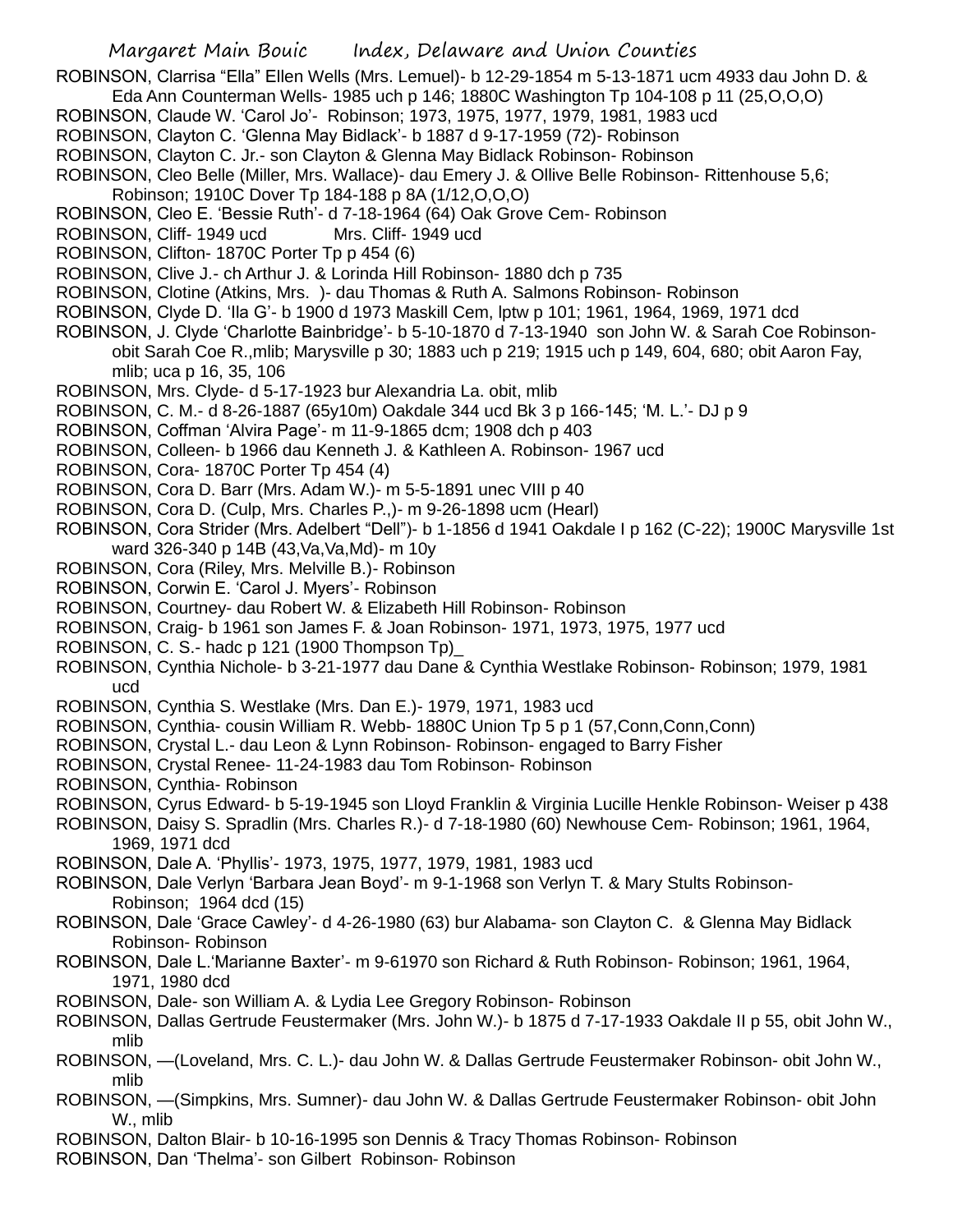ROBINSON, Dane E. 'Cynthia "Cindy" Westlake''- Robinson; 1979, 1981, 1983 ucd

ROBINSON, Daniel- b 3-1828 d 11–6-1906 1900C Millcreek Tp 86-88 (77,O,Pa,Pa); (77-1904)-son Asa & Catharine Turney Robinson- 1985 uch p 435; Turney 3; 1883 uch V p 333; uninf p 12; unec XVI p 4; 1850 Millcreek Tp 1982-2003 (21,O); 1870C Mil Tp 120 p 15 (40,O); 1880C Mil Tp 132-137 p 15 (52,O,O,O)

ROBINSON, Daniel A. 'Glendora Stiner'- m 9-10-1883 ucm (Hearl)

ROBINSON, Daniel- twin son James & Polly Robinson- dg 3-8-1907 Cry Ab p 24

ROBINSON, Daniel 'Kathryn Miller'- Robinson

ROBINSON, Daniel L.- son Carl D. Robinson- Robinson

ROBINSON, Daniel 'Nancy Phillips'- m 3-15-1842 dcm; 1850C Radnor Tp 138 179 (34,NY)

ROBINSON, Dan 'Ruth'- 1949 ucd

- ROBINSON, Daniel 'Sheri'- son Lowell Victor,Sr. & Helen Marcelite Stillings Robinson- Robinson
- ROBINSON, Daniel 'Sogbia Hadlock'- Robinson
- ROBINSON, Daniel Taft- b 8-1815 d 10-1909 (94) Robinson; 1900C Richwood 239-252 p 9B (84,NY,NY,NY)
- ROBINSON, Darius- son Andrew & Olive Hovey Robinson- dumch p 55
- ROBINSON, David- (6-1918) son Charlie Smith & Georgia Pinney Robinson- dg 12-24-1918 Cry Ab p 107
- ROBINSON, David Elmer 'Ada K. Shively'- b 1-24-1858 m 3-22-1883 son David M. & Mary J. Valentine Robinson- 1915 uch p 823; 1883 uch V p 255
- ROBINSON, David- son Glen & Rheda Robinson- 1964(2), 1969 dcd
- ROBINSON, Rev.David G.- Mitchell Cem- son James & Mary Robinson- hjt p 31, 37, 76, 184, 195; 1915 uch p 167, 205, 206, 224, 419; 1883 uch IV p 449; 1850C Jerome Tp 1884-1905 p 276 (9,O); 1860C Jerome Tp 7 p 1 (19,O)
- ROBINSON, David G. 'Nora E. Burkholder'- m 5-26-1868 delge XIII p 59
- ROBINSON, David- son John B. & Sarah C. Gill Robinson- 1880C Marysville 262-252 p 16 (1,O,O,O)
- ROBINSON, David- son Dr. Joseph & Eliza Mann Robinson- Truney 4; dumch p 43
- ROBINSON, David Keith- b 8-4-1940 son Lowell Keith & Verna Lucille Stevens Robinson- Weiser p 438
- ROBINSON, David 'Linda Sue Ransome'- 1985 uch p 144
- ROBINSON, David M.- uccp p 29 witness JB 3 229
- ROBINSON, David M. b 6-30-1872 Delaware Town son Charles & Hepsetah Robinson- dcb
- ROBINSON, David M. 'Helen L. Griffith'- b 1912 d 4-18-1968 (53); Claibourne Cem p 100; Robinson
- ROBINSON, David Mitchell 'Martha/Mary J. Valentine'- b 9-1-1824 m 10-5-1853 ucm 2000 d 8-5-1907 Mitchell Cem DJ p 19- son John W. & Elizabeth Mitchell Robinson- hjt p 52; 1915 uch p 246, 626, 681; dumch p 19, 97; mt 10-12-1853; hmp p 53, 55; 1883 uch V p 187, 228, 255, 376; 1915 uch p 823; unec VI p 30, VIII p 10, XV p 79, XVI p 30; 1850C Darby Tp 16545-1674 (26,O); 1870C Darby Tp 139-127 p 19 (45,O); 1860C Darby Tp 429-430 p 60 (35,O); 1880C Darby Tp 118 (55,O,O,O); 1910C Darby Tp 1141-147 p 7A (76,O,Pa,O)
- ROBINSON, David M.- son Joseph H. & Jane Robinson- 1850C Darby Tp 1570-1590 p 233 (7,O)
- ROBINSON, David R. 'Julia Clapsaddle'- b 1856 d 1929 Byhalia Cem, lptw p 118 son Samuel & Selena Lingrel Robinson- Robinson; 1860C Washington Tp 1430-1440 p 193 (4,O); 1870C Wash Tp 36-334 p 6
	- (16,O); 1900C Wash Tp 86p 4B (44,O,O,O) m 17y
- ROBINSON, David- b 1966 son Raymond & June Robinson- 1973 ucd
- ROBINSON, David U.- 1870C Porter Tp p 454 (18)
- ROBINSON, D. B. 'Idola'- Robinson
- ROBINSON, D. B ' ' m 11-17-1927 Robinson, deed Mitchell Cem; DJ p 23 (3-4-1878)
- ROBINSON, Dean Alan 'Saundra Annette Skidmore'- m 11-16-1991 son Donald & Shirley Robinson- Robinson
- ROBINSON, Debbie (Flaugher, Mrs. )- dau James A. Robinson- Robinson
- ROBINSON, Deborah (Mrs. Richard L.)- Robinson
- ROBINSON, Debra- dau Bernal L. & Vernie Ousley Robinson- Robinson; 1962 ucd
- ROBINSON, Delbert- son John M. & Mary J. Roney Robinson- 1883 uch V p 325
- ROBINSON, Delcie (Phillips, Mrs. Charles Edgar)- b 4-27-1912 m 6-1937- Weiser p 518
- ROBINSON, Dell 'Cora'- b 3-1853/4 d 10-7-1923 (69) Oakdale 3585 I p 162 9C-22); 1900C Marysville 1st ward 326-340 p 14B (46,O,O,Pa) m 10y
- ROBINSON, Dell- Grad Del HS 1879; delge VI p 72
- ROBINSON, Della- 1870C Marlborough Tp p 412 (2)
- ROBINSON, Della- b 11-15-1886 Liberty Tp dau Wesley & Kate Depp Robinson- dcg, colored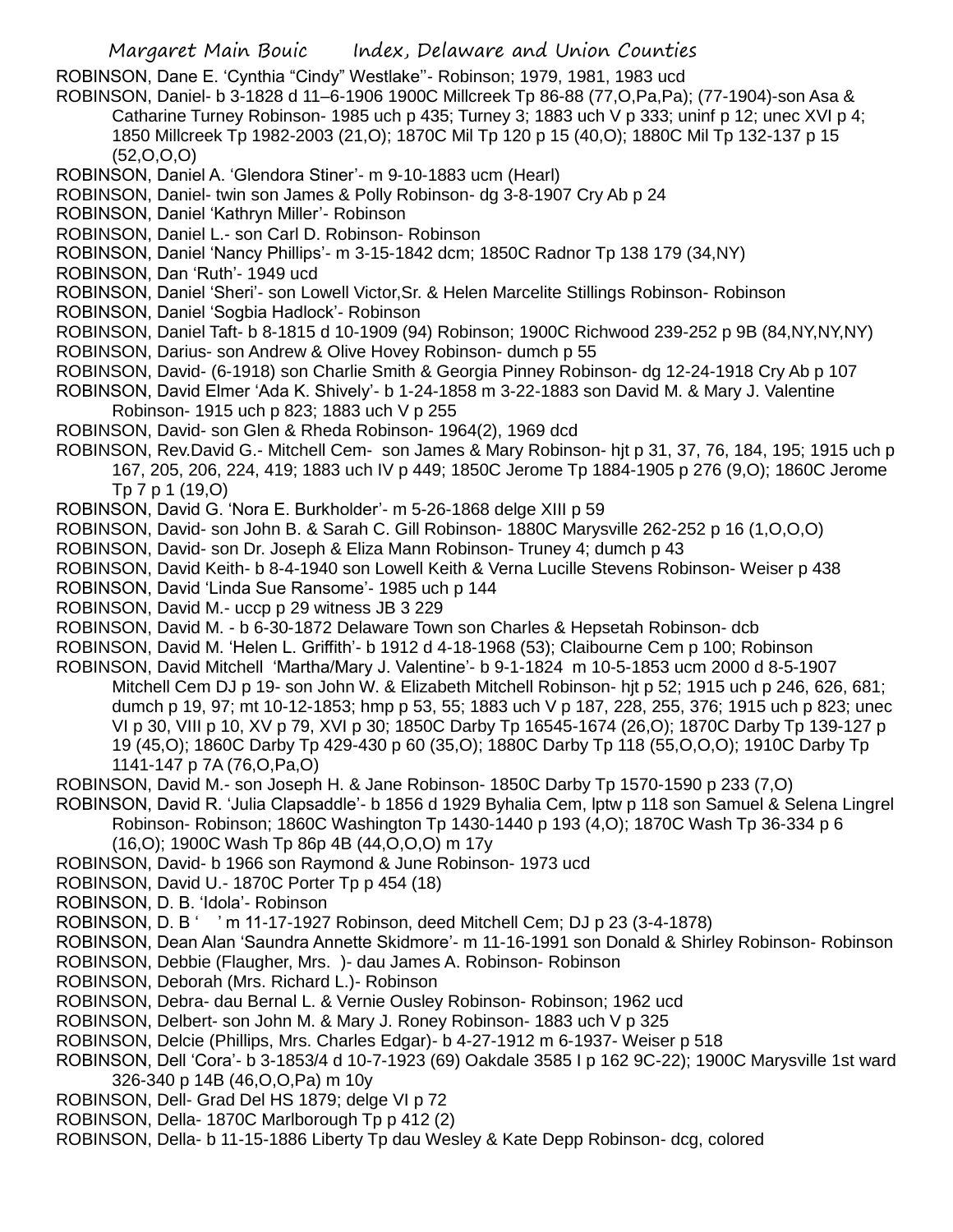- ROBINSON, Delmore/Delamon L.- d 7-9-1862 (18-11-24) Oakdale I p 68 (D-R1-5)- son Charles M.& Margaret Roney Robinson- Robinson; hjt p 76, 112, picture 168, 195, 204; unec XV p 21; 1883 uch IV p 448, V p 285; 1850C Jerome Tp 1932-1953 p 282 (7,O); 1860C Jerome Tp 2 p 1 (16,Pa)
- ROBINSON, Delores June (Baker, Mrs. Leo)- dau Lester Almon & Evelyn Fae Brown Robinson- obit Lester, mlib; obit Evelyn Fay, mlib; 1985 uch p 18
- ROBINSON, Dennis 'Tracy Thomas'- Robinson
- ROBINSON, Denny J.- 1910C Allen Tp 135-137 p 6A (27,O,O,O)
- ROBINSON, Dessie May- b 12-14-1881 Kingston Tp dau John M. & Nora Whitney Robinson- dcb
- ROBINSON, D. G.- 1883 uch IV p 492, V p 286; 86th Ohio Inf. Mitchell Dem DJ p 12; uca p 106; unec XV p 21
- ROBINSON, Diana (Mrs. Frank)- 1979, 1981 ucd
- ROBINSON, Diana (Mrs. Gary)- 1979, 1981 ucd
- ROBINSON, Diana (Olmsted, Mrs. )- dau Floyd M. Robinson- Robinson
- ROBINSON, Diane- b 1957 dau Donald P. & Dorothy B. Robinson- 1969, 1971 dcd
- ROBINSON, Diane- dau George M. & Hilda Trachsel Robinson- Robinson
- ROBINSON, Dianna (Mrs. Hugh)- 1983 ucd
- ROBINSON, Diane Kay Atherton (Mrs. Gary Wells)- m 12-2-1978-dau Marvin K. Atherton- Robinson
- ROBINSON, Dickson- son Thomas Robinson- 1915 uch p 792
- ROBINSON, Dixon/Dickson- son Samuel Robinson- 1915 uch p 246, 630
- ROBINSON, Dine Kay Atherton (Mrs. Gary Wells)- m 12-2-1978- Graham (1755262); 1983 uc
- ROBINSON, D. L.- d 7-10-1862; uca p 106; 1883 uch IV p 485
- ROBINSON, D. M.- uca p 21, 34, 35, 65
- ROBINSON, D. Mitchell- See David M.- 1883 uch V p 187, 255
- ROBINSON, D. N.- d 8-14-1858 (6m11d) Old Millcreek Cm , Powell p 79, son Joseph T. & Eliza R. Robinson
- ROBINSON, D. N.- uca p 106; 1883 uch IV p 476; delge XIV p 4
- ROBINSON, Dodie E. (Shaw, Mrs. Daniel L.)- m 7-27-1986 dau Donald E. & Shirley E. Robinson- Robinson
- ROBINSON, Dollie Cranston (Mrs. William H.)- dau John B. & Betsey Lathrop Cranston- dumch p 265
- ROBINSON, Dollie Gipe (Mrs. Chesleigh Weiser)- m 5-30-1906- Weiser p 437
- ROBINSON, Dolores J. (Baker, Mrs. Leo R.)- m 11-25-1949 Robinson
- ROBINSON, Donald B. "D. B" 'Idola Wiley'- b 1-2-1904 m 11-17-1927 d 8-17-1994 son William & Minnie Bartlett Robinson- Robinson; obit Idola , mlib
- ROBINSON, Donald- b 1955 son Donald P. & Dorothy B. Robinson- 1969, 1971 dcd
- ROBINSON, Donald Eugene. 'Shirley Eileen Ppiper''- m 12-19-1959- son Richard Robinson- Robinson
- ROBINSON, Donald Eugene'Esther Simkins'- b 3-25-1934 m 2-1957 son Victor & Sara Robinson- Robinson; obit Victor, mlib; 1949, 1983 ucd
- ROBINSON, Donald son Harrison E. & Lola Mapes Robinson- Robinson
- ROBINSON, Donald- son James A. Robinson- Robinson
- ROBINSON, Donald Keith- b 9-5-1938 son Lloyd,Jr. & Sherrill Jean Egley Robinson- Weiser p 437
- ROBINSON, Donald Lee 'Ruth Evelyn Bolander'- m 2-21-1954- son Walter & Emma Parrott Robinson- 1985 uch p 118, 119, 178; Robinson; 1959, 1962, 1967, 1971, 1973, 1977, 1979, 1981, 1983 ucd
- ROBINSON, Donald 'Martha'- b 1-18-1920 d 12-1-1962 Maple Grove Cem son Bruce & Lulu Robinson-Robinson
- ROBINSON, Donald P. 'Dorothy B.'- 1969, 1971 dcd
- ROBINSON, Don W.- b 12-1887 son Albert W. & Mary Robinson- 1900C Richwood 137-145 p 6A (12,O,O,O); 1910C Claib.-Richwood 337-344 p 12B (22,O,O,O)
- ROBINSON, Donald- son Walter W. & Emma Parrott Robinson- Robinson; obit Walter W .mlib; obit Emma, mlib (brown) ; 1949 ucd
- ROBINSON, Donald- son William A. & Lydia Lee Gregory Robinson- Robinson
- ROBINSON, Donnel- d 8-113-1893 New Millcreek Tp p 22
- ROBINSON, Dora C. Brooker/Brucker (Mrs. Guido)- b 1865 m 11-12-1885 ucm (Hearl) d 1-5-1935 Oakdale I p 78 (D-R2-18)- dau Michael & Elizabeth Freimstaer Brucker- 1915 uch p 872-878; 1900C Dover Tp 69- 70 38 (34,O,Ger,Ger) m 15y, 1 ch; 1910C Dover Tp 125-129 p 5B (45,O,Ger.Ger) m 25y 1 ch
- ROBINSON, Dora Ellen (Watson, Mrs. Thomas)- b 11-8-1884 Hardin Co, m 3-3-1901 dau Lemuel S. &
- Margaret E. Snyder Robinson(Robertson); ped D. E. Robinson (filed Jolliff\_
- ROBINSON, Dora d (3) dau John C. & Lydia A. McDonnal- dg 10-4-1901 Cry Ab p 102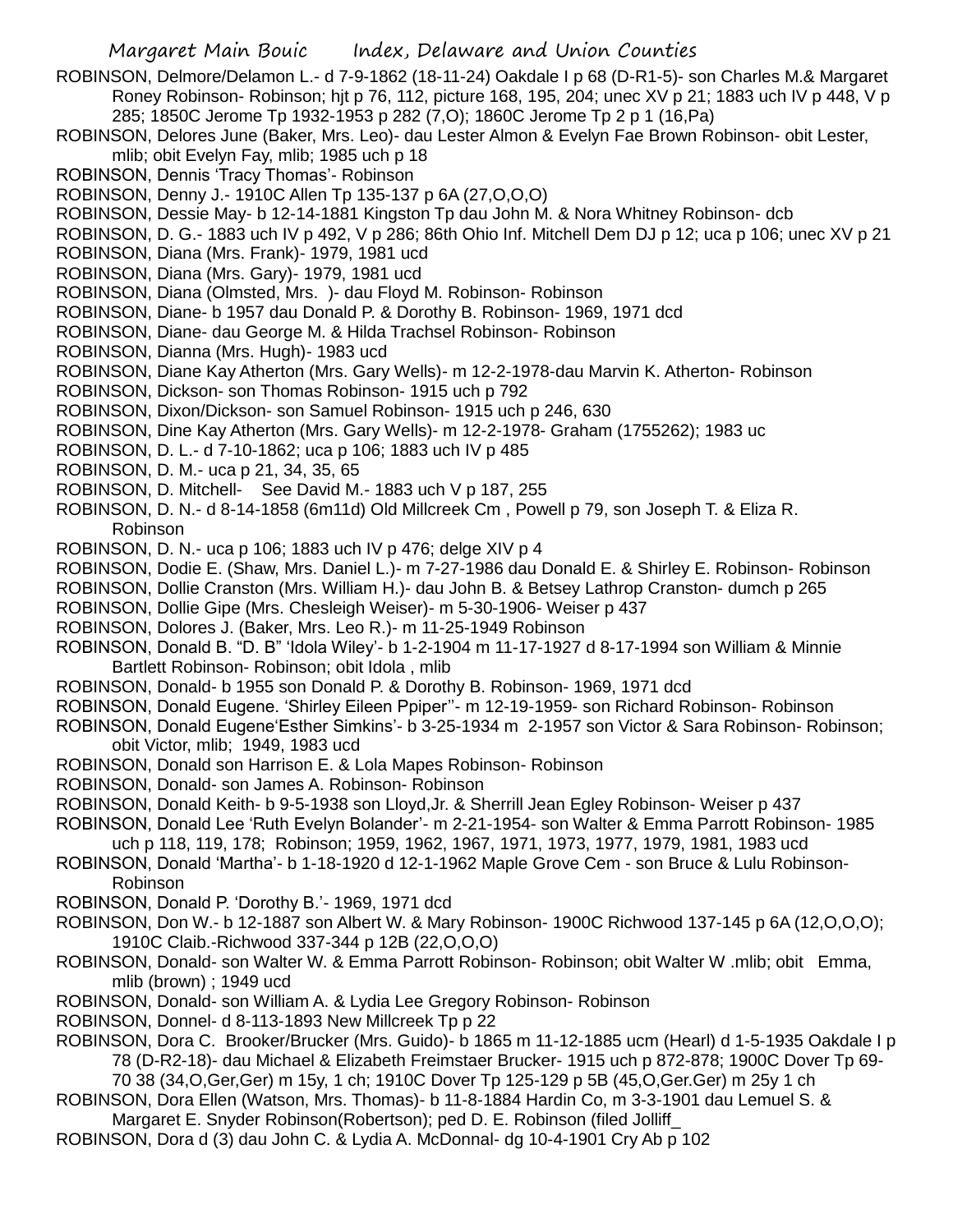- ROBINSON, Dorcas (Bates, Mrs. Archibald)- b 1801 dau Andrew & Olive Hovey Robinson- dumch p 55; 1915 uch p 578
- ROBINSON, Doreen- b 1958 dau Donald P. & Dorothy B. Robinson- 1969, 1971 dcd
- ROBINSON, Doris (Herd, Mrs. Walter)- b 1916 m 8-25-1939 Oakdale II p 157 (M-R22-12)- dau Howard B. & Lena May Kent Robinson- Robinson; obit Howard, mlib (brown)
- ROBINSON, Doris- dau Verlyn T. & Mary K. Robinson- 1961 dcd
- ROBINSON, Dorothy B. (Mrs. Donald P)- 1969, 1971 dcd
- ROBINSON, Dorothy F.- dau Dr. Girard & Lucille Jefferson Robinson- 1915 uch p 878
- ROBINSON, Dorothy Jenks (Mrs. James Lane)- b 1914 Mitchell Cem, DJ p 14; delge I p 22, IV p 37; unec IV p 44, V p 2, VI p 4, 9, 66, VIII p 2, 48, IX p 36, 53, X p 2 Barta, Couch, Doty, Hunter, Hendred, Osborne, XI p 36, 48, 72, XII p 2, 12, 36, 48, 60. 72. XIII p 2,3, 114, XIV p 16, 71, XV p 20. 29. 44; 1971, 1979, 1981, 1983 ucd
- ROBINSON, Dorothy M. (Mrs. Richard A.)- 1961 dcd
- ROBINSON, Dorothy (Schaffner, Mrs. )- dau Girard & Lucille Jefferson Robinson- Robinson
- ROBINSON, Dorothy Scofield (Mrs. James Lane)- Robinson
- ROBINSON, Dorothy Vaughn (Mrs. )- Sbc p 44
- ROBINSON, Doug 'Emily Meddles'- m 12-19- son Buck & Jo Robinson- Robinson
- ROBINSON, Douglas- b 1966 lived with James L. & Sandra K. Helton- 1980 dcd
- ROBINSON, Douglas Warren 'Regina Marie Downey'- b 1965 m 8-10-1985 son Claude W. & Carol Jo Robinson- Robinson; 1973, 1975, 1977, 1979, 1981, 1983 ucd
- ROBINSON, Doyle- son Carl W. & Elsie Barker Robinson- Robinson
- ROBINSON, D. R.- 1908 dch p 426
- ROBINSON, Duncan- son Robert W. & Elizabeth Hill Robinson- Robinson
- ROBINSON, D. W.- 1840C Jerome Tp 1206 p 53 2m (20-30); 1 F (30-40), 1 F (15-20) 1 F (-5)
- ROBINSON, Dwight H.- b 10-1889 son Albert W. & Mary Robinson- 1900C Richwood 137-145 p 6A
- (10,O,O,O); 1910C Claib.-Richwood 337-344 p 12B (20,O,O,O)
- ROBINSON, Dwight M., Professor dpc p 55, 56, 57, 58, 63; 1980 dcd
- ROBINSON, E.- uca p 43
- ROBINSON, E & G- uca p 53, Dover Tp
- ROBINSON, Earl 'Edna'- 1949 ucd
- ROBINSON, Earl- son Ella Kehl Robinson- Weiser p 547
- ROBINSON, Earnest B.- b 1-1888 son Aaron Fay & Harriet Burnham Robinson- 1900C Milford 64-68 p 3B (12,Ind,O,O)
- ROBINSON, Earnest B.- son Francis J. & Lillaphon"Lillie" Cline Robinson- 1900C Allen Tp 55-57 p 3A (17,O,Ca,O); 1910C Allen Tp 21 p 2 (27,O,Dan,O) m 2y; obit Victor, mlib
- ROBINSON, Ebenezer- son Andrew & Olive Hovey Robinson- dumch p 55
- ROBINSON, Ebenezer C.- son William M. & Hannah H. Robinson- unec VI p 30; 1850C Darby Tp 1613-1633 p 2239 (2,O)
- ROBINSON, Dr. E. D. 'Mary McCloud'- 1883 uch V p 123
- ROBINSON, J. Ed.- unec XVII 69, sheriff 1896-1900
- ROBINSON, --- b 10-21-1868 Brown Tp son Ed & J. Robinson- dcb
- ROBINSON, Edgar A. 'Georgeanna Nunamaker'- b 3-24-1913 m 10-30-1936 d 4-1-1994 (81) Forest Grove Cem- Robinson
- ROBINSON, Edith- d 11-5-1856 91-5) Mitchell Cem, DJ p 9 dau J. H. & Jane
- ROBINSON, Edith C. Bartley (Mrs. James A.)- b 10-24-1936 d 2-5-1991 (54) Marengo Cem-dau Levi & Alma Bartley- Robinson
- ROBINSON, Edith- dau Charles & Lily Shank Robinson- 1915 uch p 792
- ROBINSON, Edith Penrose (Mrs. Alexander C.)- m 12-10-1857, mt 12-23-1857- 1915 uch p 792, 838; 1883 uch V p 255; 1860C Darby T 427-428 p 60 (20,Pa); 1870C Darby Tp 199-187 p 25 (31,Pa)
- ROBINSON, Edith Penrose (Mrs. James- d 5-22-1979 (72-10-15) Mitchell Cem, DJ p 11
- ROBINSON, Edith Viola- d 2-5-1880 (6-1-11) Claibourne Cem p 27- dau William R. & Ida M. Robinson
- ROBINSON, Edna- d 3-4-1906 Oakdale 2031 (68D)
- ROBINSON, --- d 3-4-1906 Oakdale Cem 2032 (68G); infant son of G. A. Robinson
- ROBINSON, Edna Delay (Mrs. Richard)(Birchfield, Mrs. )- Robinson
- ROBINSON, Edna (Mrs. Earl)- 1949 ucd
- ROBINSON, Edna (Mrs. Floyd M.)- Robinson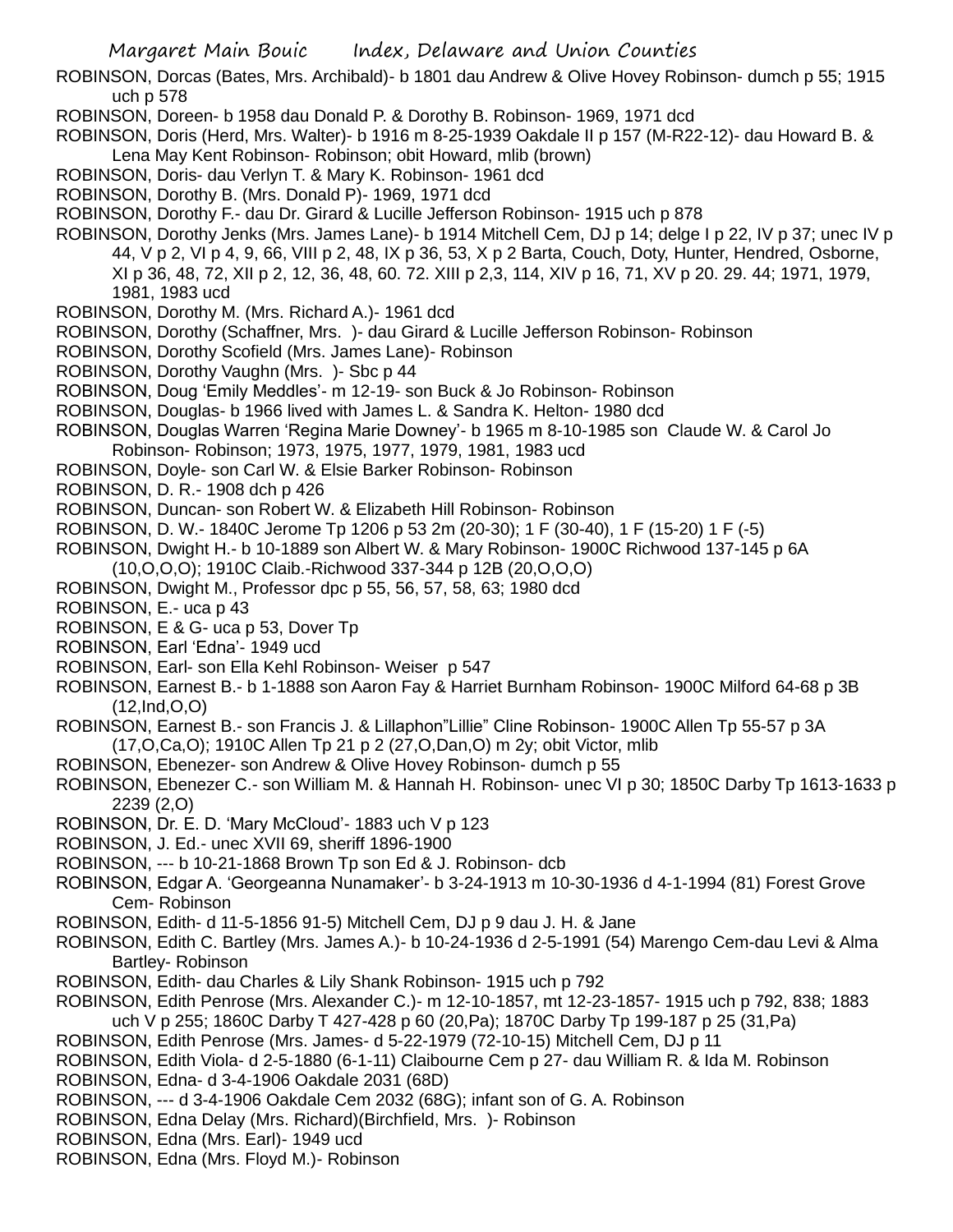ROBINSON, Edna Green (Mrs. Girard)- b 1873 d 3-4-1906 (33y 1m) Oakdale I 78 (D-R2-18) dau Stuart F. & Rise H. Green- Fowler p 92; Robinson 3, 4; 1908 dch p 365

- ROBINSON, Edna I. (Gast, Mrs. )(Mrs. )- d 3-19-1962 (66) Thompson Chapel Cem- Robinson
- ROBINSON, Edna Miller (Mrs. Francis)(Kietzman, Mrs. )- Robinson
- ROBINSON, Edna P. May (Mrs. )- dau Daniel B. & Sophronia C. Harder May- dg 5-10-1912 Cry Ab p 124

ROBINSON, Edson M.- b 10-20-1876 Berkshire Tp son R. S. & Ellen Meredith Robinson- dcb; 1908 dch p 326 ROBINSON, —(Mrs. Edward)- Pabst 8 p 43

- ROBINSON, Edward R. 'Ann'- 1961 dcd
- ROBINSON, Dr. Edward R. 'Monna Jeane Rollf'- b 1-14-1922 d 9-14-1999 (77) Robinson; dg 8-1-1985; 1964, 1969, 1971, 1980 dcd
- ROBINSON, Edward 'Sarah P. Culp'- b 2-13-1845 m 10-26-1870 ucm 4805 son John & Elizabeth Hayes Robinson- 1883 uch V p 376; 1915 uch p 876, 878; 1850C Concord Tp 2162 p 128 (5,O); 1860C Dover Tp 280 (15,O); 1870C Dover Tp 47-48 p 6 (25,O); 1880C Dover Tp 32-33 p 22 (35,O,Eng,Eng)
- ROBINSON, Edward- b 3-29-1810 d 1813 son William Daniel & Mary Taylor Robinson- 1915 uch p 873; 1883 uch V p 372
- ROBINSON, Edward- son William M. & Annie Robinson- 1860C Marysville 1594-1588 p 290 (10,O)
- ROBINSON, Edwin Hayes 'Lucinda Hill'- b 4-11-1834 m 9-16-1868 dcm son John & Elizabeth Hayes Robinson- Robinson 2; 1883 uch V p 376; 1915 uch p 874, 878; 1850C Concord Tp 2162 p 128 (16,NY); 1860C Dover Tp 295-281 (26,NY)

ROBINSON, Eileen (Shoemaker, Mrs. )- dau Carl W. & Elsie Barker Robinson- Robinson

- ROBINSON, E. L.- delge X p 6
- ROBINSON, Dr. Elbridge Calvin 'Mary Jane McCloud'- m 9-16-1879 unec IV p 44- son Samuel & Nancy Robinson- 1985 uch p 134; 1860C Darby Tp 335-337 p 48 (9,O)
- ROBINSON, Eldridge- son Samuel & Mary Curry Robinson- 1883 uch V p 254; 1870C Darby Tp 105-94 p 14 (19,O)
- ROBINSON, Elder- 1883 uch V p 398
- ROBINSON, Eleanor (Frazer, Mrs. Samuel)- b 2-5-1778- Shipps p 1,2
- ROBINSON, Eleanor (Hamilton, Mrs. Alexander)- m 5-5-1812, unec XI p 51
- ROBINSON, Eleanor (Polock, Mrs. George)- m 6-3-1858 ucm 2740; unec XII p 30
- ROBINSON, Eleanor (Snodgrass, Mrs. Robert)- m 1-1-1828 ucm 146 dau James & Jane Morrison Robinson-1915 uch p 405; 1883 uch V p 224; unec V p 26, XV 70
- ROBINSON, Elethia- ch Experience Robinson- dumch p 55
- ROBINSON, Eliab- son Peter Robinson- dumch p 55
- ROBINSON, Elias- 1820C Union Tp 12 (26-45); 1883 uch III 283, 284, 287, 288; 1830C Milford 235 (40-50)
- ROBINSON, Elias- son Experience Robinson- dumch p 55; 1915 uch p 133, 183; 1883 uch III p 343, 368, 372, V p 183, 196, 198, 468 J.P unec I p 13, 14, XV p 22; uca p 14, 19
- ROBINSON, Elias 'Fanny' d 8-10-1831 (53) Milford Cem, Un Al p 26; unec III p 45; Estate CP 61; est uccp p 9 JB 1 p 133
- ROBINSON, Elias 'Mary E. Beck;- m 1-3-1874 ucm 5424
- ROBINSON, Elias 'Mary Johnson'- 1860C Claibourne Tp 705-688 p 93 (39,O); 1870C Claib Tp 261-257 p 33 (48,O)
- ROBINSON, Elinor- dau W. H. & Elizabeth McCampbell Robinson- 1883 uch V p 255
- ROBINSON, Elisha- son Andrew & Olive Hovey Robinson- dumch p 55
- ROBINSON, Elisha- son Elisha Robinson- dumch p 55
- ROBINSON, Elisha (Mrs. )- adopted dau Henry Church & Louisa Morrison Church- dg 9-17-1918 Cry Ab p 64
- ROBINSON, Eliza- 1870C Oxford Tp p 440 (7)
- ROBINSON, Eliza Ann Smith (Mrs. William D.)- b 1830 d 1911 Oller Cem p 27, Powell 88; d Wedneday (81),\_ dg 8-25-1911 Cry Ab p 60; dcq Dorence Arehart. p 13; 1870C Concord Tp p 252 (40)
- ROBINSON, Eliza (Barris, Mrs. )- sister Joshua Robson- dg 2-21-1911 Cry Ab p 11
- ROBINSON, Eliza Clarkson (Mrs. George)- b 1793; Mitchell Cem, DJ p 9
- ROBINSON, Eliza (Mrs. H. G.)- b 8-17-1837 d 5-10-1897 Oakdale II p 18 (B-R9-10); dumch p 130
- ROBINSON, Eliza J. dau Annie E. Robinson- 1860C Darby Tp 413-414 p 58 (2,O)
- ROBINSON, Eliza J/E. (Taylor, Mrs. William H.)- m 8-25-1840 ucm 652- dau John & Jane Mitchell Robinson-1883 uch V p 224; unec V 37, XV p 70
- ROBINSON, Eliza Mann (Mrs. Joseph T.)- d 7-30-1873 (44y5d) Old Millcreek Cem p 1. Powell p 79; Turney 3,4; dumch p 434; 1883 uch V p 334; unec XVI p 4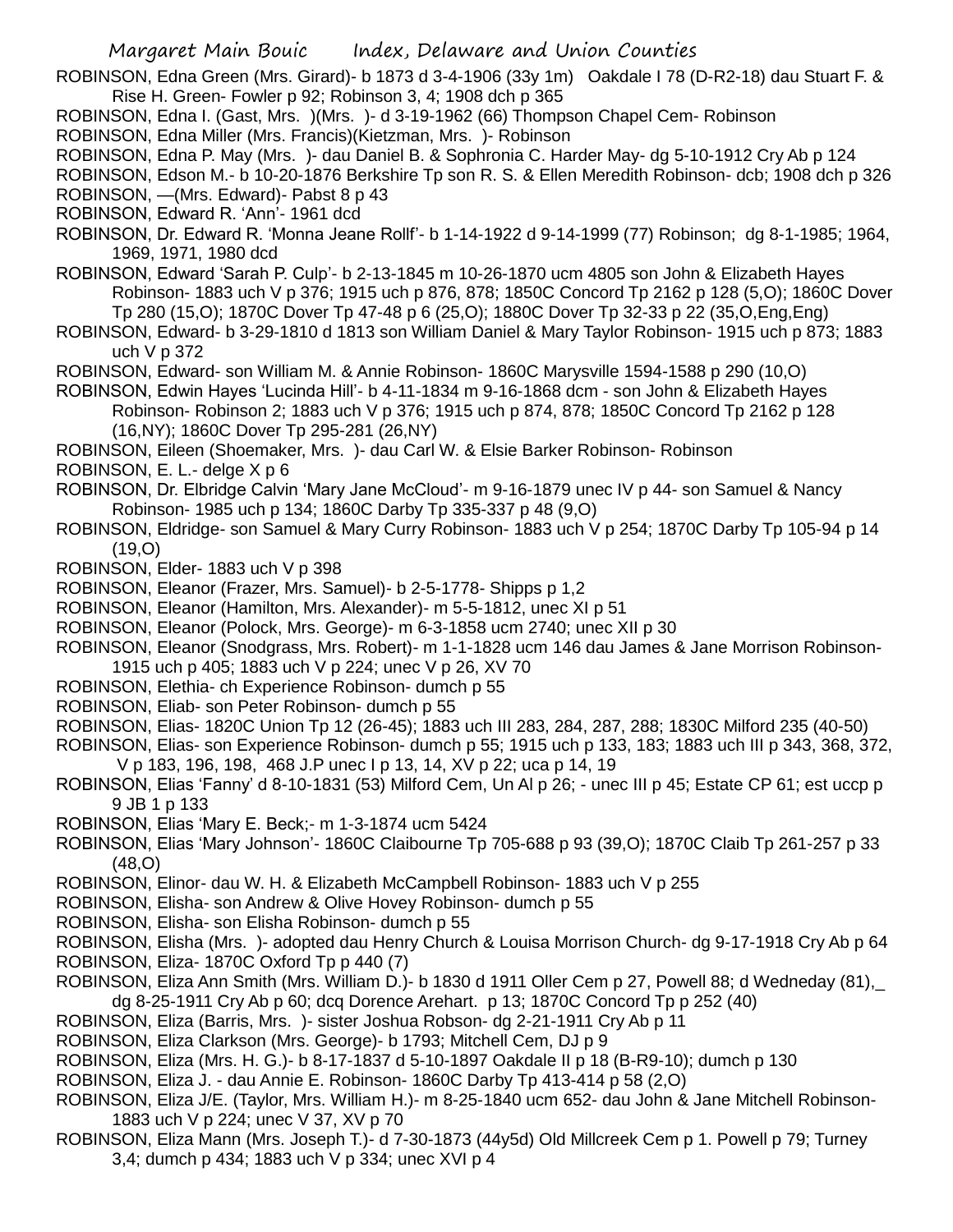- ROBINSON, Eliza (Mitchell, Mrs. Jesse)- m 12-26-1823 ucm 60 -dau Rev. James Robinson- 1915 uch p 428; 1883 uch V p 284
- ROBINSON, Eliza (Moore, Mrs. Thomas)- m 2-7-1859 ucm 2838
- ROBINSON, Eliza (Sprague, Mrs. Braley)- m 11-12-1868 ucm 4466
- ROBINSON, Elizabeth- b 1910 d 1911 Milford Cem, Un Al p 39
- ROBINSON, Elizabeth A.- 1967 ucd, Leesburg Tp
- ROBINSON, Elizabeth- dau Adam P. & Nancy J. Marshall Robinson- 1870C Darby Tp 222-210 p 28 (23,O)
- ROBINSON, Elizabeth Ann b 1877 -1889 (12y2m) Oakdale 485 I p 16E, charity
- ROBINSON, Elizabeth Ann- dau Max Eugene & Patricia Cramer Robinson- 1985 uch p 114
- ROBINSON, Elizabeth Ann Smith (Mrs. William Daniel III) m 1850 d 8-23-1911; dcc Ray Bauman 13
- ROBINSON, Elizabeth Clarkson (Mrs. George)- 1883 uch V p 255
- ROBINSON, Elizabeth (Coonfare, Mrs. Ephriam)- b Eng 11-20-1859 m 1-3-1879 d 8-7-1914 956-9-18) youngest of 8 ch of John & Mary Chroswhahe Robinson- dg 8-14-1914 Cry Ab p 142
- ROBINSON, Elizabeth Deter (Mrs. Samuel)- obit John W., mlib
- ROBINSON, Elizabeth Ellen (Taylor, Mrs. William H.)- m 8-21-1840 ucm 652; 1915 uch p 626; 1883 uch V p 448
- ROBINSON, Elizabeth Fink (Mrs. John)- Mitchell Cem, DJ p 9; unec XV p 76
- ROBINSON, Elizabeth (Ford, Mrs. Frederick)- m 12-8-1812 onwq I
- ROBINSON, Elizabeth "Betsy" Hill (Mrs. Robert W.)- b 11-2-1952 d 8-18-1994 (41) Colorado- dau Horace P. & Marjorie Davidson Hill- Robinson
- ROBINSON, Elizabeth Gertrude (DeGood, Mrs. O. C.)- m 6-9-1870 dcm- dau Adam & Elizabeth Kirkland Robinson- Turney 4; Kirkland 4; 1883 uch V p 446;1880 dch p 734; delge XV p 42; 1860C Millcreek Tp 44 (6,O); 1870C Scioto Tp 5 p 475 (16,O)
- ROBINSON, Elizabeth Hayes (Mrs. John)- b 4-7-1812 m 8-13-1833/1 d 5-10-1879 New Millcreek Cem p 23 dau James & Fillis Hayes- Robinson 1,2; 1883 uch V p 376; 1915 uch p 874; 1880 dch p 734; 1850C Concord Tp 2162 p 128 (38, Eng); 1860C Dover Tp 280 (49,Eng); 1870C Dover Tp 447-48 p 6 (58,Eng)
- ROBINSON, Elizabeth- dau Israel Robinson- dumch p 55
- ROBINSON, Elizabeth (Mrs. J. )(Cowgill, Mrs. George,Sr.)- m 3-1849- 1915 uch p 868; 1883 uch V p 503
- ROBINSON, Elizabeth (Mrs. Jesse)- b 3-16-1805 m 12-26-1823 d 10-31-1891 Mitchell Cem, delge III p 48 ROBINSON, Elizabeth (Mrs. John)- 1850C Jerome Tp 1851-1872 p 271 (31,Eng)
- ROBINSON, Elizabeth, black, dau John & Mary Robinson- 1880C Milford 64 p 35 (3,O,Pa,O)
- ROBINSON, Elizabeth J. Page (Mrs. William A.)- m 2-23-1869 dcm; delge XIV p 29
- ROBINSON, Elizabeth Kirkland (Mrs. Adam W.)-b 5-16-1831 m 12-18-1851 ucm 1731 d 4-17-1890 (59-11-1) Maple Dell Cem, djlm p 92- dau William D. & Jane Trusler Kirkland- Turney 3,4; Kirkland 3,4; 1883 uch V p 334, 446; 1880 dch p 734; unec XIV p 66, XVI p 4; 1860C Millcreek Tp 44; 1870C Scioto Tp 5 p 475 (39,O)
- ROBINSON, Elizabeth L.- 1959, 1967 ucd St. Rt 736
- ROBINSON, Elizabeth L.- interment 5-10-1969 Mitchell Cem, DJ p 23
- ROBINSON, Elizabeth Lane (Mrs. Pearl O.)- m 6-26-1901 d 5-6-1968 (92) dau Drs. Milton & Sophronia Lane-DAR p 7; 1915 uch p 631, 632; unec IV p 45; VIII p 50; obit, mlib (brown); 1949, 1962 ucd
- ROBINSON, Elizabeth Louise- b 8-26-1901 Scioto Tp d 1936 Fairview Cem p 12- dau Sherwin S. & Mary Elizabeth Bell Robinson- dcb; opc 582; 1908 dch p 806; Loveless p 5; Robinson 4; Smart 5
- ROBINSON, Elizabeth McCampbell (Mrs. William)- b 9-25-1829 m 1-17-1850 ucm 1495 d 10-24-1904 Mitchell Cem DJ p 18- sister J. T. McCampbell; 1883 uch V p 255; unec VII p 59, XIV p 17; 1850C Jerome Tp 1914-1935 p 279 (21,Va); 1860C Darby Tp 344-346 p 49 (30,O); 1870C Darby Tp 106-95 p 14 (40,Va); 1900C Jerome Tp 104-111 p 4B (70,O,NY,NY)
- ROBINSON, Elizabeth May- b d 1909 dau Pearl O. & Elziabeth M. Lane Robinson- 1985 uch p 631
- ROBINSON, Elizabeth (Mitchell, Mrs. Jesse)- m 12-26-1823 dau Rev. James & 2nd wife Robinson- 1883 uch V p 274, 322; hmp p 179; 1915 uch p 428; unec XVI p 44
- ROBINSON, Elizabeth Mitchell (Mrs. John Welch)- b 5-27-1803 m 8-28-1823 d 9-18-1872 (69-3-21) Mitchell Cem,, DJ p 10- dau Judge David & Martha Black Mitchell- ped Robert Otte Hamilton 21; unec II p 14, IV p 16, VI p 30, VII p 48, XV p 79, XVI p 3, ; dumch p 19, 97; 1915 uch p 621, 823; 1883 uch III p 282, V p 134, 222, 228; 1840C Darby Tp 1086 p 48 (30-40); 1850C Darby Tp 1654-1674 (47,O); 1860C Marysville 1534-1526 p 202 (57,O); 1870C Marysville-Paris Tp 202-203 p 23 (67,Pa)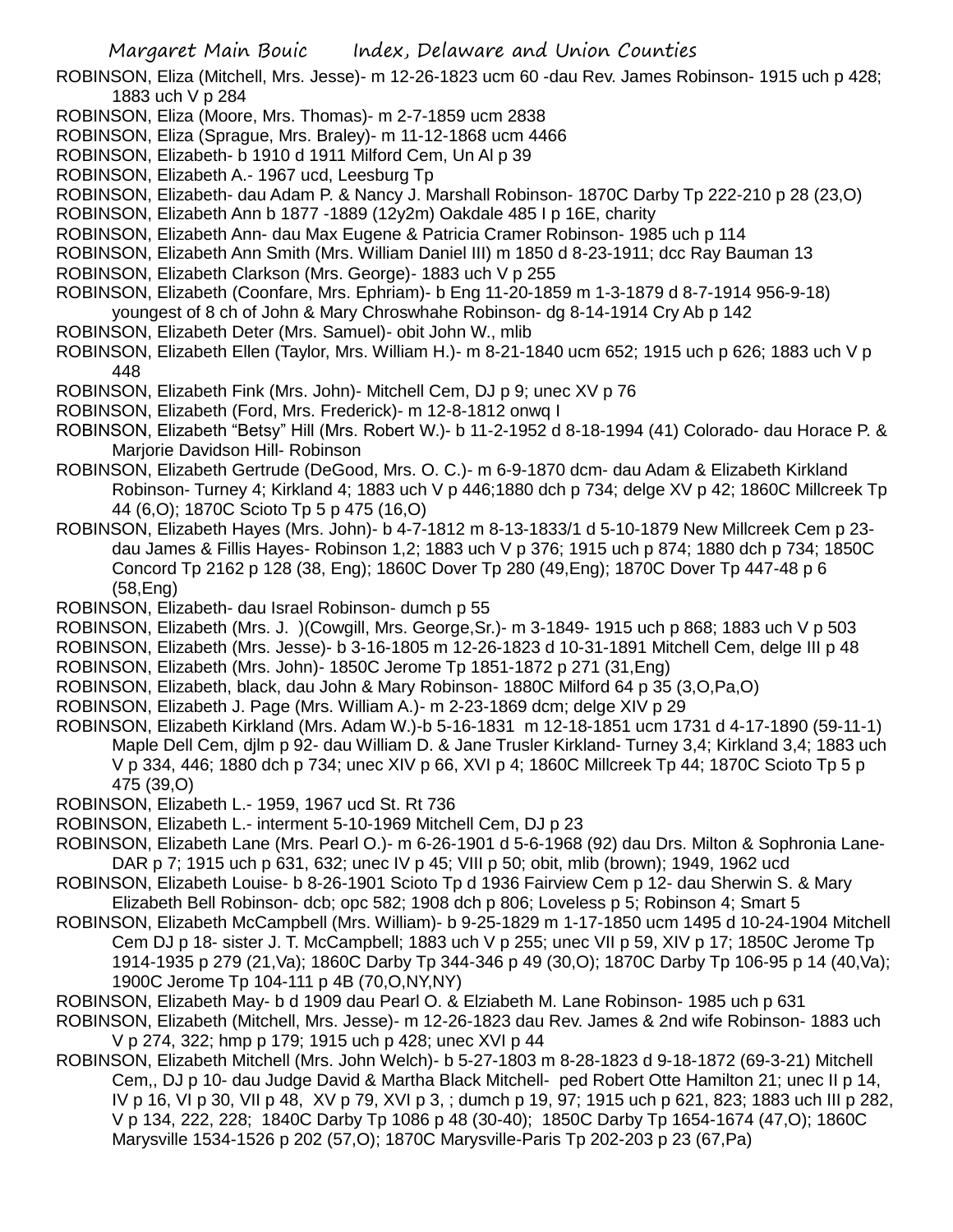ROBINSON, Elizabeth (Mitchell, Mrs. Samuel)- b 1779 d 5-1-1845 Mitchell Cem- dau James & Ann Moodely Robinson- unec VII p 48

- ROBINSON, Elizabeth Pauline (Byers, Mrs. John)- m 10-1938 dau Emery J. & Flora Slough Robinson- Weaver 122411; Rittenhouse
- ROBINSON, Elizabeth- dau Peter Robinson- dumch p 55
- ROBINSON, Elizabeth Penrose- d inf-dau Guy Andrews & Clara Renua McCloud Robinson- ped Clara, 3-ring binder, mlib
- ROBINSON, Elizabeth (Mrs. Thomas)- b 1781 d 8-7-1856 (65-2-1) Mitchell Cem, DJ p 8; unec VI p 30; 1850C Darby Tp 1615-1635 p 239 (59,Pa)
- ROBINSON, Elizabeth Tyler (Mrs. John)(Cowgill, Mrs. George Watson)- m(2) 3-19-1849 -1985 uch p 34; unec XIII p 41
- ROBINSON, Elizabeth- b 9-15-1806 dau William Daniel & Mary Taylor Robinson- 1915 uch p 873
- ROBINSON, Elizabeth (Mrs. William )- 1860C Washington Tp 1458-1468 p 197 (36,O)
- ROBINSON, Elizabeth- dau William & Elizabeth Robinson- 1860C Washington Tp 1458-1468 p 197 (8,O)
- ROBINSON, Ella- 1869 wsc p 12; Pabst 8 p 24
- ROBINSON, Ella- b 1856 d 1878 Fancher Cem, Powell p 128
- ROBINSON, Ella- b 10-1847 1900C Paris Tp 3rd ward 25-28 p 1B (52,O,O,O) wid, 1 ch
- ROBINSON, Ella (Boughner, Mrs. )- dau Mrs. Eliza A. Robinson- dg 825-1911 Cry Ab p 60
- ROBINSON, Ella C.- 1870C Concord Tp p 252 (3)
- ROBINSON, Ella Kehl (Mrs. )- dau Frank & Abbie Mowery Kehl- Weiser p 547
- ROBINSON, Ella Pearl Baker (Mrs. Joel Todd)- dau John Snider & Fannie Belle Kirby Baker- Robinson 3
- ROBINSON, Lydia Ella Webster (Mrs. George P.)- m 11-13-1872; 1880C Marysville 306-335 p 21 (30,O,O,Pa)
- ROBINSON, Ella L. Knotts (Mrs. James E.)-b 8-13-1865 m 4-18-1893 ucm (Hearl) d 3-18-1895 Oakdale I p 73 (D-R1-27)
- ROBINSON, Elen- dau John Robinson- 1915 uch p 626
- ROBINSON, Ellen- 1870C Delaware Town p 282 (14)
- ROBINSON, Ellen (Snodgrass, Mrs. Robert)- b 11-14-1809 m 1-1-1828 d 1-15-1879 Milford Cem- dau James & Jane Robinson- 1883 uch III p 282, 288, V p 164; unec VII p 33
- ROBINSON, Ellen Webster (Mrs. George B.)- b 1848 d 1946 Oakdale I p 164 (C-12)
- ROBINSON, Ellis A.- b 10-1878 son Guido & Laura J. Andrews Robinson- Robinson; 1880C Dover Tp 31-32 p 22 (1,O,O,O); 1900C Dover Tp 69-70 (21,O,O,O)
- ROBINSON, Elmer- son Charles & Augusta Taylor Robinson- Robinson
- ROBINSON, Elmer E.- son Marshall m. & Ora May Martin Robinson- Robinson; obit Marshall, obit Ora May, mlib (brown)
- ROBINSON, Elmira Amanda (Brice, Mrs. John Henry)- b 4-2-1837 m 1857 d 12-14-1920; unec XII p 3
- ROBINSON, Elmore- son David Mitchell & Mary J. Valentine Robinson- 1860C Darby Tp 429-430 p 60 (2,O); 1870C Darby Tp 139-127 p 19 (12,O); 1880C Darby Tp 118 (21,O,O,O)
- ROBINSON, Eloise (Bonar, Mrs. )- dau James E. & Lulu D. Flickinger Robinson- Marysville p 30
- ROBINSON, Eloise Owens (Mrs. Cecil H.)- m 7-20-1941- Robinson; 1961, 1964, 1969, 1971, 1980 dcd
- ROBINSON, Elonz "Lonnie" Ray 'Margaret Jaggers'- b 5-21-1893 m 12-24-1923 d 6-3-1967 Oakdale Cemson David & Julia Clapsaddle Robinson- Robinson
- ROBINSON, Elsie Barker (Mrs. Carl W.)- d 11-3-1983 (87) Eastview Cem- Robinson
- ROBINSON, Elsie (Wiegand, Mrs. )- sister Joshua Frank Robinson- obit Joshua Frink, mlib- dau John & Izabell Ussey Robinson
- ROBINSON, Elvira (McKitrick, Mrs. David)- dau John M. & Mary J. Roney Robinson- hjt p 187; 1883 uch V p 325
- ROBINSON, Elza Franklin 'Lela'- d 3-31-1967 (68) bur Meigs County- Robinson
- ROBINSON, Emery 'Gertrude Randall'- Asp (587-2)
- ROBINSON, Emery J. 'Olive Belle''Flora Slough'- d 6-1954 son Alfred G. & Jane Rittenshouse Robinson-Rittenhouse; Weaver (12241); Sbc p 44; obit James H., mlib; dg 4-20-1909 Cry Ab p 26; dg 5-19-1914 Cry Ab p 120 1880C Dover Tp 83-88 p 27 (8,O,Va,Va)
- ROBINSON, Emily (Cameron, Mrs. Richard L.)- b 1-26-1873 m 5-5-1896 ucm (Hearl) d 6-30-1934 Oakdale I p 145 (C-11)
- ROBINSON, Emily Gertrude (Smith, Mrs.Harry E.)- m 9-7-1893 dau Aaron B. & Keziah Wilkins Robinsondumch p 100, 400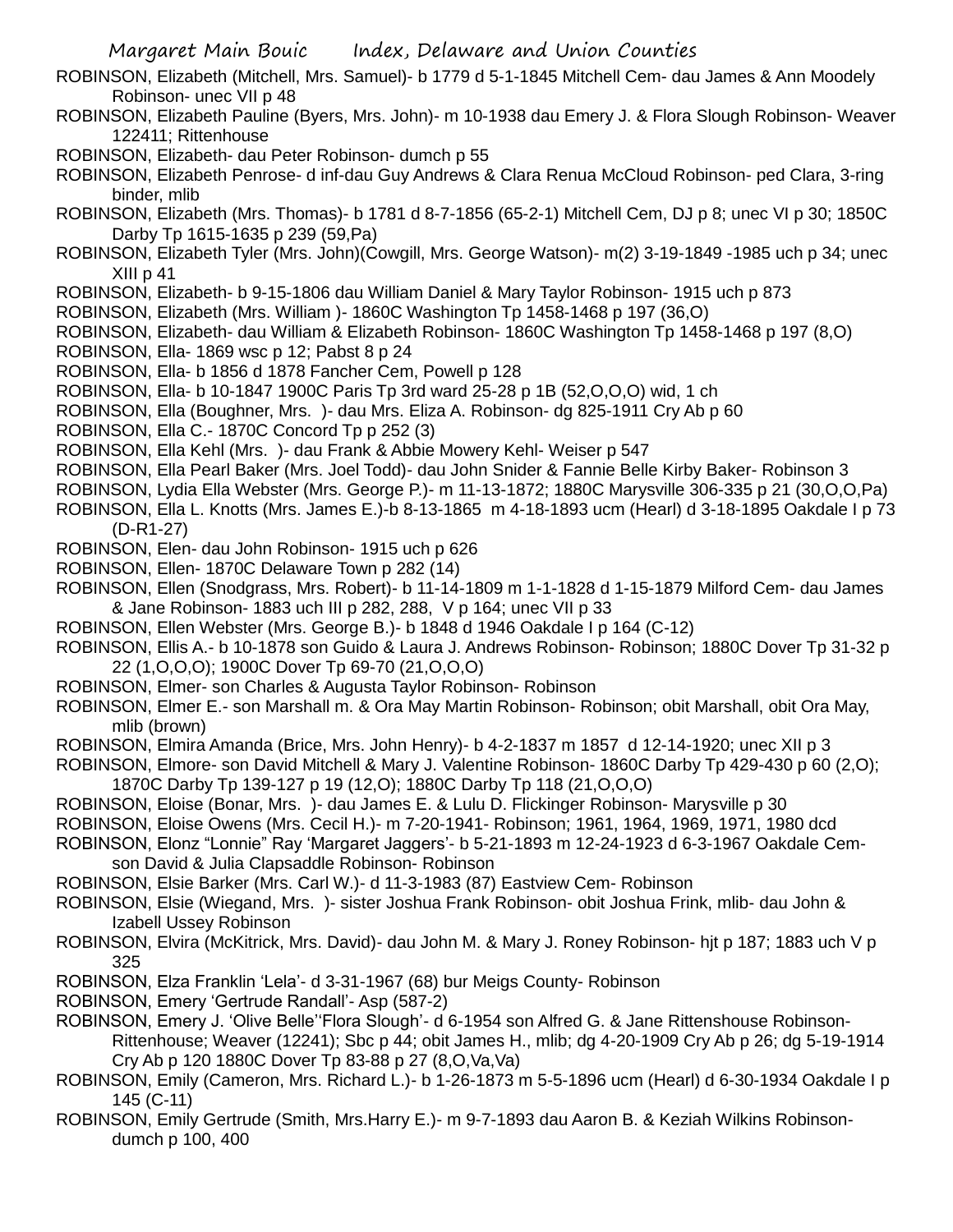- ROBINSON, Emily/Emma J. (Wilkins, Mrs. Beriah)- m 10-18-1870 ucm 4800- dau John W. & Elizabeth Mitchell Robinson- dumch p 20, 98; hjt p 188; Mitchell 129(10); 1883 uch V p 152, 228 1915 uch p 681; unec VI p 30, XV p 79, XVI p 44; 1850C Darby Tp 1654-1674 p 241 (2,O); 1870C Marysville-Paris Tp 202-203 p 23 (22,O)
- ROBINSON, Emily Meddles (Mrs. Doug)- m 12-19- dau William & Gail Meddles- Robinson
- ROBINSON, Emma- 1870C Porter Tp p 448 (3)
- ROBINSON, Emma A.- 1870C Trenton Tp p 512 (11)
- ROBINSON, Emma (Mrs. George)- Robinson
- ROBINSON, Emma J/G.- dau Charles M. & Margaret Roney Robinson- d 1-8-1867 (19y11m8d) removed from Mitchell Cem, Oakdale 1555 I p 68 (D-R1-5); 1850C Jerome Tp 1932-1953 p 282 (3,O); 1860C Jerome Tp 2 p 1 (13,Pa)
- ROBINSON, Emma (Mrs. Ruben L.)- 1969, 1971 dcd
- ROBINSON, Emma J.- dau Robert & Rebecca Jennie Gill Robinson- 1880C Paris Tp 99-101 p 11 (7,O,O,O)
- ROBINSON, Eda Emma Parrott (Mrs. Walter W.)-b 11-27-1898 m 8-24-1918 d 7-29-1974 Oakdale Cem I p 152 (C-R4-43) - dau William James & Rose Ann Bonnette Parrott- Parrott; Robinson; obit, mlib (brown), obit Walter W, mlib; 1985 uch p 108, 110, 118, 119, 170; 1949, 1959, 1962, 1967, 1971, 1973 ucd
- ROBINSON, Emma (Swisher, Mrs. Dr. A. B.)- b 11-18858 m 9-20-1900 dau M. G. & Eliza Robinson- dumch p 130, sister Matthew G. Robinson- 1900C Marysville 3rd ward 81-85 p 3B (41,O,a,O) 2 ch
- ROBINSON, Emmet E. 'Fannie'- b 11-18-1896 d 11-22-1990 (94) Radnor Cem- son Daniel & Sogbia Hadlock Robinson- Robinson
- ROBINSON, Eona G.- b 1873 d 1906 Oakdale I p 112 (F-R3-1)
- ROBINSON, —(Mrs. E. P.)- uca p 22, 43
- ROBINSON, Erian- b 1982 ch Jeff & Julie Reilly Robinson- Robinson; 1983 ucd
- ROBINSON, Eric Glen b 3-27-1971 son Kenneth Robinson- Robinson
- ROBINSON, Erin Lynn- b 3-17-1982 twin dau Jeffrey Lynn & Julie Wall Robinson- Robinson
- ROBINSON, Erma J. McGuire (Mrs. Francis)- m 12-11-1929 d 12-7-1981 Oakdale II p 20 (B-R10-4); Robinson; 1959, 1962, 1967, 1971, 1973, 1975, 1977, 1979 ucd
- ROBINSON, Emmett Eugene 'Fannie Loleta Hodges' m 7-25-1928 Robinson; 1969, 1971, 1980 dcd
- ROBINSON, Ernest- 1969 dcd
- ROBINSON, Ernest- b 1888 d 1918 Milford Cem- Un Al 41, railroad accident- son Aaron Fay & Harriet Burnham Robinson- 1915 uch p 682; obit Aaron Fay, mlib
- ROBINSON, Ernest B.- son Frank J., brother Adelbert J. Robinson- obit Adelbert, obit, Frank, mlib
- ROBINSON, Ernest Hush 'Minnie Louise McMasters'- Robinson
- ROBINSON, Ernest- son Thomas L. & Ethel Fulton Robinson- Robinson
- ROBINSON, Erskin A.- d 8-16-1852 (2-1-7) Mitchell Cem, DJ p 6- son John M. & Mary Jane Roney Robinson-Robinson
- ROBINSON, E. S.- d 3-5-1884 (45y) Sunbury, b Knox Co- dcdeaths
- ROBINSON, Esburn 'Tillie'- son Charles & Margaretta Roney Robinson- obit Tillie, mlib; 1860C Jerome Tp 2 p 1 (6,Pa)
- ROBINSON, Esburn- son John Byron & Sarah Gill Robinson- obit John Byron, mlib
- ROBINSON, Ethel Fulton (Mrs. Thomas L.)- d 1959- Robinson
- ROBINSON, Estella- dau Francis J. & Alophonsie "Allie" Cline Robinson- 1880C Allen Tp 180-193 p 18 (2,O,Canada,O)
- ROBINSON, Estella (Mrs. James E.)- b 11-1875 1900C Marysville 3rd ward (24,Kansas,O,O) no ch
- ROBINSON, Estella (Thomas, Mrs. Albert W.)- m 11-8-1897 ucm (Hearl)- obit Victor, mlib; obit Francis J. Robinson, obit Allie Cline, mlib
- ROBINSON, Estella W.- d 5-17-1861 (3y1m) Mitchell Cem, SJ p 10, removed to Oakdale 1553 I p 68 (D-R1-5) dau Charles M. & M. Robinson; 1860C Jerome Tp 2 p 1 (2,Pa)
- ROBINSON, Esther D.- dau John M. & Robinson- 1850C Liberty Tp Un Co 1951-1971 p 258 (29,O)
- ROBINSON, Esther D.- dau John M. & Mary Jane Roney Robinson- 1850C Jerome Tp 1751-1771 p 258 (4,O); 1880C Paris Tp 99-101 p 11 (14,O,O,O)
- ROBINSON, Esther M. (Mrs. Donald E.)- 1983 ucd
- ROBINSON, Esther Simkins (Mrs. Donald E.)- m 2-1957- Robinson
- ROBINSON, Esther (Weller, Mrs. Donley)- dau Lloyd & Virginia Russell Robinson- Robinson; obit Virginia, mlib (brown) , obit Lloyd, mlib (brown) ; Howison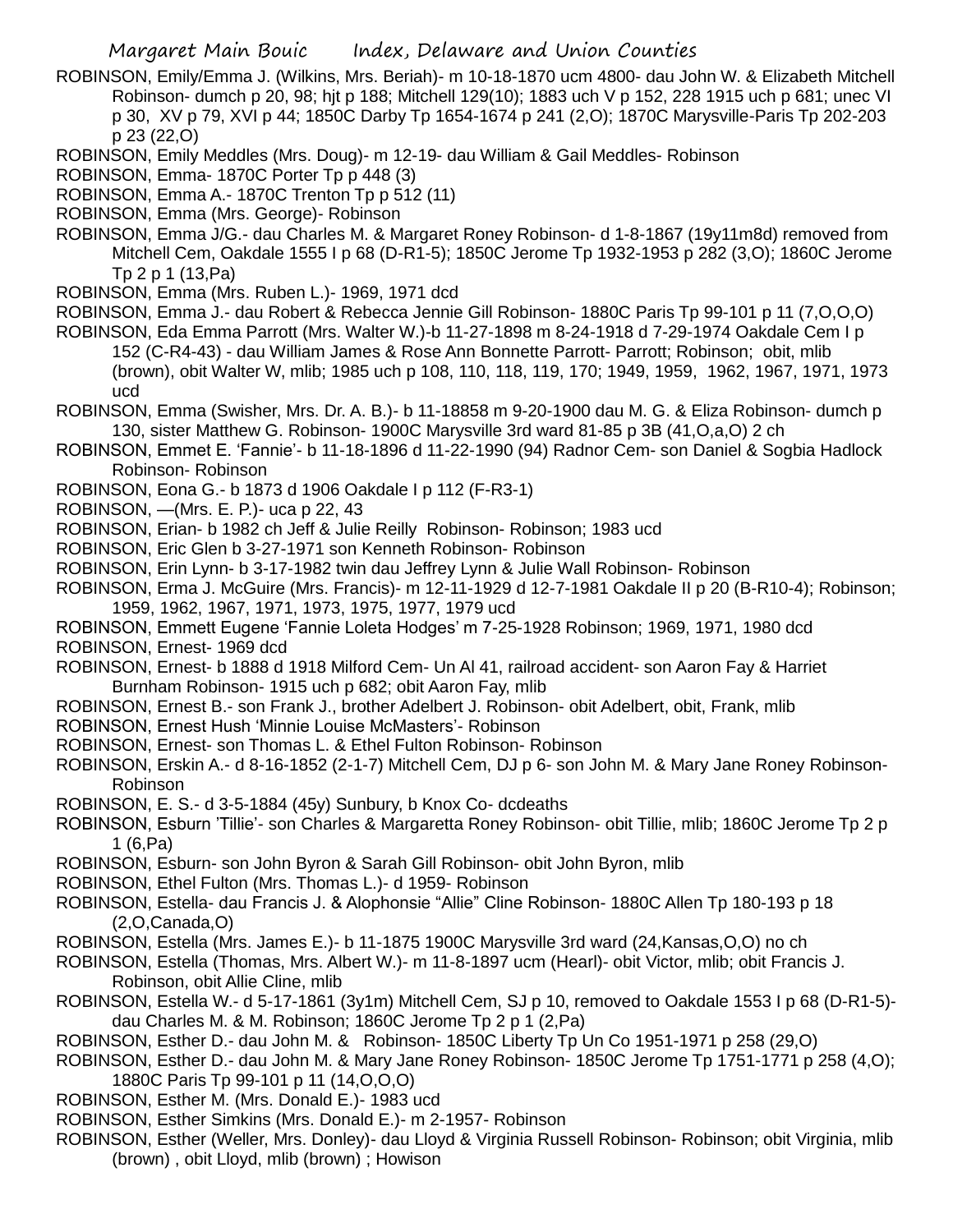- ROBINSON, Ethel A. (Shively, Mrs. Lee)- b 2-1-1892 d 1-24-1982 (89) Forest Grove Cem- dau Charles & Augusta Taylor Robinson- Robinson
- ROBINSON, Ethel Marie- b 1901 d 1959 Claibourne Cem p 60 dau Lester Almon & Evelyn Fay Brown Robinson- obit Evelyn Fay, mlib, obit Lester, mlib; 1985 uch p 18
- ROBINSON, Ethel R. (Helser, Mrs. Kenneth)- b 6-30-1894 d 11-21-1983 (89) dau Benjamin Lee & Sarah Andrews Robinson- Robinson; 1915 uch p 793, 838; DAR p 8; obit Sarah, mlib, obit Guy, mlib (brown); 1900C Darby Tp 168-175 95,O,O,O); 1910C Darby Tp 28 p 2A (15,O,O,O)
- ROBINSON, Etta Edwards (Mrs. John B.)- m 10-17-1893 ucm (Hearl)
- ROBINSON, Ettie E. (Gibson, Mrs. John,Jr.)- m 11-14-1895 ucm (Hearl)- dau Lemuel & Clarissa E. Wells Robinson- unec IV p 66; 1880C Washington Tp 104-108 p 11 (3,O,O,O)
- ROBINSON, Eugene L. 'Margaret Swope'- b 1-12-1908 m 7-23-1936 d 5-11-1957 son Harry W. & Gertrude Latham Robinson- oc 679; Robinson 4,5; 1908 dch p 814; Loveless 5; dpc p 57, 73, 78; delge X p 6
- ROBINSON, Eugene Morse- b 8-16-1922 d 11-28-1939 son Harry Gaylord & Louise Bohenkamp Robinson-Weiser p 438
- ROBINSON, Eunice G.- dau Aaron B. & Keziah Wilkins Robinson- 1880C Marysville 504-551 p 40 (8,O,O,O)
- ROBINSON, Eunice R. (Wiseman, Mrs. Dale)- dau Howard B. & Lena May Kent Robinson- Robinson; obit Howard, mlib (brown)
- ROBINSON, Euphemia- dau William M. & Annie Robinson- 1860C Marysville 1594-1588 p 290 (16,O)
- ROBINSON, Eva Dell (Mrs. L.)- b 1869 d 1912 Byhalia Cem, lptw p 114
- ROBINSON, Evelyn (4-1918) dau Charlie Smith & Georgia Pinney Robinson- dg 12-24-1918 Cry Ab p 107
- ROBINSON, Evelyn Fay Brown (Mrs. Lester Almon)- b 9-8-1912 m 1-24-1933 d 10-2-1956 Milford Cem, Un Al p 72- dau Walter Brown Sr. & Sarah Gertrude Hefner Robinson- 1985 uch p 18; obt, milb, obit Lester, mlib
- ROBINSON, Experience- son Peter Robinson- dumch p 55
- ROBINSON, Fannie (24-1914) Millcreek Tp. uninf p 16
- ROBINSON, Fannie Beth- dau Robert & Rebecca Gill Robinson- 1870C Paris Tp 101-102 p 15 (5,O)
- ROBINSON, Fannie B. (Kennedy, Mrs. Chark)- m 3-21-1887 (Hearl)
- ROBINSON, Fannie L.(Mrs. Emmet E.)- d 2-19-1988 (84) Radnor Cem Robinson; 1969, 1971, 1980 dcd
- ROBINSON, Fannie Stevens (Mrs. Henry)- m 11-19-1884 ucm (Hearl)
- ROBINSON, Fanny- b 2-28-1878 Porter Tp dau Faris Robinson- dcb
- ROBINSON, Fanny (Mrs. Elias)- d 7-21-1833 (56) Milford Cem, Un Al p 26
- ROBINSON, Fanny May Thompson (Mrs. Oscar)- Robinson
- ROBINSON, Fear- dau Rev. John Robinson- dumch p 55
- ROBINSON, Ferman S. 'Lola F,. Wetzel'- m 10-6-1886 ucm (Hearl)
- ROBINSON, Fern R. (Kunkel, Mrs. )- b 6-13-1890 d 4-22-1988 (97) Mitchell Cem- dau John & Rose Hunter Robinson- Robinson;Mitchell Cem DJ p 16 (b 1879)
- ROBINSON, Fern (Yoder, Mrs.Monroe)- dau Marshall H. & Ora May Martin Robinson- Robinson; obit, Ora May, obit Marshall, mlib (brown)
- ROBINSON, Fidelia- dau Charles M. & Margaretta Roney Robinson- hjt p 188; 1860C Jerome Tp 2 p 1 (9,Pa)
- ROBINSON, F. J.- uca p 58, Allen Tp
- ROBINSON, Dr. J. Fletcher- son Bishop & Mrs. John E. Robinson- dg 1-7-1954- Robinson
- ROBINSON, Flora (Cochran, Mrs. James M.)- m 3-1-1894 ucm (Hearl)- unec IV p 66
- ROBINSON, Flora (Epps, Mrs. )- dau John Byron & Sarah Gill Robinson- obit John Byron, mlib; 1883 uch V p 135; 1880C Marysville 262-282 p 16 (3,O,O,O)
- ROBINSON, Flora Irene Laughrey (Mrs. James Henry)- b 10-18-1873 m 1-6-1892 d 1-1943 dau John & Adeline Honeter Laughrey- ped Ruth Irene Bigelow Stewart 7; delge II p 26; unec II p 39; obit, mlib
- ROBINSON, Flora J.(Duffy, Mrs. )- b 11-4-1870 Concord Tp dau John & Nancy Good(w)in Robinson- dcb; 1880 dch p 747; dg 12–17-1907 Cry Ab p 90
- ROBINSON, Flora Slough (Mrs. Emery J.)- b 1877 d 1960 dau Joseph & Mary Swick Slough- Weaver 12241; Rittenhouse 4,5
- ROBINSON, Florence- d 5-30-1864 (9y1m8d) dau Charles M. Robinson- removed from Mitchell Ce, Oakdale 1554 (9D) I p 68 (D-R1-5)
- ROBINSON, Florence H. (Mrs. Earnest B.)- 1910C Allen Tp 21 p 2 (20,O,O,O) m 2y, 1 ch
- ROBINSON, Florence- dau John & Mary Robinson- 1860C Dover Tp 185 (2,O); 1870C Dover Tp 151-153 p 19 (12,O)
- ROBINSON, Florence (Lucas, Mrs. Alexander C.)- m 4-3-1878 ucm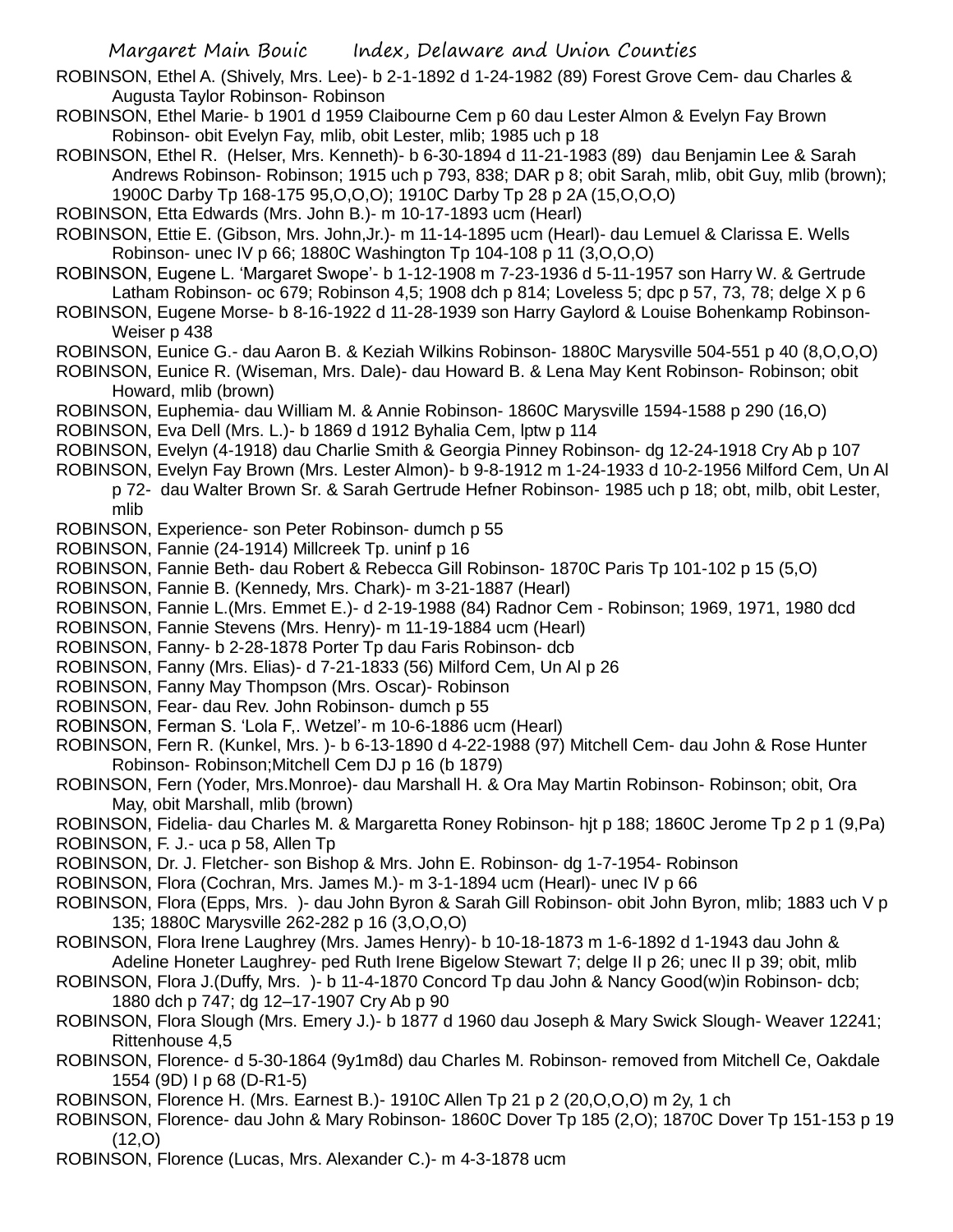ROBINSON, Florence (McKean, Mrs. )- dau Joshua Frank & Jennie Lowery Robinson- obit Joshua Frank, obit Lester, mlib

- ROBINSON, Florence Mae (Bollack, Mrs. Eloisius A.)- dau Lester Almon & Evelyn Fae Brown Robinson-Robinson; 1985 uch p 18; obit Evelyn Fay, mlib, obit Lester, mlib
- ROBINSON, Florence M.- b 10-5-1888 d 5-30-1960 Maple Grove Cem- dau Samuel & Mary Mulligan Robinson- Robinson; obit, mlib, obit Mary Mulligan, obit, Samuel, mlib; 1900C Allen Tp 42-44 p 2B (10,O,Can,O); 1910C Allen Tp 128-130 p 5B (20,O,Can,Irel)
- ROBINSON, Florence Plank (Mrs. Beale A.)- Robinson 3; 1915 uch p 878
- ROBINSON, Florilla Evans (Mrs. Charles E.)(Comer, Mrs. Robert)- dau George Coleman & Louise Agnes Taylor Evans- Thomas 4; Carr 1147132
- ROBINSON, Floyd brother Marion Robinson- Robinson
- ROBINSON, Floyd M. ' ''Edna'- b 3-1-1913 d 5-6-1991 (78) Fairview Mem. Pk- son Daniel & Kathryn Miller Robinson- Robinson
- ROBINSON, Frances Axline (Mrs. Thomas)- m 8-14-1872 ucm 5127; 1880C Jerome Tp 138-141 p 16 (39,O,Va,Va); 1900C Jerome Tp 336-349 p 15A (57,O,O,O) m 28y, 2 ch
- ROBINSON, Frances Cleveland- b 11-29-?? unec IV p 45
- ROBINSON, Frances- dau Elias & Mary Johnson Robinson- 1860C Claibourne Tp 705-688 p 93 (8,O); 1870C Claib. Tp 261-257 33 (18,O)
- ROBINSON, Frances Johanna- b 11-15-1813 dau William Daniel & Mary Taylor Robinson- 1915 uch p 873
- ROBINSON, Frances (Mrs. John F.)- 1961, 1964 dcd
- ROBINSON, Frances Liebenderfer (Mrs. Jack)- d 10-1977 (82) Oak Grove Cem Robinson
- ROBINSON, Frances W.- b 6-21-1899 dau Thomas L. & Mary E. Clevenger Robinson- 1915 uch p 827
- ROBINSON, Frances Woods (Mrs. Wilson S.)- m 12-20-1866 ucm 4108 dau John P. & Jane M. Finley Woodsdumch p 141
- ROBINSON, Francis C. 'Ruth'- 1980 dcd
- ROBINSON, Francis C., Jr.- Robinson
- ROBINSON, Francis C., III 'Blaudwyn Trimble'- m 3-4-1978 son Francis C., Robinson,Jr.- Robinson
- ROBINSON, Francis 'Edna Miller'- Robinson
- ROBINSON, Francis "Robbie"'Irma/Erma J,.McGuire'- b 6-21-1899 m 12-11-1929 d 4-28-1983 Oakdale Cem II p 20 (B-R10-4)- son Thomas L. & Mary E. Clevenger Robinson- Robinson; obit Irma J., mlib
- ROBINSON, Francis- d 11-7-1890 (4-9-11) Concord Tp son J. A. Robinson- dcdeaths
- ROBINSON, Francis/Frank J. '"Allie" Alphonie/Lillaphon/Lillie Cline'- b 5-1847 m 2-19-1874 ucm (Hearl) d 4-26- 1932 Oakdale I p 6 (E-R6-2); 1880C Allen Tp 180-193 p 18 (32,Can, Irel,Irel); obit Hoard B., mlib (brown) ; obit Frank, mlib;1900C Allen Tp 55-57 p 3A (33,Can,Irel,Irel)
- ROBINSON, Francis ' McConnell'- Weiser p 751
- ROBINSON, Francis P.- 1983 ucd
- ROBINSON, Francis- d 4-26-1932 (84) Oakdale 4432 (E-26); 1870C Allen Tp 116-110 p 8 (22,Can)
- ROBINSON, Francis Willard- b 6-1899 son Thomas L. & Mary E. Clevenger Robinson- obit Walter, mlib; 1985 uch p 119; 1900C Leesburg Tp 162 p 1A (11/12,O,O,O)
- ROBINSON, Francis W. 'Erna'- 1949, 1959, 1962, 1967, 1971, 1973, 1975, 1977, 1979, 1983 ucd
- ROBINSON, Frank- delge XV p 24 (1890 Porter Tp); 1870C Porter Tp p 448 (1)
- ROBINSON, Frank- 1870C Thomson Tp p 495 (30)
- ROBINSON, Frank- 1860C Allen Tp 754-766 p 104 (12,LCan); 1870C Allen Tp 231-233 p 14 (22,Can)
- ROBINSON, Frank 'Diana'- 1979, 1981 ucd
- ROBINSON, Frank E.- 1908 dch p 414
- ROBINSON, Frank J.- obit Adelbert J. Robinson, mlib
- ROBINSON, Frank J. 'Alphonie Cline'- Robinson
- ROBINSON, Frank- b 6-2-1891 Scioto Tp son Thomas S. & Lida Durfey Robinson- dcb
- ROBINSON, Frank (Mrs. Wilson S.)- mt 3 p 16
- ROBINSON, Frank- son W. H. & Elizabeth McCampbell Robinson- 1883 uch V p 255; 1870C Darby Tp 106-95 p 14 (4,O)
- ROBINSON, Franklin J.- m 2-19-1874 ucm 5440 1915 uch p 944; 1883 uch V p 466, 474
- ROBINSON, Fred- son Joshua Frank & Jennie Robinson- obit Joshua Frank, mlib
- ROBINSON, Freddie C.- d 6-23-1882 (10m13d) Concord Tp, dcdeaths
- ROBINSON, Frederick- son Elisha Robinson- dumch p 55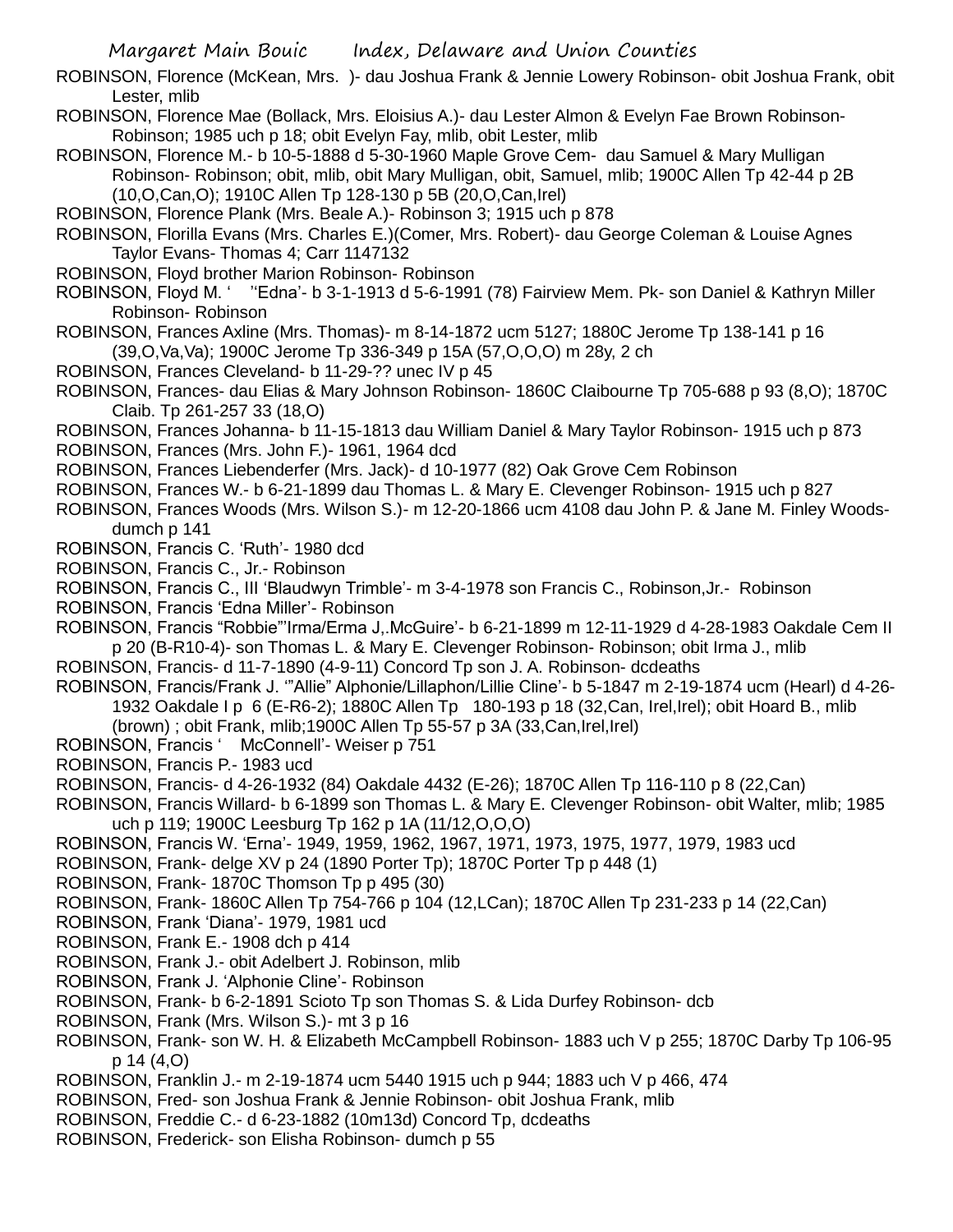- Margaret Main Bouic Index, Delaware and Union Counties
- ROBINSON, Fredonia- d 11-5-1878 (20-1-28) Mitchell Cem, DJ p 18-dau James & Susan Taylor Robinson-1915 uch p 63
- ROBINSON, Fredrick- b 8-15-1882 Porter Tp son P. H. & Hannah Teets Robinson- dcb
- ROBINSON, Fredrica- delge III p 57, Delaware Mausoleum
- ROBINSON, Fredrica- dau James & Susana Robinson- 1870C Darby Tp 5-4 p 1 (11,O)
- ROBINSON, Fredrickia Steitz (Mrs. Oliver) m 1890 dau Michael & Fredrickia Kershner Steitz- dcc Ray Bauman 7; dcq DA 7
- ROBINSON, Freida Frederick (Mrs. Perry)- Robinson
- ROBINSON, Fulton- son James Dixon & Martha Eliza Mitchell Robinson- 1915 uch p 870; Mitchell 112421
- ROBINSON, J. Fulton- son Samuel D. & Ann F. Pollock Robinson- 1870C Darby Tp 107-96 p 15 (20,O)
- ROBINSON, Fulton S. 'Kate A. Cole'- m 10-18-1876 ucm 5958; 1880 Jerome Tp 76 9 (30,O,O,O)
- ROBINSON, Gail (Oates, Mrs. Arhl C., Sr.)- m 12-19-1936- Robinson
- ROBINSON, Gaile Richey (Mrs. John Plank)- b 2-22-1920 dau Frank Adam Oliver & Ruth Myrtle Wells Richey-Longbrake 5,6; Richey 15(13)4211; Robinson 4,5
- ROBINSON, Garnett F. (Holcomb, Mrs. Park H.)- b 6-28-1897 d 12-30-1985 Oakdale Cem- dau Frank J. & Alphonie Cline Robinson- Robinson; obit Howard, mlib (brown) ; obit Frank, obit Victor, mlib; 1900C Allen Tp 55-57 p 3B (2,O,Can,O)
- ROBINSON, Gary- son Thomas,Jr. & Naomi Moore Robinson- Robinson
- ROBINSON, Gary Wells 'Diann Kay Atherton'- b 1959 m 12-2-1978 son Merle Dixon & Mona Tillman Robinson- Robinson; Graham 1755262; 1985 uch p 119; 1959(5m), 1962, 1967, 19973, 1975, 1977, 1979, 1981, 1983 ucd
- ROBINSON, Mrs. Dr. G. E.- d Sunday- dg 3-9-1906 Cry Ab p 86
- ROBINSON, Genie S.- b 5-8-1867 d 6-7-1916 Unionville Cem, DJ p 32, 46
- ROBINSON, Geoffrey Neil- son Corwin E. & Carol J. Myers Robinson- Robinson
- ROBINSON, George- delge XII p 14 (1890 Eden)
- ROBINSON, George- 1870C Thomson Tp p 505 (13)
- ROBINSON, George- d 3-12-1863 (82-7-12) Mitchell Cem, DJ p 12
- ROBINSON, George- naturalization 1879 England, delge X p 13
- ROBINSON, George- delge VIII p 28, dg 1-7-1908
- ROBINSON, George,Jr.- delge III p 1 (speaker 1986)
- ROBINSON, George- son Margaret Robinson- dumch p 416
- ROBINSON, George A., Jr.- Pabst Pion II p 191
- ROBINSON, George/Robertson- son of Ann Freshwater by her first marriage- Freshwater p 80, 112
- ROBINSON, George B.- d 1-15-1840 (1m14d) Mitchell Cem DJ p 14
- ROBINSON, George- son Charles A. & Mary Elizabeth Davis Robinson- dg 2-15-1907, 3-8-1907 Cry Ab p 14, 24
- ROBINSON, George D.- son Emmet E. & Loleta Hodges Robinson- Robinson
- ROBINSON, George 'Eliza(beth) Clarkson'- b 1780 d 1863 Mitchell Cem, DJ p 9; 1883 uch V p 255; 1860C Darby Tp 468-470 p 66 (78,Pa)
- ROBINSON, George 'Emma'- Robinson
- ROBINSON, George- son Emmet E. & Fannie Robinson- Robinson
- ROBINSON, George F.- dg 12-24-1918 Cry Ab p 107; Pabst 7 p 26
- ROBINSON, —(Betz, Mrs. John F.)- dau George F. Robinson- dg 12-24-1918 Cry Ab p 107
- ROBINSON, —(Mrs. George)- sister Louis M. Smith- dg 3-5-1918 Cry Ab p 17
- ROBINSON, --- (Mrs. George)- dau Mrs. John Freece- dg 11-11-1913 Cry Ab p 69
- ROBINSON, George- son James Robinson- 1883 uch V p 225
- ROBINSON, George- pallbearer for Samuel Wells- dg 5-10-1912 Cry Ab p 124; for John Heaverlo- dg 7–23- 1914 Cry Ab p 1139
- ROBINSON, George- brother Joshua Robinson- dg 2-21-1911 Cry Ab p 11
- ROBINSON, George K.- son J. & Elizabeth Robinson- 1915 uch p 868
- ROBINSON, George L.- son Albert W. & Mary M. Robinson- 1910C Claibourne -Richwood 337-344 p 12B  $(5,0,0,0)$
- ROBINSON, George M.- d 7-18-1830 (8m15d) Mitchell Cem, DJ p 14
- ROBINSON, George M. 'Hilda Trachsel'- b 2-3-1909 m 8-6-1947 d 10-15-1994 (85) bur Westerville- son Ernest Hush & Minnie Louise McMasters Robinson- Robinson
- ROBINSON, George 'Lydia E. Webster'- m 11-13-1872 ucm (Hearl)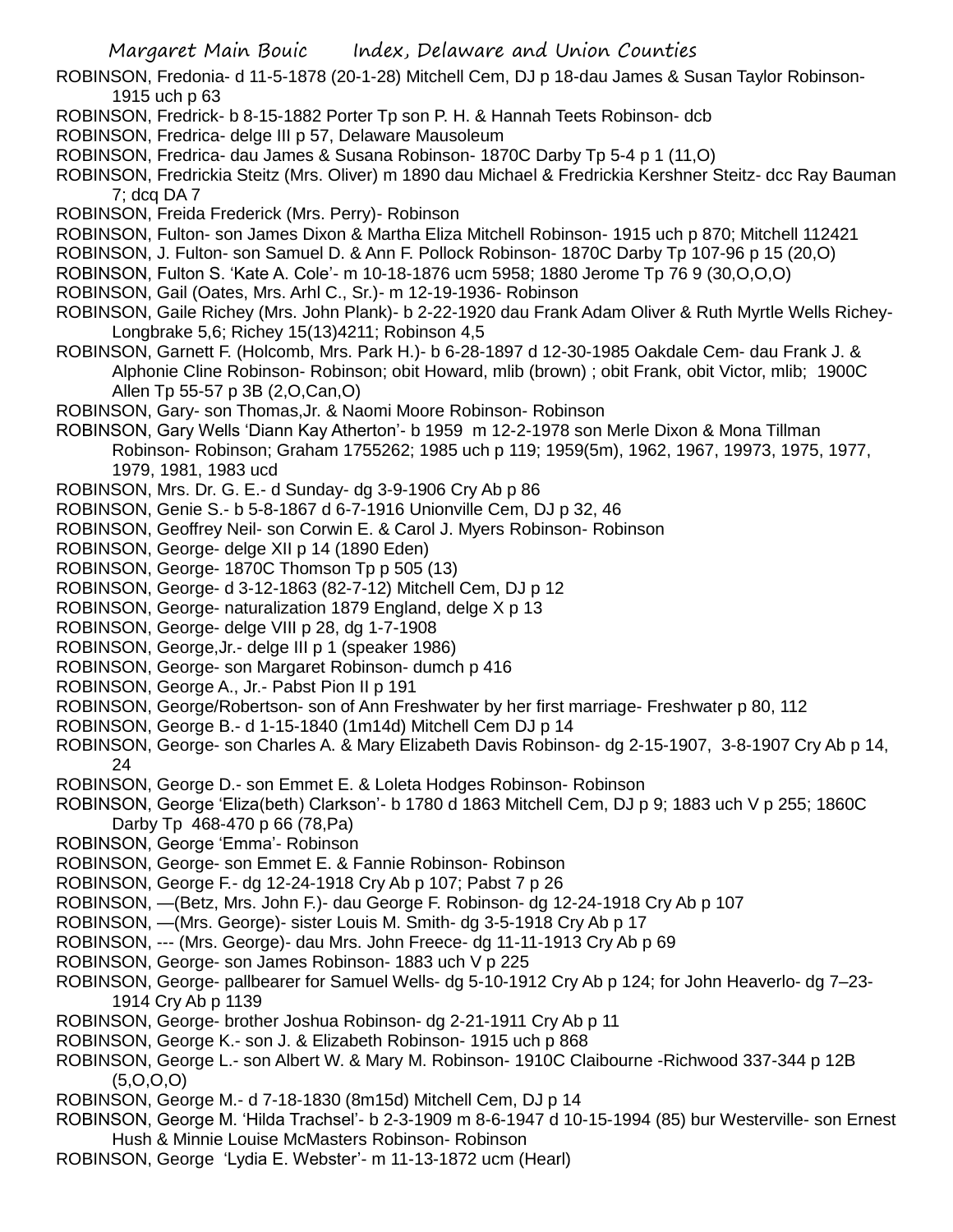ROBINSON, George Mc- b 1858 d 1864 Mitchell Cem, DJ p 8- son John C. & Mariah Robinson ROBINSON, George 'Mary Ann Smith'- m 2-13-1830 Madison Co, unec V p 40

- ROBINSON, George Patterson 'Lydia E. Webster'- b 8-9-1843 m 11-13-1873 ucm 5173 d 9-21896 (53y1m) Oakdale I p 164 (C-12)- son Adam P. & Nancy J. Marshall Robinson- 1883 uch III p 373, IV p 475, 555, V p 135, 194; 1915 uch p 134, 328; uca p 24, 65, 106; obit, mlib; unec VI p 30, XV p 23; 1850C Darby Tp 1657-1677 p 246 (6,O); 1860C Darby Tp 434-435 p 61 (16,O); 1870C Darby Tp 220-210 p 28 (25,O); 1880C Marysville 306-335 p 21 (35,O,O,O); county recorder
- ROBINSON, George S.- d 2-14-1859 (5-0-29) Mitchell Cem- son John M. & Mary Jane Roney Robinson ROBINSON, George W. 'Anna W.'- b 1833 d 1910 Fancher Cem, Powell p 128
- ROBINSON, Georgeanna Nunamaker (Mrs. Edgar A.)- m 10-30-1936 -Robinson
- ROBINSON, Georgia- b 7-1889 d Sunday- injuries after struck by a train- dau John & Annette Robinson- dg 2- 20-1906 Cry Ab p 81; 1900C Jerome Tp 332-344 p 15A (10,O,O,O)
- ROBINSON, Georgianna (Curry, Mrs. Capt. Otway)(Talmage, Mrs. Byron L.)- dau James D. & Martha Eliza Mitchell Robinson- 1883 uch V p 616; mt 2-12-1896; 1915 uch p 827, 870, 883; unec XIII p 33; 1850C Jerome Tp 1748-1768 p 258 (4,O); 1860C Jerome Tp 170-171 p 25 (13,O)
- ROBINSON, Georgia Pinney (Mrs. Charlie Smith)- b 5-14-1891 m 3-30-1911 d 11-30-1918 Radnor Cem- dau Jennie Pinney- dg 12-6-1918, dg 12-24-1918 Cry Ab p 102, 107
- ROBINSON, Georgianna (Hoy, C. Vincent)- m 9-1-1942- dau Harry S. & Maybelle E. Myers Robinson-Robinson
- ROBINSON, Georgia (Wilkerson, Mrs. )- dau Richard A.& Dorothy M. Robinson- Robinson; 1961 dcd (15)
- ROBINSON, Gertrude- b 1876 Putnam Co d 7-17-1933 Oakdale I p 177 (C)
- ROBINSON, E. Gertrude (Smith, Mrs. )- dau Aaron B. & Keziah Wilkins Robinson- 1915 uch p 622; 1883 uch V p 134; obit Keziah, mlib
- ROBINSON, Gertrude- dau Alfred G. & Jane M. Rittenhouse Robinson- b 1875 d 1949 Fairview Cem p 11; Sbc p 44; dg 5-19-1914 Cry Ab p 120; 1850C Dover Tp 83-88 p 27 (4,O,Va,Va);1900C Leesburg Tp 208-211 p 9A (24,O,Va,Va)
- ROBINSON, Gertrude (DeGood, Mrs. Orlin C.)- dau Adam & Elizabeth Kirkland Robinson- Kirkland 4,5; Turney 4,5; 1908 dch p 861; Sbc p 44
- ROBINSON, Gertrude D. Finstemaker (Mrs. John W.)- Robinson
- ROBINSON, Gertrude (Hall, Mrs. )- dau Charles & Augusta Taylor Robinson- Robinson
- ROBINSON, --- b 11-3-1880 Radnor Tp son G. F. & Emma Smith Robinson- dcb
- ROBINSON, Gertrude I.- dau Earnest B. & Florence H. Robinson- 1910C Allen Tp 21 p 2 (10/12,O,O,O)
- ROBINSON, Gertrude Latham (Mrs. Harry W,.)- b 1871 m 10-1-1902 d 10-29-1939 dau John & Caroline Smith Latham- Robinson 3,4; opc 478; 1908 dch p 807, 814; delge X p 6
- ROBINSON, Gertrude Randall (Mrs. Emery)- b 8-30-1846 dau Nathan & Julia Henrietta Crandall Randall- Asp 587-2
- ROBINSON, Gerty, Miss- here 1924-1925 uninf p 19, Paris Tp
- ROBINSON, —(Mrs. G. F.)- dau Mrs. Electa Albright- dg 9-17-1918 Cry Ab p 64
- ROBINSON, Gilbert- b 1836 d 1892 Hill Cem p 3, Powell p 75; 1850C Concord Tp 2201 p 129 (14,O); 1870C Concord Tp p 260 (36)
- ROBINSON, Gilbert L. 'Hazel Medley'- Robinson
- ROBINSON, Gilbert 'Phyllis Colvin'- b 3-26-1930 d 3-17-1994 (63) bur New Philadilphia- son Gilbert L. & Hazel Medley Robinson- Robinson
- ROBINSON, Gilbert- son William Daniel III & Rebecca Lewis Robinson- 1915 uch p 873
- ROBINSON, Gina Marie (Low, Mrs. Robert Thomas)- m 9-13-1980 dau Donald E. Robinson- Robinson
- ROBINSON, Ginger- dau Dr. Larry & –Cox Robinson- Robinson
- ROBINSON, Dr. Girard E. 'Edna Green''Lucille Jeffries'- son Guido & Laura J. Andrews Robinson- Robinson 3,4; 1908 dch p 365, 431; Fowler p 92; 1915 uch p 878; 1883 uch V p 376; 1880C Dover Tp 31-32 p 22 (5,O,O,O); 1961, 1964 dcd
- ROBINSON, Glendora Stiner (Mrs. Daniel A.)- m 9-10-1883 ucm (Hearl)
- ROBINSON, Rev. Glen A.-b 10-1892 son Samuel & Mary Mulligan Robinson- obit Mary Mulligan Robinsonobit, Samuel, mlib; obit Florence M. mlib; 1900C Allen Tp 42-44 p 2B (7,O,Can,o); 1910C Allen Tp 128- 130 p 5B (16,O,Can, Irel)
- ROBINSON, Glen- adopted grandson of Albert Ralph Robinson- dg 2-5-1915 Cry Ab p 13
- ROBINSON, Glenn- son Lloyd & Virginia Robinson- Robinson; obit Virginia, obit Lloyd, mlib (brown) ; Howison; 1969, 1971, 1980 dcd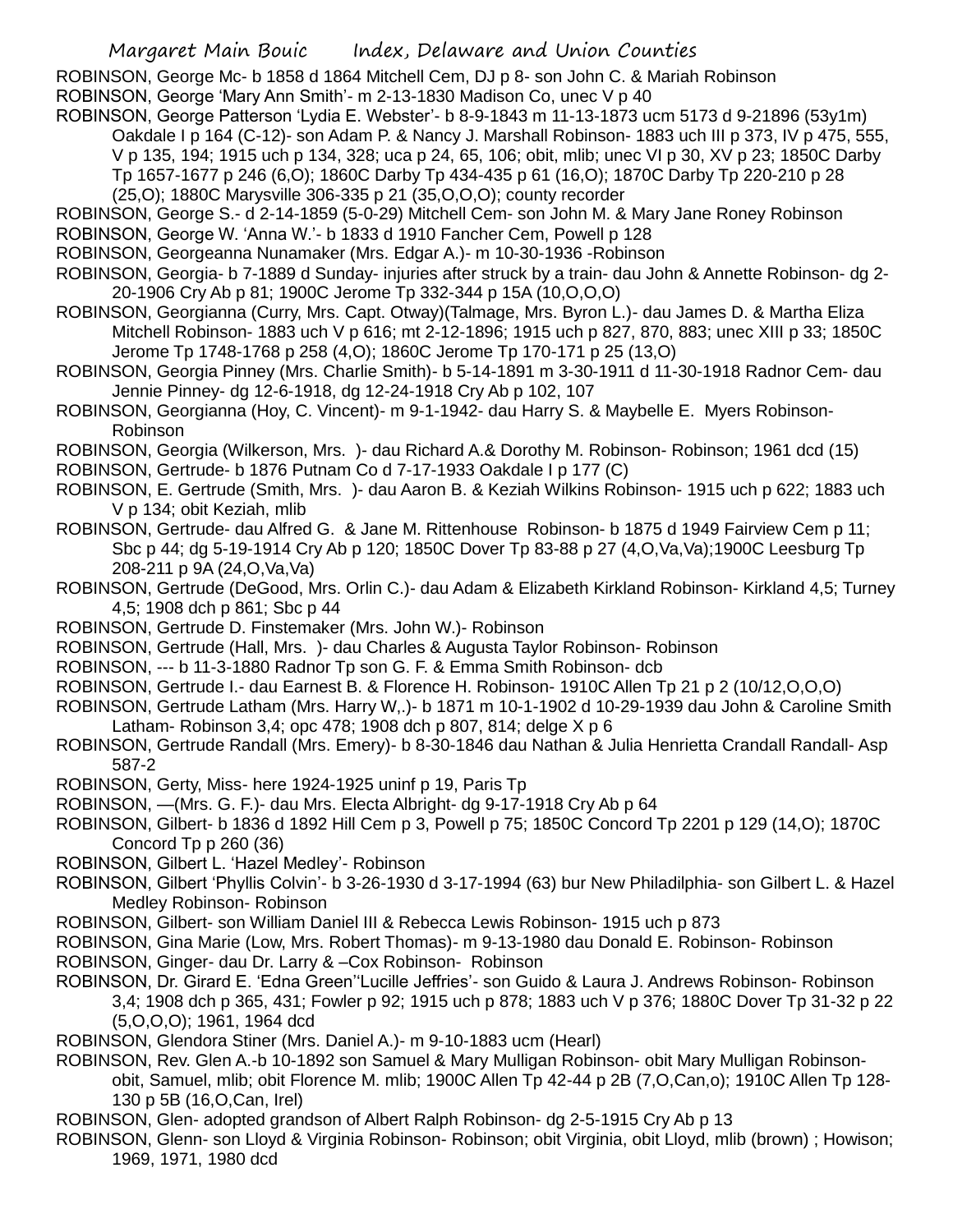- ROBINSON, Glenn 'Karen'- son Lowell Victor,Sr. & Helen Marcelite Stillings Robinson- Robinson
- ROBINSON, Glenn L. 'Rheda M.'- 1961, 1964 dcd
- ROBINSON, Glen- son Philip & Janice Robinson- 1964 dcd (19mo)
- ROBINSON, Glenn R. 'Alice Curry'- d 1959- Robinson
- ROBINSON, Glenn Rowan 'Alice Curry'- b 4-17-1911 m 6-27-1936 d 4-2-1959 son James E. Robinson-Robinson
- ROBINSON, Glenn Skatz (Mrs. William)- dg 6-6-1911 Cry Ab p 41
- ROBINSON, Glenna M. (Mrs. Clayton)- d 5-4-1985 (97) Radnor Cem- Robinson
- ROBINSON, Glenna- dau Thomas & Frances Axline Robinson- 1880C Jerome Tp 138-141 p 16 (8,O,O,O)
- ROBINSON, Glennie (Wagner, Mrs. John F.)- m 2-1-1894 ucm (Hearl)
- ROBINSON, G. M.- son J. C. & Mary D. Robinson- 1860C Darby Tp 390-392 p 56 (1,O)
- ROBINSON, G. M. 'M'- DJ p 10
- ROBINSON, Godfrey M.- unec XII p 68, York Tp 1843
- ROBINSON, G. R.- 1883 uch V p 367
- ROBINSON, Grace Burkowitz (Mrs. Taylor)- dau Samuel & Rose Goodman Burkowitz- Joel Smith 4,5
- ROBINSON, Grace Cawley (Mrs. Dale)- Robinson
- ROBINSON, Grace- d 11-7-1890 (1-2-9) Concord Tp dau J. A. Robinson- dcdeaths
- ROBINSON, Grace (Mackan, Mrs. William)- b 1882 d 1910 Fairview Cem p 13- dau Guido & Laura J. Andrews Robinson- Robinson 3,4; Wells 2,3; 1915 uch p 878; 1883 uch V p 376; Sbc p 40
- ROBINSON, Gracy- b 8-4-1880 Porter Tp dau Phares & Hannah Teets Robinson- dcb
- ROBINSON, Granville 'Louisa'- 1850C Jackson Tp 44 p 7 (24,Va)
- ROBINSON, Gretchen (Mrs. John)- Robinson
- ROBINSON, G. S.- 1883 uch IV p 447, 554
- ROBINSON, Guido 'Laura J. Andrews' 'Dora C. Brooker/Brooks'- b 2/3-17-1848 m 11-12-1895 ucm (Hearl)d 8- 1-1924 Oakdale 3659 (D68) p 78 (D-R2-18)- son John & Elizabeth Hayes Robinson- 1915 uch p picture 872, 878; Robinson 2,3; 176 dch p 296; 1850C Concord Tp 2162 p 128 (2,O); 1860C Dover Tp 280 (12,O); 1870C Dover Tp 4748 p 6 (23,O); 1880C Dover Tp 31-32 p 22 (32,O,Eng,Eng); 1900C Dover Tp 69-70 p 33 (52,O, Eng,Eng) m 15y; 1910C Dover Tp 125-129 p 5B (62,O,Eng,Eng) m 25y
- ROBINSON, Guy Andrews 'Clara Renua McCloud'- b 12-4-1882 m 1907 d 3-13-1972 Milford Cem, Un Al p 71son Benjamin Lee & Sarah Andrew Robinson- Robinson; 1915 uch p 793, 838; unvmec p v, 32; obit Clara, mlib; obit mlib (brown); 1900C Darby Tp 168175 p 8B (17,O,O,O); 1949, 1959, 1962, 1967, 1971 ucd
- ROBINSON, Gunner? 'Rue'- 1880C Jerome Tp 265-275 p 29 (36,O,O,O) butcher
- ROBINSON, Hailey Nicole- b 7-27-1984 dau Jeff & –Wall Robinson- Robinson
- ROBINSON, Ha/elley (Mrs. James E.)- b 1872 Pa d 3-13-1924 (51)Oakdale 3625; (D99) p 73 (D-R1-27)
- ROBINSON, Hally"Hallie" Fay- b 10-24-1882 d 8-5-1901 (18-9-12) Oakdale I p 152 (C-R4-3)-dau James E. &
	- Bessie B. Robinson- Robinson- unec III p 21; dg 8-6-1901 Cry Ab p 93, 94, 95
- ROBINSON, Hamilton-1983 ucd Hamilton C.- Pabst 3 p 6
- ROBINSON, Hannah- d 10-3-1868 (5-9-6) Byhalia Cem, lptw p 118, dau S. & S.
- ROBINSON, Hannah (Cline, Mrs. Daniel)- b 1841 m 8-11-1861 ucm 3206 d 9-4-1936 Oakdale II p 35 (G-R4- 5); obit Frank, mlib, his sister;
- ROBINSON, Hannah Coe (Mrs. William)- m 10-4-1826 ucm 117; 1883 uch III 287; unec II p 15
- ROBINSON, Hannah H. Crawford (Mrs. William M.)- m 2-12-1829 ucm (Hearl) d 6-3-1881 (76-1-22) Mitchell Cem, DJ p 14; dau John Crawford- 1915 uch p 337, 391, 526; 1883 uch III 288 V p 25, 26, 167; unec II p 26, VI p 30; 1850C Darby Tp 1613-1633 p 239 (42,Pa); 1870C Paris Tp 12 p 2 (65,O); 1880C Marysville 370-408 p 27 (75, Pa,Pa,Pa)
- ROBINSON, Hannah (Kritzer, Mrs. William)- Madison Co, unec IV p 22 no date
- ROBINSON, Hannah M.- dau Daniel & Nancy Robinson- 1850C Radnor Tp 139 p 179 (5,O)
- ROBINSON, Hannah (Potter, Mrs. Enos)- Potter p 1 (21)
- ROBINSON, Hannah (Tyler, Mrs. )- dau Daniel T. Robinson- 1900C Richwood 239-252 p 9B (55,O,NY,O); wid, 1 ch
- ROBINSON, Hannah Wilson (Mrs. Reaves)- m 8-1-1823 ucm 49; 1883 uch III 284
- ROBINSON, Harold- son Charles & Lily Shank Robinson- 1915 uch p 792
- ROBINSON, Harold- son Harrison E. & Lela Mapes Robinson- Robinson; mlib (brown)
- ROBINSON, Harold Herman- son Lester Almon & Evelyn Fae Brown Robinson- 1985 uch p 18; obit Lester, obit Evelyn Fay, mlib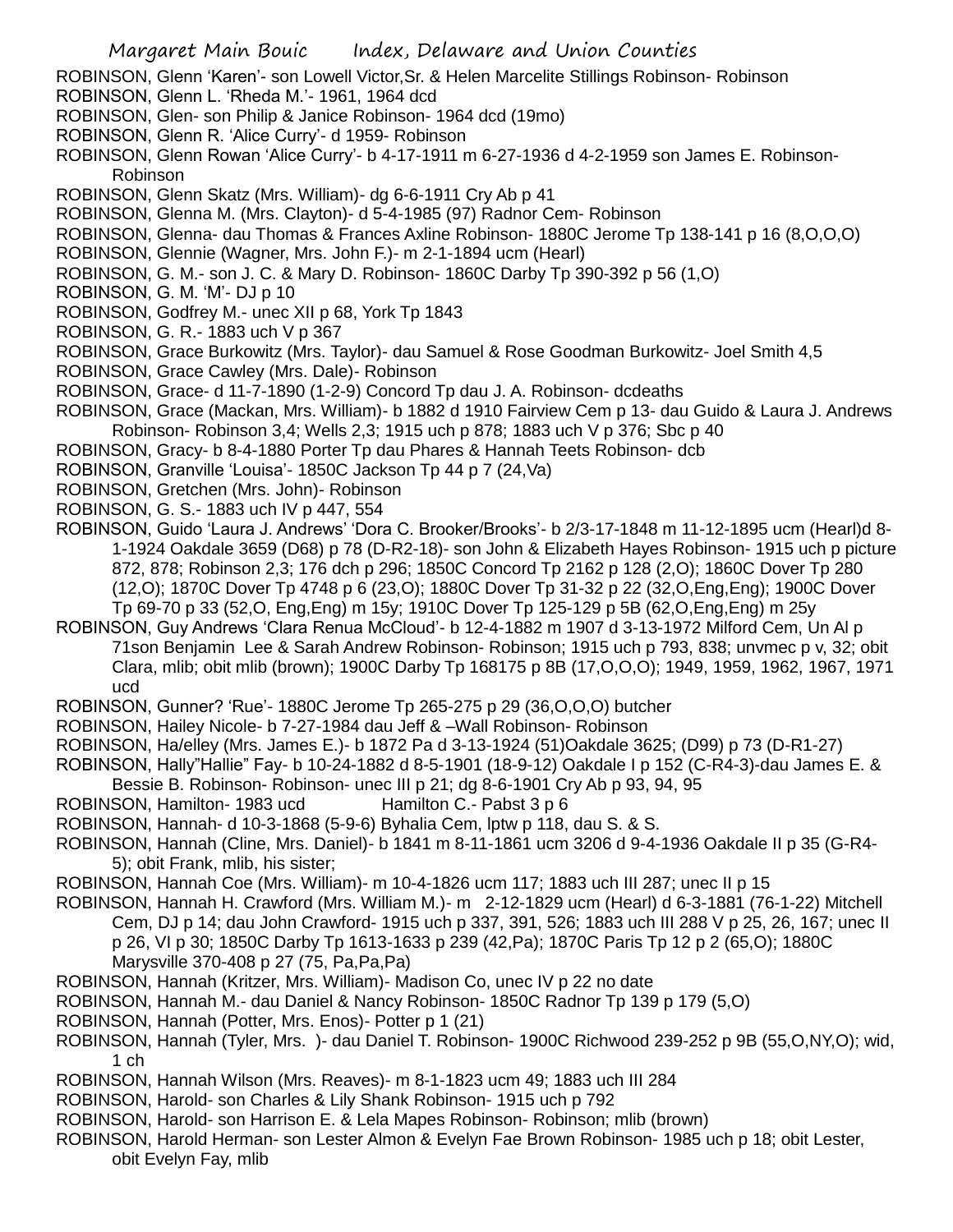ROBINSON, Harold, Jr.- son Harold Herman Robinson- 1985 uch p 18

ROBINSON, Harriet- b 1869 d 1965 Oakdale II p 92 (H-R23-2)

ROBINSON, Harriet A.- d 3-13-1879 (39y) Oxford Tp, dcdeaths; 1870C oxford Tp p 440 (30)

- ROBINSON, Harriet- dau Andrew Robinson- dumch p 55
- ROBINSON, Hariet A.- b 3-8-1879 Oxford Tp dau Wm. & Harriet Blackburne Robinson- dcb
- ROBINSON, Hariet- d 3-25-1879 (17d) Oxford Tp, dcdeaths
- ROBINSON, Harriet Burnham (Mrs. Aaron Fay)- b 11–8/5-1862 m 2-24-1886/7 d 8-15-1947 Milford Cem, Un Al p 41- dau Nicholas & Emeline Hopkins Burnham; 1915 uch p 681, 865; ; 1900C Milford 64-68 p 3B (37,O,O,O) m 13y, 3 ch; obit Aaron Fay, mlib
- ROBINSON, Harriet E. (Edwards, Mrs. Dwight)- m 3-19-1894 ucm (Hearl); obit Keziah, mlib; dau Aaron B. & Keziah Wilkins Robinson- dumch p 100; 1915 uch p 622; 1883 uch V p 134; 1870c Marysville-Paris Tp 201-202 p 23 (1,O); 1880C Marysville 504-551 p 40 (11,O,O,O); obit Keziah, mlib
- ROBINSON, Harriet E. Taylor (Mrs. John M.)- b 6-11-1832 dau William & Elizabeth Taylor- 1883 uch V p 325; 1870C Jerome Tp 237-227 p 31 (36,O); 1880C Jerome Tp 111-113 p 13 (45,O,Va,Va0; 1900C Darby Tp 255-264 p 13A (68,O,Va,Va) wid, 2 ch
- ROBINSON, Harriet (McCawley, Mrs. William)- dau Asa & Ann Catharine Turney Robinson- Turney 3; dumch p 434; 1883 uch V p 334; unec XVI p 4
- ROBINSON, Harriet N. Hopkins (Mrs. Warren C.)- b 9-30-1836 m 1-24-1860 ucm 2981 d10-12-1881 Milford Cem, Un Al p 82- dau Benjamin & Elizabeth Hopkins; 1860C Union Tp 569-573 p 80 (23,O); 1870C Milford 63-62 p 7 (33,O)
- ROBINSON, Harriet- dau William M. & Annie Robinson- 1860C Marysville 1594-1588 p 290 (14,O)
- ROBINSON, Harrison E.'Lela Mapes'- b 6-14-1888/7 m 12-23/29-1909 d 12-29-1975 bur Bucyrus son Scott & Viola Wetzel Robinson- obit, mlib (brown); 1915 uch p 824; 1900C Darby Tp 140-146 p 7A (12,O,O,Pa); 1910C Darby Tp 90 5A (21,O,O,Pa) m 4/12
- ROBINSON, —(Mrs. Harrison E.)- 1915 uch p 149
- ROBINSON, Harry A.- b 1899 d 1934 Claibourne Cem p 38
- ROBINSON, Harry- son Albert W. & Mary Robinson- 1900C Richwood 137-145 p 6A (2,O,O,O); 1910 Claib-Richwood 337-344 12B (12,O,O,O)
- ROBINSON, Harry Gaylord 'Louise Bohenkamp'- b 8-12-1898 m 8-30-1921 d 5-11-1951 son John Adams & Lillian Sylinda Weiser Robinson- Weiser p 438
- ROBINSON, Harry 'Iva Mae Hunt'- Robinson
- ROBINSON, Harry- son John W. & Dallas Gertrude Feustermaker Robinson- obit John W., mlib
- ROBINSON, Harry L.- 1908 dch p 326
- ROBINSON, Harry S.- d 10-5-1870 (7m11d) Sourthardtown Cem, York Cem p 15-son J. T. & N. C.
- ROBINSON, Harry S. 'Maybelle E. Myers'- b 4-5-1901 m 8-31-1921 d 10-24-1985 (84) son John W. &
- Gertrude D. Finstemaker Robinson- Robinson; 1967, 1971, 1973, 1975, 1977, 1979, 1981, 1983 ucd ROBINSON, Harry- son Thomas C. & Martha Cooksey Robinson- obit Martha, mlib
- ROBINSON, Harry W. 'Gertrude Latham'- b 4-19-1872 m 10-1-1902 d 1936 son Reuben & Hariet Watson Robinson- opc 426; 1880 dch p 734; 1908 dch p 487, 806, 807; dpc p 56, 557; 1976 dch 249, 250; Robinson 3,4; delge X p 6; 1880C Scioto Tp151-157 (8,O,O,O)
- ROBINSON, Hattie- 1870C Scioto Tp p 481 (30)
- ROBINSON, Hattie Burnham (Mrs. Aaron F.)- m 2-24-1887 ucm (Hearl)
- ROBINSON, Hatie A,. Depp (Mrs. Wesley)- m 12-22-1879 ucm (Hearl)
- ROBINSON, Hattie A. Ziegler, Mrs. Dr. J. E.)- m 5-23-1876 mt 6-14-1876 mt 3 p 26
- ROBINSON, Hattie (Adda) Watson (Mrs. Reuben)- b 12-13-1849 m 10-3-1867 d 4-10-1923; dau Benjamin & Louisa Loveless Watson- Loveless p 5; Robinson 2,3; opc 372; 1880 dch p 734; 1908 dch p 806, 807; 1883 uch V p 376; delge X p 6, XII p 71; 1880C Scioto Tp 151-157 (30,O,Md,Md)
- ROBINSON, Hattie F.- b 10-1882 dau James E. & Bessie Blake Robinson- 1900C Marysville 3rd ward 56-59 p 2B (17,O,O,O)
- ROBINSON, Hattie (Mrs. )- sister Mrs. George Ingmire- dg 1-18-1918 Cry Ab p 7
- ROBINSON, Hattie- dau John M. & Harriet E. Taylor Robinson- 1870C Jerome Tp 237-227 p 31 (2,O)
- ROBINSON, Hattie M. (Baughman, Mrs. Aaron)- m 9-9-1890 (Hearl)
- ROBINSON, Hattie M.- dau John M. & Harriet E. Taylor Robinson- 1883 uch V p 325; 1880C Jerome Tp 111- 113 p 13 (12,O,O,O)
- ROBINSON, Hayes- son Guido & Effie Welch Andrews Robinson- 1915 uch p 878
- ROBINSON, Hazel- b 8-1886 dau Albert W. & Mary Robinson- 1900C Richwood 137-145 pp 6A (13,O,O,O);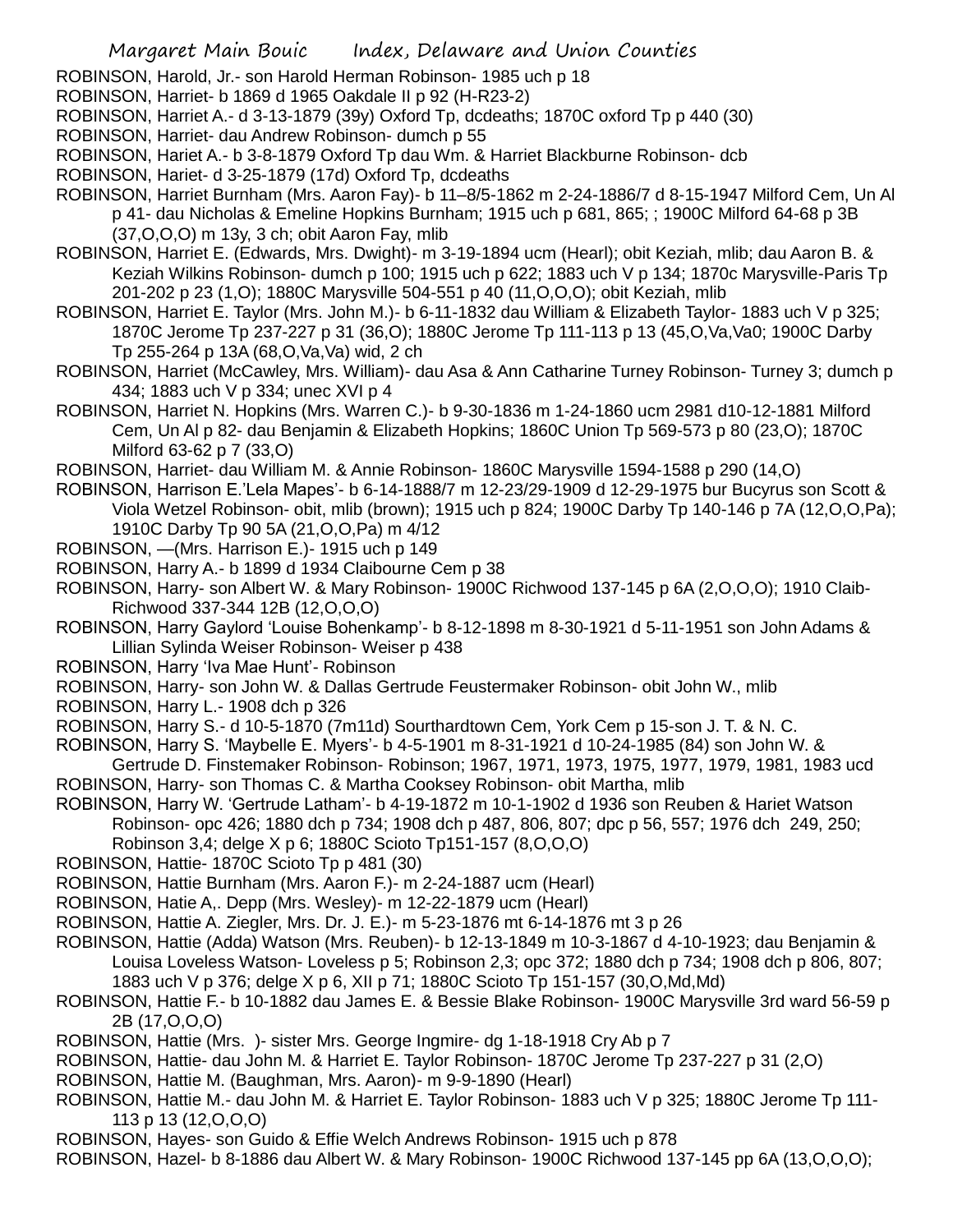1910C Claib-Richwood 337-344 p 12B (23,O,O,O) ROBINSON, Hazel (Bauman, Mrs. )- dau Oliver & Fredericka Steitz Robinson- Robinson ROBINSON, Hazel B.- b 9-1887 dau Jennie Wilson?Robinson - 1900C Jerome Tp 350-362 16A (12,O,O,O) ROBINSON, Hazel Chloe- b 2-11-1896 Scioto Tp d 1904 (7-11-24) Fairview Cem 11- dau Emery & Bell Browning Robinson- dcb ROBINSON, Hazel- mother with Elmer & Mary Robinette- 1949 ucd ROBINSON, Hazel- dau Emery J. & Olive Belle Browning Robinson- dg 3-29-1910 Cry Ab p 112 ROBINSON, Hazel (Harper, Mrs. )- dau David & Julia Clapsaddle Robinson- Robinson; 1900C Washington Tp 86 p 4B (-,O,O,O) ROBINSON, Hazel H. (Bauman, Mrs. Oliver J.)- b 12-25-1899 m 1919 dau Oliver & Fredrickia Steitz Robinsondcc Ray Bauman 3 ROBINSON, Hazel June Billingsley (Mrs. James)- dau M. E. & Mary Lavina Freshwater Billingsley- Freshwater p 104 ROBINSON, Hazel (McPherson, Mrs. )- dau Daniel & Kathryn Miller Robinson- Robinson ROBINSON, Hazel Medley (Mrs. Gilbert L.)- Robinson ROBINSON, Heber/J. Huber- son John W. & Sarah Coe Robinson- 1915 uch p 604, 680; Marysville p 30; obit Sarah Coe Robinson, mlib; 1860C Paris Tp 1221-1230 p 162 (9/12,O) ROBINSON, Helen- b 1907 d 1920 Oakdale II p 45 (G-R7-9) ROBINSON, Helen- b 10-1889 dau Chester Robinson- 1900C Marysville 312-324 p 14A (10,O,O,O) ROBINSON, Helen Frances (Weiser, Mrs. John A.)- m 1-9-1915- Weiser p 804 ROBINSON, Helen Griffith (Mrs. David)- Robinson ROBINSON, Helen L. (Mrs. David M.)- b 1913- Claibourne Cem p 100 ROBINSON, Helen (LaDow, Mrs. Leroy Albert)- 1915 uch p 566 ROBINSON, Helen Mar Spalding (Mrs. James S.)- m 5-24-1848 at Marion (6-2-1848) Wight p 34 ROBINSON, Henrietta (Irwin, Mrs. Robert)- unec X p 50 ROBINSON, Henrietta (Mrs. John Byron)- b 10-13-1864 m 10-17-1893 Oakdale Cem-dau Henry & Margaret Dawson Robinson- 1900C Allen Tp 219-225 p 10B (35,O,Vt,O), m 6y, no ch; obit, mlib ROBINSON, Henry- delge X p 35, Mexican war ROBINSON, Henry- 1880 dch p 411; 1908 dch p 563;1870C Delaware Town p 307 (44\*) ROBINSON, Henry- son Asa & Anna Catharine Turney Robinson- dumch p 435; Turney; 1883 uch V p 334; unec XVI p 4 ROBINSON, Henry C.- b 10-1881 son Lemuel & Clarissa E. Wells Robinson- 1900C Washington Tp 27 p 2A  $(18, 0.0, 0)$ ROBINSON, Henry 'Fannie Stevens'- m 11-19-1884 ucm (Hearl) ROBINSON, Henry H.- d 8-13-1849 (3-1-1856) 26y; Wight p 53 ROBINSON, Henry- son James D. & Algelana Wood Robinson- unec XIII p 33; 1880C Jerome Tp 244-250 p 28 (16,O,O,O) ROBINSON, Henry- son James D. & Martha Eliza Mitchell Robinson- 1915 uch p 883 ROBINSON, Henry- son John & Mary Robinson- black- 1880C Milford 64 p 35 (5,O,Pa,O) ROBINSON, Henry M.- son John W. & Elizabeth Mitchell Robinson- Maugans p 228; Mitchell 11293; unec XV p 79, XVI p 44 ROBINSON, Henry- son Thomas C. & Martha Cooksey Robinson- obit Martha, mlib ROBINSON, Hester Ann (Fay, Mrs. Benjamin A.)- m 10-5-1842 ucm 822; unec V p 60 ROBINSON, Hilda (Mrs. George M.)- Robinson ROBINSON, Hilda (Mrs. )(Truitt, Mrs. Ernest W.)- b 11-1-1896 m 6-14-1919 d 9-9-1936, Truitt Bible; unec V p 33

- ROBINSON, Hilda Trachsel (Mrs. George M.)- m 8-6-1946- Robinson
- ROBINSON, Hoffman- 1870C Porter Tp p 448 (27\*)
- ROBINSON, Hope D. (Linstedt, Mrs. Richard D.)- b 3-16-1938 m 11-23-1984 d 7-24-1994 (56)- dau Charles Kenneth & Nellie Virginia Thompson Robinson- Robinson
- ROBINSON, Hopsia/Hepsibah Morrison (Mrs. Charles M.)- m 7-6-1865 dcm dau Charles Morrison; delge XII p 67; 1870C Delaware Town p 331 (23)
- ROBINSON, Hortense Eaton (Mrs. Willie)- m 3-13-1873 ucm 5235
- ROBINSON, Hovey- son Elisha Robinson- dumch p 5
- ROBINSON, Howard B. 'Lena Kent' b 6-1-1891 m 8-25-1913 d 6-25-1970 Oakdale II p 157 (M-R22-11)- son Francis & Allie Cline Robinson- Robinson; obit, mlib, obit Frank, mlib; obit Adelbert J., mlib, obit Victor,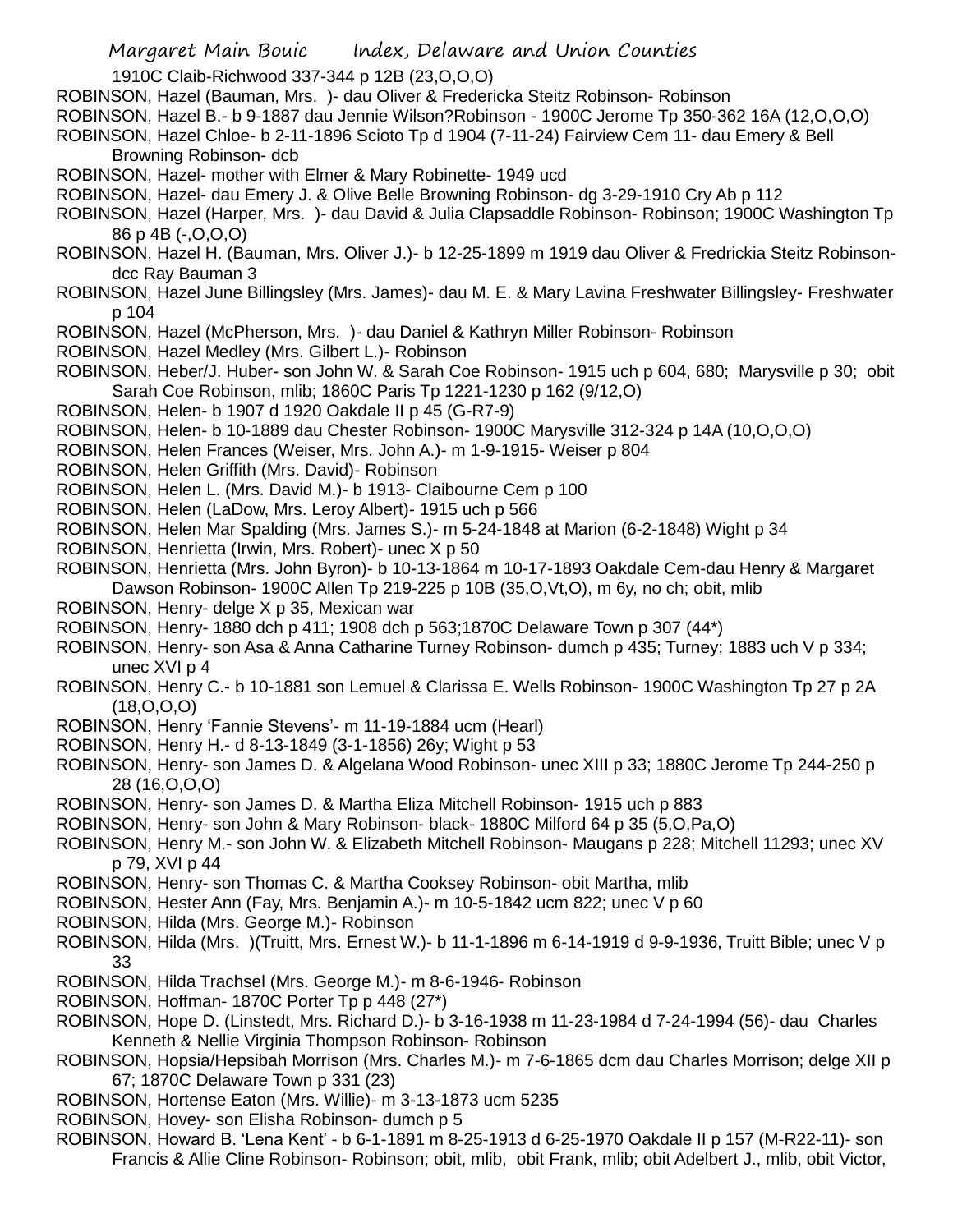mlib; 1900C Allen Tp 55-57 p 3B (9,O,Can,O); 1949, 1962, 1967, 1971 ucd

- ROBINSON, Hugh 1980 dcd, Liberty Tp
- ROBINSON, Hugh 'Diana'- 1983 ucd
- ROBINSON, Hugh- pallbearer for George Foor- dg 9-24-1915 Cry Ab p 78
- ROBINSON, Hugh 'Margaret'- Robinson
- ROBINSON, Hugh'Sarah Alberta Freshwater' m 10-24-1933- Freshwater p 166

ROBINSON, Hunter 'Lizzie McCampbell'- m 1-17-1850 mt 2-10-1875 mt 3 p 7; son Samuel Robinson- hjt p 40; 1915 uch p 630

- ROBINSON, Ida- dau James D. & Martha Eliza Mitchell- 1915 uch p 883
- ROBINSON, Ida Mary- d 5-19-1867 (6m17d) Mitchell Cem, DJ p 12- dau J. D. & Algelana Robinson; unec XIII p 33
- ROBINSON, Ida M. (Mrs. William)- b 10-1-1846 d 6-4-1904 Claibourne Cem p 27; 1900C Claibourne Tp 20-23 p 1A (53,O,O,O) m 32y 3 ch, 2 living
- ROBINSON, Ida Roebuck (Mrs. Scott- dau John Wesley & Martha Conner Robinson- 1915 uch p 930
- ROBINSON, Idola M. Willey (Mrs. Donald B.)- b 5-23-1906 m 11-17-1927 d 9-30-1995 Oakdale Cem- dau Edward & Cora Blair Willey- obit, mlib; Robinson
- ROBINSON, Ila G. (Mrs. Clyde D.)- b 1907 Maskill Cem, lptw p 101; 1961, 1964, 1969, 1971, 1980 dcd
- ROBINSON, Im(m)er 'Ruhama'- hjt picture p 184, 186, 196; 1883 uch V p 494; 1870C Millcreek Tp 160 p 20  $(26.0)$
- ROBINSON, Ina I. (Myers, Mrs. Troy)- b 5-9-1894 d 1-1-1994 Fla (99) Fairview Mem. Pk- dau William & Mary Van Sickle Robinson- Robinson
- ROBINSON, Ina O. Ebright (Mrs. J. Lee)- b 10-8-1891 d (66) Oller Cem sister Pride Ebright- Robinson
- ROBINSON, Inez (Cody, Mrs. Walter)- b 1887 d 6-28-1926 Oakdale II p 69 (H-R5-4) dau Guido & Dora Brooks/Brucker Robinson- Robinson 3,4; 1915 uch p 878; 1900C Dover Tp 69-70 p 3B (3,O,O,O); 1910C Dover Tp 125-129 p 5 (13,O,O,O)
- ROBINSON, Inez- dau Samuel & Jennie Kincaid Robinson- 1883 uch V p 254
- ROBINSON, Iren D. (Mrs. )- mother-in-law of Leonard L. & Bertha M. Temple- 1910C Jackson Tp 36 p 2A (47,O,O,O) wid, 3 ch
- ROBINSON, Irena Baxter (Mrs. Samuel Bruce)- b 1-18-1845 m 12-4-1866 ucm 4093 d 1909- unec IX p 53; Robinson; 1870C Jerome Tp 209-200 p 27 (25,O)
- ROBINSON, Irene F.- b 1873 d 1943 New Millcreek Cem p 44
- ROBINSON, Irma J. McGuire (Mrs. Francis "Bobbie")- b 6-7-1907 m 12-11-1929 d 12-7/8-1981 (75) Oakdale Cem- dau James & Mary E. Arnold McGurie- Robinson; obit, mlib
- ROBINSON, Isaac- 1850C Jackson Tp 3 p 1 (14,O)
- ROBINSON, Isaac- d (56) Oak Grove Cem,. dg 1-3-1913 p 1 Cry Ab p 1, dg 1-7-1913 Cry Ab p 3
- ROBINSON, Isaac- son Isaac Robinson- dumch p 55
- ROBINSON, Isaac- son Rev. John Robinson- dumch p 55
- ROBINSON, Isaac L.- 1870C Berkshire Tp 210 (12)
- ROBINSON, Isaac N. 'Sarah J. Benjamin'- m 10-12-1881 ucm 7039
- ROBINSON, Isaac N. W.- d 1-10-1864 (28-7-20) Brown graveyard, Prospect T, Powell p 300
- ROBINSON, Isaac 'Rosetta'- dg 9-2-1910 Cry Ab p 152
- ROBINSON, Israel- son Isaac Robinson- dumch p 55
- ROBINSON, Iva June Thompson (Mrs. )- b 6-28-1914 d 12-8-1994 (80) Powell Cem- dau George A & Elsie Weaver Thompson- Robinson
- ROBINSON, Iva Mae Hunt (Mrs. Harry)- Robinson
- ROBINSON, Izakee (Mrs. John)- obit Joshua Frank, mlib
- ROBINSON, J.- uca p 31, 53
- ROBINSON, J. A.- son John & Nancy Ann Gooding'- dg 12-5-1913 Cry Ab p 75
- ROBINSON, J. A.- son John & Sarah Hill Robinson- dg 12-17-1907 Cry Ab p 90
- ROBINSON, J. 'Elizabeth'- 1915 uch p 868
- ROBINSON, Jack- son Edward & Sarah F. Culp Robinson- 1880C Dover Tp p 22 (8,O,O,O)
- ROBINSON, Jack F. 'Frances Liebenderfer'- d 10-1-1964 (72) Oak Grove Cem- Sand p 5; Robinson
- ROBINSON, Jack Foster- b 4-13-1998 son Scott & Carol Robinson- Robinson
- ROBINSON, Jack- son Thomas,Jr. & Naomi Moore Robinson- Robinson
- ROBINSON, Jackie (Mrs. John)- 1980 dcd
- ROBINSON, Jacob Lee- b 5-14-1891Concord Tp d 10-15-1967 (76) Oller Cem,- son Oliver & Fredericka Steitz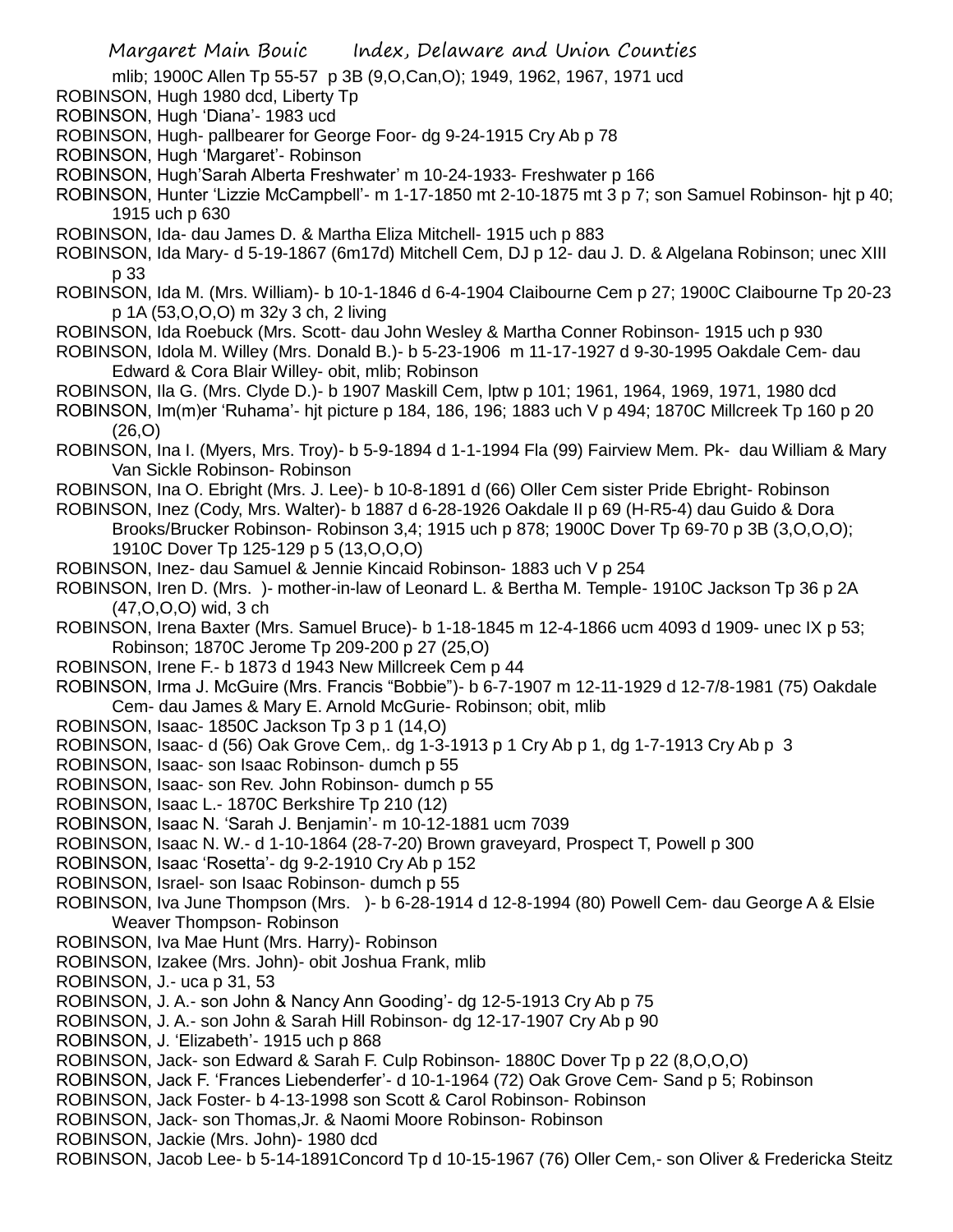Robinson- dcb; Robinson; 1961, 1964 dcd ROBINSON, Jacob- son Peter Robinson- dumch p 55 ROBINSON, Jacqueline A. (Cavote, Mrs. Paul)- dau Richard A. & Judith P. Rutter Robinson- Robinson ROBINSON, James- uccp p 1 sec. Will Bk 1, 39, 3,36, 54; unec III p 48 ES,CP 228; unec XI p 42 9; uccp p 17, appraiser JB2 p 94; uccp p 25 guardian JB 3 p 15; uccp p 36 security JB4 p 105; unec II p 11 , 12, 13, 14, 15, 46 ROBINSON, James- 1820C Darby Tp 2m (-10), 1 m (-16) 1m (+45), 2 f (-10) 2f (-16) 1 f (+45\_ 1830C Darby Tp 2m (-20) 1 f (-15) 1 f (20), 1 f (-30) 1 f (-60), unec V p 49, XV p 68 ROBINSON, James- d 4-24-1869 (79), dg 4-23-1869 Cry Ab p 73 ROBINSON, James- mt 1-24-1855 ROBINSON, Rev. James- d 4-22-1847/1817 (28y) -unec VII p 33, 47, 48. XIV p 32, 69 1915 uch p 203, 207, 407, 428; 1883 uch III p 283, 284, 287, 288, V p 227, 281, 533; hmp 55, 178; dumch p 19; hjt p 23; unec VII p 33, 47, 48, XVII p 15 ROBINSON, James- unec IV p 50, grand juror 1853 ROBINSON, James- son Albert Ralph & Almeda Johnson Robinson- dg 2-5-1915 Cry Ab p 13 ROBINSON, James Wood/Reed Cem- unec IV p 23 ROBINSON, James- uca p 183, Union Tp; unec XV p 22 ROBINSON, James- Pabst Pion I p 74 ROBINSON, James- lot, Mitchell Cem 4-1-1878, DJ p 23 ROBINSON, James- 1840C Jerome Tp 1160 (36-55), 1 F (24-36), 1F (10-24), 1 m (-10), 1F (-10) ROBINSON, James- 1840C Jerome Tp 1261 (20-30), 1 F (30-40), 2F (-5) ROBINSON, James- d 4-23-1869 (79) Thompson Tp b NY- dcdeaths ROBINSON, James,Jr.- owner, unec X p 66, XV p 70 ROBINSON, James- heirs, unec X 65 ROBINSON, James- 1883 uch IV p 435 ROBINSON, James- 1969 dcd ROBINSON, James- 1870C Delaware Town p 304 (25) ROBINSON, James- 1870C Brown Tp p 251 (35\*) ROBINSON, James A.' ' 'Edith C. Bartley'- b 4-7-1926 d 9-17-1990 (64) Marengo Cem son William A. & Lydia Lee Gregory Robinson- Robinson ROBINSON, --- d 2-2-1878 infant ch J. A. & Isabel Duffey Robinson- dcdeaths, dcb twins ROBINSON, James 'Amanda'- Robinson ROBINSON, James 'Ann Moodely'- b 1748 d 1833 Robinson monument, Mitchell Cem; 1820C Darby Tp 312  $(45+)$ ROBINSON, James 'Annie M.'- 1880 dch p 747; 1850C Berlin Tp 2029 p 123 (35,Va) ROBINSON, James B.- son James & Mary Robinson- 1850C Jerome Tp 1884-1905 p 276 (13,O); 1860C Jerome Tp 7 p 1 (23,O) ROBINSON, James B. 'Julia Decker'- m 2-9-1862 dcm; opc 12; Decker 2,3 ROBINSON, James C.- 1883 uch IV p 513 ROBINSON, James C. 'Amelia J. Martin'- b 3-20-1827 m 6-28-1858 ucm 2747 d 2-17-1905 Mitchell Cem, DJ p 11; son George & Elizabeth Clarkson Robinson- 1883 uch V p 255 unec XII p 36; uca p 14, 16, 18, 21; 1880C Darby Tp 113 (52,Pa,Pa,Pa); 1900C Darby Tp 140-151 p 7B (73, Pa,Pa,Pa) m 41y ROBINSON, James 'Catherine Renabelle'- Robinson ROBINSON, James C.- son W. H. & Elizabeth McCampbell Robinson- 1883 uch V p 255; 1860C Darby Tp 344-346 p 49 (9,O); 1870C Darby Tp 106-95 p 14 (19,O) ROBINSON, James D.- unec XV p 8, affidavits ROBINSON, James D.- b d 1900 Claibourne Cem p 38 ROBINSON, James Dixon 'Martha Eliza Mitchell 'Algelana Mitchell' -b 2-9-1816 m 1-11-1838 ucm 481 (2) 2- 1-1855 ucm 2233 d 6-1-1900 (84-3-22) Mitchell Cem, DJ p 12- son Thomas & Sarah Moderwell Robinson- unec VIII p 44, XV p 70; obit milb, 3 ring binder; 1883 uch IV p 435, V p 224, 274, 324, 455; 1915 uch p 278, 429, 826, 870; unec III p 30, VIII p 35. XIII p 33, XVII p 6; mt 10-9-1850; 1820C Darby Tp 314 (-10); 1850C Jerome Tp 1748-1768 p 257 (32,O); 1860C Jerome Tp 170-171 p 25 (43,O);

- 1880C Jerome Tp 244-250 p 28 (64,O,Pa,Pa)
- ROBINSON, James E.- delge XV p 71
- ROBINSON, James E. b 12-13-1878 Thompson Tp son Albert & Alineda Johnson Robinson- dcb ROBINSON, James E.- d 12-13-1868 (OO) Delaware - dcdeaths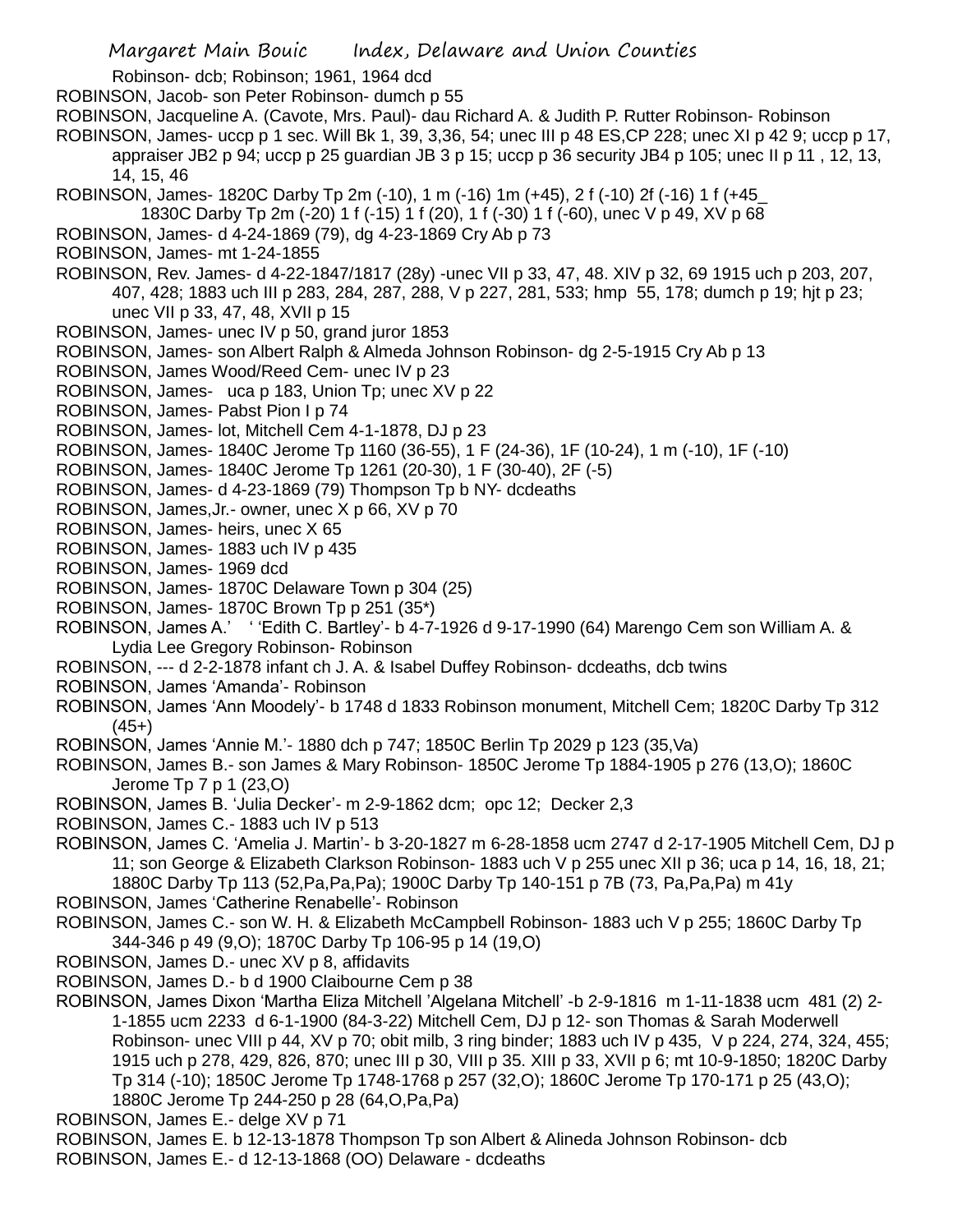- ROBINSON, Judge James E.- d 1-29-1932 (63) Oakdale 4404 (H-117)
- ROBINSON, James E. 'Bessie Blake'- b1856/ 2-1870 m 1-25-1882 ucm 7113 d 5-22-1923 Oakdale I 152 (C-3); dg 8-6-1901 Cry Ab p 93, 85; 1883 uch V p 595, 6112; 1900C Marysville 3rd ward 56-59 p 2B (38,O,O,O) m 17y
- ROBINSON, James Edgar- son James D. & Martha Eliza Mitchell Robinson- 1915 uch p 883
- ROBINSON, James Edgar 'Margaret North'- son James E. & Lulu D. Flickinger Robinson- 1915 uch p 605; Marysville p 30; 1860C Jerome Tp 170-171 p 25 (4,O)
- ROBINSON, James E. 'Ella L. Knotts''Hollie'- b 1870 m 4-18-1893 ucm (Hearl) d 1939 Oakdale p 73 (D-R1- 27)
- ROBINSON, James E. 'Estella'- b 2-1870 1900C Marysville 3rd ward 213-220 p 8B (30,O,O,O)
- ROBINSON, James E.- son James Dixon & Algelana Wood Robinson- unec XIII 33
- ROBINSON, James E.- b 2-1870 son John B. & Sarah C. Gill Robinson- 1883 uch V p 135; 1870C Millcreek Tp 162 p 20 (3/12,O); 1880C Marysville 262-282 p 16 (10,O,O,O)
- ROBINSON, James E.- d 10-22-1899 (3-4-10) Scioto Tp son J. H. & Flora Lothery Robinson- dcdeaths
- ROBINSON, James E. 'Julia A. Ross'- m 10-19-1856 dcm son James & Annie M. Robinson- 1880 dch p 747; 1915 uch p 1135, 151; 1850C Berlin Tp 2029 p 123 (15,Va)
- ROBINSON, James E. 'Lulu Flickinger'- b 8-15-1868 m 1895 d 1-29-1932 Oakdale I p 174 (C-2) son John W. & Sarah Coe Robinson- Soldier, 1985 uch p 154; 1915 uch p 604 picture, 680; 1883 uch V p 134; Marysville p 30, 57; unec II p 3; obit Aaron Fay obit Sarah Coe, mlib; 1870C Paris Tp 85-86 p 13 (2,O); 1880C Paris Tp 80-95 p 48 (11,O); 1900C Marysville 4th ward 348-358 (31,O,O,O) m 5y

ROBINSON, James E. ' ''Lucy H.'- d 12-19-1963 (85) Maple Dell Cem- Robinson

- ROBINSON, James E. 'Maggie'- 1964 dcd
- ROBINSON, James E. 'Sarah E. Boon'- m 91-1896 ucm (Hearl)
- ROBINSON, James Esburn- b 2-17-1870 m 3 times d 3-1-1939 (69) Oakdale son John B. & Sarah Gill Robinson- obit, mlib, obit John Byron, mlib
- ROBINSON, James- son Experience Robinson- dumch p 55
- ROBINSON, James F./S.'Joan'- 1971, 1973, 1975, 1977, 1979, 1981, 1983 ucd
- ROBINSON, James 'Hazel June Billingsley'- Freshwater p 104
- ROBINSON, James Henry 'Flora Irene Laughrey' b 2–18-1870 m 1-6-1892 d 2-3-1952/3-New Millcreek Cem p 44- son Alfred E./G & Jane Rittenhouse Robinson-ped Ruth Irene Bigelow Stewart 6; obit, mlib; delge II p 26, unec II p 39; 1870C Dover Tp 116-118 p 15 (1,O); 1880C Dover Tp 83-88 p 27 (10,O,Va,Va)
- ROBINSON, James H. 'Maria Jennings'- m 1-1-1852 dcm
- ROBINSON, James I.- son Charles Kenneth & Nellie Virginia Thompson Robinson- Robinson
- ROBINSON, James I.- son Samuel & Nancy Curry Robinson- 1883 uch V p 254
- ROBINSON, James- son James & Jane Morrison Robinson- 1915 uch p 241, 242, 246, 405; 1883 uch V p 26, 184, 223, 224, 254; 1820C Big Rock Tp
- ROBINSON, James 'Jane Morrison'- b 1774 m 1801 d 1823 (49-0-3) Mitchell Cem, DJ p 9- son James & Ann Moodely Robinson- 1883 uch III 282, 289, 301, IV p 433, 4334, 435, V p 221, 223, 254, 286, 306; hjt 8,9, 20, 36, 59, 179; 1915 uch p 205, 253, 273, 278, 403, 405, 406, 415, 526, 527; hmp p 90, 94, 170, 178; unec I p 19, II p 10; 1820C Darby Tp 309 (26-45)
- ROBINSON, James- son John & Nancy A. Goodwin Robinson- dg 12-17-Cry Ab p 90
- ROBINSON, James J. 'Susan A. Morgan'- m 4-10-1853 dcm
- ROBINSON, James 'Kathy'- 1980 dcd, Del Tp
- ROBINSON, James Lane 'Dorothy Schofield''Dorothy Jenks'- b 9-30-1903 interment 11-22-1957 Mitchell Cem DJ p 22, 103- son Pearl O. & Elizabeth M. Lane Robinson- unec IV 45; obit Elizabeth, mlib (brown) ; 1915 uch p 632
- ROBINSON, James M.- son John W. & Elizabeth Mitchell Robinson- 1883 uch V p 228; unec XV p 79 Darby Tp, XVI p 44
- ROBINSON, James 'Mary'- 1883 uch V p 322; 1850C Jerome Tp 1884-1905 p 276 (39,O); 1860C Jer Tp 7 p 1 (49,O); 1870C Jer Tp 290-274 p 284 (58,O); 1880C Jerome Tp 275-285 p 30 (58,O,Pa,-); will uccp p 35 JB4 55

ROBINSON, James 'Mary Brown'- dcq Hosea Lavender 10

ROBINSON, James Phillip- b 2-8-2000 son James & Amanda Robinson- Robinson

ROBINSON, James 'Polly'- b 1816 ped Ruth Irene Bigelow Stewart 24; delge II p 26; ped Ned Sharp #140 20; unec VIII p 63; dg 3-8-1908 Cry Ab p 24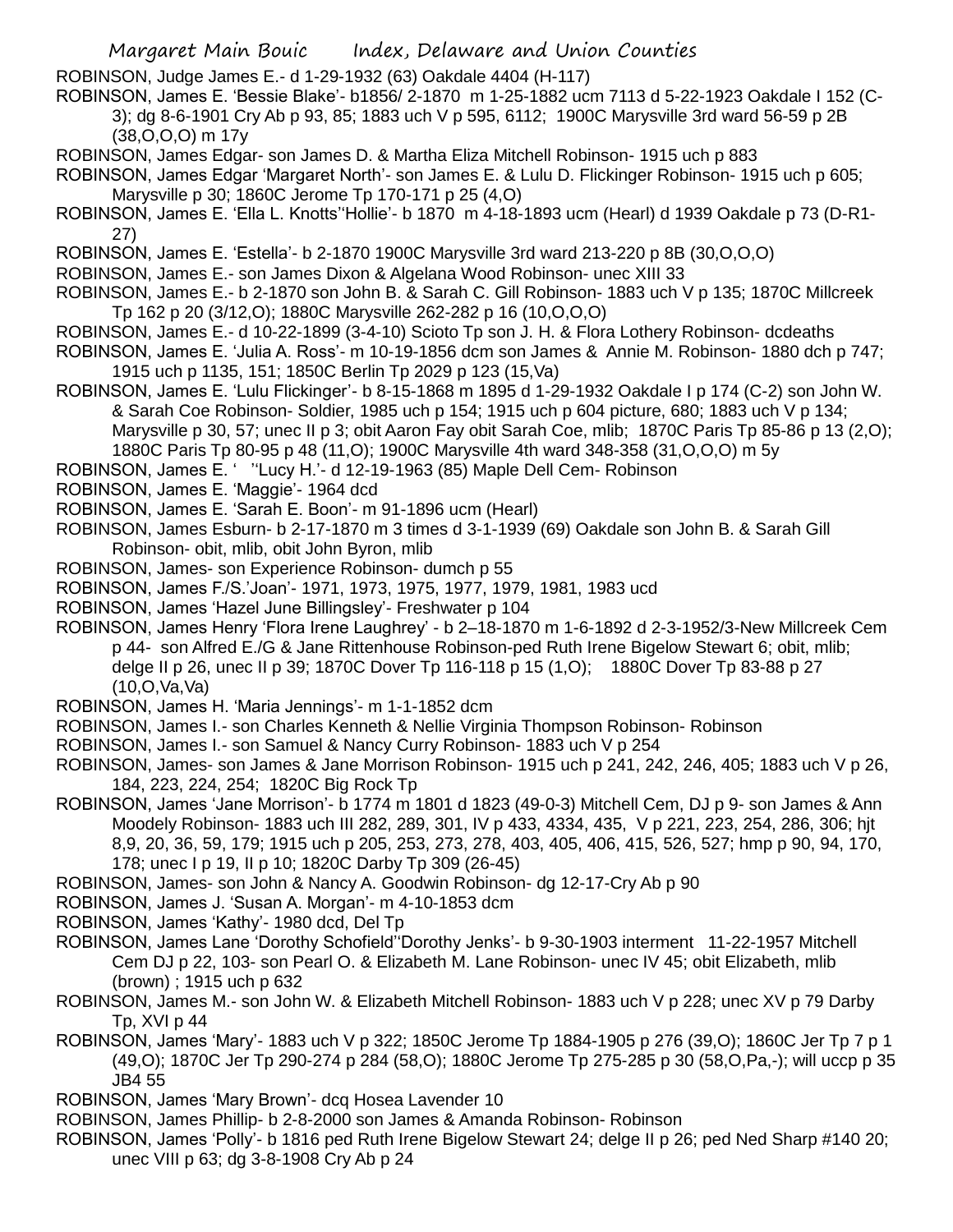ROBINSON, James R. 'Beulah Peck'- b 5-18-1919 d 5-8-1997 (77) buried Warren- son Perry & Freida Frederick Robinson- Robinson

- ROBINSON, James R.- son Charles M. & Margaret Roney Robinson- 1850C Jerome Tp 1932-1953 p 282  $(1,0)$
- ROBINSON, James- son Richard A. Robinson- Robinson
- ROBINSON, James S.- unec III p 28 (Edinburg, 1952)
- ROBINSON, James S. d 12-13-1865 (51) Southardtown Cem, York Cem p 15
- ROBINSON, James S.- son Rev. James & 3rd wife Robinson- hmp p 179
- ROBINSON, James- b 1816 d 1872 son Samuel & Martha Hunter Robinson- 1883 uch V p 224; 1915 uch p 630
- ROBINSON, James S. 'Helen Mar Salding'- m 5-24-1848 at Marion, (6-2-1848) Wight p 34
- ROBINSON, James 'Susan Tailor'- m 10-9-1839 ucm (Hearl) or m 11-1-1839 ucm 532 d 2-21-1873 (58-11-16) Mitchell Cem, DJ p 18; unec III p 371850C Darby Tp 1617-1637 p 239 (35,O); 1860C Darby Tp 485- 488 p 68 945,O); 1870C Darby Tp 5-4 p 1 (56,O)
- ROBINSON, James 'Susanna'- 1850C Darby Tp 62 (25,O); unec VI p 30, XI p 56
- ROBINSON, James 'Susanna Maugans'- m 1853 son Joseph Robinson- Maugans Anc p 34
- ROBINSON, James- son Thomas L. & Ethel Fulton Robinson- Robinson
- ROBINSON, James T. 'Mary'- son Alfred G. & Jane M. Rittenhouse Robinson- Rittenhouse; Sbc p 44; dg 5-19- 1914 Cry Ab p 120
- ROBINSON, James Vernon- son Lester Almon & Evelyn Fae Brown Robinson- 1985 uch p 18; ; obit Evelyn, obit Lester, mlib
- ROBINSON, James Vernon, Jr.- son James Vernon Robinson- 1985 uch p 18
- ROBINSON, James W.- prosecuting atty 1852, unec IV p 20, XIII p 19, 20; Whig convention, unec IV p 59, VII p 5; Central committee 1952, unec IV p 8; mt 7-27-1853, adm of John W. R.
- ROBINSON, James W.- b 3-9-1913 d 8-18-1984 Byhalia Cem, lptw p 119
- ROBINSON, James W.- d 5-7-1853 (18-2-4) Mitchell Cem, son Joseph H. & Jane Robinson- 1850C Darby Tp 1570-1590 (15,O); unec VI p 30
- ROBINSON, James William- son James A. Robinson- Robinson
- ROBINSON, James W. 'Mary'- div 2-23-1823, delge IX p 36
- ROBINSON, James W. 'Mary J. Cassil'- b 11-28-1826 m 2-8-1855 ucm 2236 d 6-28-1898 Oakdale I p 147 (C-R2-17); son John W. & Elizabeth Mitchell Robinson- 1883 uch III p 329, 330, 332, 344, 370, 371, 373, 381, 384, 390, 418, V p 7, 38, 43, 44, 51, 52, 55, 85; 1915 uch p 126, 130, 132, 135, 144, 192, 194, 196, 250, 355, 563, 621; dumch p 19, 97, 137; uca 59, 79; hjt p 169; Marysville p 28, 35, 57; unec viii p 35, XV p 62, XVII p 6; mt 2-14-1855, 3-26-1855, 6-9-1858; 1850C Marysville 522-531 p 80 (23,O); 1860C Marysville 1589-1583 p 208 (33,O); 1870C Marysville -Paris Tp 215-217 p 24 (43,O); 1880C Marysville 223-27 p 1 (53,O,Pa,O)
- ROBINSON, James W. 'Patricia'- 1971, 1980 dcd
- ROBINSON, James- b 7-1892 son William & Tracy Robinson- 1900C Union Tp 165-171 p 9B (7,O,O,O)
- ROBINSON, Jane- 1860C Darby Tp 400-401 p 57 (71,Nova Scotia)
- ROBINSON, Jane- 1830C Darby Tp 2m (-20) 1 f (-15), 1 f (-20) 1 f (-30), 1 f (-60); unec V p 49
- ROBINSON, Jane- uccp p 36 witness JB4 p 105
- ROBINSON, Jane C. (Manville, Mrs. Allen)- dau Adam & Elizabeth Kirkland Robinson- Kirkland 4; Turney 4; 1883 uch V p 446; 1880 dch p 734; 1860C Millcreek Tp 44 (7,O); 1870C Scioto Tp 5 (16,O)
- ROBINSON, Jane- dau Donald & Martha Robinson- Robinson
- ROBINSON, Jane E.- dau Adam & Elizabeth E. Kirkland Robinson- 1860C Millcreek Tp 44 (7,O)
- ROBINSON, Jane Graham (Mrs. Joseph H.)- m 6-17-1834 Franklin Co, unec XII p 27
- ROBINSON, Jane (Mrs. Joseph H.)- unec VI p 30; 1850C Darby Tp 1570-1590 p 233 (37,O); 1860C Darby Tp 383-384 p 55 (47,O)
- ROBINSON, Jane- dau Lowell Robinson- Robinson
- ROBINSON, Jane M. Rittenhouse (Mrs. James T.)- b 11-14-1839 d 5-5-1914- New Millcreek Cem p 23- dau Henry & Anna Boyd Rittenhouse- Rittenhouse 3,4; , Sbc p 44
- ROBINSON, Jane Mitchell (Mrs. John)- b 1783 d 11-27-1849 (66y)Mitchell Cem, DJ p 10; 1883 uch V p 224
- ROBINSON, Jane Morrison (Mrs. James)- b 1773 d 8-13-1848 (75-1-8) Mitchell Cem, DJ p 9; 1915 uch p 882; 1883 uch V p 164, 223, 254, 306; unec XV p 70; 1820C Darby Tp 309 (26-45), 1830C Darby Tp 79 (50- 60);
- ROBINSON, Jane Osborne (Bowker, Mrs. )- b 2–7-1909 d 4-11-1961 Mitchell Cem, dau Pearl Ol & Elizabeth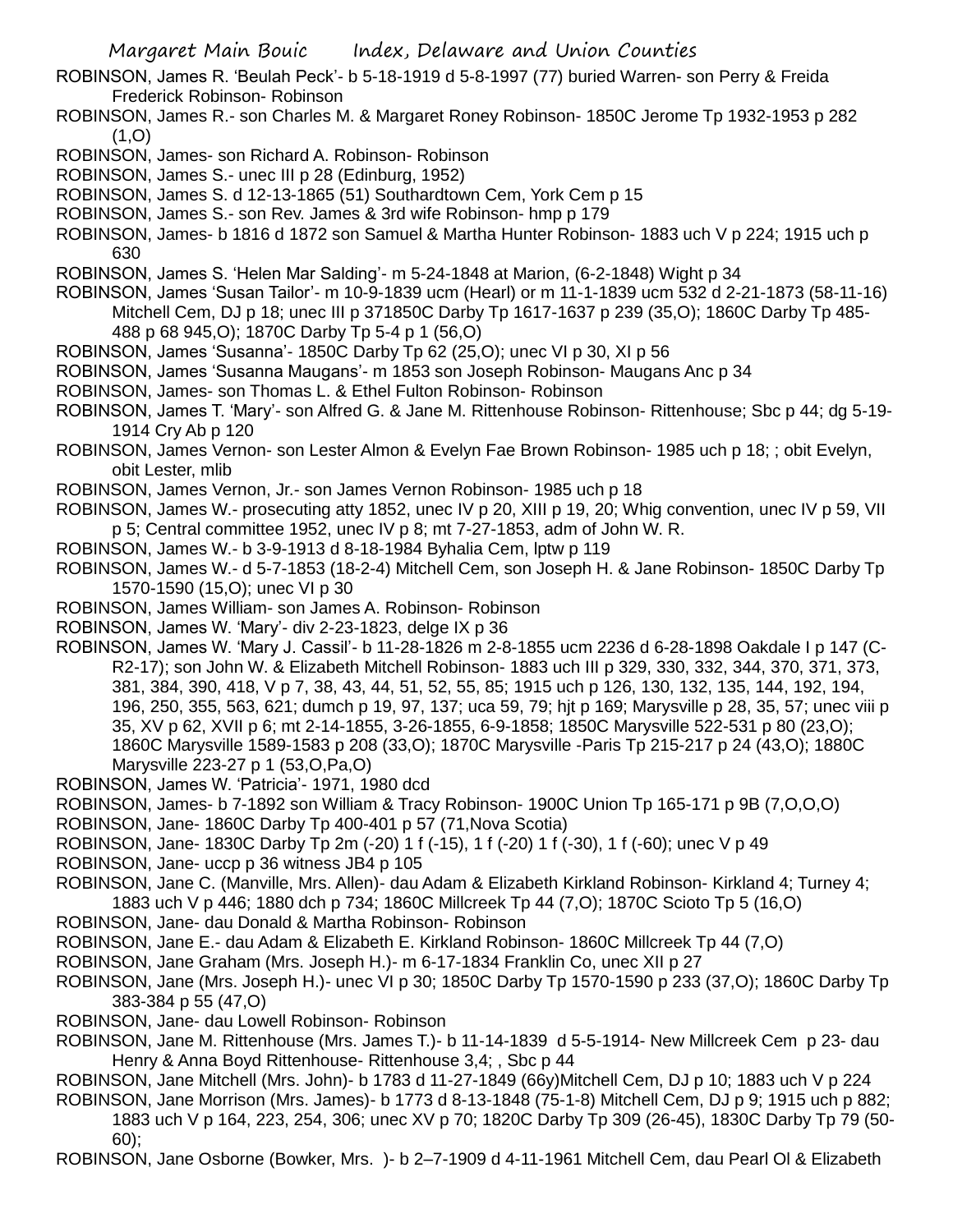M. Lane Robinson- Robinson; unec IV p 45; obit Elizabeth L, mlib (brown)

ROBINSON, Jane (Reed, Mrs. Thomas)- b 1813 m 8-19/23-1830 ucm 208- dau James & Jane Morrison Robinson- 1915 uch p 405; 1883 uch V p 224l unec I p 19, II p 27, VI p 51; ped Helen Nancy Reed Blue #78, 9

- ROBINSON, Jane Rittenhouse (Mrs. Alfred)- b 11-14-1839 d 5-5-1894- dau Henry & Anna Boyd Rittenhouse-Rittenhouse; ped Ned Sharp #140 11; unec VII p 63; ped Ruth Irene Bigelow Stewart 13; 1870C Dover Tp 116-118 15 (30,Va); 1880C Dover Tp 83-88 p 27 (38,Va,Va,Va) 1900C Leesburg Tp 208-211 p 9A (57,Va,Va,Va)
- ROBINSON, Jane T. Pollock (Mrs, Alexander C.)- m 9-10-1844 ucm 982; unec VI 16

ROBINSON, Jane dau William & Mary A. Robinson- 1860C Allen Tp 759-766 p 104 (18,L.Can)

- ROBINSON, Janet- dau Dan & Ruth Robinson- 1949 ucd
- ROBINSON, Janet Ilene (Kreis, Mrs. Mark)- m 4-14-1973; 1985 uch p 87
- ROBINSON, Janet- b 1957 dau Thomas & Margaret Louise Aggers Robinson- Weiser p 692
- ROBINSON, Janette- b 1966 dau Carl & Linda Robinson- 1967ucd
- ROBINSON, Janette (Copley, Mrs. Bial)- m 4-8-1957- Weiser p 237
- ROBINSON, Janice (Organ, Mrs. )- dau Victor & Sarah Robinson- obit Victor, mlib
- ROBINSON, Janice (Mrs. Philip)- 1964 dcd
- ROBINSON, Jasper- brother Elza Franklin Robinson- Robinson; hmp ?
- ROBINSON, J. B.- unec XV p 21
- ROBINSON, J. B. W.- b 11-28-1826 m 2-8-1855 dumch p 18, 22
- ROBINSON, J. C. 'L. J.'- DJ p 13
- ROBINSON, J. C. 'Mary D.'- 1860C Darby Tp 390-392 p 56 (34,O)
- ROBINSON, J. C. 'S. B.'- Oakdale I p 177
- ROBINSON, —d 5-24-1909 infant of J. C. & S. B.- Oakdale I p 177-C
- ROBINSON, J. E.- d 5-22-1923 (67) Oakdale Cem 3561 (C59)
- ROBINSON, J. Ed- hjt p 59; 1915 uch p 135, 201
- ROBINSON, Dr. J. E. 'Hattie A. Ziegler'- m 5-23-1876 mt 6-14-1876 mt 3 p 26
- ROBINSON, Jean (Chattos, Mrs. )- dau Carl D. Robinson- Robinson
- ROBINSON, Jean (Mrs. James F.)- 1971, 1975, 1981, 1983 ucd
- ROBINSON, Jeanette- delge X p 6
- ROBINSON, Jeffery Lynn 'Julie Ann Wall'- b 1952- son Max E. & Patricia Creamer Robinson- Robinson; 1959, 1962, 1967, 1971, 1973, 1975, 1977, 1979, 1981, 1983 ucd
- ROBINSON, Jeffrey- son David & Linda Sue Ransome Robinson- 1985 uch p 144
- ROBINSON, Jeffrey- son James Vernon Robinson- 1985 uch p 18
- ROBINSON, Jeffrey Lynn 'Sherrie Roxane Davis'- b 1954 m 8-26-1973 son Lowell Robinson- 1969, 1971 dcd
- ROBINSON, Jenette Cave (Mrs. Joseph W.)- m 5-11-1857 dcm
- ROBINSON, Jennie/Jessie C.- dau Adam W. & Elizabeth Robinson-1870C Scioto Tp 5 p 475 (17)
- ROBINSON, Jennie C. (Burnham, Mrs. Albert)- m 10-16-1890 ucm (Hearl) dau John W. & Sarah Coe
	- Robinson- 1915 uch p 604, 680; obit Aaron Fay, obit Sarah Coe, mlib; Marysville p 30; 1870C Paris Tp 85-86 p 13 (7,O); 1880C Paris Tp 80-95 p 48 (15,O,O,O)
- ROBINSON, Jennie Florence- dau James B. & Julia A. Decker Robinson- Decker 3
- ROBINSON, Jennie Gill (Mrs. Robert M.)- Mitchell (11296); 1860C Paris Tp 1238-1239 p 163 (21,O)
- ROBINSON, Jennie- d 9-1-1875 (10m10d) Reed Cem, Un Al p 10 dau J. W. & S. W.
- ROBINSON, Jennie Kincaid (Mrs. Samuel)- m 12-29-1876- 1883 uch V p 254
- ROBINSON, Jennie Lowery (Mrs. Joshua Frank)- obit Joshua Frank, mlib; 1910C Unionville 25 p 1B (26,O,O,O) m 8y, 3 ch
- ROBINSON, Jennie Wilson? ( Mrs. )- b 6-1864; 1900C Jerome Tp 350-362 p 16A (35,O,O,O) wid, 2 ch
- ROBINSON, Jennie- d 9-1-1875 (9m) dau Wilson S. & Frank Robinson- mt 3 p 16, mt 10-13-1875
- ROBINSON, Jennifer Elaine- b 9-3-1987 dau Joseph Ramie & Christine Elaine Balch Robinson- Robinson
- ROBINSON, Jennifer- b 1980 dau Gary W. & Diann Kay Atherton Robinson- 1983 ucd
- ROBINSON, Jennifer- b 1969 dau James W. & Patricia Robinson- 1971, 1980 dcd
- ROBINSON, Jennifer- dau James Vernon Robinson- 1985 uch p 18
- ROBINSON, Jennifer Lee Stark (Mrs. John C., Jr.)- m7-18-1965 dau John Stark- Robinson
- ROBINSON, Jennifer- b 1975 dau Mars E. & Thelma Robinson- 1980 dcd
- ROBINSON, Jeremiah 'Mary R. Crumpacker'- m 12-8-1877 ucm 6166 d 12-10-1890 (44-1-15) Byhalia Cemlptw p 118- son Samuel & Selena Lingrel Robinson- 1850C Washington Tp 172 (3,O); 1860C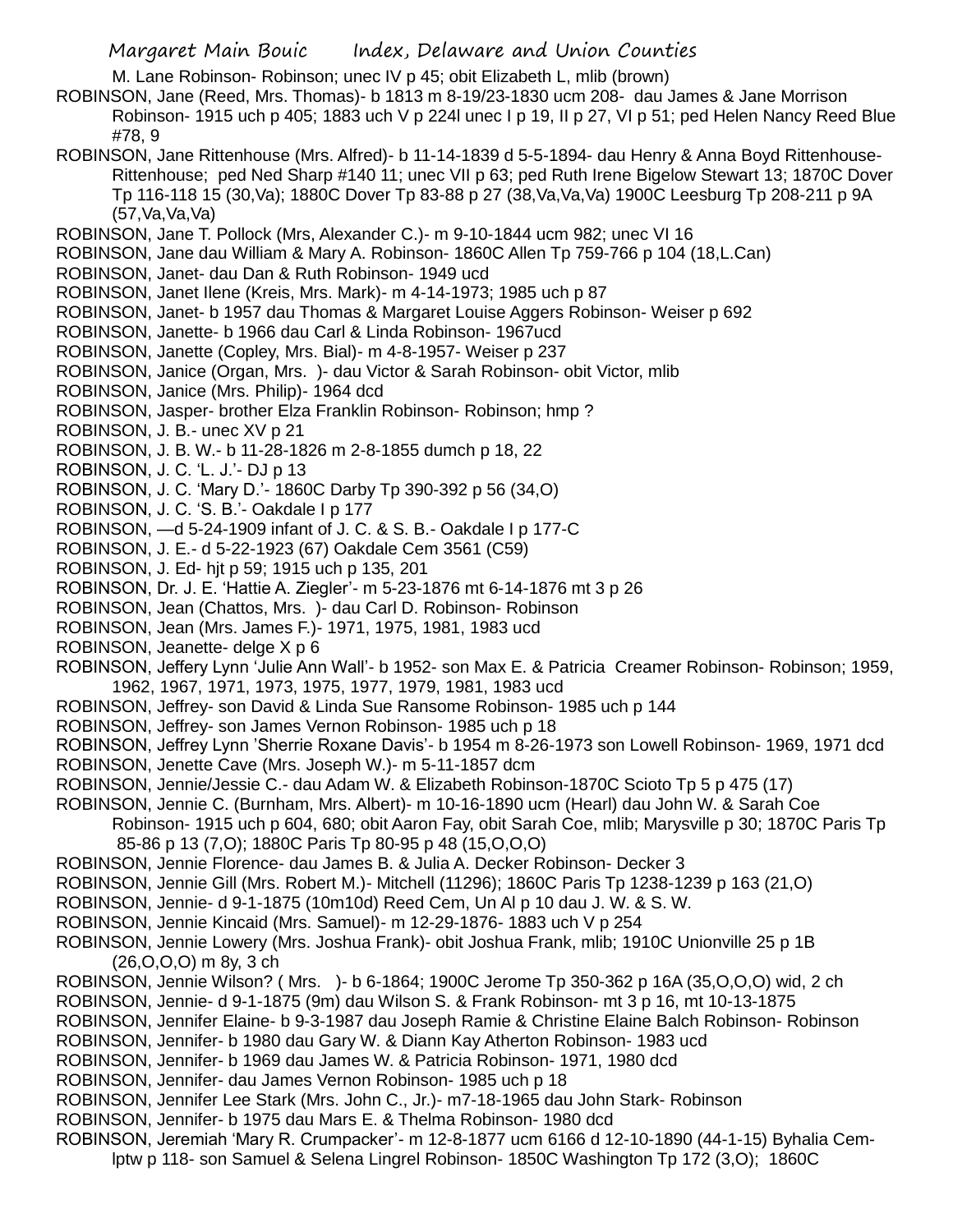Margaret Main Bouic Index, Delaware and Union Counties Washington Tp 1430-1440 p 193 (14,O); 1870C Wash. Tp 36-34 p 5 (23,O) ROBINSON, Jeremy- b 1982 ch Gary W. & Diann Kay Atherton Robinson- 1983 ucd ROBINSON, Jerry- 1880C Washington Tp 103-197 p 11 (33,O,O,O) ROBINSON, Jesse 'Elizabeth Robinson'- 1883 uch V p 822 ROBINSON, Jesse Franklin d 2-18-1991- Forest Lawn Cem- Robinson ROBINSON, Jessie Mildred (Seeley, Mrs. Cecil Lyle)- b 1-2-1912- Weiser p 74 ROBINSON, J. F.- delge XIII p 36 ROBINSON, J. H. 'Jane'- Mitchell Cem, DJ p 9 ROBINSON, J. H.- brother John C. Robinson- dg 10-4-1901, Cry Ab p 102 ROBINSON, Jill- dau John & Jackie Robinson- 1980 dcd ROBINSON, J. L.- 1975 ucd Mrs. J. L.- 1977 ucd ROBINSON, J. L. 'Penny'- son Leona Robinson- Robinson ROBINSON, —(Mrs. J. L.)- 1973 ucd ROBINSON, J. Lee 'Ina O. Ebright'- Robinson ROBINSON, J. M.- d 1-18-1894 (74y3m) Oakdale 983 (97C) ROBINSON, J. M.- 1883 uch IV p 435, V p 123, 283; uca p 22, 31, 65 ROBINSON, Jo (Mrs. Buck)- Robinson ROBINSON, Jo (Mrs. Claude W.)- 1975 ucd ROBINSON, Joan Gooding (Mrs. L. R.)- obit L. R., mlib ROBINSON, Joan H. (Mrs. James F.)- 1973, 1977, 1979 ucd ROBINSON, Joan Louise- b 9-30-1933 dau Harry Gaylord & Louise Bohenkamp Robinson- Weiser p 438 ROBINSON, Jo Ann- b 1951- dau Raymond & Marie Robinson- Robinson; obit, Marie, mlib (brown) 1962, 1967 ucd ROBINSON, Joanna F.- dau Charles M. & Margaretta Roney Robinson- 1870C MarysvilleParis Tp 145 (18,O) ROBINSON, Joe W.- b 12-13-1880 Scioto Tp son A. S. & Sarah Thomas Robinson- dcb ROBINSON, Joel Todd 'Ella Pearl Baker'- son Arthur S. & Sarah J. Thomas Robinson- Joel Smith 4; Robinson 3 ROBINSON, Johanna- dau William Daniel & Rebecca Lewis Robinson- 1915 uch p 873 ROBINSON, Rev. John- b 1575 d 3-4-1625 dumch p 55 ROBINSON, John- Delaware County Pioneers, 1901 ROBINSON, John- delge V p 37, Bennington Tp 1826 ROBINSON, John- 1985 uch p 163, teacher ROBINSON, John- lot Mitchell Cem, DJ 23,Mar 4, 1878 ROBINSON, John- 1820C Darby Tp 1 m (-10), 1 m (-45); 1 f (-10) 1 f (-45); unec V p 41, XV p 7 ROBINSON, John- 1850C Darby Tp 1623-1643 p 241 (27,O) ROBINSON, John- 1830C Darby Tp 1m(-10), 1 m (-15), 1m (-50) 1 f (-10), 1f (-20) 1f (-40) unec V p 49 ROBINSON, John- 1840C Darby Tp 1m(15-20), 1m (20-30), 1m (60-70); 1f (10-15), 1 f (20-30) 1f (50-60) unec V p 61; 1850C Darby Tp 1623-1643 p 241 (73,Pa) ROBINSON, John- 1850C Darby Tp 68 (72,O); unec VI p 30 ROBINSON, John- 1850C Allen Tp 1497-1516 o 222 (19,-) laborer ROBINSON, John- 1835 men p 19 #52 p 29 Concord Tp ROBINSON, John- 1870C Concord Tp p 252 (42\*) ROBINSON, John- 1870C Concord Tp p 252 (14) ROBINSON, John- 1870C Thomson Tp p 498 (43\*) ROBINSON, John- 1835 men p 55 #74 p 102 Scioto Tp ROBINSON, John- hadc p 20; CCC (1849 Brown Tp) ROBINSON, John- 1870C Trenton Tp 512 (13)\_ ROBINSON, John - 1908 dch p 744 ROBINSON, John- Naturalization 1840, Great Britain- delge X p 13 ROBINSON, John- Naturalization 1844 Wertemburg- delge X p 13 ROBINSON, John- Naturalization 1848 England, delge X p 13 ROBINSON, John- 1915 uch p 253, 278; 1883 uch IV p 435,V p 26, 356; uca p 16, 22, 31, 35, 53 ROBINSON, John- delge III p 33, Richwood Gaz 1803 ROBINSON, John- delge IX p 15 (1929) ROBINSON, John- Powers p 207 ROBINSON, John- unec XV p 9, affidavit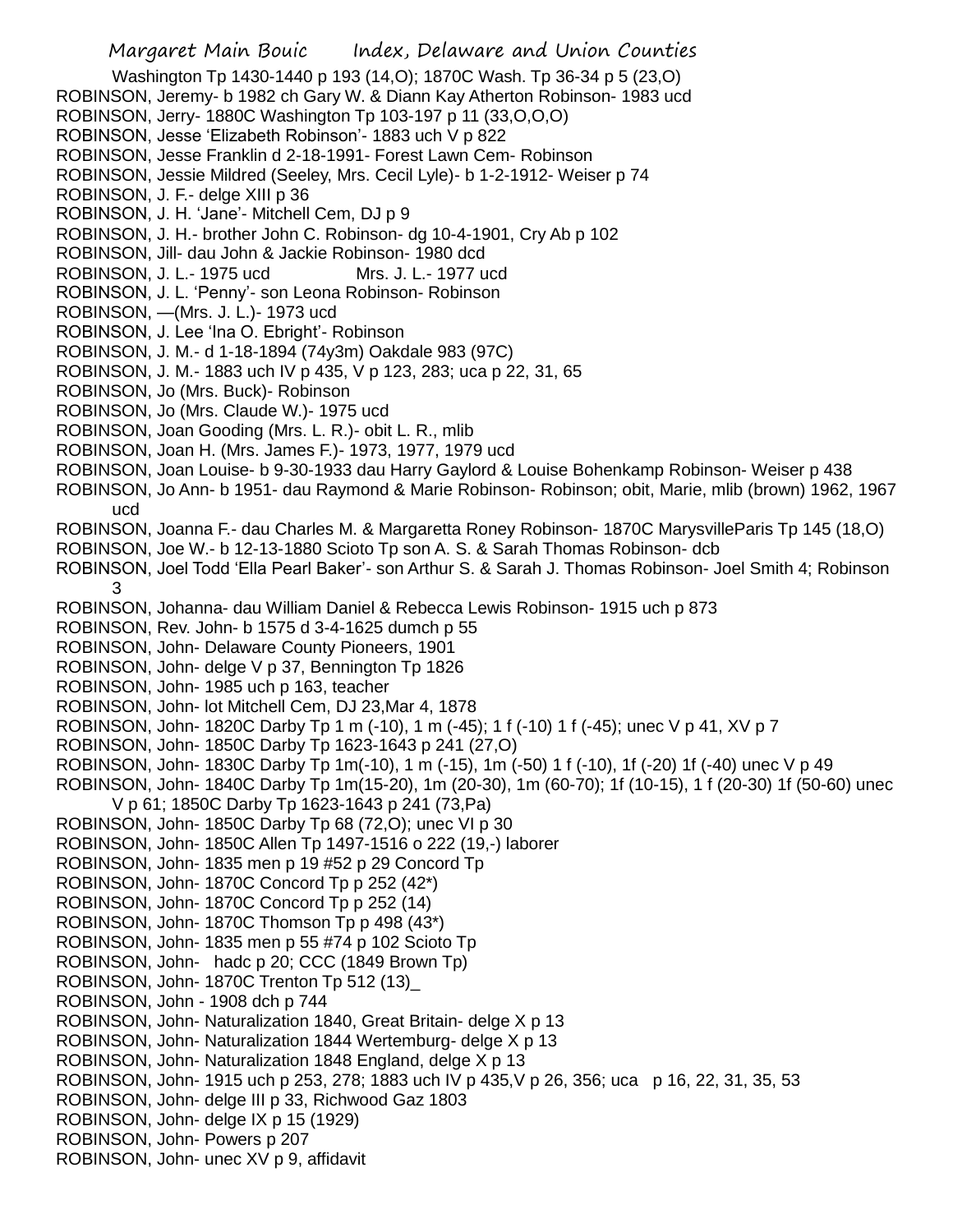- Margaret Main Bouic Index, Delaware and Union Counties
- ROBINSON, John- d 6-26-1902 (80-6-19) obit mlib; Mitchell Cem, unec XV p 23
- ROBINSON, John- father of Georgia Robinson- Plain City- dg 2-20-1906 Cry Ab p 81
- ROBINSON, John A.- dg 5-17-1887 p 4 c2 delge III p 43
- ROBINSON, John A.- son Daniel & Nancy Robinson- 1850C Radnor Tp 1138 p 179 (7,O)
- ROBINSON, John A.- son John & Sarah Hill Robinson- 1880 dch p 747
- ROBINSON, John A.- b 1-17-1894 Scioto Tp son John A. & Isabel Dubber Robinson- dcb
- ROBINSON, John Adams 'Lillian Sylinda Weiser'- b 6-23-1861 m 12-25-1884 d 12-24-1934- Weiser p 437
- ROBINSON, John 'Anne'- son Lowell Victor,Sr. & Helen Marcelite Stillings Robinson- Robinson
- ROBINSON, John 'Anetta'- 1880C Jerome Tp 139-142 p 16 (29,O,Eng,Eng); 1900C Jerome Tp 332-344 p 14B (–,O,Eng,Eng) m 25y
- ROBINSON, John- b 6-2-1869 Scioto Tp son Arthur & Mary Thomas Robinson- dcb
- ROBINSON, John B.- son Clayton C. & Glenna May Bidlack Robinson- Robinson
- ROBINSON, John Byron 'Henrietta "Etta" Edwards'- m 10-17-1893 ucm (Hearl) d 2-19-1910 Oakdale Cem, son John B. & Sarah C. Gill Robinson- Robinson; 1900C Allen Tp 219-225 p 10B (58,O,Pa,O) m 6y
- ROBINSON, John B. 'Sarah C. Gill'- b 6-1841 m 10-8-1867 ucm (Hearl) d 2-19-1909/10 Oakdale I p 145 (C-1) hjt p 78, Co B. 32nd O.V.I. son Charles M. & Margaretta Roney Robinson- hjt p 76, 99, 100, pciture 168, 194; 1883 uch IV p 473, 536, V p 125, 134, 135, 311, 536; Robinson; dumch p 137 ; uca 106; 1850C Jerome Tp 1932-1953 p 282 (9,O); 1870C Millcreek Tp 162 p 2 (28,O); 1880C Marysville 262- 282 p16 (38,O,O,Pa)
- ROBINSON, John C.- 1870C Brown Tp p 251 (10)
- ROBINSON, John C.- 1980 dcd, Radnor Tp
- ROBINSON, John C.- uccp p 14 JB1 p 310
- ROBINSON, John C.- son Alexander & Agnes Robinson- 1850C Darby Tp 1565-1585 232 (25,O); unec VI 30
- ROBINSON, John C. 'A. Margaret'- 1961, 1964, 1969
- ROBINSON, John C. Sr. 'Anna M.'- d 1976- brother Cecil Robinson- Robinson; 1971 dcd
- ROBINSON, John C. 'Catharine Winget'- mt 5-17-1854
- ROBINSON, John C. son James E. & Julia A. Ross Robinson- 1880 dch p 747
- ROBINSON, John C.,Jr.'Jennifer Lee Stark'- b 7-18-1965 son John C. Sr. & Anna M. Robinson- Robinson
- ROBINSON, John C. 'Charlotte'- son John W. & Sarah Coe Robinson- 1883 uch V p 134; 1880C Paris Tp 80- 95 p 48 (10,O,O,O); 1900C Paris Tp 56-57 p 4A (30,O,O,Pa) m 24y
- ROBINSON, John Clyde- b 1870 d 1940 Oakdale I p 174 (C-2)
- ROBINSON, John-son Clyde Robinson- obit Mrs. Clyde, mlib
- ROBINSON, John C. 'Lydia McDonnal'- b 2-9-1832 Va m 3-22-1860 d 9-29-1901- dg 10-4-1901 Cry Ab p 102
- ROBINSON, —(Smith, Mrs. Wm)- dau John C. & Lydia A. McDonnal Robinson- dg 10-4-1901 Cry Ab p 102
- ROBINSON, —(James, Mrs. Anson)- dau John C. & Lydia A. McDonnal Robinson- dg 10-4-1901, Cry Ab p 102
- ROBINSON, —(Dooley, Mrs. E.)- sister John O. Robinson- dg 10-4-1901 Cry Ab p 102
- ROBINSON, —(Harris, Mrs. D.)- sister John O. Robinson- dg 10-4-1901, Cry Ab p 102
- ROBINSON, John C. 'Maria D. McIntire'- b 1825 m 9-11-1856 ucm 2458 d 1863 Mitchell Cem, DJ p 8; unec VIII p 65, XVII p 7
- ROBINSON, --- d 5-24-1909 Oakdale 2198 (265C) infant son of J. C. & S. B. Robinson
- ROBINSON, John E. 1870C Scioto Tp 481 (7)
- ROBINSON, John E.- son Alfred J. & Lorinda Hill Robinson- 1880 dch p 744; Robinson3; 1880C Scioto Tp 142-148 (16,O,O,O)
- ROBINSON, John 'Elizabeth'- 1850C Jerome Tp 1851-1872 p 271 (41,Eng)
- ROBINSON, John 'Elizabeth Fink''Jane Mitchell' b 1778 d 1858 Mitchell Cem, DJ p 9; 1915 uch p 278, 1883 uch V p 231; hjt 23, 49, 179; 1820C Union Tp
- ROBINSON, John 'Elizabeth Hayes'- b 3-21-1802 m 8-13-1833 d 11-27-1893 (91-8-6) son William & Mary Taylor Robinson- 1883 uch V p 376; 1880 dch p 734; 1908 dch p 448, 806; 1915 uch p 873, 874; 1976 dch p 87; 1840C Concord T p 121 (20-40); 1850C Concord Tp 2162 p 128 (48,Eng); 1860C Dover Tp 280 (59,Eng); 1870C Dover Tp 47-48 p 6 (68, Eng); 1880C Dover Tp 31-32 p 22 (78,Eng,Eng,Eng)
- ROBINSON, John 'Elizabeth Tyler'- unec XIII p 41
- ROBINSON, John son —Ella Kehl Robinson- Weiser p 547
- ROBINSON, Bishop John E.- dg 1-7-1954- Robinson
- ROBINSON, John E. 'Margaret V. Stewart'- m 2-10-1886 ucm (Hearl)
- ROBINSON, John Eugene 'Carol Sue Tipens'- son Eugene & Margaret Swope Robinson-Robinson 5; delge XII p 19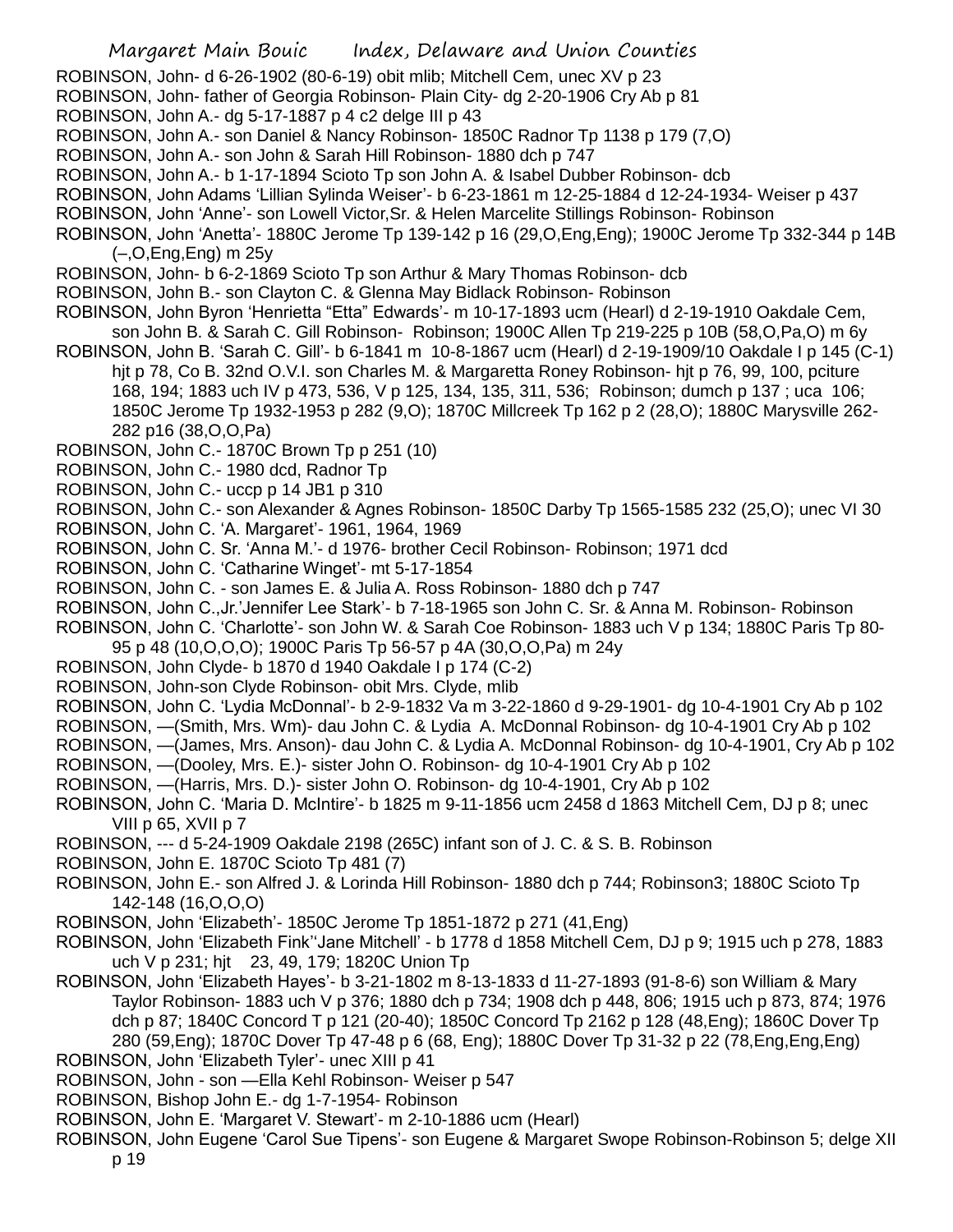ROBINSON, John Eugene "Rob"'Jolyn Renee Gucky'- m 7-17-1999 son John E. & Sue Robinson- Robinson ROBINSON, John F. 'Frances'- 1961 dcd, druggist, 1964 dcd ROBINSON, John G.- son Girard E. & Lucille M. Jeffries Robinson- Robinson 4 ROBINSON, Dr. John- son Girard & Lucille Jefferson Robinson- Robinson ROBINSON, John 'Gretchen'- Robinson ROBINSON, John H.- 1870C Delaware Town p 331 (4) ROBINSON, John H.- performed marriages, 1869; delge XIV p 29 ROBINSON, John H.- 1870C Orange Tp p 426 (28\*) ROBINSON, John H.- son Harry S. & Maybelle E. Myers Robinson- Robinson ROBINSON, John J.- 1870C Porter Tp p 454 (16) ROBINSON, John 'Izabell Ussey'- obit Joshua Frank, mlib ROBINSON, John 'Jackie'- 1980 dcd ROBINSON, John 'Jane Mitchell'- b 1778 d 8-29-1858 (80-4-11) Mitchell Cem DJ p 10- son James & Ann Moodely Robinson- 1883 uch V p 224 ROBINSON, John- adm of John Brown estate- unec XII 70 ROBINSON, John,Jr.- son John Robinson- 1850C Darby Tp 68 (27,O); unec VI p 30, XV p 70,. 79, XVI p 44; uca p 35 ROBINSON, John- son Rev. John Robinson- dumch p 55 ROBINSON, John- son John & Jane Mitchell Robinson- 1883 uch V p 224 ROBINSON, John,Jr.- son John Robinson- 1860C Jerome Tp 152 p 22 (9,O) ROBINSON, John- b 1968 son John C. Robinson- 1980 dcd ROBINSON, John L. 'Lydia Bishop'- b 1794 d 1871 unec IV p 14 ROBINSON, John L. 'Mary Hill'- m 2-22-1876 ucm 5845; mt 3 p 23; mt 3-8-1876 ROBINSON, John 'Louta'- 1850C Dover Tp 851-868 p 128 (31,Eng) ROBINSON, John M.- gd, uccp p 45, JB4 p 381; unec XV p 76 ROBINSON, M. John- b 1888 d 1963 Byhalia Cem, lptw p 119 ROBINSON, John 'Mary' black- 1880C Milford 64 p 35 (43,Pa,Pa,Pa) ROBINSON, John 'Mary'- 1860C Millcreek Tp 137 (45,O) ROBINSON, John 'Mary'- b 12-7-1818 d 4-3-1900 Buxton Cem, djlm 51870C Dover Tp 151-153 p 19 (51,Eng); 1880C Dover Tp 56-59 p 24 (61,Eng,Eng,Eng) ROBINSON, John 'Mary Ann Carpenter'- delge VI p 41 ROBINSON, John 'Mary Ann Cupp'- b 12-7-1818 d 4-3-1900- dcc James Fathbruckner 58 ROBINSON, John 'Mary Butt'- m 2-24-1844 dcm ROBINSON, John 'Mary Chroswhahe'- dg 8-14-1914 Cry Ab p 142 ROBINSON, John 'Rose Hunter'- Robinson ROBINSON, John M.- son J. Clyde & Charlotte Bainbridge Robinson- obit J. Clyde, mlib ROBINSON, John M. 'Mary Jane Roney''Harriet E. Taylor'- b 2-29-1820 m 12-5-1844 ucm (Hearl) DJ p 6- son Thomas & Sarah Moderwell Robinson- mt 6-91858 mt 2-9-1896; 1883 uch V p 135, 224, 324, 325; 1915 uch p 278, 429; mt 6-9-1858; unec VI p 16; 1850C Jerome Tp 1751-1771 258 (29,O); 1870C Jerome Tp 237- 227 p 31 (50,O); 1880C Jerome Tp 111-113 p 17 (60,O,Pa,Pa) ROBINSON, John M. 'Serena Potter'- m 11-23-1858 dcm

- ROBINSON, John 'Nancy'- b 12-17-1821 d 6-20-1902 Mitchell Cem, DJ p 15- 1860C Darby Tp 342-344 p 49 (39,O); 1870C Darby Tp 6-5 p 1 (48,O); 1900C Darby Tp 262-272 p 13B (77,O,Pa,Pa)- m 49y
- ROBINSON, --- b 8-18-1882 Concord Tp son John & Nancy Gedon Robinson- dcb
- ROBINSON, John 'Nancy Gooding'- m 11-20-1868 dcm
- ROBINSON, John 'Sarah Hill''Nancy A. Goodwin'- b 5-1-1828 Eng m(1) 1852 (2) 1862 d Sunday- dg 12-17- 1907 Cry Ab p 90
- ROBINSON, ----(Rhodes, Mrs. D. M.)- dau John & Nancy A. Goodwin Robinson- dg 12-17-1907 Cry Ab p 90 ROBINSON, John O.- b 12-1818 Eng d 4-7-1909 Buxton Cem, obit, mlib
- ROBINSON, ----(Sherman, Mrs. )- dau John O. Robinson- obit John O., mlib
- ROBINSON, John- son Oliver & Abigail Robinson- 1860C Scioto Tp 876 (5,O)
- ROBINSON, John P- son Thomas & Elisabeth Robinson- 1850C Darby Tp 1615-1635 p 239 (17,O); unec VI p 30
- ROBINSON, John Plank 'Gaile Richey'- son Beale A. & Florence Plank Robinson- Longbrake 5,6; Richey (15(13)4211; Robinson 4, 5
- ROBINSON, John P.- son John Plank & Gaile Richey Robinson- b 5-5-1948 Richey 15(13)42111; Longbrake 6;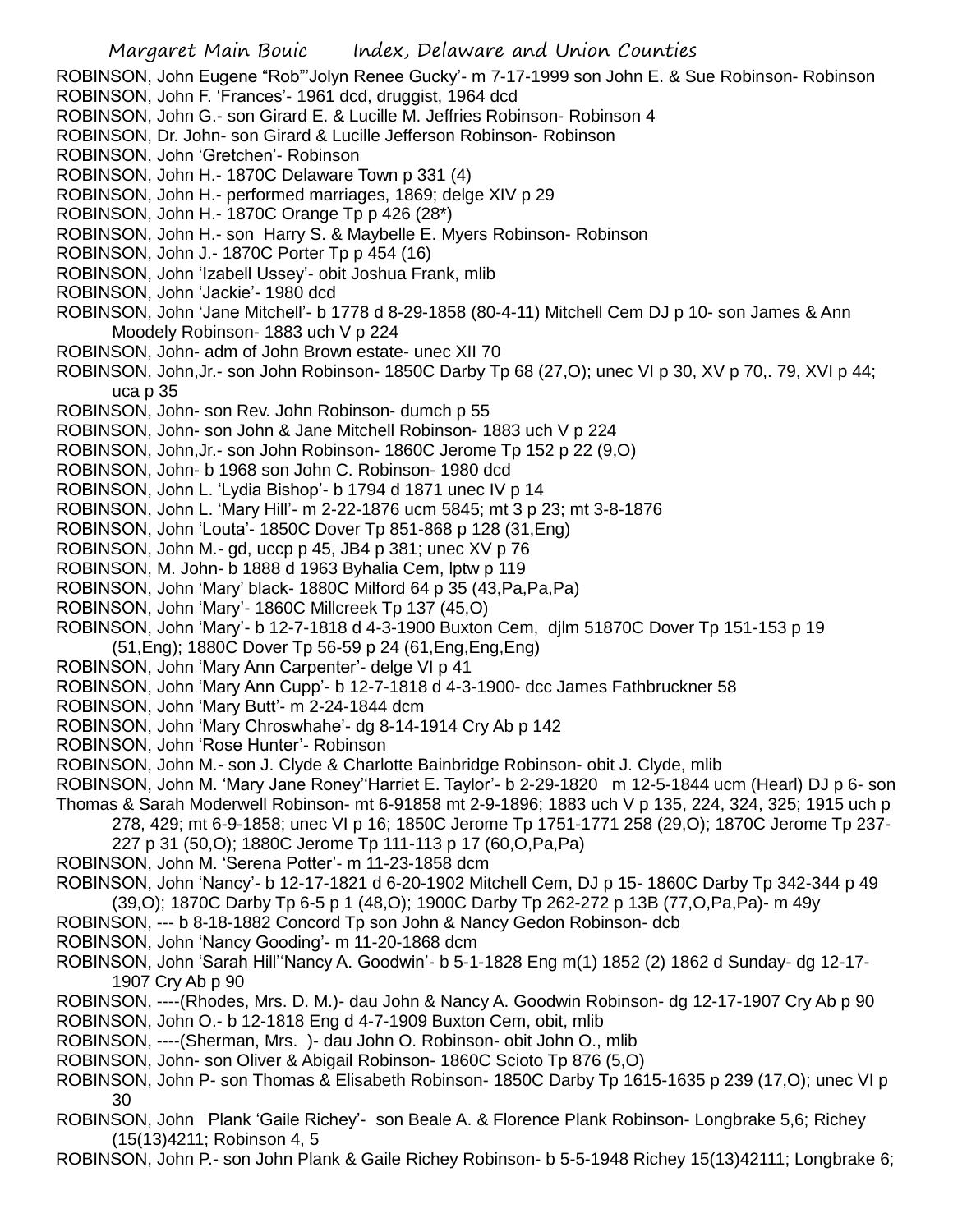Robinson 5

- ROBINSON, John ex of Robert Nelson- unec IV p 33, 35
- ROBINSON, John R. 'Valeta M.'- 1967, 1971, 1973, 1975, 1977, 1979, 1981, 1983 ucd
- ROBINSON, John- son Samuel E. & Anne Robinson- 1850C Darby Tp 13 ; unec VI p 30
- ROBINSON, John- son Samuel & Martha Hunter Robinson- 1883 uch V p 224
- ROBINSON, John 'Sarah'- Nash p 29
- ROBINSON, John 'Sarah Coe'- m 2-8-1855 ucm 2236; mt 2-14-1855; unec II p 3
- ROBINSON, John 'Sarah Hill''Nancy Goodin'- m 9-16-1852 dcm- son William D. & Rebecca Lewis Robinson-1880 dch p 747;1915 uch p 873; 1850C Concord Tp 2201 p 129 (22,Eng)
- ROBINSON, John S. 'Mariah Riddle'- m 11-3-1840 Madison Co, unec IX p 32
- ROBINSON, John Smith- Pabst 8 p 6
- ROBINSON, John S.- son S. D. & Ann F. Pollock Robinson- 1883 uch IV p 457, V p 255; 1850C Darby Tp 1569-1589 p 233 (9,O)
- ROBINSON, John 'Sophia Catharine Hackett'- m 11-2-1854 ucm 2190; unec VIII p 20, XVI p 59a; 1860C Jerome Tp 152 p 22 (51,Eng)
- ROBINSON, John T.- Freshwater p 60 (1895)
- ROBINSON, John- b 1947 son Thomas & Margaret Louise Aggers Robinson- Weiser p 692
- ROBINSON, John W.- u ccp p 13 tavern JB1 p 270; uccp p 16 appraiser JB2 p 67, 668; uccp p 18 security R B 2 p 18, p 3 (416); uccp p 13 JB1 p 292; uccp p 28, ex JB3 p 190; uccp p 34 adm JB3 p 492; uccp p 42 appr JB 4 p 317
- ROBINSON, John W.- unec XV p 79, In Darby Tp 1821
- ROBINSON, John W.- 1830C Darby Tp 118 (20-30)
- ROBINSON, John W.- 1830C Darby Tp 2m (-5) 1m (-10), 2m (-30), 1 f (-15), 1 f (-30); unec XV p 79
- ROBINSON, John W.- d 5-16-1853 mt 5-18-1853, 7-27-1853, 6-9-1858, 11-3-1858; uca p 23, 59
- ROBINSON, John W.- 1870C Marlborough Tp p 412 (4)
- ROBINSON, John W.- 1910C Darby Tp 91 p 5A (53,O,O,O) wid
- ROBINSON, John W. 'Dallas G.'- b 1867 d 1939 Oakdale II p 55 (G-R11-26)
- ROBINSON, John Welch 'Elizabeth "Betsy"Mitchell'- b 2-11-1803 m 8-28-1823 ucm 57 d 5-18-1858/3 Mitchell Cem- son James Robinson- ped Robert Otte Hamilton 20, 1883 uch III p 284, V p 134, 222, 255, 227, 238; 1915 uch p 823; unec II p 14, IV p 16. VII p 48, XV p 19, XVI p 44, 52A; uca p 24, 59, 64, 65, 70, 83; 1840C Darby Tp 1086 (30-40); 1850C Darby Tp 1654-1674 p 241 (47,Pa); WBrown IV p 515
- ROBINSON, John- son John Welch & Elizabeth Mitchell Robinson- 1883 uch V p 228; unec VI p 30; 1850C Darby Tp 99 (19,O)
- ROBINSON, John W. 'Gertrude Dallas Foustermaker'- b 3-12-1866 m 1893 d 12-16-1939 son Samuel & Elizabeth Deter Robinson- Robinson; obit, mlib
- ROBINSON, John W. 'Rosa A. Robinson- b 9-6-1854 m 6-13-1878 or 6-11-1879 ucm 6499 d 1939 Mitchell Cem, DJ p 19 son David M. & Mary J. Valentine Robinson- 1883 uch V p 238, 255; 1915 uch p 823; 1860C Darby Tp 429-430 p 60 (5,O); 1870C Darby Tp 139-127 p 19 (16,O); 1880C Darby Tp 118 (26,O,O,O); 1900C Darby Tp 141-1147 p 7A (46,O,O,O) Div.
- ROBINSON, John W.- son Rev. James & 2nd wife Robinson- hmp p 55, picture 87, 90, 172, 179; 1915 uch p 407
- ROBINSON, John W. 'Sarah Coe'-b 1-11-1831 m 2-8-1855 ucm 2236 d 1-1-1920 Oakdale I [ 174 (C-2); son John & Elizabeth Robinson- 1883 uch III p 339, 340, 372, IV p 435, V p 67, 88, 93, 134, 187, 458; dumch p 97; 1915 uch p 133, 278, 604, 680, 865; 1985 uch p 154; Mitchell 11294; obit Aaron Fay, mlib; obit J. Clyde, mlib; unec VIII p 35, XVII p 6; 1850C Darby Tp 1654-1674 p 241 (19,O); 1860C Paris Tp 1221-1230 p 162 (29,O); 1870C Paris T 85-86 p 13 (39,O); 1880C Paris Tp 80-95 p 48 (49,O,Pa,O); 1900C Paris Tp 56-58 p 4B (69,O,Pa,O) m 45y
- ROBINSON, John- son William & Tracy Robinson- 1900C Union Tp 165-171 p 9A (5,O,O,O)
- ROBINSON, Jolyn Renee Gucky (Mrs. John Eugene)- m 7-17-1999 dau Dr. Gerrit & Jan Gucky- Robinson ROBINSON, Rev. Joseph- 1883 uch V p 338
- ROBINSON, Joseph- Pabst 1 p 34
- ROBINSON, Joseph- uca p 21, 106
- ROBINSON, Joseph- Maugans Anc p 34
- ROBINSON, Joseph- DJ p 20; 1883 uch IV p 435
- ROBINSON, Joseph- 1840C Darby Tp 1 m (-10), 1 m (-30), 2 f (-5), 1 f (-30); unec V 62
- ROBINSON, Joseph- uccp p 14 dg JB1 p 310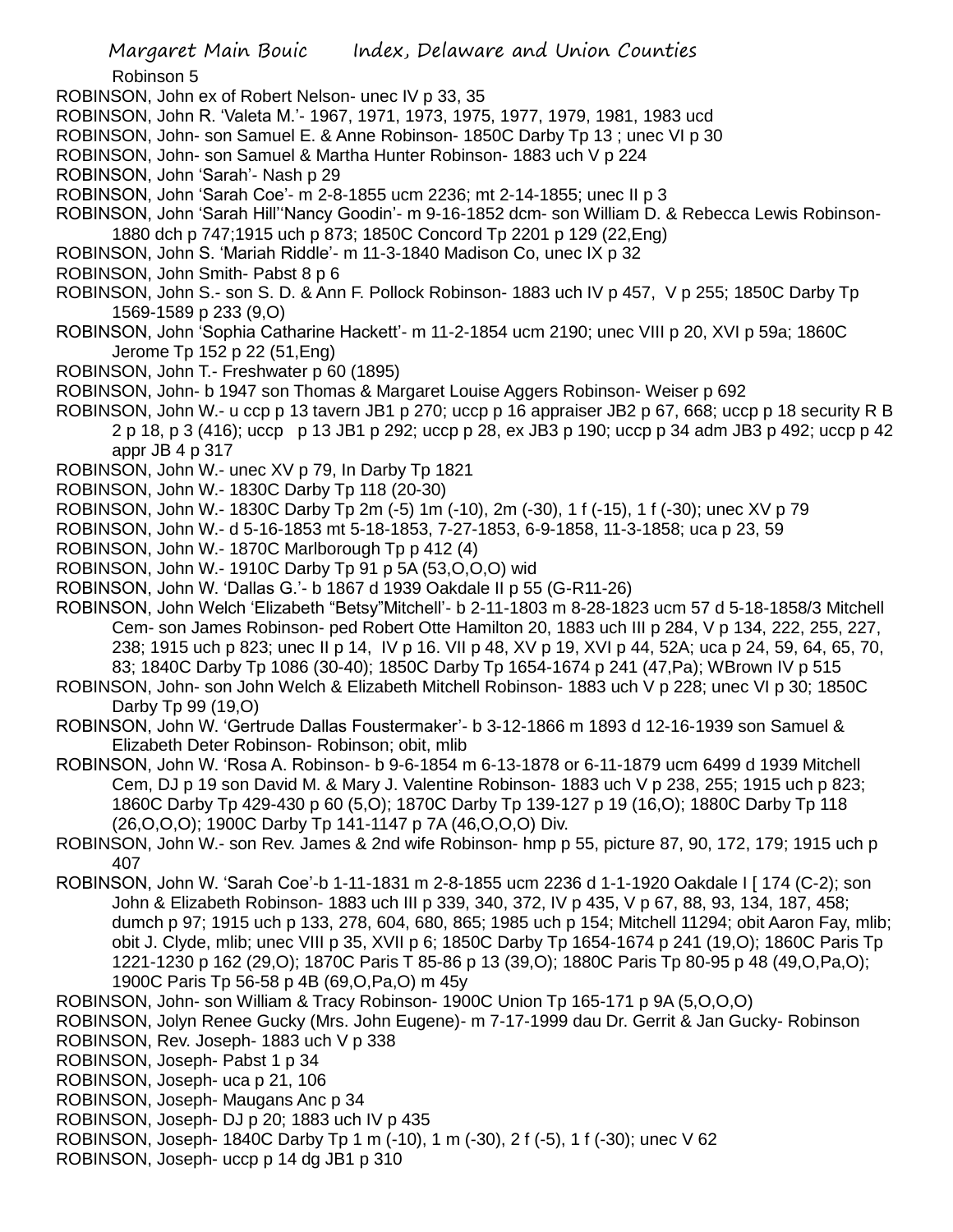- ROBINSON, Joseph A. 'Sharon Jolliff'- m 5–17-1964 son Lowell Robinson- Robinson
- ROBINSON, Joseph 'Carrie R. Longbrake'- b 1859 d 3-2-1917 Oakdale I p 174 (C-2)
- ROBINSON, Joseph- son Charles & Lily Shank Robinson- 1915 uch p 792
- ROBINSON, Joseph- d 9-13-1865 (11m) Hill Cem p 3; son D. & M. Robinson
- ROBINSON, Joseph Heber- son John W. & Sarah Coe Robinson- 1883 uch V p 134, 235; 1870C Paris Tp 85- 86 p 13 (12,O); 1880C Paris Tp 80-95 p 48 (20,O,O,O)
- ROBINSON, Joseph H. 'Jane Graham'- m 6-7-1834 Franklin Co, Mitchell Cem, DJ p 0; unec VI p 30, XII p 27; mt 3 p 8; 1850C Darby Tp 1570-1590 233 (38,O); 1860C Darby Tp 383-354 p 54 (48,O); uccp p 36 JB4 p 105
- ROBINSON, Joseph H.- ex of Samuel Robinson, 1852- unec IV p 34, VII p 18;
- ROBINSON, Joseph H.- son Samuel & Martha Hunter Robinson- 1915 uch p 224, 278, 630; mt 12-22-1852, 9-21-1859
- ROBINSON, Joseph Hunter- b 10-21-1997 son Brent & Virginia Tobin Robinson- Robinson
- ROBINSON, Joseph- son Israel Robinson- dumch p 55
- ROBINSON, Joseph- son James & Ann M. Robinson- 1850C Berlin Tp 2029 p 123 (12,Va)
- ROBINSON, Joseph- son John Robinson- 1860C Jerome Tp 152 p 22 (10,O)
- ROBINSON, Joseph- son John & Elizabeth Robinson- Mitchell 11297; 1850C Jerome Tp 1851-1872 p 271 (6,O)
- ROBINSON, Joseph- son John W. & Elizabeth Mitchell Robinson- 1883 uch V p 228; unec VI p 30; 1850C Darby Tp 1654-1674 p 241
- ROBINSON, Joseph 'June'- 1870C Allen Tp 59-58 5 (33,Va)
- ROBINSON, Joseph R.- d 3-12-1857 (18y5m) Michell Cem, DJ p 10
- ROBINSON, Joseph Ramie 'Christine Elaine Balch'- m 11-1985 son Claude W. & Jo Robinson- Robinson; 1983 ucd
- ROBINSON, Joseph S.- unec XV p 79; uca p 24, 106
- ROBINSON, Joseph 'Sarah D. Gooding'- m 10-16-1833 ucm 309; unec II p 35
- ROBINSON, Joseph T.- uccp p 34, adm JB3 p 492
- ROBINSON, Dr. Joseph T. 'Eliza Mann'- d 3-8-1900 (78y8m) Old Millcreek Cem p 1 Powell p 79- son Asa &
- Catharine Turney Robinson- Turney 3,4; dumch p 434, 435; 1883 uch V p 334; unec XV p 39, XVI p 4 ROBINSON,Joseph W. 'Jenette Cave'- m 5-11-1857 dcn
- ROBINSON, Josephine Duncan (Mrs. Wert A.)- dau Thomas W. & Rechel Frew Duncan- dumch p 148
- ROBINSON, Josephine- dau Samuel & Jennie Kincaid Robinson- 1883 uch V p 254
- ROBINSON, Joshua- 1870C Oxford Tp p 440 (21)
- ROBINSON, Joshua Frank 'Jennie Lowery'- b 2-2-1880 d 2-26-1956 son John & Izabell Ussey Robinson- obit, mlib; 1910C Unionville 25 p 1B (31,O,O,O) m 8y
- ROBINSON, Joshua- Naturalization 1871 England- delge X p 13
- ROBINSON, Joshua- b 1850, Eng d (61) dg 2-21-1911 Cry Ab p 10
- ROBINSON, —(Coonfare, Mrs. E.)- sister Joshua Robinson- dg 2-21-1911 Cry Ab p 10,11
- ROBINSON, Joshua- son Peter Robinson- dumch p 55
- ROBINSON, Josiah Lowell- b 1978 son Steven D. & Ann Lorriane McAllister Robinson- Robinson; 1983 ucd
- ROBINSON, Joy- dau Donald L. & Ruth Robinson- 1959 ucd (3)
- ROBINSON, Joy Lee(Higgins, Mrs. John Thomas)- b 12-16-1955 m 5-21-1978 dau Donald Lee & Ruth E. Blander Robinson- 1985 uch p 118; 1962, 1967, 1971, 1973, 1975 ucd
- ROBINSON, Joyce- dau Andy,Jr. & Leah Robinson- 1962 ucd (8)
- ROBINSON, Joyce-dau Eugene & Margaret Swope Robinson- Robinson 5
- ROBINSON, Joyce- b 1952 dau Raymond & Marie Robinson- obit Marie, mlib (brown) ; Robinson; 1962, 1967 ucd
- ROBINSON, J. R. Circus- unec XIV p 27
- ROBINSON, J. S.- dg 1-21-1908, delge VIII p 28
- ROBINSON, Gen, J. S.- 1880 dch p 494
- ROBINSON, Elder J. T.- unec XI p 15
- ROBINSON, J. T. 'N. C.' -York Cem 15
- ROBINSON, Judith P. Rutter (Mrs. Richard A.)- b 10-10-1941 d 4-10-1987 bur Millfield- Robinson; 1981, 1983 ucd
- ROBINSON, Julia- unec X p 15 Quaker; 1985 uch p 159
- ROBINSON, Julia- d 1875 (1y) Washington Tp, mt 3 p 30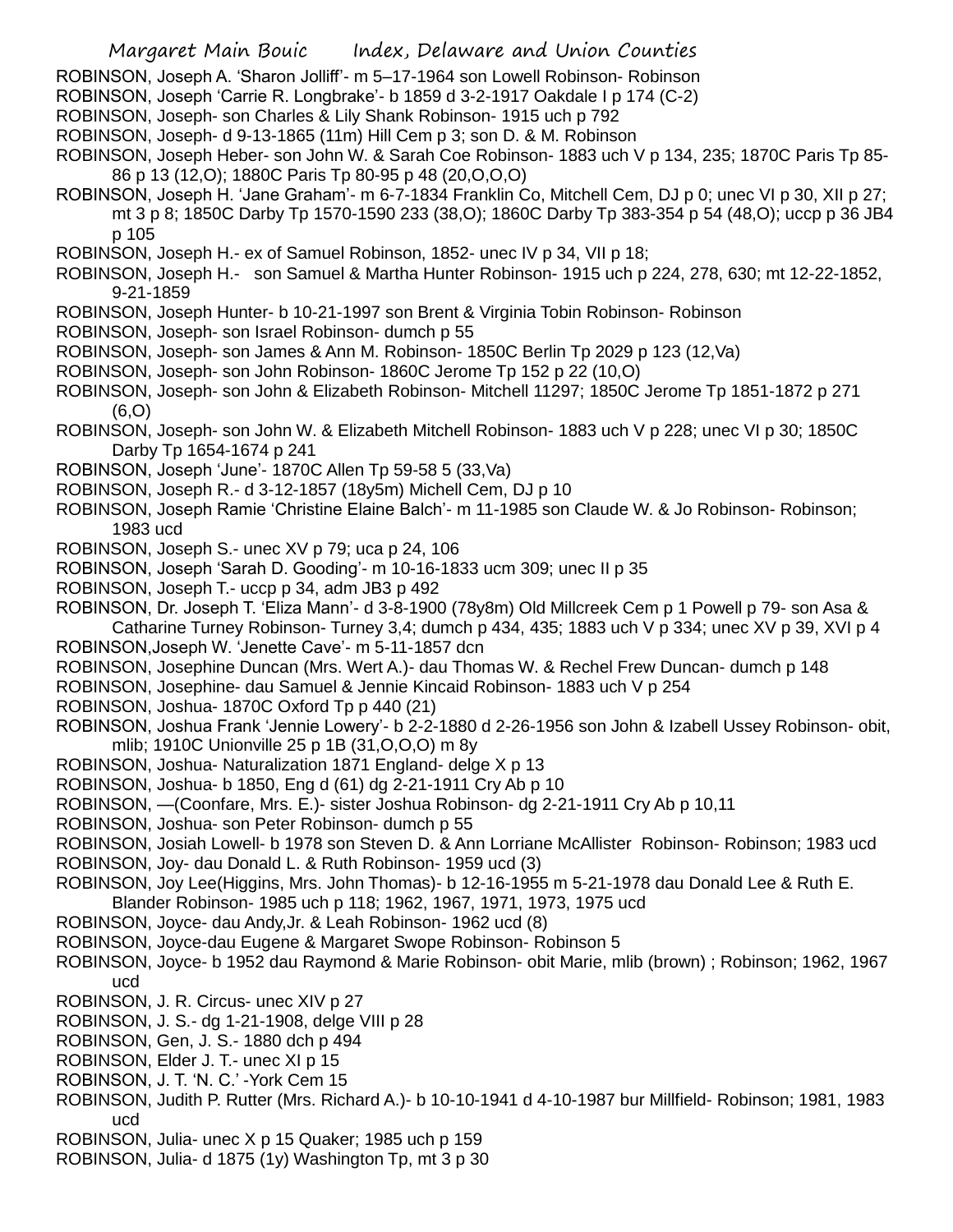ROBINSON, Julia A.- 1870C Brown Tp 251 (30); hadc p 117 (1900 Radnor Tp), 121

ROBINSON, Julia A. Ross (Mrs. James E.)- m 10-19-1856 dcm; 1880 dch p 747

ROBINSON, Julia B. Decker (Mrs. James B.)- m 2-9-1862 dcm dau Frederick & Anna Townsend Decker- opc 131; Decker 2,3; hadc p 119

- ROBINSON, Julia Clapsaddle (Mrs. David R.)- b 1858 d 1947 Byhalia Cem, lptw 118; Robinson; 1900C Washington Tp 86 p 4B (-,O,O,O) m 17y, 9 ch, 6 living
- ROBINSON, Julia Louise (Smith, Mrs. Mark Dana)- b 8-26-1964 m 9-8-1984 dau Donald Lee & Ruth Evelyn Bolander Robinson- Robinson; 1985 uch p 119; 1967, 1971, 1973, 1975, 1977, 1981 ucd
- ROBINSON, Julia (Warner, Mrs. John H G.)- b 1-31-1787 m 10-1-1808 d 9-25-1862- Powell 332; dumch p 385 ROBINSON, Julie Ann Wall (Mrs. Jeffery Lynn)- m 8-1-1981 dau Nicholas J. Wall- Robinson; 1983 ucd
- ROBINSON, Julie (Zedaker, Mrs. )- dau John & Carol Tippens Robinson- delge XII p 19; Robinson
- ROBINSON, Juliette/Julia Shipman (Mrs. Chester L.)-- b 8-1847/6 d 9-4-1921 Oakdale I p 162 (C-22); 1880C
- Marysville 194-208 (33,O,O,O); 1900C B312-324 p 14A (51,O,O,O) m 3y, 2 ch,O living
- ROBINSON, June M. (Mrs. Joseph)- 1870C Allen Tp 59-58 5 (29,O)
- ROBINSON, June (Mrs. Raymond)- m 7-28-1972- Robinson; 1973, 1979, 1981, 1983 ucd
- ROBINSON, J. W.- 1840C Darby Tp 2 m (-5) 2 m (-10), 2 m (-15), 1 m (-20), 1 m (-40), 1 f (-10), 1 f (-20), 1 f (- 40) unec V p 62, VI p 31, 32, 66, 68, XI p 66 Justice of peace
- ROBINSON, J. W.- mt 4-18-1860; uccp p 29 appraiser JB 3 p 229; justice of peace 1866 unec III p 44, 61; school examiner unec V p 22

ROBINSON, J. W.- 1880 dch p 217; 1908 dch p 242; 1915 uch p 347, 348, 533; 1883 uch V p 154

- ROBINSON, ----(Mrs. J. W.)- 1883 uch IV p 551
- ROBINSON, J. W. 'S.'- Un Al p 10
- ROBINSON, Kaitlin Ane- b 6-18-1989 dau Albert & Tammy Green Robinson- Robinson
- ROBINSON, Karen (Benedict, Mrs. Keith Duane)- b 1965 m 9-27-1986 dau James & Joan Robinson-Robinson; Benedict; 1971, 1973, 1975, 1977, 1979, 1981, 1983 ucd
- ROBINSON, Karen (Mrs. Glenn)- Robinson
- ROBINSON, Karen S.- research O'Dell, Robinson, Morrison- delge XIII p 14, XIV p 3
- ROBINSON, Karen (McMillon, Mrs. Russell)- dau Bernal L. & Vernie L. Robinson- Robinson; 1962 ucd (11)
- ROBINSON, Karen Sue O'Dell (Mrs. )- b 3-7-1941 m 7-15-1976 dau Charles Harry & Evelyn Ruth Cline O'Dell- ped 1; unec XIII p 31
- ROBINSON, Karl E/D. son Ralph Seymour & Alma Gilbert Robinson- Robinson
- ROBINSON, Kate A. Cole (Mrs. Fulton S.)- m 10-18-1876 ucm 5958; 1880C Jerome Tp 76 p 9 (27,Eng,Eng,Eng)
- ROBINSON, Kate Bowers (Mrs. )- dau William & Susan Bowers- dg 3-20-1914- Cry Ab p 103
- ROBINSON, Kate Cole (Mrs. Samuel E.)- 1880 dch p 255
- ROBINSON, Katherine Anne- b 5-8-1982 dau Dr. Larry & --Cox Robinson- Robinson
- ROBINSON, Kathleen A. (Mrs Kenneth J.)- 1967 ucd
- ROBINSON, Kathleen- dau Max Eugene & Patricia Cramer Robinson- 1985 uch p 119
- ROBINSON, Kathryn Dassel- delge X 6, 67
- ROBINSON, Kathryn (Mrs. Michael Edward)- Robinson
- ROBINSON, Kathryn Miller (Mrs. Daniel)- Robinson
- ROBINSON, Kathy (Mrs. James)- 1980 dcd
- ROBINSON, Kathy K.- 1973 ucd
- ROBINSON, Katie A. Depp (Mrs. Wesley)- lic 12-22-1879 ucm 6626
- ROBINSON, Kelley Rowan- b 9-2-1960 dau Stephen & Marvine Crumb Robinson- Freshwater p 96
- ROBINSON, Kellie Rowan (Lust, Mrs. William Henry)-(8-1970) m 9-3-1983- dau Stephen Robinson- Robinson ROBINSON, Kenneth- son Glen Robinson- Robinson; 1983 ucd
- ROBINSON, Kenneth J. 'Kathleen A.'- 1967 ucd
- ROBINSON, Kenneth '—Reilly'- son Glen Robinson- Robinson
- ROBINSON, Kenneth Steven- b 10-31-1941 son Lowell Keith & Verna Lucille Stevens Robinson- Weiser p 438 ROBINSON, Kaziah "Kezzie" S. Wilkins (Mrs. Aaron B.)- b 1848 m 5-12-1868 ucm 4384 d 3-2-1943 (95)
- Oakdale I p 143 (C-R1-8) -dau Alfred & Harriet Jane Stewart Wilkins- obit, mlib; unec XVII p 2; hmp p 326; 1883 uch V p 134; 1915 uch p 622, 1015; Mitchell (11295); 1870C Marysville-Paris Tp 201-202 p 23 (21,O); 1880C Marysville 504-551 p 49 (31,O,NY,NY); 1900C Marysville 4th ward 3853 p 15B (51,O,NY,NY) m 32y 4 ch
- ROBINSON, Kim- b 1961 dau Lowell E. & Ruth E. Robinson- 1969, 1971 dcd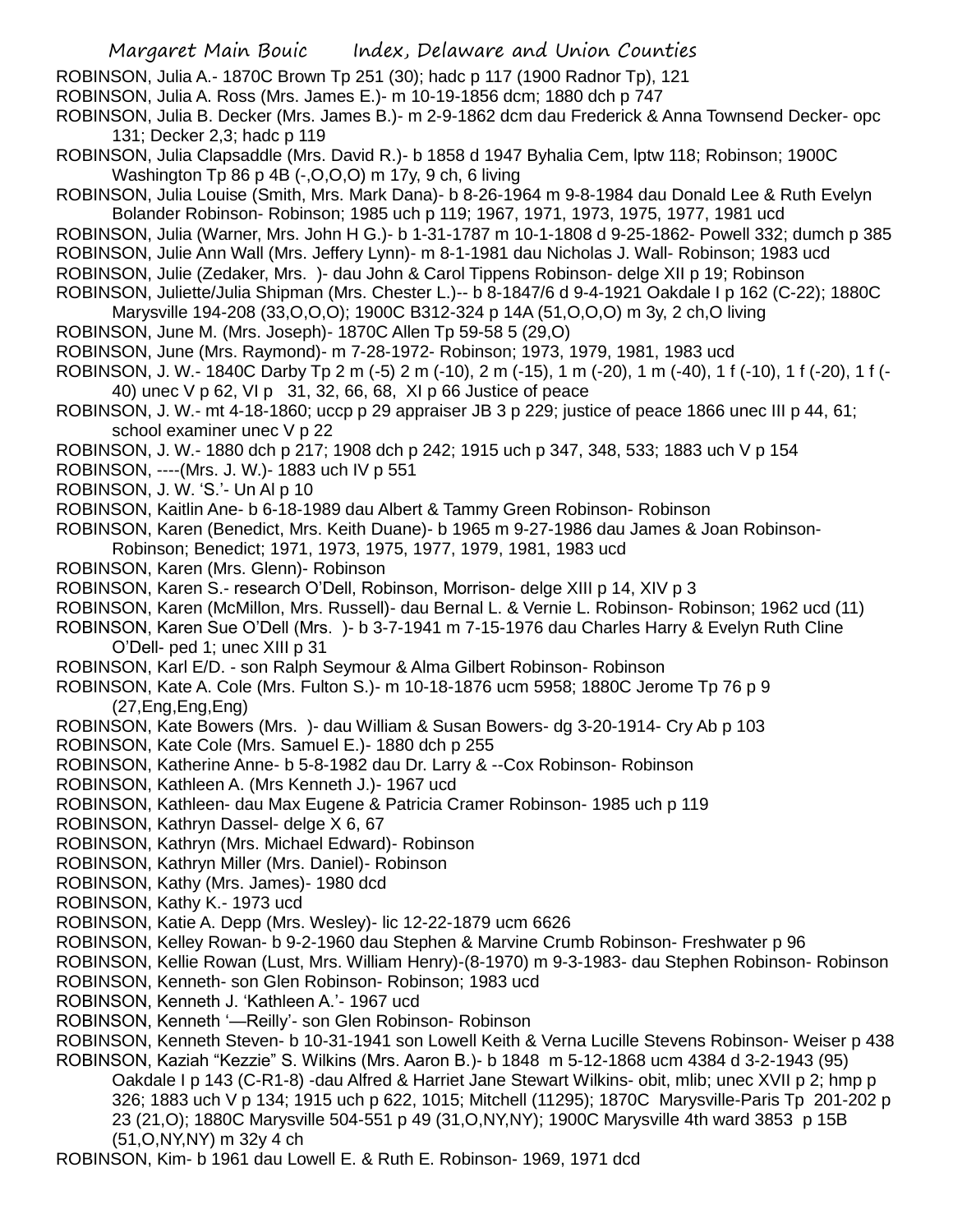ROBINSON, Kim Luanne (Chapman, Mrs. Reese Marion)- m 9-28-1985 dau Donald Robinson- Robinson ROBINSON, Kim (13-1970) - dau Stephen Robinson- Robinson

ROBINSON, Kimberly (Swepston, Mrs. Kent)- dau James R. Robinson- Robinson

ROBINSON, Kristine (Adams, Mrs Larry)- dau L. R. & 1st wife Robinson- obit L. R., mlib

ROBINSON, Lacy Mary- b 2-1-1872 dau Bruce & Irene Baxter Robinson- 1915 uch p 631; unec IX p 53

ROBINSON, Lacy (Packham, Mrs. )- b 2-1872 d 1936 Mitchell Cem DJ p 15- dau Samuel & Martha I.

- Robinson- 1900C Jerome Tp 152-161 p 7A (28,O,O,O)
- ROBINSON, Lafayette 'Mary E.'- son Samuel & Salina Lingrel Robinson- 1880C Washington Tp 103-107 p 11 (29,O,O,O)l 1900C Washington To 26 p 1B (49,O,O,O)
- ROBINSON, Larry Dale- son Charles Luther & Marybelle Pyers Robinson- Robinson; obit Marybelle, mlib (brown); 1959(9), 1962 ucd
- ROBINSON, Dr. Larry '–Cox'- son Grover C. Robinson- Robinson
- ROBINSON, Larry,Jr.- son Dr. Larry & –Cox Robinson- Robinson
- ROBINSON, Laura Brown (Mrs. Ellis)- 1915 uch p 878

ROBINSON, Laura E. Cook (Mrs. Cassius W.)- b 1869 m 10-31-1889 ucm (Hearl) d 1945 Claibourne Cem p 84

ROBINSON, Laura E. (Wichell, Mrs. Wm. R.)- Madison Press 2-12-1879 unec XIV p 64

ROBINSON, Laura Jane Andrews (Mrs. Guido)- b 1853 d 8-29-1885 (32) Oakdale 225 I p 78 (D-R2-18)- dau William & Effie Welch Andrews- opc 288; Robinson 2,3; 1883 uch V p 276; 1915 uch p 878; Powell p 85, 86; see Oller Cem p 11; 1880C Dover Tp 31-32 p 22 (25,O,O,O)

- ROBINSON, Laura- b 8-1874; dau John B. & Sarah C. Gill Robinson- 1883 uch V p 135 1880C Marysville 262- 282 p 16 (6,O,O,O); 1900C Allen Tp 219-225 p 10B (25,O,O,O)
- ROBINSON, Laurel- b 1971 ch James W. & Patricia Robinson- 1980 dcd
- ROBINSON, Lauri- b 1967 twin dau Teddy A. & Mary J. Robinson- 1967 ucd
- ROBINSON, L. B.- Lot, Mitchell Cem 1939, DJ p 24
- ROBINSON, Leah (Mrs. Andy,Jr.)- 1962 ucd

ROBINSON, Lee E.- son William H. & Elizabeth McCampbell Robinson- 1870C Darby Tp 106-95 p 14 (9,O)

- ROBINSON, Lela (Mrs. Eliza Franklin)- Robinson
- ROBINSON, Lela Lamonte Hoskins (Mrs. Bernard)- dau Robert T. & Edna Stultz Hoskins- Hoskins p 30; Hoskins 5,6; 1959, 1962, 1967, 1971, 1973 ucd
- ROBINSON, Lela Mapes (Mrs. Harrison E.)- b 12-13-1891 m 12-23/9-1909 d 3-20-1972, bur Bucyrus- dau L. O. & Louisa Brown Mapes; Robinson;obit Harrison; 1915 uch p 149, 824; 1910C Darby Tp 90 p 5A (18,O,O,O) m 4/12
- ROBINSON, Lemuel 'Clarissa E. W. Wells'- m 5-13-1871 ucm 4933 son Samuel & Saline Robinson- 1985 uch p 146; 1870C Washington Tp 36-34 p 5 (21,O); 1880C Wash Tp 104-108 p 11 (31,O,O,O); 190C Wash Tp 27 p 2A (51,O,O,O) wid;
- ROBINSON, Lemuel 'Margaret '- 1880C Washington Tp 66 (25,O)
- ROBINSON, Lemuel 'Mary E. McMillen'- b 3-24-1849 m 9-14-1893 ucm (Hearl) d 2-23-1933; Byhalia Cem, lptw p118
- ROBINSON, Lemuel S. 'Margaret C. Snyder'- b 7-30-1856 m 9-13-1877 d 5-13-1960? son Elias & Mary Johnson Robinson/Robertson, filed Jollifff/; 1860C Claibourne Tp 705-688 p 93 (3,O); 1870C Claib. Tp 261-257 p 34 (13,O)
- ROBINSON, Lena Bell Allen (Mrs. Louis Baxter)- b 1874 d 1960 Mitchell Cem- DJ p 15, 22, interment 12-27- 1960
- ROBINSON, Lena L. (Mrs. William P.)- b 1882 d 1947 Berkshire Cem, Powell p 2
- ROBINSON, Lena May Kent (Mrs. Howard B.)- b 4-9-1896 d 6-15-1987 (93) Oakdale II p 157 (M-R22-11)- dau Albert & Edith Poling Kent- Robinson; obit Howard, mlib (brown); unec I p 17; 1949, 1959, 1962, 1967, 1971, 1973, 1975, 1977,1979, 1981, 1983 ucd
- ROBINSON, Leo- dg 1-7-1908, delge VIII p 28
- ROBINSON, Leo A.- son Alexander C. & Edith Penrose Robinson- 1860C Darby Tp 427-428 p 60 (5/12,O)

ROBINSON, Leo L.'Madeline Evans'- son Donald B. & Idola Wiley Robinson- Robinson; 1985 uch p 135; obit Idola, mlib

- ROBINSON, Leon- son Marion L. & Mary J. Robinson- Robinson
- ROBINSON, Leonard L.- 1870C Orange Tp p 429 (19)
- ROBINSON, Leonard 'Margory Ann Willey'- Weiser p 29
- ROBINSON, Leonard- son Oliver & Abigail Robinson- 1860C Scioto Tp 876 (7,Canada)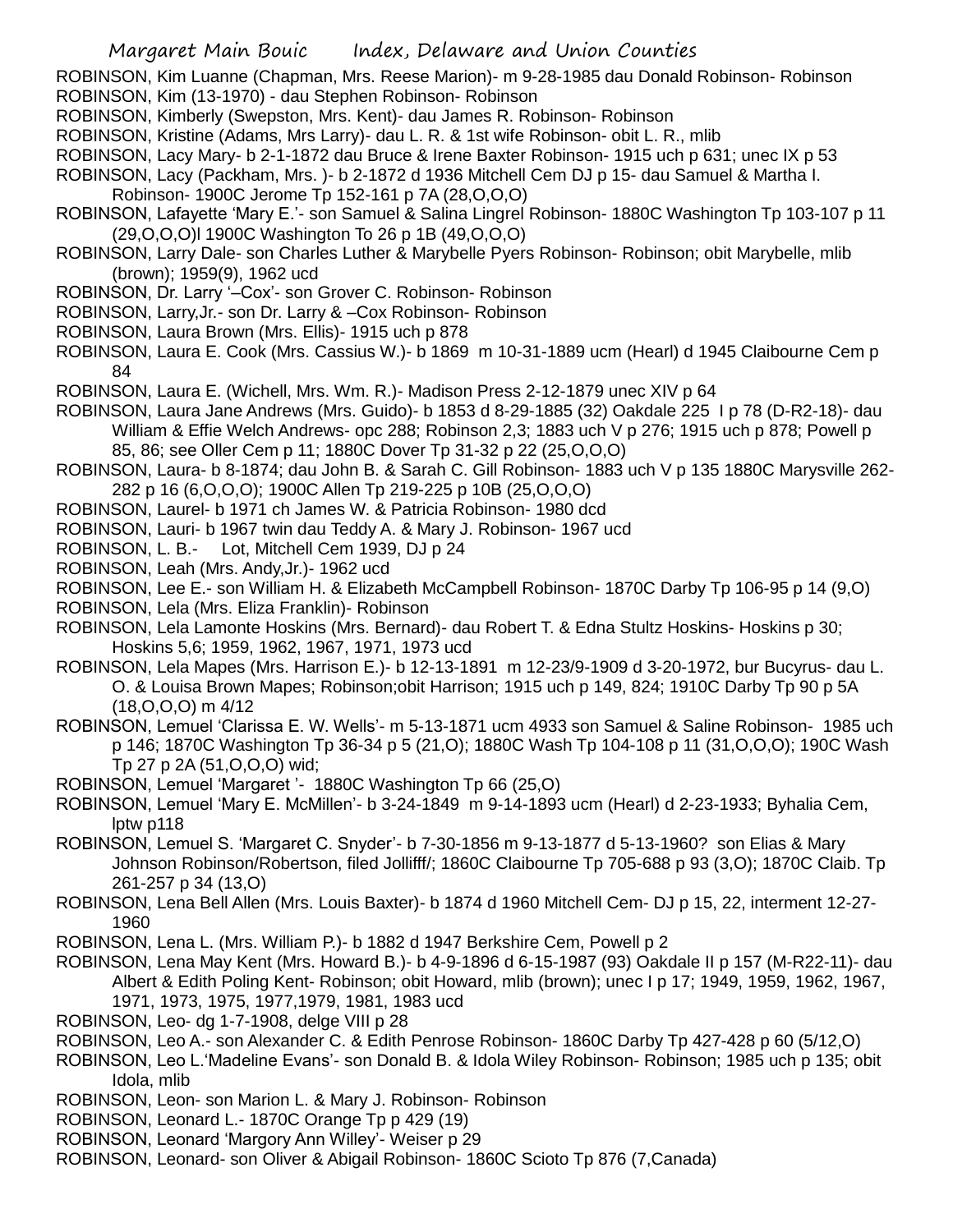ROBINSON, Leroy- 1870C Thompson Tp 498 (5)

- ROBINSON, Leroy 'Carrie Norris'- b 1865 m 1-9-1896 ucm (Hearl) d 1932 Claibourne Cem 74
- ROBINSON, Leroy- 1880C Marysville 306- 335 p 21 (13,O,O,O) nephew of George P. & Ella Robinson
- ROBINSON, Leroy- b 6-27-1912 d 1922 Milford Cem Un Al p 71- son Harrison E. & Lela Mapes Robinson-
	- 1915 uch p 824
- ROBINSON, Leslie A. (Mrs. Carl)- 1971 ucd
- ROBINSON, Leslie- b 1966 ch John C. Robinson- 1980 dcd
- ROBINSON, Lester Almon 'Evelyn Fae Brown'- m 1-24-1933; 1985 uch p 18; obit Evelyn, mlib
- ROBINSON, Lester Alman- son Lester Almon & Evelyn Fae Brown Robinson- 1985 uch p 18; obit Lester, obit Evelyn Fay, mlib
- ROBINSON, Lester E.- dau Joshua F. & Jennie Robinson- 1910C Darby Tp 25 p 1B (6,O,O,O)
- ROBINSON, Lester E. 'Ruby L. Kater'- m 3-2-195 7 Robinson; 1971, 1973, 1975, 1977, 1979, 1981, 1983 ucd ROBINSON, Lester 'Eveline/Evelyn Brown'- b 9-17-1903 m 1-24-1934 d 4-23-1958 Milford Cem, Un Al 72- son
- Joshua Frank & Jennie Lowery Robinson- obit Joshua Frank, mlib; obit, mlib
- ROBINSON, L. 'Eva Dell'- lptw p 114
- ROBINSON, Lewis- 1870C Concord Tp 252 (18)
- ROBINSON, --- b 10-1-1882 son Lewis & Mary Louisa L. Robinson- dcb
- ROBINSON, Lewis Baxter- b 10-27-1874 son Samuel Bruce & Irena Baxter Robinson- unec IX p 53; 1900C Jerome Tp 152-161 p 7A (25,O,O,O)
- ROBINSON, L. H. 'Martha Tilton'- dumch p 318
- ROBINSON, Libby- d 5-25-1888 (43y8m) Oakdale 391
- ROBINSON, Lida (Smith, Mrs. Anson H)- m 12-3-1879 ucm 6604
- ROBINSON, Lillephon )Mrs. Francis J.)- 1900C Allen Tp 55-57 p 3A (44,O,O,O) m 26y 9 ch, 8 living
- ROBINSON, Lillian Sylinda Weiser (Mrs. John Adams)- b 9-4-1863 m 12-25-1884 d 7-14-1936 dau Solomon & Mary Ann Miller Weiser- Weiser p 429, 437
- ROBINSON, Lillie M.- d 1875 Allen Tp, mt 3 p 29
- ROBINSON, Lily Shank (Mrs. Charles)- 1915 uch p 792
- ROBINSON, Linda (Fox, Mrs. )- dau Thomas,Jr. & Naomi Moore Robinson- Robinson
- ROBINSON, Linda- dau Leo & Madeline Robinson- Robinson
- ROBINSON, Linda P. (Mrs. Carl)- 1967 ucd
- ROBINSON, Linda (Mrs. Phillip C.)- 1980 dcd
- ROBINSON, Linda- dau Richard Robinson- Loveless p 6
- ROBINSON, Linda Sue Ransome (Mrs. David)(Hill, Mrs. Robert)(Miller, Mrs. William)- dau Abram W. & Ruth Shields Ransome- 1985 uch p 144, 1145
- ROBINSON, Lisa Ann Mead (Mrs. Stephen M.)- Robinson
- ROBINSON, Lisa- dau James E. & Maggie Robinson- 1964 dcd 93)
- ROBINSON, Lisa- b 1967 twin dau Teddy A. & Mary J. Robinson- 1967 ucd
- ROBINSON, Litta- dau John Robinson- Weiser p 547
- ROBINSON, Lizzie McCampbell (Mrs. Hunter)- m 1-17-1850; mt 3 p 7, mt 2-10-1875
- ROBINSON, Llewellyn- son John Robinson- 1860C Millcreek Tp 137 (16,O)
- ROBINSON, Lloyd Franklin 'Virginia Lucille Henkle'- b 7-7-1909 m 6-9-1935 son Chesleigh Weiser & Dollie Gipe Robinson- Weiser p 437
- ROBINSON, Lloyd,Jr. 'Sherrill Jean Egley'- b 3-29-1936 m 1-8-1956 son Lloyd Franklin & Virginia Lucille Henkle Robinson- Weiser p 437
- ROBINSON, Lloyd 'Lottie Pearl Finley'- Maugans Anc p 152
- ROBINSON, Lloyd M.'Virginia Russell'- b 1-13-1895 d 8-30-1970 son George F. & Emma Robinson-
- Robinson; Howison, obit mlib (brown) ; dg 12-24-1918 Cry Ab p 107; 1961, 1964, 1969 dcd ROBINSON, Lloyd' Virginia'- d 1970- Robinson
- ROBINSON, Lois Jean (Boyer, Mrs. Ronald F.)- b 1953 m 10-14-1972 son Richard M. & Ruth E. Robinson-Robinson; 1961, 1964, 1969, 1971 dcd
- ROBINSON, Lois (McCullough, Mrs. Harry)- Maugans Anc p 184
- ROBINSON, Lola E Viva Wetzel (Mrs. Scott)- b 10-1866 unvmec p 19- 1900C Darby Tp 140-146 p 7A (33,Pa,Pa,Pa) m 14y, 2 ch
- ROBINSON, Lola F. Wetzel (Mrs. Ferman S.)- m 10-7-1886 ucm (Hearl)
- ROBINSON, Loleta Hodges (Mrs. Emmett Eugene)- m 7-25-1928- Robinson
- ROBINSON, Lonnie- son David & Julia Clapsaddle Robinson- Robinson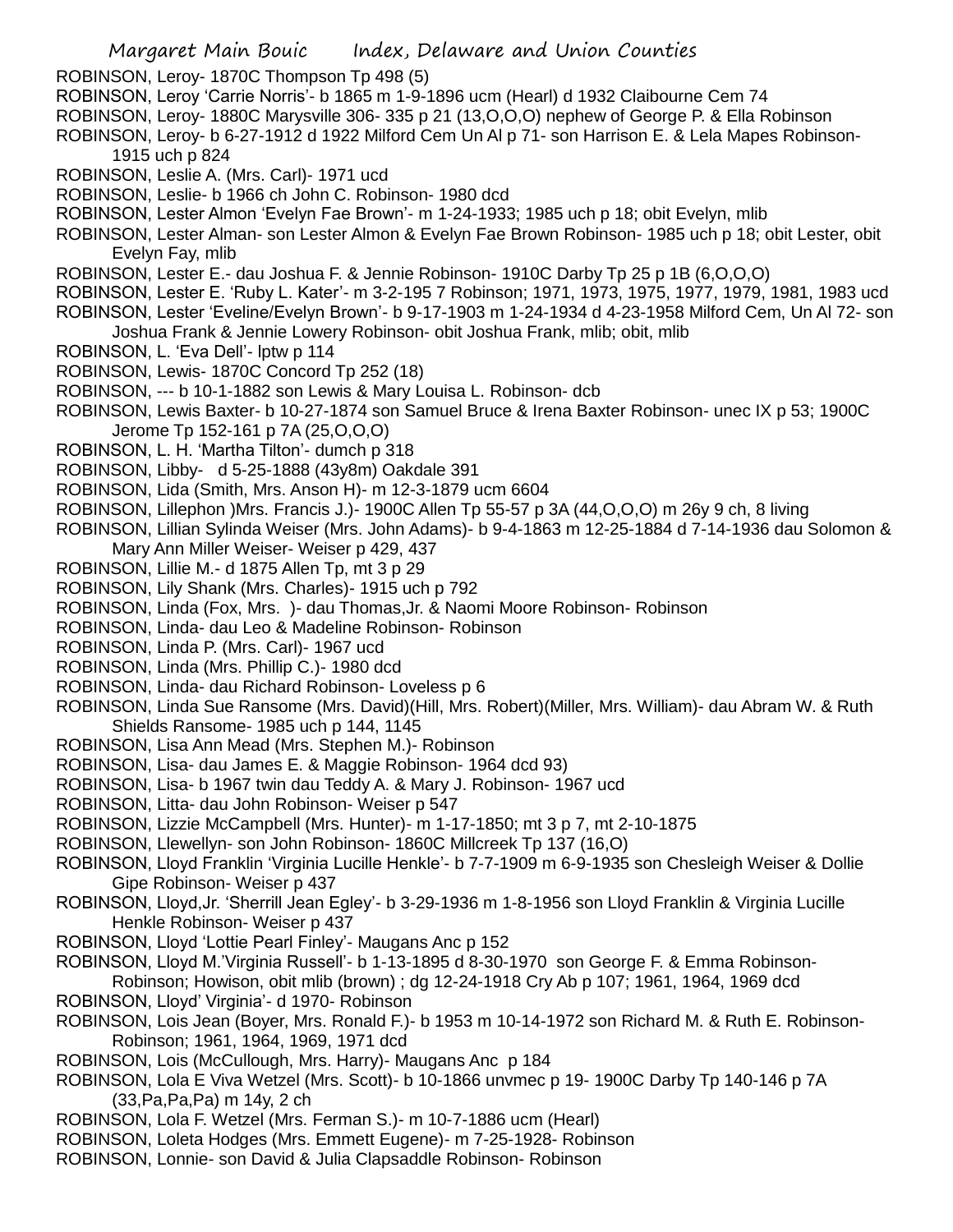ROBINSON, Lonzo R. 'Margaret M. Jaggers'- b 5-21-1893 d 1967 Oakdale II p 143 (M-R8-1); 1959 ucd ROBINSON, Lori- d 5-1935 query on William B. Smith; unec XVI p 509

- ROBINSON, Lorie C. (Temple, Mrs. Joseph E.)- m 3-17-1897 ucm (Hearl)
- ROBINSON, Lorinda Hill (Mrs. Alfred /AlfordJ.)- m 9-12-1861 ucm 3217- dau Justice H. & Rebecca A. Layman Hill- 1883 uch V p 376; Robinson 2,3; 1880 dch p 735; delge X 6; 1870C Scioto Tp 109 p 481 (28,O); 1880C Sc Tp 142-148 (37,O,Pa,Va)
- ROBINSON, Lorin(e) L.- d 1-27-1863 Young's Point Hosp. L. A.- son William & Elizabeth Robinson- dg 4-24- 1863 Cry Ab p 31; 1908 dch p 403; 1860C Washington Tp 1459-1468 (23,O)
- ROBINSON, Lorita (Mrs. John)- 1850C Dover Tp 851-868 p 128 (25,Pa)
- ROBINSON, Lottie Pearl Finley (Mrs. Lloyd)- dau Hugh Lyman & Orrel H. Makemson Finley- Maugans Anc p 152
- ROBINSON, Lou- hjt p 187
- ROBINSON, Lou Ann- dau Edward R. & Monna Jeanne Rollf Robinson- Robinson
- ROBINSON, Lou- d 8-4-1890 (9m) Oakdale 533 (101C)Lew- son Dell & Cora Robinson- Oakdale I p 162 (C-22)
- ROBINSON, Lou- ch Edward R. & Ann Robinson- 1961(9), 1964 dcd
- ROBINSON, Lou (Wilbur, Mrs. George)- dau R. Robinson- 1915 uch p 987
- ROBINSON, Louann- 1969 dcd 1983 ucd
- ROBINSON, Louis Baxter- b 1874 d 1955 interment 11-7-1955 Mitchell Cem, DJ p 15, 22 son Bruce & Irene Baxter Robinson- 1915 uch p 631
- ROBINSON, Louis- son Mrs. Eliza A. Robinson- dg 8-25-1911 Cry Ab p 60
- ROBINSON, Louis/Louie (James, Mrs. Anson)- dau John Robinson- 1908 dch p 744
- ROBINSON, Louisa (Jeffries, Mrs, Rev. William H.)- b 4-26-1841 d 11-28-1882; mt 1-10-1883
- ROBINSON, Louisa McCally (Mrs. Major)- b 1822 d 1909 unec VIII p 22, ped Tamy L. Sarratt Greer #120 23; unec VIII p 22
- ROBINSON, Louisa/Robertson- dau Ann Freshwater by her 1st marriage- Freshwater p 80, 112
- ROBINSON, Louisa (Mrs. Granville) 1850C Jackson Tp 44 p 7 (18,O)
- ROBINSON, Louisa- dau Thomas & Margaret Robinson- 1860C Jerome Tp 228 33 (19,O)
- ROBINSON, Louise Bohenkamp (Mrs. Harry Gaylord)- m 8-30-1921- Weiser p 438
- ROBINSON, Louise (Foster, Mrs. )- dau Harry W. & Gertrude Latham Robinson- Loveless p 5; Robinson 4; delge X p 6
- ROBINSON, Louise (Wollam, Mrs. Merlin Edgar)- unec IX p 36
- ROBINSON, Lowell E. 'Ruth E.'- 1969, 1971, 1980 dcd
- ROBINSON, Lowell Keith 'Verna Lucille Stevens'- b 3-17-1912 m 10-14-1939 son Chesleigh Weiser & Dollie Gipe Robinson- Weiser p 438
- ROBINSON, Lowell Victor Sr,' Helen Marcelite Stillings'- b 7-25-1912 m 6-18-1938 son Victor & Sara Robinson- Robinson; obit Victor, mlib
- ROBINSON, Lowell Victor,Jr.'Nancy'- son Lowell Victor.Sr & Helen Marcelite Stillings Robinson- Robinson
- ROBINSON, Loyd Grayton- b 12-26-1901 Delaware Town son L. A. & Jennie Adams Robinson- dcb
- ROBINSON, L. R."Dick" (2) 'Joan Gooding' b 7-9-1927 d 9-1-1981 (54) Calif
- ROBINSON, Lucia M.- delge XI p 48 (1890, Sunbury)
- ROBINSON, Lucille Grace- b 6-23-1889/90 d 9-22-1956 Oakdale II p 4 (B-R1-3) dau Aaron Fay & Harriet Burnham Robinson- 1915 uch p 682; obit Aaron Fay, mlib; 1900C Milford 64-68 p 3B (9,Ind,O,O)
- ROBINSON, Lucille M. Jeffries/Jefferson (Mrs. Girard)- Robinson 3,4
- ROBINSON, Lucinda (Hill, Mrs. Aaron)- b 7-22-1798 m 6-3-1833 d 8-31-1883 dau Andrew & Olive Hovey Robinson- dumch p 55, 56
- ROBINSON, Lucinda Hill (Mrs. Edwin H.)- m 9-16-1868 dcm; Robinson 2; 1883 uch V p 376
- ROBINSON, Lucy 1870C Concord Tp 252 (14)
- ROBINSON, Lucy E. (Hardin, Mrs. Erastus)- m 10-24-1856 dcm
- ROBINSON, Lucy/Lucinda (Mrs. Edwin)- 1860C Dover Tp 295-281 (25,O)
- ROBINSON, Lucy H. Curry (Balderson, Mrs. )(Mrs. James E.)- d 10-21-1974 Oller Cem- sister Morris , Samuel Curry- dg 11-1-1918 Cry Ab p 90; obit, mlib (brown)
- ROBINSON, Lucy- b 4-1856 d 1933 Oller Cem 27, Powell p 88- dau William D. & Eliza Robinson; 1900C Jerome T 104-111 p 4B (44,O,O,Eng)
- ROBINSON, Lucy- dau Mrs. Eliza A. Robinson- dg 8-25-1911 Cry Ab p 60
- ROBINSON, C. Luella (Wilbur, Mrs. George M.)- m 11–27-1884 ucm (Hearl)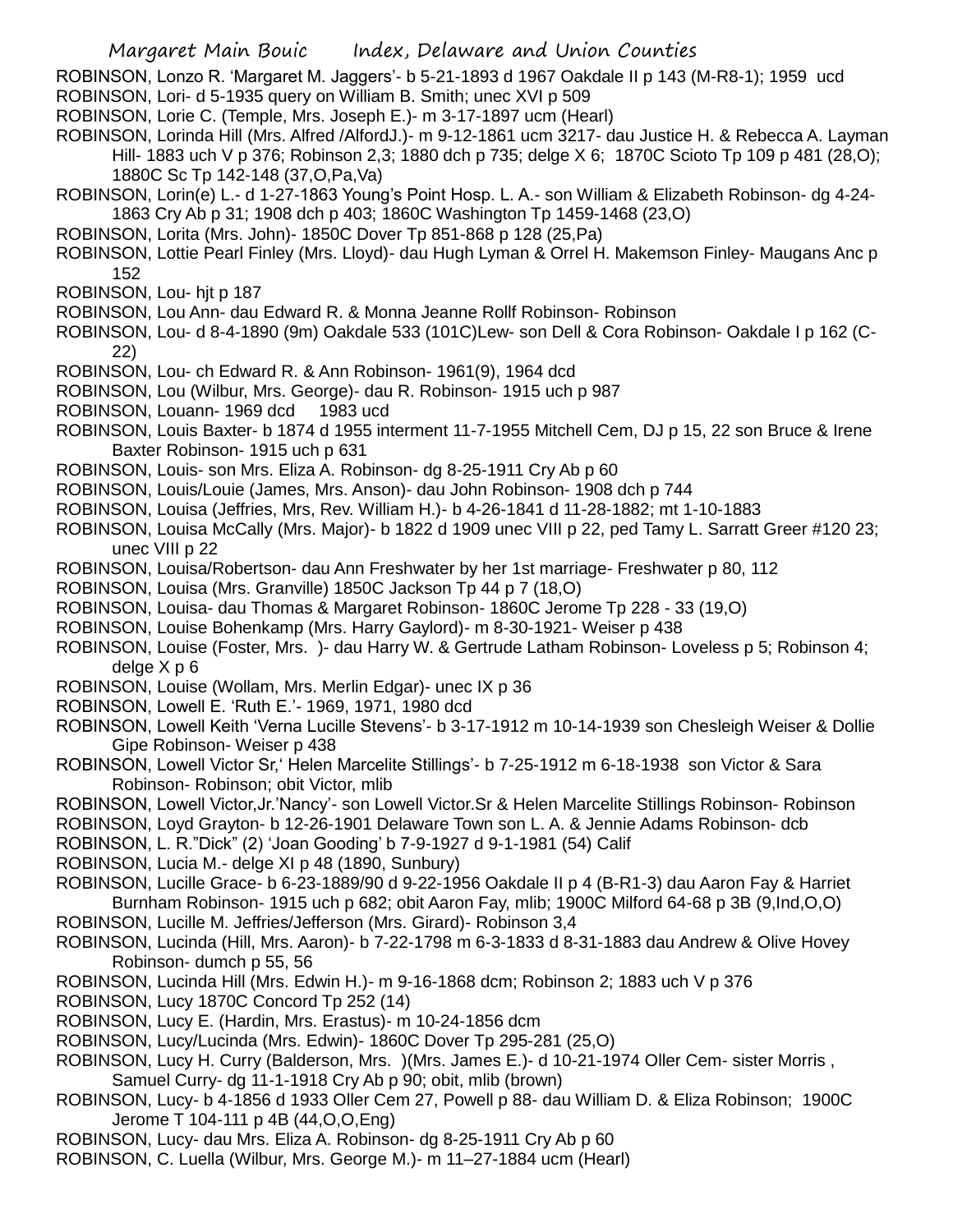ROBINSON, Lulu (Mrs. Bruce)- Robinson

- ROBINSON, Lula R.- b 6-4-1860 d 2-9-1930 interment 2-13-1930 Mitchell Cem, DJ p 10, 21- dau James C. & Amelia Martin Robinson- 1883 uch V p 255; uca p 22; 1880C Darby Tp 113 (18,O,Pa,O); 1900C Darby Tp 145-151 p 7B (38,O,Pa,Pa); 1910C Darby Tp 92 p 5A (49,O,Pa,Pa)
- ROBINSON, Lulu D. Flickinger (Mrs. James E.)- b 1876 m 5-31-1893 d 1957 Oakdale I p 174 (C-2) dau J. H. & Sarah Haines Flickinger- 1915 uch p 605; 1985 uch p 15, 162; unec II p 3; Marysville p 30; 1900C Marysville 4th ward 348-358 p 14A (25,O,O,O) m 5y 2 ch
- ROBINSON, Luther- brother Marshall McMahon- mlib (brown)
- ROBINSON, Lydia A. McDonnal (Mrs. John C.)- m 3-22-1860 dg 10-4-1901 Cry Ab p 102
- ROBINSON, Lydia- dau Andrew Robinson- dumch p 55
- ROBINSON, Lydia Bishop (Mrs. John L.)- unec IV p 14
- ROBINSON, Lydia E. Webster (Mrs. George P)- b 1845 m 11-13-1873 ucm 5173 (Hearl) d 5-25-1888 (43y8m) Oakdale I p 164 (C-12) dau P. Webster- 1883 uch V p 135
- ROBINSON, Lydia- dau Experience Robinson- dumch p 55

ROBINSON, Lydia Frances Durfey (Mrs. Thomas S. )- b 12-27-1873 d 4-16-1896 (22-3-19) New Millcreek Cem p 22- dau Josephus & Henrietta Wilson Durfey- Durfey -dcdeaths; ped Joan Robson Grube #299 13; unec XI p 53

- ROBINSON, Lydia (Hazen, Mrs. Edward E.)- 1883 uch V p 506
- ROBINSON, Lydia (Hill, Mrs. )- dau James & Polly Robinson- dg 3-8-1907 Cry Ab p 24
- ROBINSON, Lydia (Hills, Mrs. Charles)- m 10-12-1845 dcm
- ROBINSON, Lydia Lee Gregory (Mrs. William A.)- Robinson
- ROBINSON, Lydia Louisa- b 12-28-1876 Delaware Town dau Charles & Hopsitah Morrison Robinson- dcb
- ROBINSON, Lydia (Roloson, Mrs. Orlando H.)- m 4-2-1854 dcm
- ROBINSON, L. Z. (Mrs. J. C.)- Mitchell Cem, DJ p 13
- ROBINSON, M.- Ostrander 257; 1980 dcd
- ROBINSON, M. A. 1870C Delaware Town p 293 (18)
- ROBINSON, Mabel G.- b 11-1-1884 d 9-12-1885 (10m12d) Liberty Tp- colored dau Wesley & Katie Depp- dcb; dcdeaths
- ROBINSON, Mable/Mabel Grubbs (Mrs. Andrew G.)- b 10-1875 d 2-28-1932 (55) Oakdale 413 (G121) II p 45 (G-R7-9)- dau Christopher & Isadora Lary Grubbs- 1915 uch p 985; 1900C Liberty Tp Union Co 208- 211 p 10A (24,O,O,O) m 3 y, no ch
- ROBINSON, Mable- dau Alfred G. Robinson- dg 4-20-1909 Cry Ab p 26
- ROBINSON, —(Sharp, Mrs. )- dau Alfred G. Robinson- dg 4-20-1909 Cry Ab p 26
- ROBINSON, Mae (Hunt, Mrs. )- dau Thomas L. & Ethel Fulton Robinson- Robinson
- ROBINSON, Mae (Muntz, Mrs. Jack)- dau Ella Kehl Robinson- Weiser p 547
- ROBINSON, Helen Marcelite Stillings (Mrs. Lowell)- m 6-18-1938 dau Glenn Stillings- Robinson
- ROBINSON, Madeline Evans (Mrs. Leo)- Robinson; 1985 uch p 135; obit Idola M., mlib
- ROBINSON, Maggie (Mrs. James E.)- 1964 dcd
- ROBINSON, Mahon Arthur- son James & Hazel June Billingsley Robinson- Freshwater p 104
- ROBINSON, Major 'Louisa McCally'- b 1822 d 1909 ped Tamy L. Sarratt Green #120 22; unec VIII p 22
- ROBINSON, Margaret- 1870C Orange Tp p 426 (28)
- ROBINSON, Margaret- 1870C Trenton Tp p 512 (50)
- ROBINSON, Margaret- 1971 dcd (Powell)
- ROBINSON, Margaret- b Pa d 3-9-1890 (69y11m) Oakdale 508 (F19)
- ROBINSON, Margaret A.- 1980 dcd, Radnor, Section Line
- ROBINSON, Margaret "Maggie" (Dysart, Mrs. T. H.) B 1-25-1840 m 5-29-1861 ucm 3187 dau Joseph H. & Jane Graham Robinson- unec VI p 30, XII p 27; 1850C Darby Tp 157 -159 p 233 (11,O)
- ROBINSON, Margaret E.- d 1-26-1879 (1y11m) Concord Tp- dcdeaths
- ROBINSON, Margaret E.- b 2-25-1876 Concord Tp dau Adam & Isabella Duffey Robinson- dcb
- ROBINSON, Margaret (Gabriel, Mrs. Richard)- d 1885- 1883 uch V p 213
- ROBINSON, Margaret J.- 1860C Darby Tp 383-384 p 55 (21,O)
- ROBINSON, A. Margaret (Mrs. John C.)- 1961, 1964, 1969 dcd
- ROBINSON, Margaret E. (Fehlhaber, Mrs. Clarence G.)- , 8-27-1961 dau John C.,Sr. & Anna M. Robinson-Robinson
- ROBINSON, Margaret (Mrs. Hugh)- d 12-30-1967 (51) Oak Grove Cem, Robinson
- ROBINSON, Margaret Jaggers (Mrs. Elonz/Alonzo Ray)- b 12-5-1907/5 m 12-24-1923 d 5-7-1960 Oakdale II p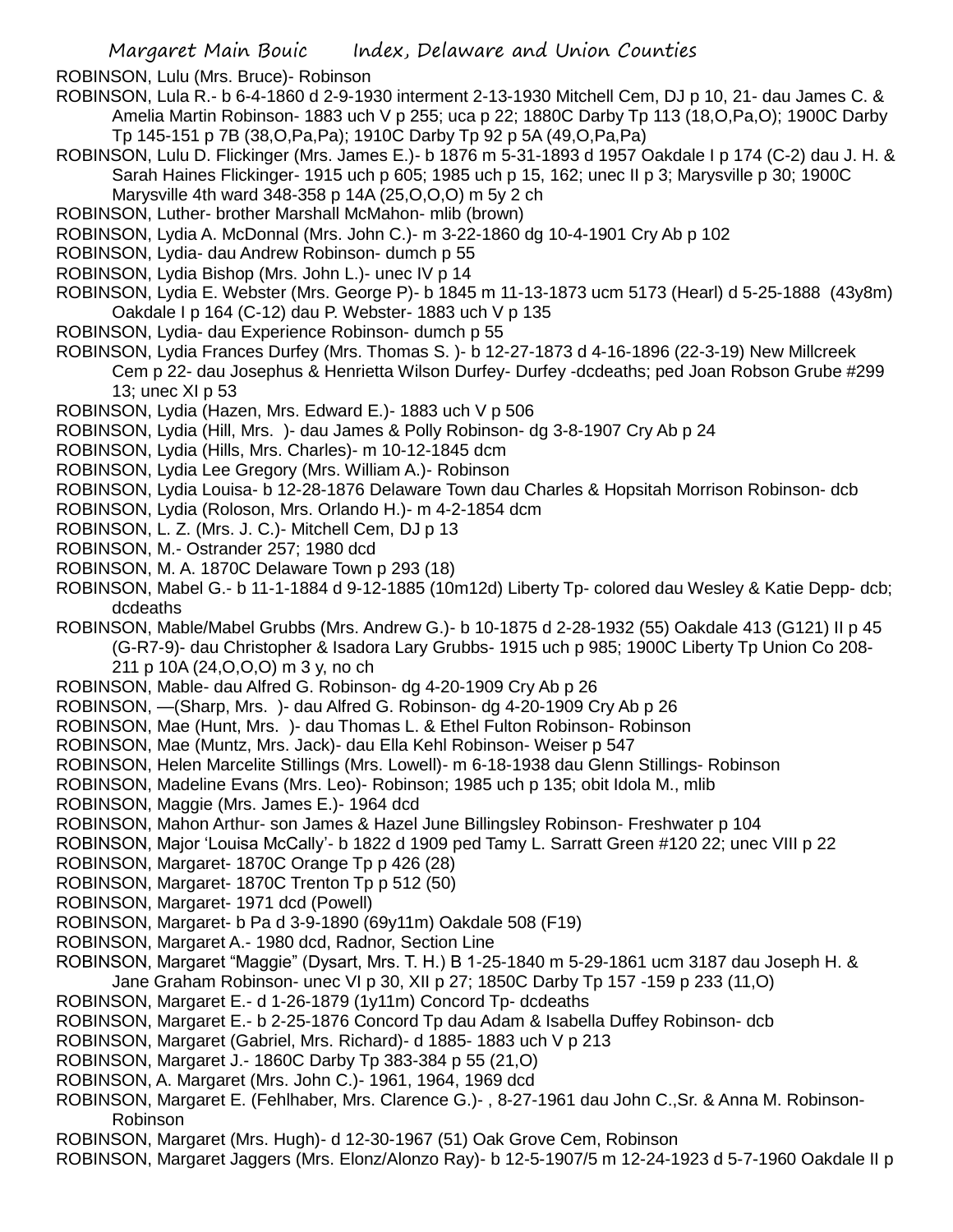142 (M-R8-2) dau Charles & Minta Mattock Jaggers- Robinson; 1949, 1959 ucd ROBINSON, Margaret (Mrs. John)- mt 7-4-1855

ROBINSON, Margaret (Mrs. )(Johnson, Mrs. John)- dumch p 416; Pabst 5 p 15, 18

ROBINSON, Margaret (Mrs. Lemuel)- 1880C Washington Tp 66 (24,O)

- ROBINSON, Margaret Louise Aggers (Mrs. Thomas)- b 1926 m 1947- dau Edwin & Annie Elizabeth Ewing Aggers- Weiser p 692
- ROBINSON, Margaret (McCullough, Mrs. Samuel)- b 3-21-1807 m 6-23-1825 dau Samuel & Martha Hunter Robinson- 1883 uch V p 224, 255, 321; 1915 uch p 630; ped Marianne Ferguson Garn #147 25; unec IX p 9

ROBINSON, Margaret (Savage, Mrs. Morgan)- m 3-29-1837 ucm 400 dau Asa & Ann Catharine Turney Robinson- Turney 3,4; dumch p 435; 1883 uch V p 334, 377; unec III p 29, XVI p 4; 1880C Dover Tp 164-173 p 36 (52,O,Mass,Pa)

ROBINSON, Margaret (Springer, Mrs. James)- m 12-2-1856 dcm

ROBINSON, Margaret Swope (Mrs. Eugene)(Shively, Mrs. Kenneth J.)- m(2) 2-14-1974 dau Harry & Della Shoemaker Swope- Robinson 4,5

ROBINSON, Margaret (Mrs. Thomas)- 1850C Jerome tp 1725-1745 p 254 (32,O); 1860C Jerome Tp 228 p 33 (44,O)

ROBINSON, Margaret V. Stewart (Mrs. John E.)- m 2-10-1886 ucm (Hearl)

ROBINSON, Margaret- dau William M. & Hannah H. Robinson- unec VI p 30; 1850C Darby Tp 1613-1633 p 239 (7,O)

ROBINSON, Margaretta Roney (Mrs. Charles M.)- d 3-9-1890 (69-10-29) Oakdale I p 68 (D-R1-5); 1883 uch V p 135 1850C Jerome Tp 1932-1953 p 282 (30,Pa); 1860C Jer Tp 2 p 1 (40,Pa); 1870C Marysville-Paris Tp 145 p 16 (50,Pa)

ROBINSON, Margory Ann Willey (Mrs. Leonard)- b 10-1935 dau Clinton & Thelma Cralty Willey- Weiser p 29 ROBINSON, Maria- 1883 uch V p 233

- ROBINSON, Maria D. McIntire (Mrs. John C.)- b 1837 m 9-11-1856 ucm (Hearl) d 1914 Mitchell Cem DJ p 8; unec VIII p 65, XVII p 71; 1870C Darby Tp 133-121 p 18 (33,Pa); 1900C Darby Tp 167-174 p 8B (62,Pa,Irel,Pa) wid, 2 ch; 1910C Darby Tp 143 p 7B (72,Pa,Irel,Pa). wid
- ROBINSON, Maria H. (Snodgrass, Mrs. James M.)- dau Rev. James & 3rd wife Robinson- hmp p 179; 1880 dch p 644; Powell p 298
- ROBINSON, Maria Jane (Hill, Mrs. Aaron)- m 11-22-1851 dcm
- ROBINSON, Maria Jennings (Mrs. James H.)- m 1-1-1852 dcm
- ROBINSON, Maria- dau John M. & Mary J. Roney Robinson- 1883 uch V p 325; 1860C Millcreek Tp 137 (6,O); 1870C Jerome Tp 237-227 p 31 (14,O); 1880C Jerome tp 111-113 p 13 (24,O,O,O)

ROBINSON, Maria Louise- dau Thomas & Margaret Robinson- 1850C Jerome Tp 1725-1745 p 254 (9,O); 1860C Jer Tp 228 p 33 (19,O)

ROBINSON, Mariah Riddle (Mrs. John S.)- m 11-3-1840 Madison Co, unec IX p 32

ROBINSON, Marian (Mills, Mrs. Clarence D.)- d 1973- Robinson

ROBINSON, Marianne Baxter (Mrs. Dale L.)- m 9-6--1970 dau Everett Baxter- Robinson; 1980 dcd

- ROBINSON, Marie (Mrs. Raymond)- 1962, 1967 ucd
- ROBINSON, Marie (Mrs. )- d 10-2-1969 (41) Wolfcreek Cem- dau Frances Williamson- Robinson; obit, mlib (brown)

ROBINSON, Marietta (Moore, Mrs. John F.)- m 11-23-1870 ucm 4827

- ROBINSON, Marilyn- dau Sherman & Nina Elizabeth Loveless- Loveless p 6
- ROBINSON, Marion L, "Doc"' Mary J. '' Violet R. Arthur'- d 10-21-1987 (76) Fairview Mem. Pk- Robinson; brother Floyd Robinson
- ROBINSON, —Allen (Mrs. Marion)- dau Ellsworth C. Allen- Allen
- ROBINSON, Mark- son Dr. Larry & –Cox Robinson- Robinson
- ROBINSON, Mark- father of Mathew- 1981 ucd
- ROBINSON, Mark- b 1961 son Raymond & June Robinson- 1973 ucd
- ROBINSON, Mark- b 1957 son Steven E. & Ruth A. Robinson- 1971, 1977, 1979, 1981 ucd
- ROBINSON, Marlene (Ford, Mrs. )- dau Charles Kenneth & Nellie Virginia Thompson Robinson- Robinson

ROBINSON, Marlene Ann (Freshwater, Mrs. William James)- m 11-2-1957- Freshwater p 212

- ROBINSON, Mars E. 'Thelma'- 1980 dcd
- ROBINSON, Marshall McMahon 'Ora May Martin'- b 12-20-1879 d 7-6-1970 Hopewell Cem, djlm p 89; obit mlib (brown)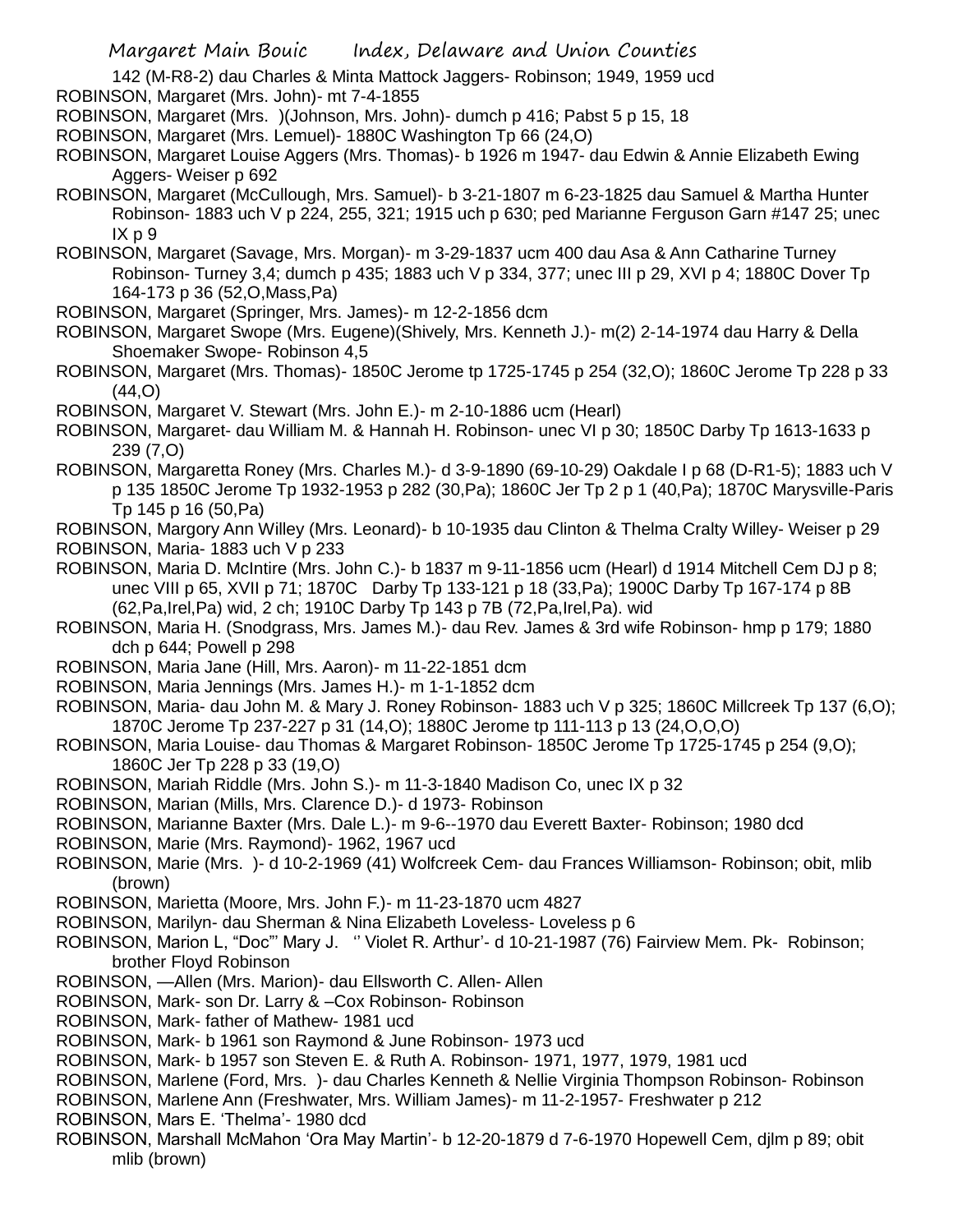ROBINSON, Marshall- son William & Elizabeth Robinson- 1860C Washington Tp 1458-1468 p 197 (21,O)

ROBINSON, Martha A.- dau Samuel D. & Anna F. Pollock Robinson- unec VI p 30; 1850C Darby Tp 1569- 1589 p 233 (7,O)

- ROBINSON, Martha A. (Mrs. William H.)- b 12-22-1842 m 2-27/29-1866 ucm 3915 d 8-5-1923 Oakdale I p 148 (C-R3-10)- dau John W. & Elizabeth Mitchell Robinson- Mitchell 11298; dumch p 20, 97; 1883 uch V p 46, 48, 228; 1915 uch p 681; unec VI p 30; 1850C Darby Tp 1654-1674 p 241 (7,O); 1860C Marysville 1534-1526 p 202 (17,O); 1870C Marysville-Paris Tp 202-203 p 23 (28,O)
- ROBINSON, Martha Ann- b 9-23-1906 d 1-3-1968 Mitchell Cem, DJ p 14, 23; dau Pearl O. & Elizabeth Lane Robinson- Robinson; unec IV p 45. VIII 55; obit Elizabeth Lane. Mlib (brown);1949, 1959, 1962, 1967 ucd
- ROBINSON, Martha (Beard, Mrs. Richard)- m 8-27/28-1843 ucm 899- dau Samuel & Martha hunter Robinson-1915 uch p 630; hjt 38, 188; unec VI p 4
- ROBINSON, Martha C. (Weld, Mrs. )- dau Aaron B. & Keziah Wilkins Robinson- dumch p 55; 1915 uch p 622; 1883 uch V p 134; obit Keziah, mlib;1880C Marysville 504-551 40 (1,O,O,O); 1900C Marysville 4th ward 385-398 p 15B (21,O,O,O)
- ROBINSON, Martha- dau Daniel & Nancy Robinson- 1850C Radnor Tp 138 p 179 (2,O)

ROBINSON, Martha (Mrs. Donald)- Robinson

ROBINSON, Martha E. B. (Mrs. J. B.)- d 9-27-1850 (31y8m) Mitchell Cem, DJ p 12

ROBINSON, Martha E. (Mrs. Charles)- b 1863 d 1926 Oller Cem 26

- ROBINSON, Martha E. Cooksey (Mrs. Thomas R.)- b 11-7-1869 m 5-21-1885 ucm (Hearl) d 7-17-1945, dau Nelson & Elmina Crowder Cooksey- obit Thomas R, mlib; 1900C Allen Tp 52-54 p 3A (30,O,O,O) m 15y; 1910C Allen Tp 144-146 6A (40,O,US,US) m 25y, no ch
- ROBINSON, Martha E. (Fout, Mrs. Joseph)- m 10-7-1876 ucm 5949; 1870C Washington Tp 36-34 6 (11,O); 1880C Wash Tp 98-102 p 11 (22,O,O,O)
- ROBINSON, Martha Eliza Mitchell (Mrs. James Dixon)- m 1-11/12-1838 ucm 481 d 9-20/27-1850; mt 10-9- 1850- dau George & Margaret Boles Robinson- 1915 uch p 826, 827, 870; 1883 uch V p 274; unec III p 30, XVI p 3; Mitchell 11242; 1820C Darby Tp 293 (-10); 1850C Jerome Tp 1748-1768 p 259 (31,O)
- ROBINSON, Martha E.- dau Samuel C. & Selina Lingrel Robinson- 1860C Washington T 1430-144 p 193 (1,O) ROBINSON, Martha H.- (11-Aug. 1836); uccp p 14 JB1 p 310
- ROBINSON, Martha Hunter (Mrs. Samuel)- b 1785 m 6-26-1806 onwq I d 9-23-1825 (40-7-21) Mitchell Cem, DJ p 9; 1883 uch V p 224, 254; unec II p 10; 1820C Darby Tp 311 (26-45)
- ROBINSON, Martha Irene Baxter (Mrs. Samuel Bruce)- b 1-1845 d 1909 Mitchell Cem, DJ 14; 1900C Jerome Tp 152-161 p 7A (55,O,Vt,Vt) m 3 y, 4 ch, 3 living
- ROBINSON, Martha (Irwin, Mrs. J. H.)- m 10-12-1858 ucm 2779
- ROBINSON, Martha- dau Israel Robinson- dumch p 55
- ROBINSON, Martha Jane (Curry, Mrs. W. L.)- m 12-21-1865 ucm 3877, mt 2-12-1896 dau James D. & Martha Eliza Mitchell Robinson- Mitchell 112423; unec XIII p 33; 1915 uch p 827, 870, 883; 1850C Darby Tp 1748-1768 p 259 (7,O); 1860C Jerome Tp 170–171 p 25 (17,O)
- ROBINSON, Martha J. (Bodley, Mrs. Frank)- m 4-13-1875 ucm 5683, mt 3 p 12; mt 5-12-1875
- ROBINSON, Martha J. (Irwin, Mrs. J. H.)- unec XII p 30
- ROBINSON, Martha- dau John & Nancy Robinson- 1860C Darby Tp 342-344 p 49 (6,O); 1870C Darby Tp 6-5 p 1 (15,O)
- ROBINSON, Martha J.- dau Joseph H. & Jane Robinson- unec VI p 30; 1850C Darby Tp 1570-1590 p 233  $(13, 0)$
- ROBINSON, Martha J. Weldon (Mrs. Robert L.)- m 11-11-1886 ucm (Hearl)
- ROBINSON, Martha L.- dau Elias & Mary Johnson Robinson- 1860C Claibourne Tp 705-688 93 (8,O); 1870C Claib Tp 261-257 p 33 (15,O)
- ROBINSON, Martha L. (Gease, Mrs. William Henry)- m 3-4-1895 ucm (Hearl)
- ROBINSON, Martha Louise (Kerr, Mrs. John W.)- b 1860 d 1936 dau Major & Louise McCally Robinson- ped Tamy L. Sarratt Green #120 11; unec VIII p 21
- ROBINSON, Martha Robinson (Mrs. )- unec XV p 79
- ROBINSON, Martha Tilton (Mrs. L. M.)- dau William & Jane A. Reid Tilton- dumch p 317
- ROBINSON, Martha J. V/Balentine (Mrs. David M.)- m 10-5-1853 ucm 2000
- ROBINSON, Marty Lynn- b 10-14-1956 (14-1970) dau Stephen & Marvine Crumb Robinson- Robinson; Freshwater p 96
- ROBINSON, Marvine Crumb (Mrs. Stephen)- b 5-17-1937 m 12-26-1955 dau Paul Marvin & Mary Riggs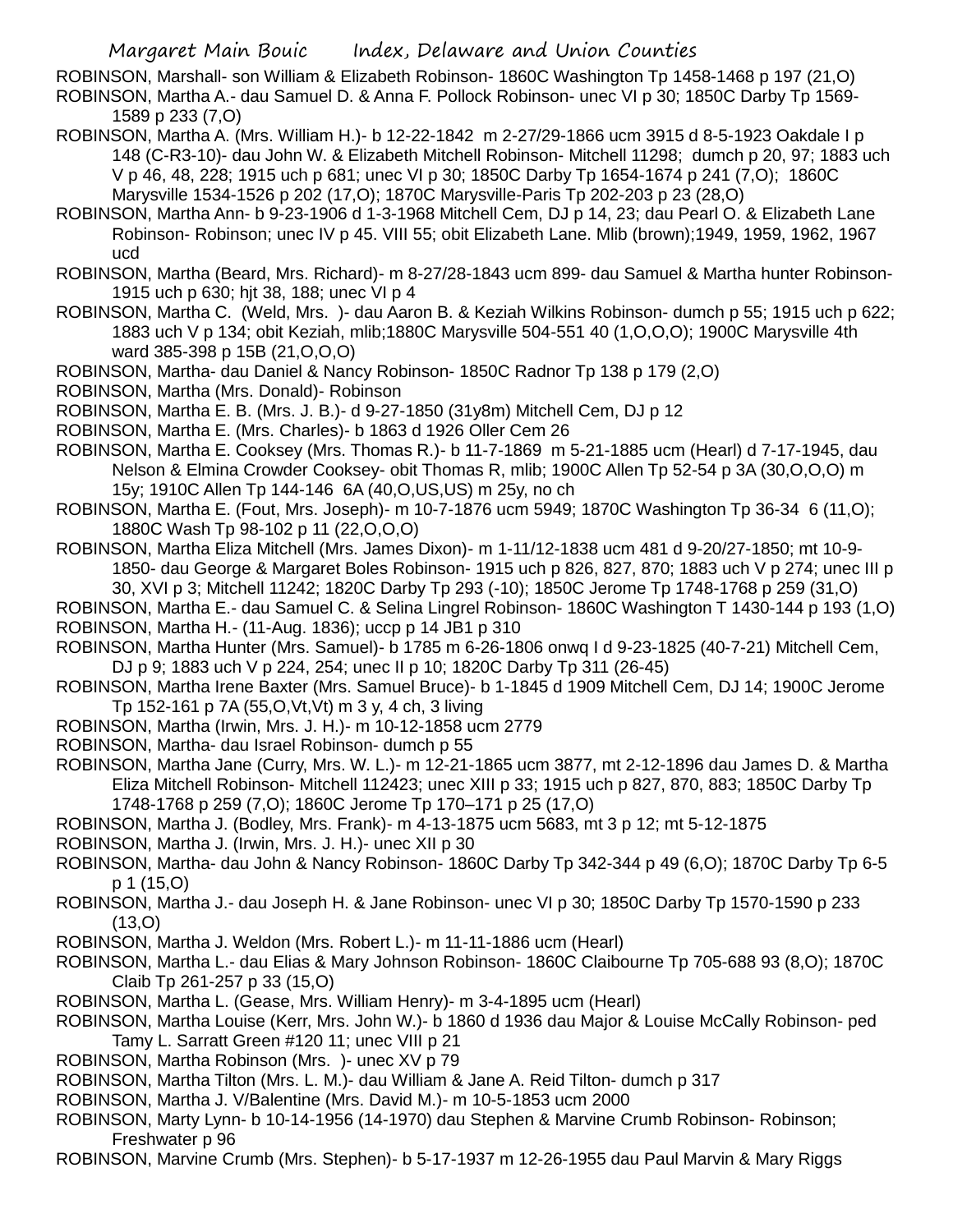- Crumb- Freshwater p 96
- ROBINSON, Mary- uca p 92
- ROBINSON, Mary- 1883 uch V p 366
- ROBINSON, Mary- Darby Tp, unec XVI 44
- ROBINSON, Mary- 1870C Concord Tp p 252, 256 (12)
- ROBINSON, Mary- 1870C Porter Tp p 448 (26)
- ROBINSON, Mary- 1870C Thompson Tp 505 (42)
- ROBINSON, Mary (36-1895); uninf p 8
- ROBINSON, Mary- d 9-3-1887 (31-4-26) Dover Tp uccp Bk 3 p 166,140
- ROBINSON, Mary- Quaker- unec X p 15; 1985 uch p 159 Byhalia Friends church
- ROBINSON, Mary A.- 1860C Darby Tp 383-384 p 55 (13,O)
- ROBINSON, Mary A. Beck (Mrs. Elias)- m 1-3-1874 ucm 5424
- ROBINSON, Mary Ada- dau James B. & Julia B. Decker Robinson- Decker 3
- ROBINSON, Mary (Mrs. Albert)- b 6-1862 1900C Richwood 137-145 p 6A (37,O,Pa,O); 1810C Claibourne-
- Richwood 337-344 p 12B (47,O,Pa,O): m 25y, 7 ch, 6 living
- ROBINSON, Mary (Mrs. Alfred)- Robinson 4,5; Smart 5,6
- ROBINSON, Mary Ann Cupp (Mrs. John)- b 5-15-1835 d 6-12-1914- dcc James Fathbrucknr 59
- ROBINSON, Mary A.- dau David R. & Julia Clapsaddle Robinson- 1900C Washington Tp 86 p 4B (-,O,O,O)
- ROBINSON, Mary A.- dau Joseph H. & Jane Robinson- unec VI p 30; 1850C Darby Tp 1570-1590 p 233 (3,O)
- ROBINSON, Mary A. (Kennedy, Mrs. James W.)- m 12-10-1885 ucm (Hearl)
- ROBINSON, Mary Ann Carpenter (Mrs. John)- b 5-15-1835 d 6-12-1914 delge VI 41
- ROBINSON, Mary Ann- d 1877 (23-2-29) dau DeWitt. Hjopewell Cem, djlm p 85
- ROBINSON, Mary Ann- (Edwards, Mrs. Owen)- Robinson
- ROBINSON, Mary Ann- dau Elisha Robinson- dumch p 55
- ROBINSON, Mary Ann (Mrs. William L.)- b 1-20-1814 Irel d 10-3-1903 Oakdale I p 101 (D-R9-19)
- ROBINSON, Mary A.- dau Robert & Rebecca J. Gill Robinson- 1870C Paris Tp 101-102 p 15 (7,O)
- ROBINSON, Mary A.- b 3-22-1877/6 dau William & Ortensie V. Eaton Robinson- dumch p 182; 1883 uch V p
- 481; 1880C Allen Tp 177-190 p 18 (3,O,Can,O); 1900C Allen Tp 50-52 p 3A (24,O,O,O)
- ROBINSON, Mary "Polly" Brown (Mrs. James)- dg 3-8-1907; dcq Hosea Lavender 11
- ROBINSON, Mary Brown (Mrs. Thomas)- 1880 dch p 830
- ROBINSON, Mary Charlotte- delge X p 10
- ROBINSON, Alice Mary (Mitchell, Mrs. Wade)- d 11-4-1985 (6) Bokescreek Cem dau Lloyd & Virginia Robinson- Robinson
- ROBINSON, Mary Ann Smith (Mrs. George)- m 2-13-1830 Madison Co, unec IV p 40
- ROBINSON, Mary Belle (Mrs. Charles L.)- 1949, 1959, 1962, 1967, 1971, 1973, 1975, 1977, 1979 ucd
- ROBINSON, Mary (Brown, Mrs. Leroy) 1915 uch p 993
- ROBINSON, Mary Butt (Mrs. John)- m 2-24-1844 dcm
- ROBINSON, Mary C.- 1870C Delaware Town 331 (2)
- ROBINSON, Mary D. (Ferris, Mrs. Judson)- m 9-15-1864 ucm 3623 dau John & Elizabeth Hayes Robinson-1883 uch V p 376; 1850C Concord Tp 2162 p 128 (7,O); 1860C Dover Tp 280 (17,O)
- ROBINSON, Mary C. d 8-8-1983 (83) bur near Cambridge- Robinson- sister Ross, Willard, etc
- ROBINSON, Mary Charlotte Tuscaloosa- dau John & Elizabeth Hayes Robinson- 1915 uch p 875
- 
- ROBINSON, Mary Chroswhahe (Mrs. John)- dg 8-14-1914 Cry Ab p 142
- ROBINSON, Mary David(s) (Mrs. Charles)- dau Sylvanus & Margaret Evans Robinson- 1908 dch p 700; Robinson; dg 3-8-1907
- ROBINSON, Mary (Dearborn, Mrs. John)- unec VIII p 11
- ROBINSON, Mary D. (Mrs. J. C.)- 1860C Darby Tp 390-392 p 56 (22,Pa)
- ROBINSON, Mary (Duffey, Mrs. George) -Freshwater p 225
- ROBINSON, Mary (Duffin, Mrs. )- dau John & Sarah Hill Robinson- dg 12-17-1907 Cry Ab p 90
- ROBINSON, Mary E.- d 10-25-1851 (6-1-25) dau J. W. & E. D.
- ROBINSON, Mary E. Clevenger (Mrs. Thomas L.)- b 5-1860 m 12-5-1888 ucm (Hearl) d 1940 Oakdale II p 20 (B-R10-4)- dau John F. & Harriet Wells Clevenger- Robinson; 1985 uch p 119; 1915 uch p 827, 836; 1900C Leesburg Tp 2 p 1A (40,O,O,O) m 11y, 2 ch
- ROBINSON, Mary E. David (Charles A.)- m 1-19-1854 dcm
- ROBINSON, Mary E.- dau Edward & Sarah F. Culp Robinson- 1880C Dover Tp 32-33 p 22 (6,O,O,O)
- ROBINSON, Mary E. Fout (Mrs. Thomas L.)- b 1856 m 5-16-1881 ucm (Hearl)d 1936 Byhalia Cem, lptw p 111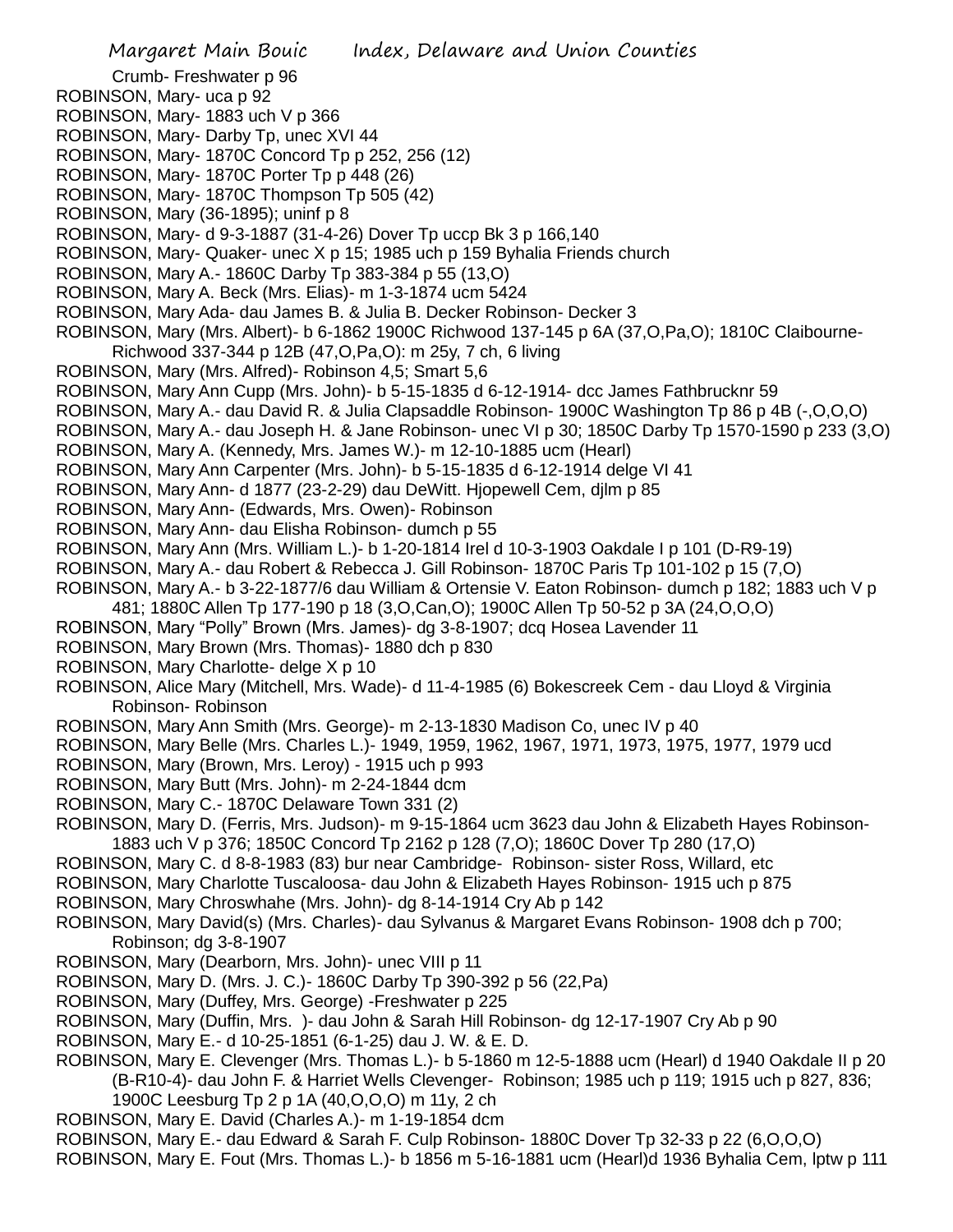ROBINSON, Mary E.- b 4-13-1884 Concord Tp dau John A. & Isabell Duffey Robinson- dcb

- ROBINSON, Mary Elizabeth Bell (Mrs. Sherwin S.)- b 6-28-1869 d 9-1951 Fairview Cem p 12- dau William &
	- Margaret Smart Bell- Smart 4,5; Robinson 3,4; Loveless p 5; delge X p 6; 1880 dch p 806
- ROBINSON, Mary Elizabeth David (Mrs. Charles A.)- m 1854 d 1876 dg 3-8-1907 Cry Ab p 24
- ROBINSON, Mary Elizabeth (Houk, Mrs. David) m 1-1-1851 dcm
- ROBINSON, Mary E. (Mrs. Lafayette)- b 10-1856; 1900C Washington Tp 26 p 1B (43,O,O,O) m 19y, no ch
- ROBINSON, Mary Elliott (Mrs. W. T.)- dau James & Sarah Jane Houser Elliott- 1915 uch p 808
- ROBINSON, Mary E. McMillen (Mrs. Lemuel)- b 10-1-1866 m 9-14-1893 ucm (Hearl) d 11-11-1899 Byhalia Cem, lptw p 118
- ROBINSON, Mary E. (Palmer, Mrs. David)- m 9-8-1861 ucm 3215
- ROBINSON, Mary E. (Plate/Platt, Mrs. Allen E.)- m 6-11-1896 ucm (Hearl) dau John W. & Sarah Coe Robinson- 1883 uch V p 134, 228; Marysville p 30; 1915 uch p 604, 680, 1087; obit Sarah Coe Robinson, mlib; 1870C Paris Tp 85-86 p 13 (10,O); 1880C Paris Tp 80-95 p 48 (19,O,O,O)
- ROBINSON, Mary Ethel- b 6-4-1883 Radnor Tp dau George F. & Emma P. Smith Robinson- dcb
- ROBINSON, Mary Etta (Robson, Mrs. Otis Edward)- b 1918- dau Ralph Richard & Anna Mary Boldman Robinson; ped Jean Robson Grube #299 3; unec XI p 52
- ROBINSON, Mary E. (Watkins, Mrs.David Palmer) m 9-8-1861 ucm (Hearl); unec XVII p 62
- ROBINSON, Mary E.- dau William & Elizabeth Robinson- 1860C Washington Tp 1458-1468 p 197 (19,O)
- ROBINSON, Mary (Hawn, Mrs. )(Miller, Mrs. )- dau Adam & Elizabeth Kirkland Robinson- 1883 uch V p 446; Kirkland 4; Turney 4,5; 1880 dch p 734; 1860C Millcreek Tp 44 (4,O); 1870C Scioto T p 5 (14,O)
- 
- ROBINSON, Mary Hill (Mrs. John L.)- m 2-22-1876 ucm 5845; mt 3 p 23; mt 3-8-1876
- ROBINSON, Mary H,.- dau James E. & Julia A. Ross Robinson- 1880 dch p 747
- ROBINSON, Mary ((Ingersol, Mrs. James)(Mrs. Frank)- b 5-16-1870 d 5-14-1927- dau James A. & Maria H. Reed Dever
- ROBINSON, Mary J.- 1869 wsc p 10
- ROBINSON, Mary J.- b 1884 d 1956 Oakdale II p 45 (G-R7-9)
- ROBINSON, Mary J.- 1870C Delaware Town p 282 (19)
- ROBINSON, Mary J.- plot Mitchell, also Scott 1908, Mitchell Cem p 24
- ROBINSON, Mary J.- dau Adam P. & Nancy J. Marshall Robinson- unec VI p 30; 1850C Darby Tp 1657-1677 p 245 (7,O); 1860C Darby Tp 434-435 p 61 (18,O)
- ROBINSON, Mary (Mrs. James)- Mitchell cem, DJ p 7; uccp p 35, ex JB4 p 55
- ROBINSON, Mary (Mrs. James)- 1883 uch V p 325; 1850C Jerome Tp 1884-1905 p 276 (42,Pa); 1860C Jerome Tp 7 p 1 (51,Pa); 1870C Jerome Tp 290-274 p 284 (62,Pa); 1880C Jerome Tp 275-285 p 30 (72,O,Pa,-)
- ROBINSON, Mary (Mrs. James W.)- div 2-23-1823, delge IX p 36
- ROBINSON, Mary Jane- interment 4-7-1914 DJ p 21, Mitchell Cem
- ROBINSON, Mary Jane Roney (Mrs. John M.)- m 12-5-1844 ucm 1001 d 1-28-1864 (36-4-3) Mitchell Cem, DJ p 6; unec VI p 16; 1883 uch V p 135, 324l 1850C Jerome Tp 1751-1771 p 258 (22,Pa)
- ROBINSON, Mary Jane Cassil (Mrs. James W.)- m 2-8-1855 ucm (Hearl) d 10-6-1893 (57y3m) Oakdale 954 (C-25) I p 197 (C-R2-17); dau John & Drusilla Gladden Cassil- dumch p 22; unec VIII p 35, XVI p 52a, XVII p 6; 1860C Marysville 1589-1583 p 208 (24,O); 1870C Marysville-Paris Tp 215-217 p 25 (33,O); 1880C Marysville 23-27 p 2 (43,O,Pa,O)
- ROBINSON, Mary Jane McCloud (Mrs. Elbridge Calvin)- m 9-10-1879 unec IV p 44
- ROBINSON, Mary J. (Mrs. Marion L.)- d 5-8-1973 (67) Fairview Mem. Pk- Robinson
- ROBINSON, Mary J. (McDowell, Mrs. William R.)- m 10-3-1876 ucm 5944 dau W. H. & Elizabeth McCampbell Robinson- 1883 uch V p 255; 1860C Darby Tp 344-346 p 49 (6,O); 1870C Darby Tp 106-75 14 (16,O) ROBINSON, Mary (Mrs. John)- 1860C Millcreek Tp 137 (36,O)
- ROBINSON, Mary (Mrs. John)- black- 1880C Milford 64 p 35 (22,O,NC,NC) cancer
- ROBINSON, Mary- dau John & Elizabeth Robinson- 1850C Jerome Tp 1851-1872 p 271 (4,O); 1860C Jerome Tp 152 p 23 (13,O)
- ROBINSON, Mary- dau John & Mary A. Robinson- d 9-3-1887 (31-4-26) Buxton Cem, djlm p 5 ; 1860C Dover Tp 185 (4,O); 1870C Dover Tp 151-153 p 19 (13,O); 1880C Dover Tp 56-59 p 24 (24,O,Can,O)
- ROBINSON, Mary- dau John & Sarah Hill Robinson- 1880 dch p 747
- ROBINSON, Mary- dau John W. & Elizabeth Mitchell Robinson- 1850C Darby Tp 1654-174 p 244 (5,O); unec VI p 30
- ROBINSON, Mary Johnson (Mrs. Elias)- 1860C Claibourne Tp 705-688 p 93 (35,O); 1870C Claib. Tp 261-257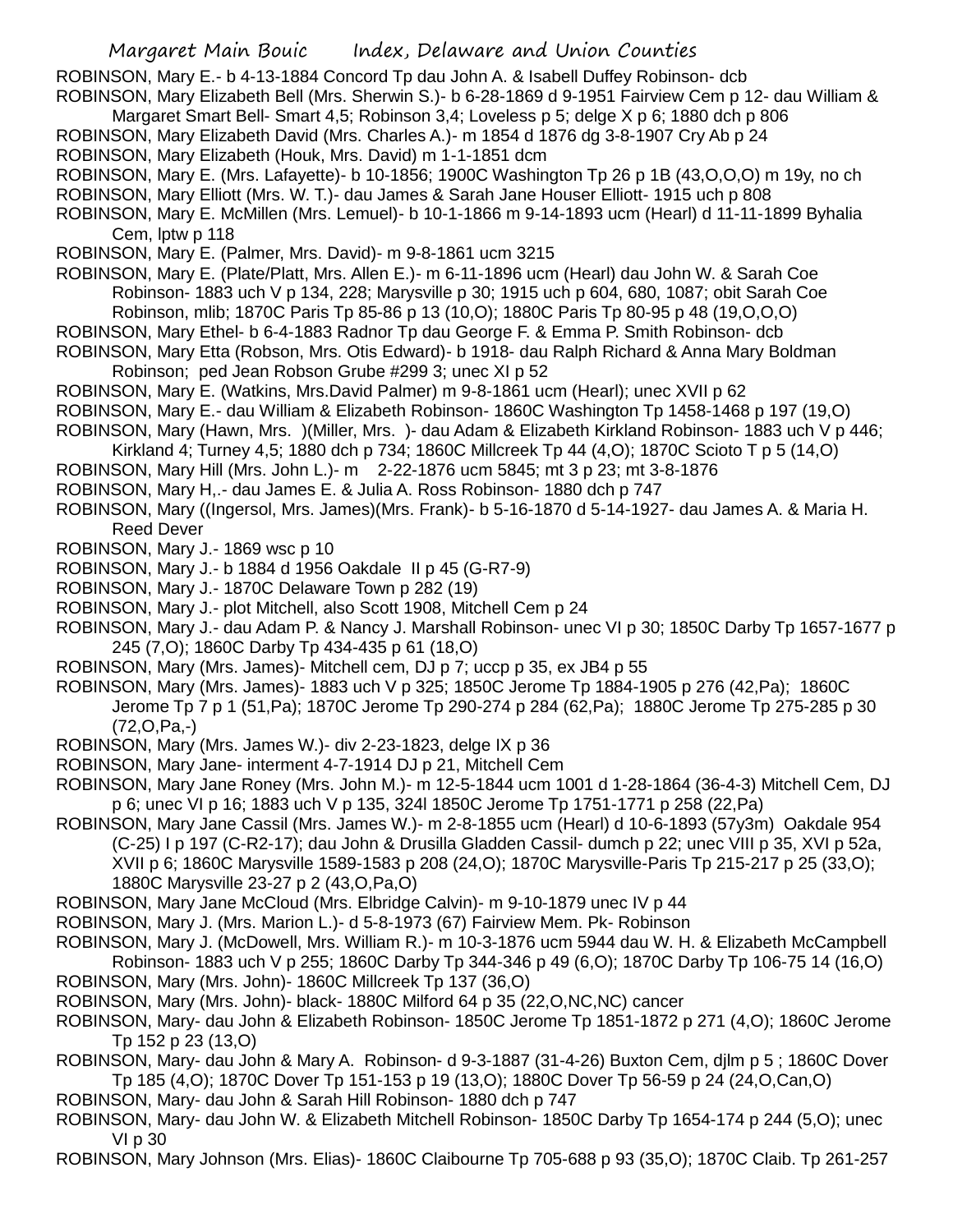p 33 (43,O)

- ROBINSON, Mary- dau Dr. Joseph T. & Eliza Mann Robinson- Turney 4; dumch p 435
- ROBINSON, Mary- dau Joshua F. & Jennie Robinson- 1910C Unionville 25 p 1B (12/12,O,O,O)
- ROBINSON, Mary J. (Mrs. Teddy)- 1967 ucd
- ROBINSON, Mary J. Valentine (Mrs. David Mitchell)- b 1831 m 10-5-1853 ucm 200 d 1919 Mitchell Cem, DJ p 19- dau James Valentine- unec VIII p 10, XVI p 30; mt 10-12-1853; 1860C Darby Tp 424-430 p 60 (28,O); 1870C Darby Tp 139-127 p 19 (38,O); 1880C Darby Tp 118 (48,O,O,O); 1900C Darby Tp 141- 147 p 7A (68,O,Va,Va)- m 56y; 1910C Darby Tp 90 5A (77,O,Vt,Vt) wid
- ROBINSON, Mary K. Stults (Mrs. Verlyn T.)- dau Blanche Decker Stults- 1961, 1964, 1969, 1971 dcd

ROBINSON, Mary (Loveless, Mrs. Bert)(Thomas, Mrs. )- d 5-7-1961 (77) Oak Grove Cem- dau George F. Robinson- dg 12-24-1918- Cry Ab p 107

- ROBINSON, Mary M.- 1870C Scioto Tp p 475 (14)
- ROBINSON, Mary M.- b 1862 d 1940 Claibourne Cem p 38

ROBINSON, Mary McCloud (Mrs. Dr. E. C.)- dau Charles & Mary Jane Carpenter McCloud- 1883 uch V p 123

- ROBINSON, Mary (Mitchell, Mrs. Wade)(Worstell, Mrs. )- dau Lloyd M. & Virginia Russell Robinson-
- Robinson; Howison; obit Virginia, mlib (brown); obit Lloyd, mlib (brown)
- ROBINSON, Mary M. Layton (Mrs. Albert)- m 3-11- 1885 ucm (Hearl)
- ROBINSON, Mary M.- dau Samuel & Selina Lingrel Robinson- 1860C Washington Tp 1430-1440 p 193 (6,O); 1870C Wash. Tp 36-34 p 51 (16,O)

ROBINSON, Mary M. (Shaw, Mrs. William)- m 7-15-1845 dcm; Pabst Pion II p 226

- ROBINSON, Mary Mulligan (Mrs. Samuel)- b 11-1866or 10-27-1864 m 4-7-1887 ucm (Hearl); 1900C Allen Tp 42-44 p 2B (33,O,Irel,Irel) m 13y, 2 ch; 1910C Allen Tp 128-1130 p 5B (45,O,Irel,Irel) m 24y, 2 ch; 1949 ucd
- ROBINSON, Mary- b 9-23-1906 d 2-24-1907 twin dau Pearl O. & Elizabeth Lane Robinson- unec IV p 45 ROBINSON, Mary P.- dau Girard & Lucille M. Jeffries Robinson- Robinson; 1915 uch p 878
- ROBINSON, Mary P.(Lavender, Mrs. Jesse)- b 6-22-1830 m 6-19-1853 dcm d 6-16-1921 dau James & Mary Borne Robinson- dcq Hosea Lavender 5
- ROBINSON, Mary (Priday, Mrs. Paul Henry)- b 1892 d 1975 Jerome Tp Cem, DJ p 111
- ROBINSON, Mary R. (Avis, Mrs. William)- dau Samuel D. & Ann F. Pollock Robinson- unec VI p 30; 1883 uch V p 255; 1850C Darby Tp 1569-1589 p 233 (2,O)
- ROBINSON, Mary R.- b 11-1895 dau Albert W. & Mary Robinson- 1900C Richwood 1137-145 p 6A (4,O,O,O)
- ROBINSON, Mary R. (Ayres, Mrs. Delbert W.)- b 1851 m 8-19-1868 ucm 4418 d 3-7-1930 Oakdale II p 12 (B-R8-5)
- ROBINSON, Mary R. Crumpacker (Mrs. Jeremiah)- m 12-8-1877 ucm 6166
- ROBINSON, Mary (Mrs. Robert N.)- unec XV p 79, Darby Tp
- ROBINSON, Mary- dau Robert & Rebecca Jennie Gill- 1880C Paris Tp 99-101 p 11 (16,O,O,O)
- ROBINSON, Mary S. (Mrs. Millen)- d 2-13-1842 (24-6-27) Berlin Tp House Cem, Powell p 46
- ROBINSON, Mary (Smart, Mrs. John S.)- b 5-16-1816 m 5-20/23-1833 ucm 301- dau Asa & Catharine Turney Robinson; dumch p 352, 435; 1883 uch V p 144, 334; unec II p 35; 1840C Millcreek Tp 1345 (20-30); 1870C Millcreek Tp 105 p 13 (53,O)
- ROBINSON, Mary Taylor (Mrs. William Daniel)- dcc Ray Bauman 49; Robinson 1; 1883 uch V p 376 ROBINSON, Mary VanSickle (Mrs. William)- Robinson
- ROBINSON, Mary- b 1-11-1871 Oxford Tp dau William & Harriet A. Balckman Robinson- dcb
- ROBINSON, Mary (Mrs. William)- 1908 dch p 326
- ROBINSON, Mary (Mrs. William)- 1860C Allen Tp 759-766 p 104 (40,Irel); 1870C Allen Tp 116-110 p 8

(55,Irel); 1880C Allen Tp 183-196 p 19 (67,Irel,Irel,Irel);1900C Allen Tp 52-54 p 3A (85,Irel,Irel,Irel) ROBINSON, Mary Ann- d 10-2-1903 (88y9m) b Ireland, Oakdale 1818 (132-D)

ROBINSON, Maryann (Mrs. John)- b 5-15-1835 d 6-12-1914 Buxton Cem, djlm p 5; 1860C Dover Tp 185 (25,O); 1870C Dover Tp 151-153 p 19 (36,O; 1880C Dover Tp 56-59 p 24 (67,O,O,Va)' 1900C Dover

Tp 144-146 p 7A (65,O,O,O); 1910C Dover Tp 185-189 p 8A (74,O,o,O) wid 4 ch, 1 living

- ROBINSON, Marybelle Pyers (Mrs. Charles L.)-b 9-6-1918/9 m 1940 d 4-23-1980 (60) Hopewell Cem- djlm p 80 dau Robert & Nellie Phelps Pyers- Robinson
- ROBINSON, Marybelle Mayers (Mrs. Charles)- b 12-17-1904 d 9-19-1989 (84) Oakdale Cem- dau Lewis H. & Birdie DeWitt Mayers- Robinson
- ROBINSON, Maryetta (Moore, Mrs. John Thomas)- b 1843 d 5-5-1915 Oakdale I p 81 (D-R2-34) ROBINSON, Marty Linn (Fisher, Mrs. Joseph D.)- m 8-22-1981 dau Stephen G. Robinson- Robinson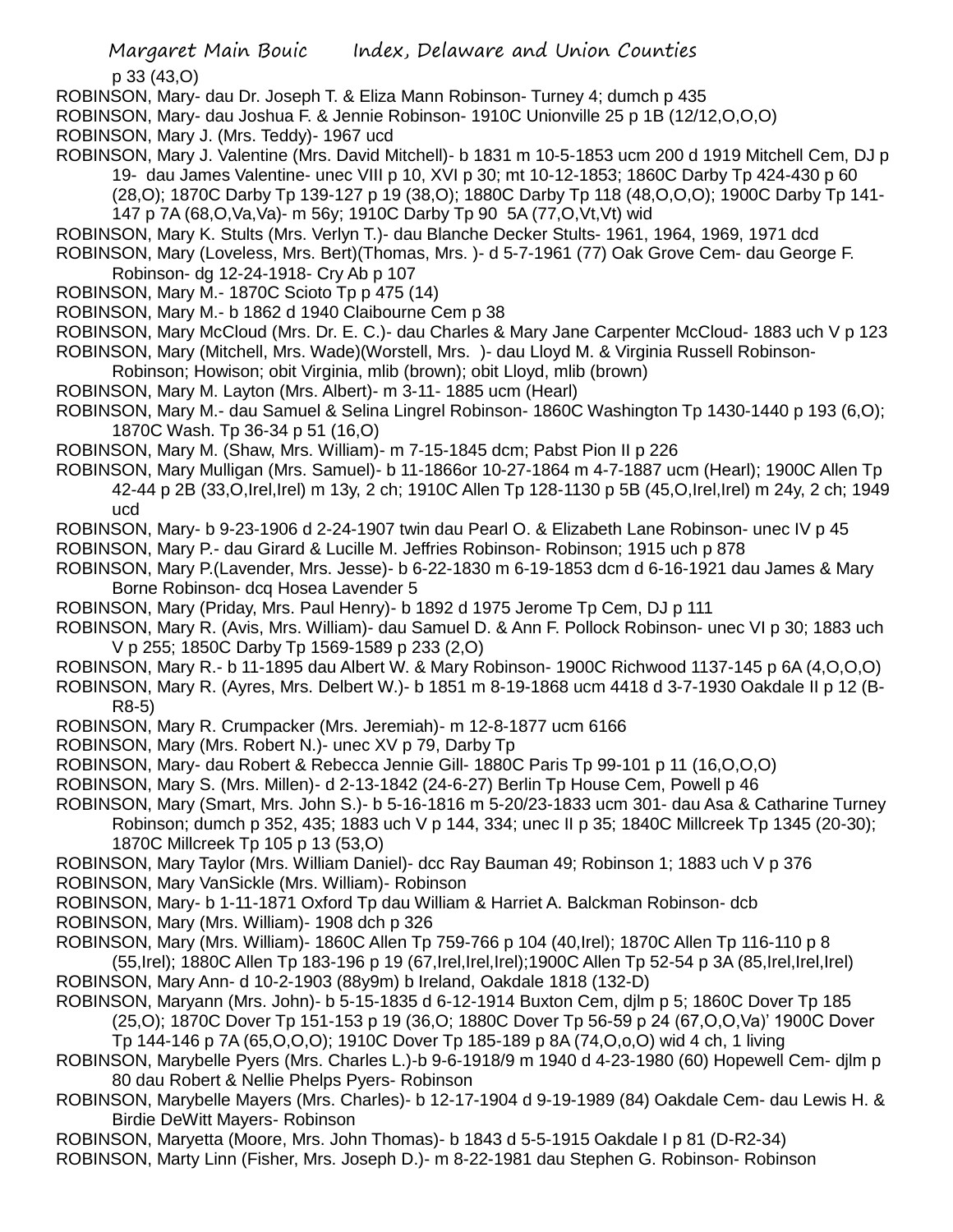- ROBINSON, Mathew- 1910C Allen Tp 9 p 1 (54,Can, Eng, Irel)
- ROBINSON, Mathew- son Mark Robinson- 1981 ucd
- ROBINSON, Matthew (48-1904) Paris Tp, uninf p 12, 13
- ROBINSON, Matthew- b 1972 son Dale L. & Marianne Robinson- 1980 dcd
- ROBINSON, Matthew Dale- b 12-12-1972 son Dale L. & Marianne Robinson- Robinson
- ROBINSON, Matthew Dixon- b 7-19-1982 son Steven Dixon & Ann Lorraine McAllister Robinson- Robinson; 1977, 1983 ucd
- ROBINSON, Matthew G.- b 12-1830 1900C Marysville 3rd ward 81-85 p 3B (69,Pa,Pa,Pa) wid
- ROBINSON, Matthew H.- d 9-17-1844 (16y9m) Mitchell Cem DJ p 10
- ROBINSON, Matthew- b 1967 son Steven E. & Ruth A. Robinson- 1971, 1979, 1981 ucd
- ROBINSON, Matilda- d 6-16-1891 (36-5-22) Byhalia Cem, lptw p 118
- ROBINSON, Matilda Davisson (Mrs. William)- m 9-22-1817 Madison Co, unec IV p 30
- ROBINSON, Matilda- dau Samuel & Saline Lingrel Robinson- 1880C Washington Tp 103-107 (26,O,O,O)
- ROBINSON, Matilda Smith (Mrs. Thomas W.)- unec IV p 14
- ROBINSON, Matilda Weiser (Mrs. )- dau Henry & Anna Betts Weiser- Weiser p 85
- ROBINSON, Matilda (White, Mrs. Isaac Bennett)- White II (116)
- ROBINSON, Mattie d 8-5-1923 (80) Oakdale 3602 (C-34)
- ROBINSON, Mattie- dau David M. & Elizabeth Mitchell Robinson- 1883 uch V p 255
- ROBINSON, Mattie E.- d 11-6-1862 (1y9d) Mitchell Cem, DJ p 12
- ROBINSON, Mattie- dau Reuben & Hattie Robinson- 1870C Scioto Tp 112 p 481 (1,O)
- ROBINSON, Maude M.- b 8-1889 dau -- & Jennie Wilson? Robinson- 1900C Jerome T 300-362 p 16A (10,O,O,O)
- ROBINSON, Max Eugene 'Patricia "Patty" Cr(e)amer'- m 8-28-1947- son Walter Wells & Emma Parrott Robinson- Robinson; Parrott; obit Emma, mlib (brown); 1985 uch p 119, 170; 1949, 1959, 1962, 1967, 1971, 1973, 1975, 1977, 1979, 1981, 1983 ucd
- ROBINSON, Maxine(Silcott, Mrs. )- dau William A. & Lydia Lee Gregory Robinson- Robinson
- ROBINSON, May A.- d 5-15-1927 (56y) Oakdale 3919 (E-26) Oakdale I p0 6 (E-R6-2)1
- ROBINSON, Maybelle Myers (Mrs. Harry)- dau Lue h,. Myers- Robinson; 1967, 1971, 1973, 1975, 1977, 1979, 1981, 1983 ucd
- ROBINSON, Mazie (Mrs. William W. "Robbie")- Robinson; obit William "Robbie", mlib (brown)
- ROBINSON, M. D.- uca p 35, Darby Tp
- ROBINSON, Meade C, 'Nellie M. b 12-7-1891/0 m 3-17-1920 d 1956 Oakdale II 81 (H-R16-1) son Adelbert "Dell" & Cora Strider Robinson- 1900C Marysville 1st ward 326-340 p 14B (10,O,O,Va); 3 ring binder, mlib
- ROBINSON, Melissa- b 1971 dau Claude W. & Jo Robinson- 1973, 1975, 1977, 1979, 1981, 1983 ucd
- ROBINSON, Melissa Kelly (Dennis, Mrs. Danny)- m 7-25-1992 dau Claude Robinson- Robinson
- ROBINSON, Melvina M. (Reams, Mrs. Robert)- m 2-23-1893 ucm (Hearl)
- ROBINSON, Merle/Murrell J.- b 12-25-1886/5 d 12-16-1944 Chem. Warfare Service, Oakdale II p 68 (H-R4-8) grandson Charles & Glen L. Northrop- 1900C Marysville 4th ward 377-387 p 15A (14,O,O,O; also 1900C Taylor Tp 73-76 p 4A (14,O,O,O)
- ROBINSON, Merle D.'Mona Tillman' son Walter W. & Emma Parrott Robinson- Robinson; obit Emma, mlib (brown); Parrott; Graham (175526); 1985 uch p 119; obit Walter W., mlib; 1949, 1959, 1962. 1967, 1971, 1973, 1975, 1977, 1979, 1981, 1983 ucd
- ROBINSON, Merle F.- d 3-12-1943 plane crash (22) brother Mrs. Arthur Amrine- obit, mlib
- ROBINSON, ----(Amrine, Mrs. Arthur)- sister Merle F., obit Merle F., mlib
- ROBINSON, Mertie- dau W. H. & Elizabeth McCampbell Robinson- 1883 uch V p 255
- ROBINSON, Mettie- dau Wm. M. & Hannah Crawford Robinson- 1870C Marysville 12 p 2 (24,O)
- ROBINSON, M. G. 'Eliza J.'- b 12-8-1839 Chester Co, Pa d 7-23-1917 Oakdale II p 18 (B-R9-16); dumch p 130
- ROBINSON, Michael Edward 'Kathryn'- b 1958 son Edward R. & Monna Jeanne Rollf Robinson- Robinson; 1964, 1969, 1971, 1980 dcd
- ROBINSON, Michael- son Edward R. & Ann Robinson- 1961 dcd (3)
- ROBINSON, Michael Glen- b 12-20-1956 son Lloyd,Jr. & Sherrill Jean Egley Robinson- Weiser p 437
- ROBINSON, Michael- son Thomas,Jr. & Naomi Moore Robinson- Robinson
- ROBINSON, Michael Troy ' Soderberg'- son Claude Robinson- Robinson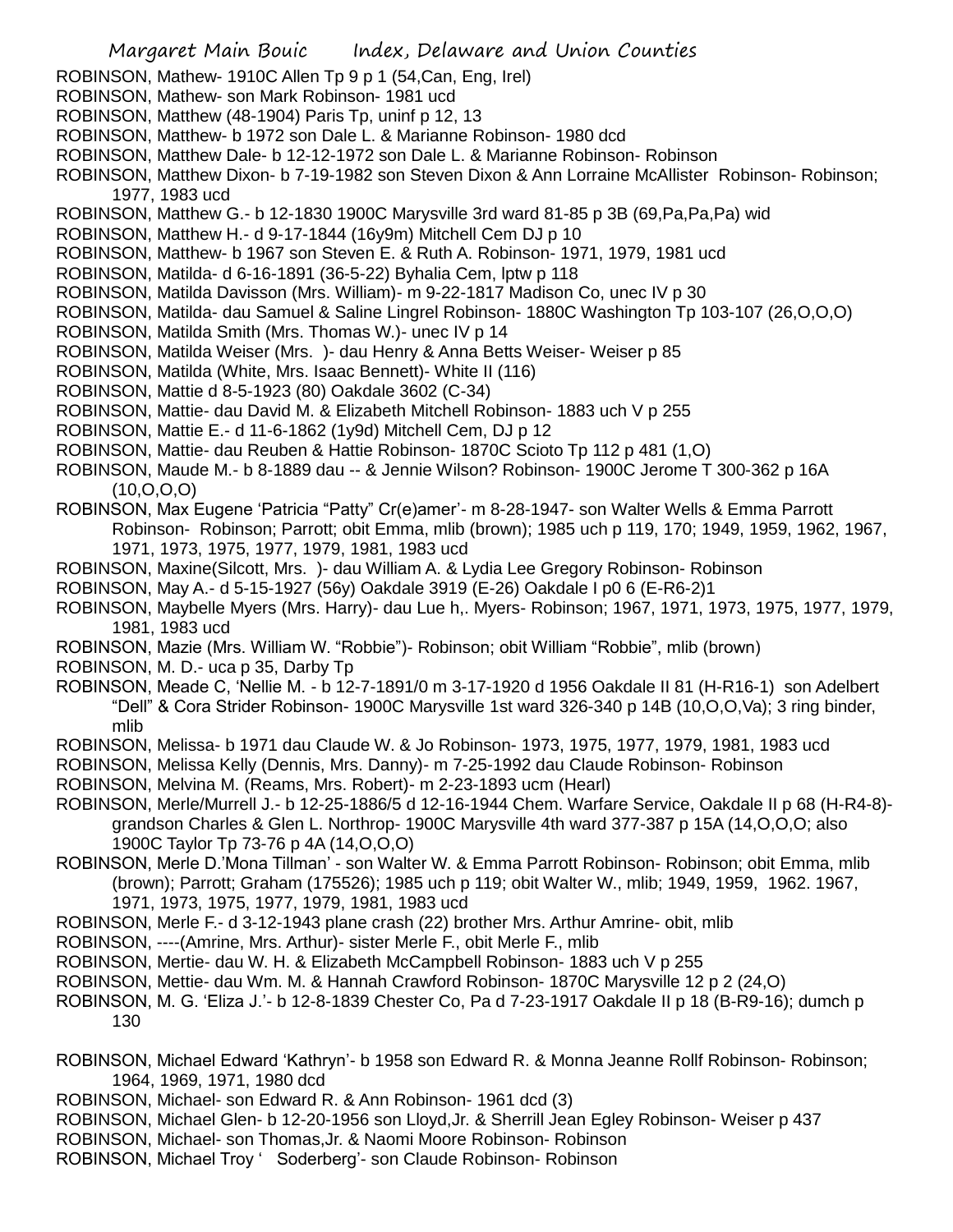ROBINSON, Michael Troy- b 531-1989 son Michael Troy & Soderberg Robinson- Robinson

ROBINSON, Michel- b 1956 son Leonard & Margery Ann Willey Robinson- Weiser p 29

ROBINSON, Mildred- 1971 dcd- Powell

ROBINSON, Mildred (Conklin, Mrs. Joseph)- m 11-3-1946 dau Lloyd & Virginia Robinson- Robinson; Conklin; Howison; 1985 uch p 30; obit Lloyd, obit Virginia, mlib (brown)

ROBINSON, Mildred (Crew, Mrs. )- dau William & Minnie Bartlett Robinson- Robinson

ROBINSON, Mildred (McDowell/McDougall, Mrs. )-b 4-1889 dau Francis J. & Lillaphon Robinson- 1900C Allen Tp 55-57 p 3B (11,O,Can,O); obit Frank, mlib; obit Victor, mlib

- ROBINSON, Millen/Miller 'Mary S.'- 1880 dch p 336; delge VIII p 53; Powell p 46; delge V p 66 (1826 Delaware Tp
- ROBINSON, Milton T.- son Carl D. Robinson- Robinson
- ROBINSON, Mina Letitia- b 3-1-1877 d 12-14-1879 (2-9-3) Mitchell Cem, DJ p 14- dau Samuel Bruce & Martha Irene Baxter Robinson- Robinson Bible; unec IX p 53
- ROBINSON, Minerva- delge V p 67; 1826, Delaware Tp
- ROBINSON, Minerva (Brown, Mrs. Levi)- m 11-1826 Del Pat & Fr Chron, dcga p 36; 1820C Delaware Town; Pabst 5 p 1

ROBINSON, Minerva (Welch, Mrs. )- dau James Henry & Flora Lothrey Robinson- obit James Henry, mlib

- ROBINSON, Minnia L.- b 1861 d 1877 Mitchell Cem, DJ p 8
- ROBINSON, Minnie Bartlett (Mrs. William)- Robinson
- ROBINSON, Minnie L.- b 1861 d 1877 Mitchell Cem- dau John C. & Mariah Robinson- 1870C Darby Tp 133- 121 p 18 (8,O)
- ROBINSON, Minnie Louise McMasters (Mrs. Ernest Hush)- Robinson
- ROBINSON, M. J.- dau J. D. & Anjaline Robinson- 1860C Jerome Tp 170-171 p 25 (17,O)
- ROBINSON, M. J. (Mrs. J. M.)- Mitchell Cem, DJ p 13
- ROBINSON, M. L. (Mrs. C. M.)- Mitchell Cem DJ p 9
- ROBINSON, M. M.- uca p 59, Paris Tp
- ROBINSON, J. Moderwell- b 2-29-1820 d 1-18-1894 Oakdale I p 161 (C-18)- son Thomas Robinson; hjt p 40, 187; 1915 uch p 2246, 792
- ROBINSON, Mollie (Rapp, Mrs. Charles)- m 4-19-1865 ucm 3719
- ROBINSON, Mona Tillman (Mrs. Merle Dean)- dau Kenneth F. & Lillie Graham Tillman- 1985 uch p 119; Graham 175526; 1959, 1962, 1967, 1973, 1975, 1977, 1979, 1981, 1983 ucd
- ROBINSON, Monna Jean "Mo"(Mrs. Dr. Edward R.)- Robinson; 1964, 1969, 1971 dcd
- ROBINSON, Myra (Mrs. Alfred J.)- d 5-18-1940 obit, mlib
- ROBINSON, Myrta Doela (Gilleyhen, Mrs. Jacob David)- m 11-16-1893 ucm (Hearl)
- ROBINSON, Myrtle- dau James Dixon & Algelana Wood Robinson- unec XIII p 33
- ROBINSON, Myrtle- dau James D. & Martha Eliza Mitchell Robinson- 1915 uch p 883
- ROBINSON, Myrtle (Sharp, Mrs. Watt)- b 5-25-1878 m 1-25-1900 d 7-15-1951 dau Alfred & Jane Rittenhouse Robinson- Longbrake 3,4; 1915 uch p 997; Rittenhouse 4,5; Richey (15(13)171); Sbc p 45; dg 5-19-
	- 1914 Cry Ab p 120; 1880C Dover Tp 83-88 p 217 (2,O,Va,Va)
- ROBINSON, Nancy- 1870C Concord Tp 252 (28)
- ROBINSON, Nancy- 1st Del Co Pioneer 1901; delge XIII p 52
- ROBINSON, Nancy Ann Gooding (Mrs. John)- sister John Gooding- dg 12-5-1913 Cry Ab p 75
- ROBINSON, —(Rhodes, Mrs. D. M.)\_- dau John & Mary Ann Gooding Robinson- dg 12-5-1913 Cry Ab p 75
- ROBINSON, --- (Duffy, Mrs. H. G.)- dau John & Mary Ann Gooding Robinson- dg 12- 5-1913 Cry Ab p 75
- ROBINSON, Nancy A. Goodwin (Mrs. John)- m 1862 dg 12-17-1907 Cry Ab p 90
- ROBINSON, Nancy (Buck, Mrs. Perry)- m 11-12-1837 ucm 461 dau James & Jane Morrison Robinson- 1915 uch p 405; 1883 uch V p 224; unec III p 30, XV p 70
- ROBINSON, Nancy Caldwell (Mrs. Alexander)- 1883 uch V p 225; unec XV 70
- ROBINSON, Nancy Curry (Mrs. Samuel)- b 1-19-1822 m 1-20/19-1841 ucd 693 d 4-10-1865 Mitchell Cem, DJ
	- p 10; dau James A. & Phoebe Winget Curry- 1915 uch p 547; 1883 uch V p 254, 321; unec IV p 44, V p 37; 1860C Darby Tp 335-337 p 48 (27,O)
- ROBINSON, Nancy (Mrs. Daniel)- 1850C Radnor Tp 138 p 179 (34,O)
- ROBINSON, Nancy Frazier (Mrs. )- dau Rev. Henry Frazier- Frazier 1,2; Pounds 1,2, p 6
- ROBINSON, Nancy Gooding (Mrs. John)- m 11-20-1868 dcm; 1880 dch p 747- dau Mrs. Mary Warner Goodin Hill- dg 1-1-1904 Cry Ab p 215
- ROBINSON, Nancy (Hoover, Mrs. Abraham)- m 2-13-1812 onwq I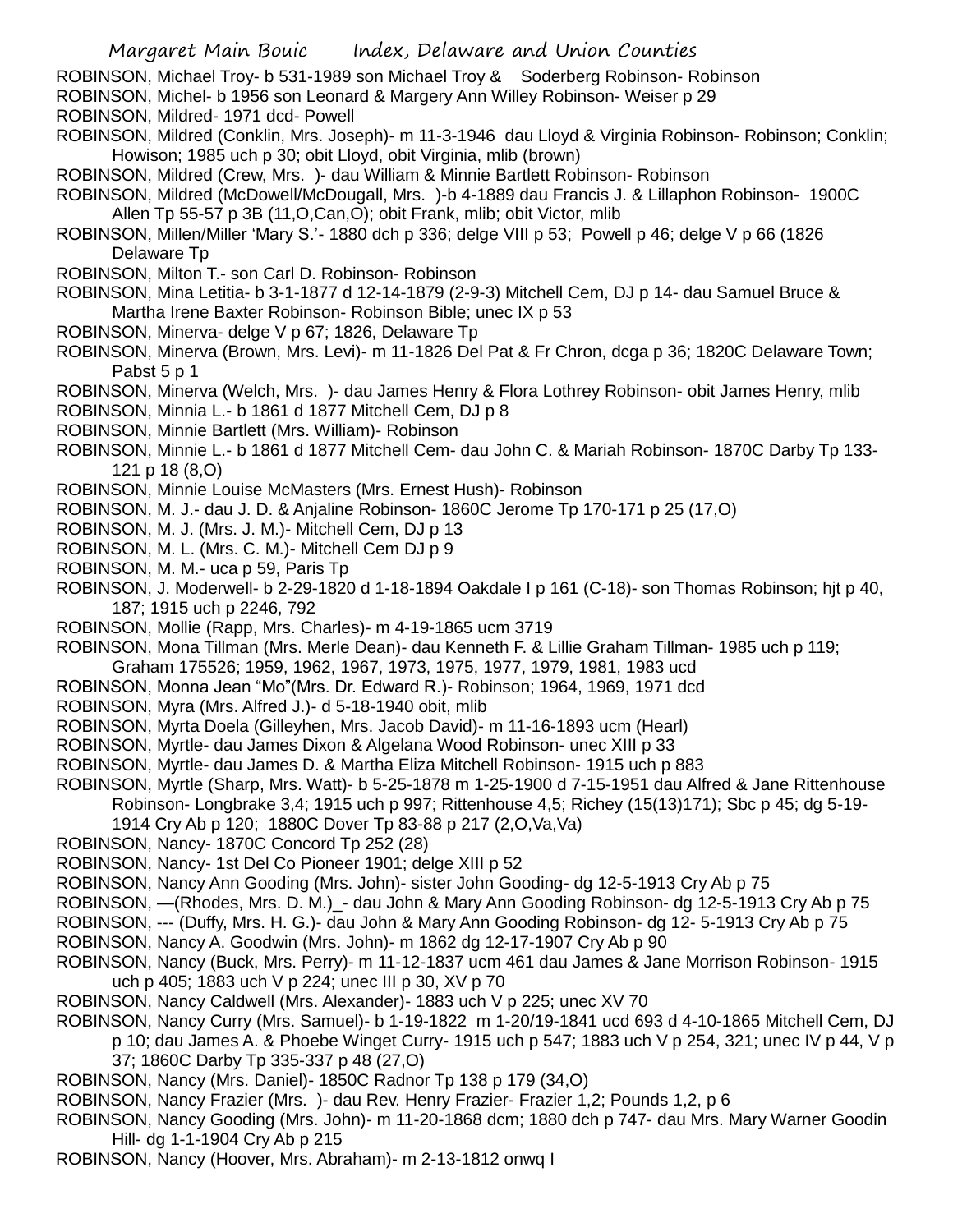ROBINSON, Nancy (Mrs. John)- b 9-14-1816 d 12-19-1910 Mitchell Cem, DJ p 15; 1860C Darby Tp 342-344 (37,O); 1870C Darby Tp 6-5- p 1 (45,O); 1900C Darby Tp 262-277 p 13B (-,O,Irel,Pa) m 49y, 4 ch ROBINSON, Nancy E.- 1870C Marlborough Tp p 412 (24)

ROBINSON, Nancy G. (Ewing, Mrs. Thomas M.)- m 1-19-1832 ucm 254; unec II p 34

ROBINSON, Nancy Marshall (Mrs. Adam Patterson)- 1813/2 Md m 12-6-1836 ucm 389 d 7-31-1900 (87y3m) Oakdale I p 164 (C-12); DJ p 6; 1883 uch V p 135; unec III p 29, VI p 30, XV p 23; 1840C Darby Tp 1088 p 48 (20-30); 1850C Darby Tp 1657-1677 p 245 (38,O); 1860C Darby Tp 434-435 p 61 (48,O); 1870C Darby Tp 222-210 p 28 (57, O); 1880C Marysville 193-207 9 (67, O, Va, Va); obit George Paterson, mlib;

ROBINSON, Nancy Mayfield (Mrs. Thomas)- m 8-21-1864 dcm; sister Andrew Mayfield- dg 1-16-1914 Cry Ab p 85

- ROBINSON, Nancy O.- dau Joseph M. & Jane Robinson- unec VI p 30; 1850C Darby Tp 1570-1590 p 233 (5,O); 1860C Darby Tp 383-384 55 (15,O)
- ROBINSON, Nancy Phillips (Mrs. Daniel)- m 3-15-1842 dcm
- ROBINSON, Nancy (Prindle, Mrs. Allen)- dau Cecil & Eloise Owens Robinson- Robinson; 1961, 1964 dcd
- ROBINSON, Nancy (Wotring, Mrs. Erastus)- Powell p 309
- ROBINSON, Naomi Moore (Mrs. Thomas,Jr.)- Robinson
- ROBINSON, Nathan- son Peter Robinson- dumch p 55
- ROBINSON, N. C. (Mrs. J. T.)- York Cem p 15
- ROBINSON, Neil B. b 3-20-1924 d 7-28-1994 (70) bur Centerburg- son Carl W. & Elsie Barker Robinson-Robinson
- ROBINSON, Nellie 1883 uch V p 48; Mitchell Cem, DJ p 9
- ROBINSON, Nellie (Cooper, Mrs. )- dau Joshua Frank & Jennie Robinson- obit Joshua Frank, mlib
- ROBINSON, Nellie- b 2-1880 dau Gunner & Rue Robinson- 1880C Jerome Tp 265-275 p 29 (4/12,O,O,O)
- ROBINSON, Nellie (Hamilton, Mrs. Frank N.)- b 3-5-1860 m 12-17-1885 ucm (Hearl) d 7-18-1901 Oakdale I p 43 (C-R1-6)dau Robert & Rebecca Jane Gill Robinson- ped Robert Otte Hamilton #45 5; unec IV p 16, XV p 9; 1860C Paris Tp 1238-1229 p 163 (4/12,O); 1870C Paris T 101-102 p 15 (10,O); 1880C Paris Tp 99-101 (20,O,O,O)
- ROBINSON, Nellie M. -dau Joshua F. & Jernnie Robinson- 1910C Unionville 25 p 1B (4,O,O,O)
- ROBINSON, Nellie M. (Mrs. Meade C.)- b 1894 Oakdale II p 81 (H-R16-1)
- ROBINSON, Nellie Virginia Thompson (Mrs. Charles Kenneth)- Robinson
- ROBINSON, Nelson- son Joseph & Jane Robinson- 1860C Darby Tp 383-384 p 55 (17,O)
- ROBINSON, Nettie (Breece, Mrs. Elmer)- dau James & Susannah Maugans Robinson- Maugans p 34
- ROBINSON, Nettie M. (Bruce, Mrs. George E.)- m 12-22-1886 ucm (Hearl)
- ROBINSON, Neva (Giede, Mrs. )- dau Charles Kenneth & Nellie Virginia Thompson Robinson- Robinson

ROBINSON, Newell E.- b 9-19-1873 Scioto Tp d 1-25-1874 (3m), son Arthur S. & Sarah J. Thomas Robinsoninfant, Scioto Tp, dcb, dcdeaths; 1880 dch p 733; Robinson 3

- ROBINSON, Newton- son Andrew Robinson- dumch p 55
- ROBINSON, Newton E.- 1870C Brown Tp 251 (8)
- ROBINSON, Newton E.- son James E. & Julia A. Ross Robinson- 1880 dch p 747
- ROBINSON, Newton- son Joseph & Jane Robinson- 1860C Darby Tp 383-384 p 55 (9,O)
- ROBINSON, Nikki- dau Dane & Cindy Robinson- Robinson- engaged to Greg Nelson
- ROBINSON, Nina Elizabeth Loveless (Mrs. Sherman)- dau Leonard & Murtel Loyd loveless- Loveless p 6 ROBINSON, Noah- 1870C Thomson Tp 495 (8)
- ROBINSON, Nona- d 6-20-1876 (4-6-2)- dau L. R., & C. E.- Byhalia Cem, lptw p 118
- ROBINSON, Nora E. Burkholder (Mrs. David G.)- m 5-26-1868 delge XIII 59
- ROBINSON, Nora Mae Rinehard (Mrs. Sim)- d 4-8-1970 (84) bur Center Cem, Cardington- Robinson ROBINSON, Norah 1964, 1969 dcd
- ROBINSON, Norma Frances (Haiden, Mrs. James Richard)- b 8-26-1916- Weiser p 840
- ROBINSON, Norman F.- son Ralph Seymour & Alma Gilbert Robinson- Robinson
- ROBINSON, Odis- b 3-1886 son William B. & Adell Robinson- 1900C Jackson Tp 95-97 p 5A (14,O,O,O)
- ROBINSON, Oleta (Paul, Mrs. )- m 8-25-1973 dau David & Julia Clapsaddle Robinson- Robinson ROBINSON, Olive- 1870C Darby Tp 107-96 p 15 (19,O)
- ROBINSON, Olive- b 5-1854 1900C Paris Tp 3rd ward 24-27 p 1B (46,O,O,O)
- ROBINSON, Olive A.- dau Alfred J. & Lorinda Hill Robinson- Robinson 3; 1870C Scioto Tp 109 p 481 (3)
- ROBINSON, Olive Belle Browning (Mrs. Emery)- b 7-5- 1874 d 3-14-1910 (35-6-7) Fairvew Cem p 11;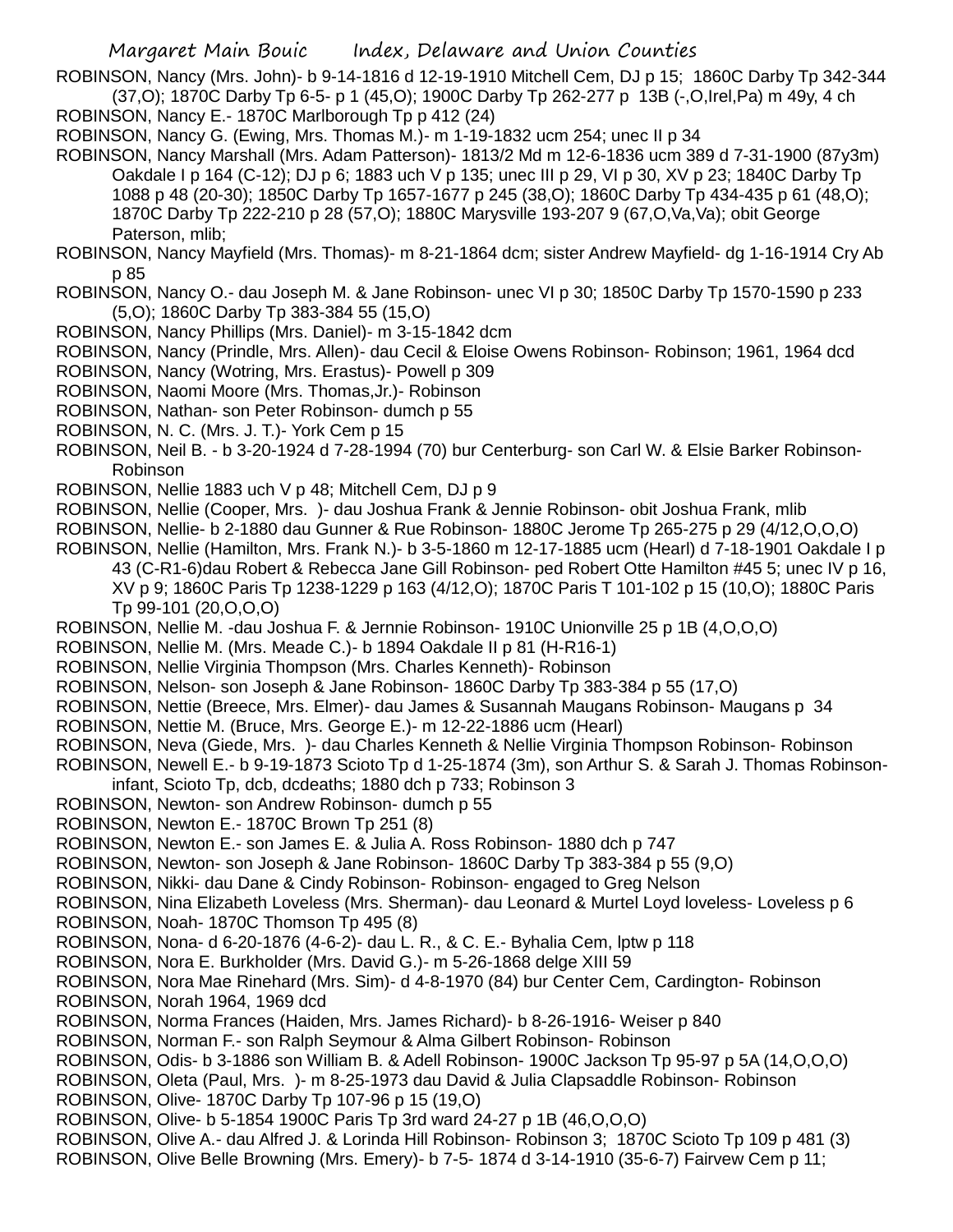- Rittenhouse; dg 3-18-1910, dg 3-29-1910 Cry Ab p 106, 12
- ROBINSON, Olive (Cone, Mrs. Albert H,)- m 10-10-1882 ucm (Hearl)
- ROBINSON, Olive- dau Elisha Robinson- dumch p 55
- ROBINSON, Olive Hovey (Mrs. Andrew)- dumch p 55
- ROBINSON, Olive- dau John M. & May J. Roney Robinson- 1883 uch V p 325; 1870C Jerome Tp 237-227 p 31 (11,O); 1880C Jerome Tp 111-113 p 13 (21,O,O,O)
- ROBINSON, Olive L. (Cross, Mrs. Jerome O.)- d 1-30-1978- Robinson
- ROBINSON, Ollie- dau Samuel D. & Ann F. Pollock Robinson- 1883 uch V p 255
- ROBINSON, Olive- d 6-13-1900 (45) dau S. D. Robinson, sister Mrs. D. W. Ayres, obit, mlib
- ROBINSON, Oliver- Freshwater p 60 (1895) Delaware Mausoleum, delge III p 57
- ROBINSON, Oliver 'Abigail'- 1860C Scioto Tp 876 (33,NY)
- ROBINSON, Oliver 'Fredrickia Steitz'- b 5-31-1861 son William Daniel III & Elizabeth Ann Smith Robinson- dcc Ray Bauman 6; dcq Dorence William Arehart 6; 1908 dch p 449; delge XV p 72
- ROBINSON, Oliver- son Mrs. Eliza A. Robinson- dg 825-1911 Cry Ab p 60
- ROBINSON, Oliver- security, will John Reuben Freshwater -Freshwater p 47
- ROBINSON, Olivia- 1870C Concord Tp p 252 (9)
- ROBINSON, Opal (Brust, Mrs. )- dau Victor & Sara Robinson- Robinson; obit Victor, mlib
- ROBINSON, Ora May Martin (Mrs. Marshal M.)- b 6-28-1895 d 6-8-1971 Hopewell Cem, djlm p 89- dau Blair & Lavara Maxwell Martin- Robinson ; obit, mlib (brown); obit Marshall, mlib (brown)
- ROBINSON, Orilla- dau Joseph & Jane Robinson- 1860C Darby Tp 383-384 p 55 (11,O)
- ROBINSON, Orion- son Charles & Catharine Robinson- 1860C Liberty Tp Un Co 1164-1174 158 (3,O)
- ROBINSON, Orpha (Rothwell, Mrs. )- sister Clayton C. Robinson- Robinson
- ROBINSON, Orren- 1870C Genoa T p 353 (47\*)
- ROBINSON, Ortensie V. Eaton (Mrs. William)(Ream, Mrs. George W.)- b 1-1-1847 m 3-13-1873 (2) 9-1-1881 ucm 7009 d 9-26 1927 Oakdale I p 101 (D-R9-20) dau Joshua & Elizabeth Poling Eaton- dumch p 181, 182; 1915 uch p 1017; 1883 uch V p 481; unec VI p 8; 1880C Allen Tp 177-190 p 18 (33,O,Mass,Va)
- ROBINSON, Osbert- 1870C Porter Tp p 454 (2)
- ROBINSON, Oscar- d (15) Radnor Cem, dg 2-16-1897 Cry Ab p 94
- ROBINSON, Oscar- d (17) son Charles A. & Mary Elizabeth Davis/d Robinson- dg 3-8-1907 Cry Ab p 24
- ROBINSON, Oscar 'Fanny May Thompson'- Robinson
- ROBINSON, Oscar- son John M. & Mary J. Roney Robinson- 1883 uch V p 325; 1870C Jerome Tp 237-227 p 31 (11,O); 1880C Jerome Tp 111-113 p 13 (21,O,O,O)
- ROBINSON, Oscar T.- d 2-5-1872 (16-10-26) Thompson Tp, dcdeaths; 1870C Thompson Tp p 505 (15)
- ROBINSON, Otis- b 1886 d 1945 Price Cem, DJ p 46
- ROBINSON, Otis C. b 5-10-1880 Porter Tp son William & Soamma Whitney Robinson- dcb
- ROBINSON, Otway C.- son Samuel & Nancy Curry Robinson- 1883 uch V p 254; 1860C Darby Tp 335-337 p 48 (4,O); 1870C Darby Tp 105-94 (14,O)
- ROBINSON, Owen- d 3-17-1889 (69) Genoa Tp b Manchester England- dcdeaths
- ROBINSON, Patricia Ann (Story, Mrs. Aaron Jewell)- m 8-11-1979 dau Leo L. & Madeline Evans Robinson-Robinson; 1985 uch p 135
- ROBINSON, Pat (Moore, Mrs. )- dau William A. & Lydia Lee Gregory Robinson- Robinson
- ROBINSON, Patricia "Patty" Cr(e)amer (Mrs. Max Eugene)- m 8-28-1947- Robinson; 1985 uch p 119; 1949, 1959, 1962, 1967, 1971, 1973, 1975, 1977, 1979, 1981, 1983 ucd
- ROBINSON, Patricia- dau James E. & Maggie Robinson- 1964 dcd (4)
- ROBINSON, Patricia (Mrs. James W.)- 1971, 1980 dcd
- ROBINSON, Patty- dau Leo Robinson-Robinson
- ROBINSON, Adam Patterson 'Nancy Marshall'- m 12-6-1836 son Thomas & Sarah Moderwell Robinson- 1915 uch p 792, 826; mt 2-12-1896; unec VII p 19; 1840C Darby Tp 1088 p 48, 1m(-5), 1 m (-30), 1 f (-15), 1 f (-30) unec IV p 30; 1860C Darby Tp 434-435 p 61 (48,O)
- ROBINSON, Paul B.- son J. Clyde & Charlotte Bainbridge Robinson- obit J. Clyde, mlib; obit Mrs. Clyde, mlib ROBINSON, Paul- son William & Minnie Bartlett Robinson- Robinson
- ROBINSON, Pauline (Pearce, Mrs. )- b 4-1896 dau James E. & Lulu D. Flickinger Robinson- 1915 uch p 605; unec II p 3; 1985 uch p 154; Marysville p 30; 1900C Marysville 4th ward 348-3358 p 14A (4,O,O,O)
- ROBINSON, Pearl D. b 1-1879 Oakdale II p 45 (G-R7-9)- son John Byron & Sarah C. Gill Robinson- 1883
- uch V p 135; obit Esburn, mlib, obit John Byron, mlib; 1900C Allen Tp 219-225 10B (21,O,O,O)
- ROBINSON, Pearl M. (Williams, Mrs. Emmet M.)- m 12-22-1898 ucm (Hearl)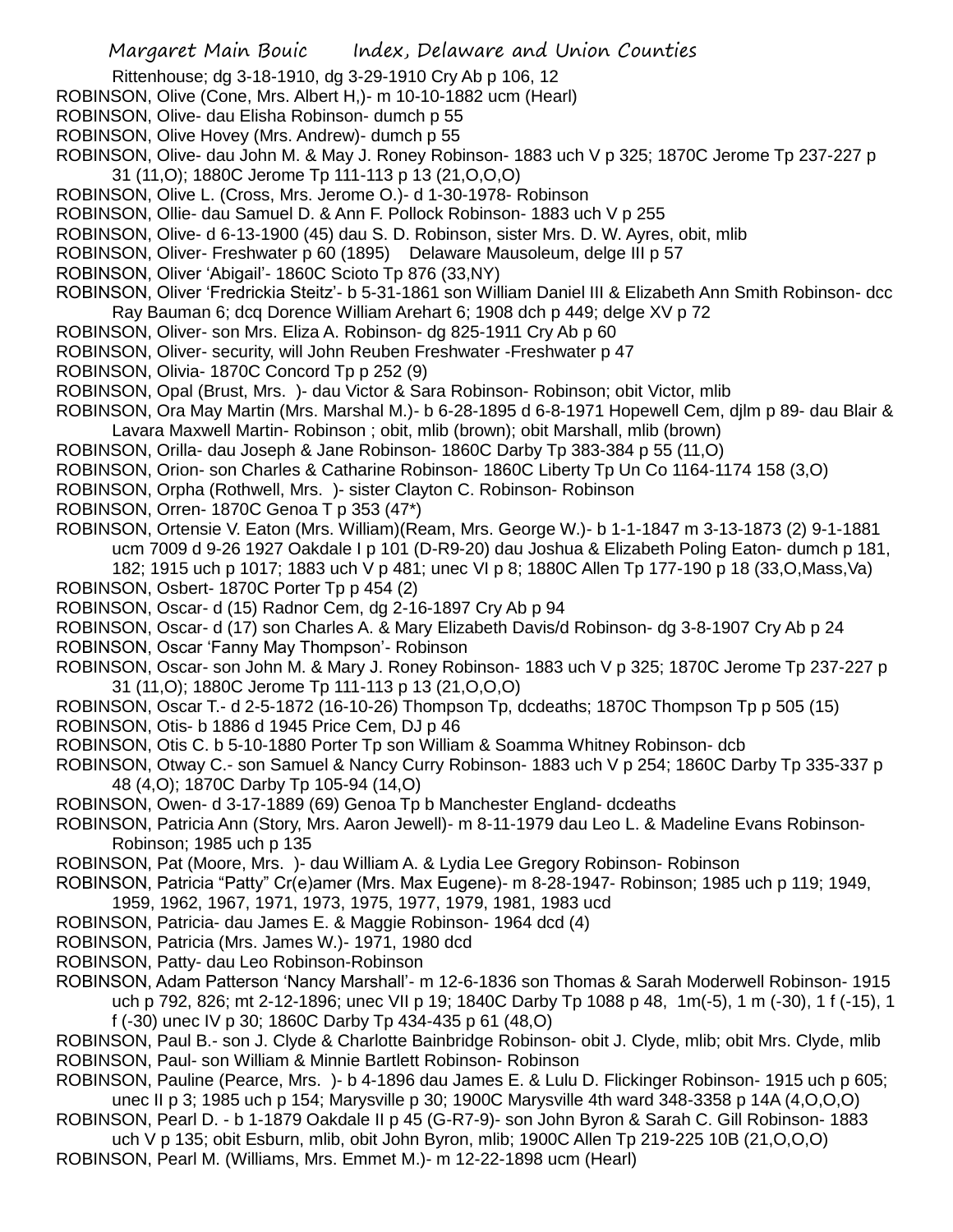ROBINSON, Pearl O. 'Elizabeth M. Lane'- b 9-1869 m 6-26-1901 d 1941 interment 2-18-1941 Mitchell Cem DJ p 14, 22, 24- son Bruce & Irene Baxter Robinson- Robinson; 1915 uch p 630, 631, 632; unec IV p 45;

- 1870C Jerome Tp 209-200 p 27 (8/12,O)
- ROBINSON, Pearle- b 9-1869 son Samuel & Martha I. Robinson- 1900C Jerome Tp 152-161 p 7A (30,O,O,O) ROBINSON, Penny (Mrs. J. L.)- Robinson
- ROBINSON, Peggy (Boehm, Mrs. )- dau Leo & Madeline Robinson- Robinson

ROBINSON, Peggy (Dewey, Mrs. Frank)- b 6-5-1913 d 11-4-1991 Oller Cem- dau Girard & Lucille Jeffries/Jefferson Robinson- Robinson 4,5

- ROBINSON, Peggy Keever (Mrs. Trustram)- m 10-5-1817 Madison Co, unec IV p 30
- ROBINSON, Perl- b 9-1879 dau John & Anetta Robinson- 1880C Jerome Tp 1139-142 16 (8/12,O,O,O)
- ROBINSON, Permelia- dau Andrew & Oive Hovey Robinson- dumch p 55; 1870C Thompson Tp p 498 (33)
- ROBINSON, Peter- son Isaac Robinson- dumch p 55 Peter, d 1849 (85y) dumch p 55
- ROBINSON, Peter- son Peter Robinson- dumch p 55
- ROBINSON, Phebe- dau Samuel & Nancy Curry Robinson- 1883 uch V p 254; 1860C Darby Tp 335-337 p 48 (1,O); 1870C Darby Tp 105-94 p 14 (11,O); 1880C Jerome Tp 78-79 9 (21,O,O,O) lived with John & Vierma McCullough
- ROBINSON, Phidelea (Heasley, Mrs. Solomon)- m 7-9-1872 ucm 5116
- ROBINSON, Phillip- 1980 dcd, Berlin Tp
- ROBINSON, Phillip C. 'Linda'- 1980 dcd
- ROBINSON, Phillip 'Janice'- 1964 dcd
- ROBINSON, Philip- son Richard Robinson- Loveless 6
- ROBINSON, Phoebe (McCullough, Mrs. John T.)- m 7-27-1892 ucm (Hearl); D. A. R. p 7
- ROBINSON, Phyllis A. (Mrs. Dale A.)- 1977, 1979, 1981 ucd
- ROBINSON, Phyllis Colvin (Mrs. Gilbert)- Robinson
- ROBINSON, Polly- 1980 dcd
- ROBINSON, Polly d 12-29-1867 (78-4-18) Radnor dcdeaths
- ROBINSON, Polly (Mrs. James)- dg 3-8-1907 Cry Ab p 24
- ROBINSON, Polly (Mrs. James)- b 1820 ped Ruth Irene Bigelow Stewart 25, delge II p 26. unec II p 39; ped Ned Sharp #140 21; unec VIII p 63
- ROBINSON, Polly Piper- listed in marriage, no date, no husband, 1832
- ROBINSON, Preston H,- b 12-5-1851 d 12-18-1906 Mitchell Cem, DJ p 15 son John & Nancy Robinson-1860C Darby Tp 342-344 p 49 (8,O); 1870C Darby Tp 6-5 p 1 (17,O); 1900C Darby Tp 262-272 p 13B (48,O,O,O)
- ROBINSON, Priscilla (Mrs. Glen L.)- 1971 dcd
- ROBINSON, R. 1915 uch p 989
- ROBINSON, R. A.- 1971 ucd Leesburg Tp
- ROBINSON, Rachael D.- dau John M. & Mary Jane Roney Robinson- 1850C Jerome Tp 1751-1771 p 258 (3,O)
- ROBINSON, Rachel A.- dau William & Elizabeth Robinson- 1860C Washington T 11458-1468 p 197 (11,O)
- ROBINSON, Rachel E,(McKitrick, Mrs. D. F.)- 1883 uch V p 123
- ROBINSON, Rachel E. (Rowlen, Mrs. Samuel)- m 9-16-1849 Madison Co, unec XI p 49
- ROBINSON, Rachel- dau Peter Robinson- dumch p 55
- ROBINSON, Rachel Renua- b 2-27-1912 Milford- dau Guy & Clara Renua McCloud Robinson- Robinson; 1915 uch p 793, 839; Un Al p 39; obit Guy, mlib (brown); obit Clara, mlib- 3 ring book; 1949, 1959, 1962, 1967, 1971, 1973, 1977, 1979, 1981, 1983 ucd
	-
- ROBINSON, Radcliff F. 'Catherine M.'- 1980 dcd
- ROBINSON, Ralph- 1870C Brown Tp p 251 (5)
- ROBINSON, Ralph Richard 'Anna May Boldman'- b 1884 d 1957 son Thomas S. & Lydia Frances Durfey Robinson- ped Jean Robson Grube #299 6; unec XI p 52
- ROBINSON, Ralph Seymour 'Alma Gilbert'- b 12-1-1893 d 11-14-1978 (84) Oakdale II 58 (G-R13-11); son Francis/Frank & Allie Cline Robinson- Robinson; obit Frank, mlib; obit Howard, mlib (brown). obit Victor, mlib, obit Adelfell J., mlib; 1900C Allen Tp 55-57 p 3B (-,O,Can,O)
- ROBINSON, Ralph Seymour Jr.- son Ralph S. & Alma Gilbert Robinson- Robinson
- ROBINSON, Randall- b 1956 son Marie Robinson- Robinson; 1967 ucd
- ROBINSON, Ralph W.- son James E. & Julia A. Ross Robinson- 1880 dch p 747
- ROBINSON, Ramie- b 1964 ch Clude W. & Jo Robinson- 1973, 1975, 1977, 1979, 1981 ucd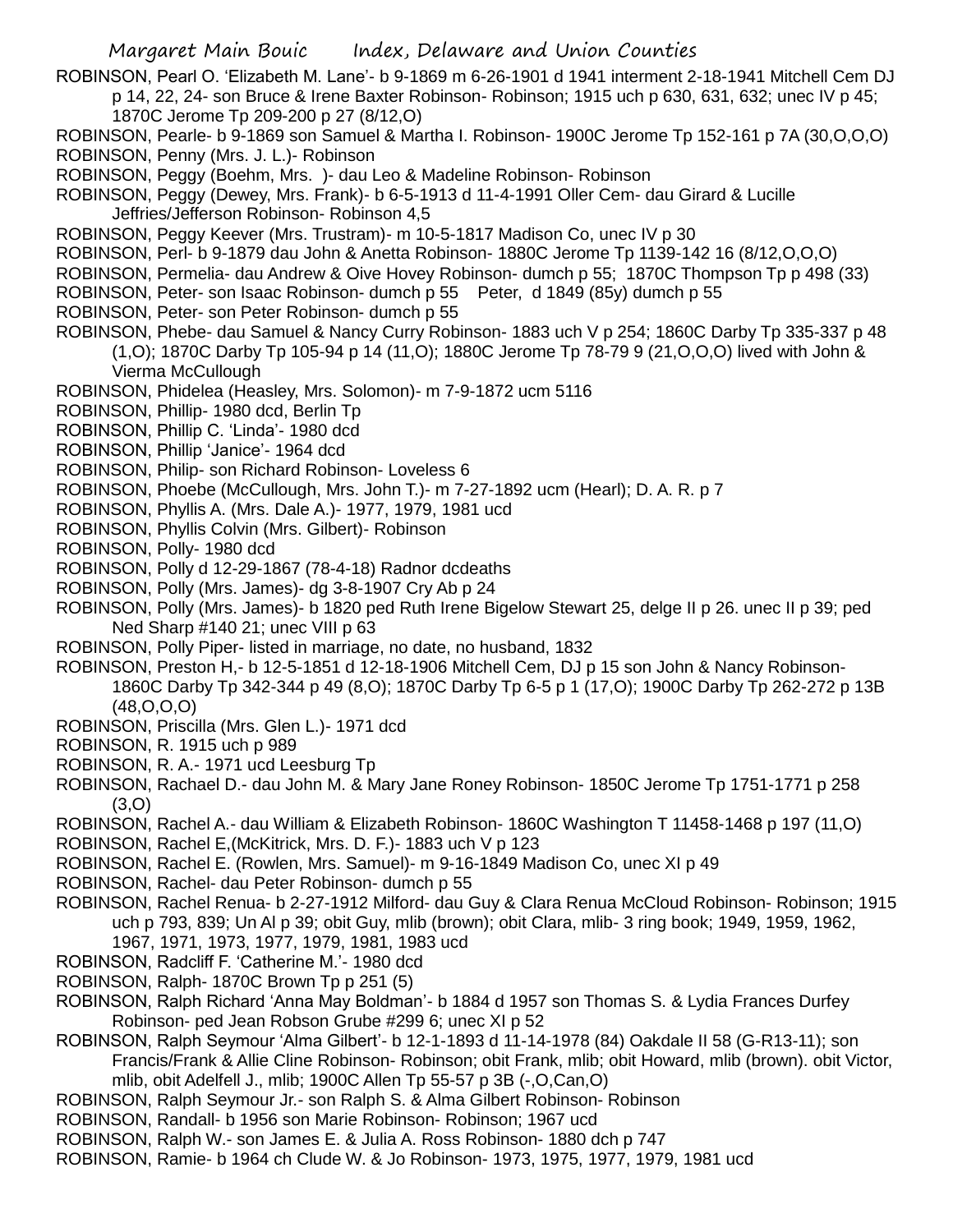- ROBINSON, Ramona Joy (Lewis, Mrs. )- dau Charles Leonard Robinson- Robinson
- ROBINSON, Randall- b 1956 son Raymond & June Robinson- Robinson; 1971, 1973 ucd
- ROBINSON, Randall- son Raymond & Marie Robinson- obit Marie, mlib (brown) ; 1962 ucd
- ROBINSON, Raymond 'June'- b 9-26-1923 m 7-28-1972 d 10-28-1990 (67) Claibourne Cem- son Buck & Eliza

Elliot-Williamson Robinson- Robinson; 1971, 1973, 1975, 1979, 1981, 1983 ucd

- ROBINSON, Raymond 'Marie'- 1962 ucd
- ROBINSON, R. B.- uca p 64, Marysville
- ROBINSON, R. D.- delge XI p 48 (Sunbury, 1890)
- ROBINSON, R. D., attorney- b 8-10-1839 dg 2-12-1894 Cry Ab p 149
- ROBINSON, Mrs. R. D.- d 1884- dg 2-12-1894 Cry Ab p 149
- ROBINSON, Reaves 'Hannah Wilson'- m 8-1-1823 ucm 49; 1883 uch III 284
- ROBINSON, Rebecca- d 4-2-1905 (64y11m) Oakdale 1955 (5-C)
- ROBINSON, Rebecca- 1870C Concord Tp p 252 (14)
- ROBINSON, Rebecca Ann- dau Bernrd & Lela Lamonte Hoskins Robinson- Hoskins 6; 1959 ucd (16)

ROBINSON, Rebecca (Dulin, Mrs. Erastus)- dau John & Sarah Hill Robinson- dg 12-17-1907 Cry Ab p 90; Freshwater p 200; unec VIII p 58, 70; 1880 dch p 747

- ROBINSON, Rebeca J.- 1870C Porter Tp p 454 (40)
- ROBINSON, Rebecca Jane Ryder (Mrs. William S.)- m 5-15-1851 dcm d 2-10-1899 b Va dau Daniel Ryderdcdeaths
- ROBINSON, Rebecca Jane Gill (Mrs. Robert)- b 417-1840 m 4-26-1859 ucm 2880 or 5-4-1859 d 4-21-1905 dau David & Eleanor Piper Gill; ped Robert Otte Hamilton 11; unec IV p 6; 1870C Paris Tp 101-102 15 (31,O); 1880C Paris Tp 99-101 p 11 (40,O,O,O); 1900C Marysville 4th ward 394-407 p 16A (60,O,Va,Pa) m 41y, 7 ch
- ROBINSON, Rebecca J.- b 2-4-1882 Concord Tp dau John A. & Isabell Duffy Robinson- dcb
- ROBINSON, Rebecca Jane- d 2-3-1840 (0-2-26) or 7 m 2 d -Mitchell Cem, DJ p 7 dau James & Mary Robinson
- ROBINSON, Rebecca Lewis (Mrs. William Daniel III)- b 11-9-1800 m 1824 d 3-31-1890 (89-4-21) Concord Tp b Eng- dcdeaths;Powell p 74, 75;1880 dch p 747l 1915 uch p 873; dcc Ray Bauman 25; dcq Dorence Arehart 25; 1850C Concord Tp 220 p 129 (49,Eng); 1870C Concord Tp p 260 (70)
- ROBINSON, Rebecca S.dau Richard A. & Judith P. Rutter Robinson- Robinson
- ROBINSON, Red- son Emmet Eugene & Loleta Hedges Robinson- Robinson
- ROBINSON, Refina- dau William M. & Hannah H. Crawford Robinson- unec VI p 30; 1850C Darby Tp 1613- 1633 p 239 (9,O)
- ROBINSON, Regina Marie Downey (Mrs. Douglas Warren)- m 8-10-1985- dau Joseph B. Downey Robinson
- ROBINSON, Irena "Rena" Baxter (Mrs. Samuel Bruce)- m 12-4-1866 d 2-20-1909 Baxter Bible, unec VII p 49, 50; mt3 p 7; 1870C Jerome Tp 209-200 p 27 (25,O)
- ROBINSON, Reuben L. 'Emma'- 1969 dcd
- ROBINSON, Reuben W/H'Hattie Watson'- b 4-8-1839 d 4-30-1897 Fairvew Cem p 12- son John & Elizabeth Hayes Robinson- 1883 uch V p 734; 1908 dch p 806; 1915 uch p 878; 1883 uch V p 376; Robinson 2,3; delge X p 6, 7, XII p 71; 1850C Concord Tp 2162 p 128 (10,O); 1860C Dover Tp 280 (21,O); 1870C Scioto Tp112 p 481 (26\*,O); 1880C Scioto Tp 151-157 (40,O,Eng,Eng)
- ROBINSON, Reuben- son J. & Elizabeth Robinson- 1915 uch p 868
- ROBINSON, Rev.- dcga p 48 Del Pt & Fr Chron 12-3-1829
- ROBINSON, Rheda M. (Mrs. Glenn L.)- 1961, 1964, 1969, 1971 dcd
- ROBINSON, Rhonda (Mrs. Carl)- 1977 ucd
- ROBINSON, Rhonda- b 1961 dau Merle Dixon & Mona Tillman Robinson- Graham 1755261; 1985 uch p 119; 1967, 1973, 1975, 1977, 1979, 1981 ucd
- ROBINSON, Richard- 1981 ucd Hilcrest
- ROBINSON, Richard A.- d 5-9-1972 (62) Oak Grove Cem, Robinson
- ROBINSON, Richard A. 'Dorothy M.'- 1961 dcd
- ROBINSON, Richard A. 'Judith P. Rutter'- Robinson; 1981 ucd
- ROBINSON, Richard- son Alfred & Lorinda Robinson- 1870C Scioto Tp 109 p 481 (5,O)
- ROBINSON, Richard B.- unec XII p 40 (letter, 1842)
- ROBINSON, Richard "Dickie"- son Charles Luther & Marybelle Pyers Robinson- Robinson; obit Marybelle, mlib (brown); 1949, 1959 (18) ucd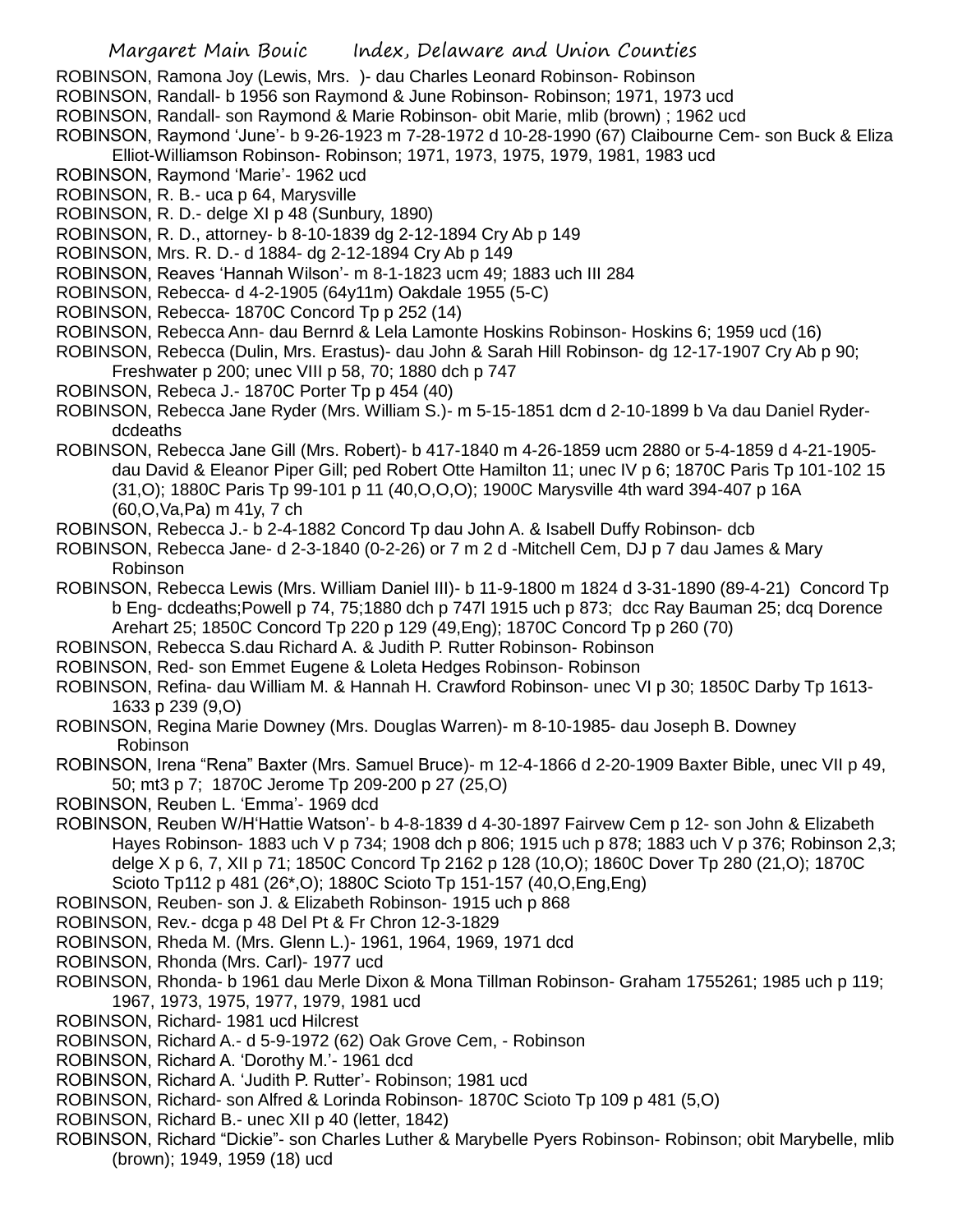- ROBINSON, Richard E.- son George M. & Hilda Trachsel Robinson- Robinson
- ROBINSON, Richard 'Edna Delay'- Robinson
- ROBINSON, Richard Eugene- son Charles Robinson- Robinson
- ROBINSON, Richard John- b 10-6-1928 son Harry Gaylord & Louise Boyenkamp Robinson- Weiser p 438 ROBINSON, Richard- son Lloyd & Virginia Robinson- Robinson
- ROBINSON, Richard M/R.- son Alfred J. & Lorinda Hill Robinson- Robinson 3; 1880 dch p 735; 1880C Scioto Tp 142-148 (15,O,O,O)
- ROBINSON, Richard- son Lester Alman Robinson- 1985 uch p 18
- ROBINSON, Richard L. 'Deborah'- son Lester E. & Ruby L. Kater Robinson- Robinson; 1971, 1973m, 1975, 1977, 1979, 1981 ucd
- ROBINSON, Richard Lewis- delge X 6
- ROBINSON, Richard M. 'Ruth E.;- son Lloyd M. & Virginia Russell Robinson- Robinson; obit Virginia, obit Lloyd, mlib (brown); 1961, 1964, 1969, 1971, 1980 dcd
- ROBINSON, Richard- son Sherman & Nina Elizabeth Loveless Robinson- Loveless p 6
- ROBINSON, Riscilla (Mrs. Glen L.)- 1969 dcd
- ROBINSON, R. J. d 1-18-1890 (6-11-16) Concord Tp ch J. A. & –Duffy Robinson- dcdeaths
- ROBINSON, Robert A. 1977, 1979 ucd, Magnetic Springs Robert- mt 3 p 8
- ROBINSON, Robert A.- delge XIII p 64 (1890 Kingston Tp)
- ROBINSON, Robert- son Clayton C. & Glenna May Bidlack Robinson- Robinson
- ROBINSON, Robert E- son John & Nancy Robinson- 1870C Darby Tp 6-5 p 1 (8,O); 1900C Darby Tp 262-272 p 13B (38,O,O,O)
- ROBINSON, Robert Leslie 'Velvet Lorraine Park'- b 12-11-1964 m 3-21-1992 d 5-24-1997 (32) Caledonia Cem,- son Wirt L. & Virginia J. Trimmer Robinson- Robinson
- ROBINSON, Robert L. 'Martha J. Weldon'- m 11-11-1886 ucm (Hearl)
- ROBINSON, Robert M.- d 2-26-1926 (89) Oakdale 3792 (C-5)
- ROBINSON, Robert N,.'Rebecca Jane Gill'- b 1836 m 4–26-1859 ucm 2880 d 2-26-1926 Oakdale I p 143 (C-R1-5)- son John W. & Elizabeth Mitchell Robinson- ped Robert Otte Hamilton 10; unec IV p 16; uca p 23, 24, 34, 59; mt 5-4-1859; dumch p 20, 97; 1915 uch p 681; 1883 uch V p 38, 228; Mitchell 11296; unec VI p 30, XV p 79; 1850C Darby T 1654-1674 p 241 (14,O);1860C Paris Tp 1238-1229 p 163 (21,O); 1870C Paris Tp 101-102 p 75 (34,O);; 1900C Paris Tp 4th ward 394 (64,O,O,O) m 41y
- ROBINSON, Robert 'Velvet Park'- m 3-21-1992- son Wirt & Virginia Robinson- Robinson
- ROBINSON, Robert W.- Pabst 8 p 7
- ROBINSON, Robert W.- delge IV p 65 (1839)
- ROBINSON, Robert W. "Bob" 'Elizabeth Hill'- Robinson
- ROBINSON, Roberta- b 4-1868 d 12-23-1925 Oakdale 3773 (C-5) I p 143 (C-R1-5)- dau Robert & Rebecca Jane Gill Robinson- 1870C Paris Tp 101-102 p 15 (2,O); 1880C Paris Tp 99-101 p 11 (12,O,O,O); 1900C Marysville 394-407 p 16A (32,O,O,O)
- ROBINSON, Roberta McIntire (Mrs. John)- m 9-11-1856 ucm 2458
- ROBINSON, Robin (Talbott, Mrs. )- b 1970 dau Charles Lee & Brenda Stockwell Robinson- Robinson; 1973 ucd
- ROBINSON, Dr. Roger- 1980 dcd
- ROBINSON, Roger- son James E. & Maggie Robinson- 1964 dcd (1)
- ROBINSON, Roger- son Thomas,Jr. & Naomi Moore Robinson- Robinson
- ROBINSON, Roger A 'Sally'- 1971 ucd
- ROBINSON, Roland- son Lester Almon Robinson- 1985 uch p 18
- ROBINSON, Roland Eugene b 2-23-1960 d 6-19-1996 (36) son Lester E. & Ruby L. Kater Robinson-Robinson; 1971, 1973, 1975, 1977, 1979, 1981, 1983 ucd
- ROBINSON, Ronald- son Bernal & Vernie Robinson- 1964 ucd (8); 1981, 1983 ucd
- ROBINSON, Ronald- son Elonz & Margaret Jaggers Robinson- Robinson
- ROBINSON, Ronald- son James A. Robinson- Robinson
- ROBINSON, Ronald- son Thomas,Jr. & Naomi Moore Robinson- Robinson
- ROBINSON, Ronda- 1980 dcd, Porter Tp
- ROBINSON, Rosa A. (Robinson. Mrs. John W.) b 1856 m 6-11-1879 ucm 6499 d 1944 Mitchell Cem, interment 9-28-1944, DJ p 18, 22; dau William H. & Elizabeth McCampbell Robinson- 1915 uch p 823; 1883 uch V p 255; 1860C Darby Tp 344-346 p 49 (3,O); 1870C Darby Tp 106-95 p 14 (13,O); 1880C Darby Tp 18 (22,O,O,O)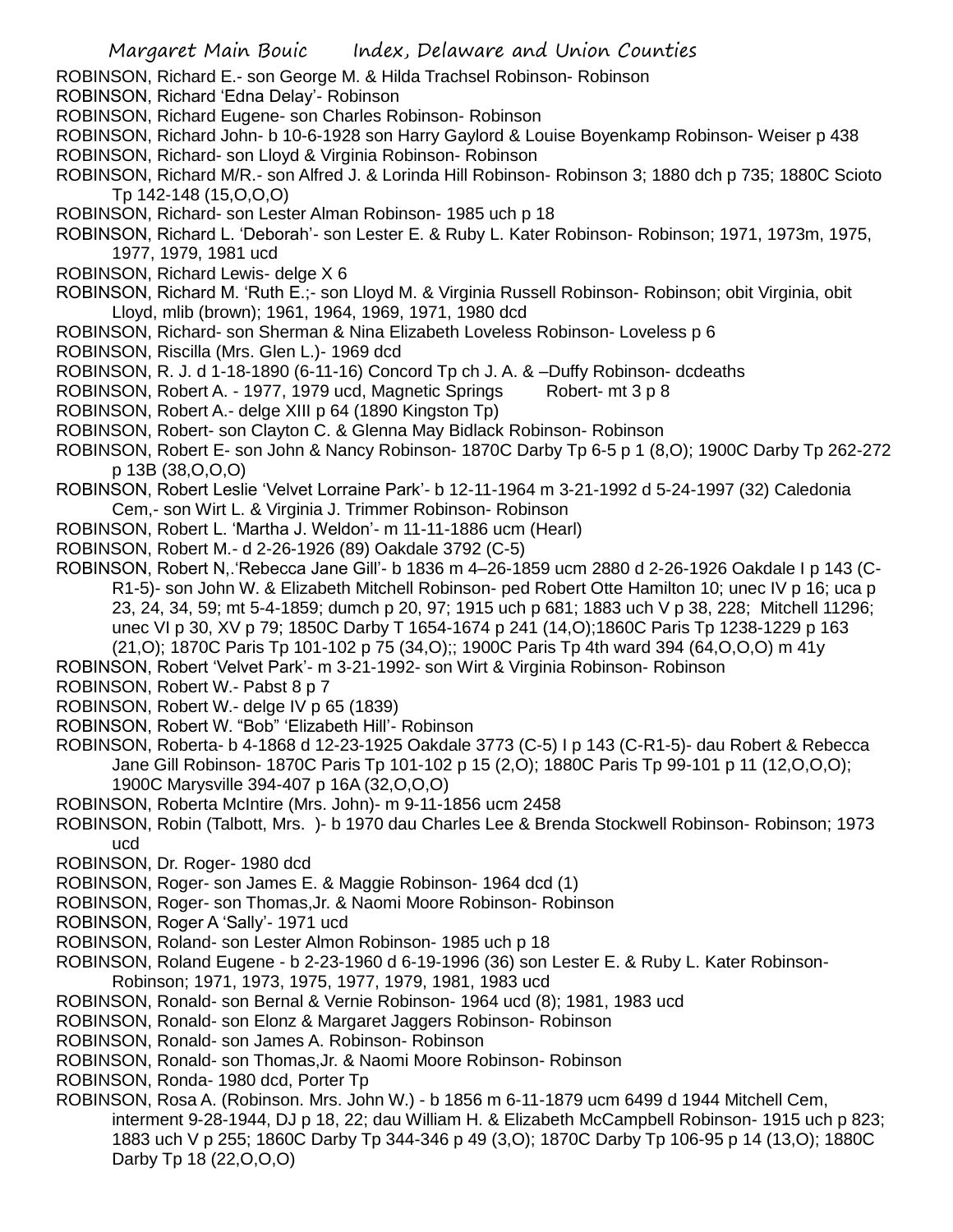- ROBINSON, Rose (Mrs. Charles)- 1949 ucd
- ROBINSON, Rose Hunter (Mrs. John)- Robinson
- ROBINSON, Rosena- dau Raymond & Marie Robinson- 1962 ucd

ROIBINSON, Rosetta Bowers (Mrs. Isaac)- d Thursday (54) sister David Bowers- dg 9-2-1910 Cry Ab p 152 ROBINSON, Ross- brother Mary C. Robinson- Robinson

ROBINSON, Roy F. 'Christina Scoby'- m 3-23-1912 son F. Scott & Viola Wetzel Robinson-, Robinson-

Robinson; 1900C Darby Tp 140-1146 p 7A (8,O,O,Pa); 1910C Darby Tp 90 p 5A (19,O,O,Pa\_

- ROBINSON, Royal Douglass d 1-5-1894 (53-4-25) b Knox Co d Sunbury- dcdeaths; 1908 dch p 326, 437
- ROBINSON, Ruby L. Kater (Mrs. Lester E.)- Robinson; Taylor; 1971, 1975, 1977, 1979, 1981 ucd
- ROBINSON, Ruhama "Rue" (Mrs. Immer)- 1870C Millcreek Tp 160 p 20 (23,O); 1880C Jerome Tp 265-275 p 29 (32,O,O,O)
- ROBINSON, Russell- d 1928 son Clayton & Glenna M. Robinson- Robinson
- ROBINSON, Russell- b 9-9-1914 son Roy F. & Christina Scholey Robinson-1915 uch p 824
- ROBINSON, Ruth A. (Rea, Mrs. Samuel)- 1883 uch V p 313
- ROBINSON, Ruth A. Salmons (Mrs. Thomas)- Robinson
- ROBINSON, Ruth A. (Mrs. Steven E.)- 1971, 1977, 1979, 1981 ucd
- ROBINSON, Ruth- dau Clyde Robinson- obit Mrs. Clyde, mlib
- ROBINSON, Ruth (Dutton, Mrs. )- dau Sim & Nora Mae Rinehart Robinson- Robinson
- ROBINSON, Ruth E.- d 1-1954 dau Bishop & Mrs. John E. Robinson- dg 1-7-1954 bur India
- ROBINSON, Ruth E. (Mrs. Lowell E.)- 1969, 1971, 1980 dcd
- ROBINSON, Ruth Ellen (Weston, Mrs. )- sister l. R., obit l. R. Robinson, mlib
- ROBINSON, Ruth Evelyn Bolander (Mrs. Donald Lee)- dau Charles D. & Clara Sontag Bolander- 1985 uch p 112, 119, 178; Robinson; 1949, 1959, 1962, 1967, 1971, 1973, 1977, 1979, 1981, 1983 ucd
- ROBINSON, Ruth E. (Mrs. Richard)- 1961, 1964, 1969, 1971, 1980 dcd
- ROBINSON, Ruth E. sister Mrs. William D. Beal Robinson
- ROBINSON, Ruth (Luh, Mrs. Edwin F.)- m 7-5-1944- dau Victor & Sara Robinson- Robinson; obit Victor, mlib
- ROBINSON, Ruth M.- 1910C Claibourne -Richwood 337-344 p 1213 (14,O,O,O)
- ROBINSON, Ruth- dau Peter Robinson- dumch p 55
- ROBINSON, Ruth (Taplin, Mrs. )- dau Floyd M. Robinson- Robinson
- ROBINSON, Mrs. R. W.- mother of Mrs. Benjamin Watson- dg 9-9-1892 Cry Ab p 103
- ROBINSON, Ruth Thompson (Mrs. Thomas)- d 3-7-1961 dau Winifred Thompson- Robinson
- ROBINSON, S.- uca p 58, 87
- ROBINSON, Sallie- 1870C Delaware Town p 293 (19)
- ROBINSON, Salome (Adams, Mrs. Ben)- b 5-15-1891 Thompson Tp dau Cassisus & Laura Cook Robinsondcb; Adams; Robinson
- ROBINSON, Sally (Johnson, Mrs. Charles)- dau John C.,Sr. & Anna M. Robinson- Robinson
- ROBINSON, Sally (Mrs. Roger A.)- 1971 ucd
- ROBINSON, Samuel, 1820C Darby Tp 4m (-10), 1m (-45), 2 f (-16), 1 f (-45) unec V p 41
	- 1830C Darby Tp 1 m (-10), 2m (-15), 2 m (-20) 1m (-60), 1 f (5), 1 f (-15) 1 f (-30) 1 f (-50); unec V p 49 1840C Darby Tp 1 m (-20) 1 m (-40), 1 m (-70), 1 f (-20) 1 f (-60) unec X p 62; uca p 14, 16, 17, 35
- ROBINSON, Samuel- uccp I appr will bk p 1, 39; ucc p 2 ex will bk p 125; unec IV p 34; uccp p 300C will Bk p 192, 201. Cp p 1,2; uccp p 4 appr will bk p 240 (CP p 22); uccp p 25, uccp p 29 sec JB 3 p 213, uccp p 39 Sec JB 4 p 177; will uccp p 36 JB4 p 105
- ROBINSON, Samuel- Justice of Peace 1825; unec II p 15; survey 2977; unec II p 25, 28; Judge unec IV p 62 ROBINSON, Samuel- unec XV p 68, Paris Tp, 1805
- ROBINSON, Prof. Samuel- mt 3 p 7
- ROBINSON, ----(Mrs. Samuel)- d 12-9-1878 Pleasant Tp, Madison Co, Democrat- unec III p 61, XI p 33; uca p 35, Darby Tp
- ROBINSON, Samuel N, 'Amy Brown'- m 8-12-1869 ucm 4583- unec VIII p 27; 1870C Claibourne Tp 151-149 (29,O); 1900C Jackson Tp 137-139 p 6B (61,O,O,O) m 30y
- ROBINSON, Samuel- d (20) son Asa & Catharine Turney Robinson- 1883 uch V p 334; Turney 3; unec XVI p 4 ROBINSON, Samuel,Jr.- son Samuel & Nancy Curry Robinson- 1860C Darby Tp 335-337 p 48 (16,O) ROBINSON, Samuel B.- hjt p 31, 168k, 179, 194; 1883 uch IV p 476, 491
- ROBINSON, Samuel B.- b 7-1879 son Lemuel & Carissa E. Wells Robinson- 1880C Washington T 104-108 11 (1,O,O,O); 1900C Washington Tp 27 p 2A (20,O,O,O)
- ROBINSON, Samuel C. 'Selina Lingrel'- m 10-17-1844 ucm 990; lptw p 118; unec VI p 16; 1850C Washington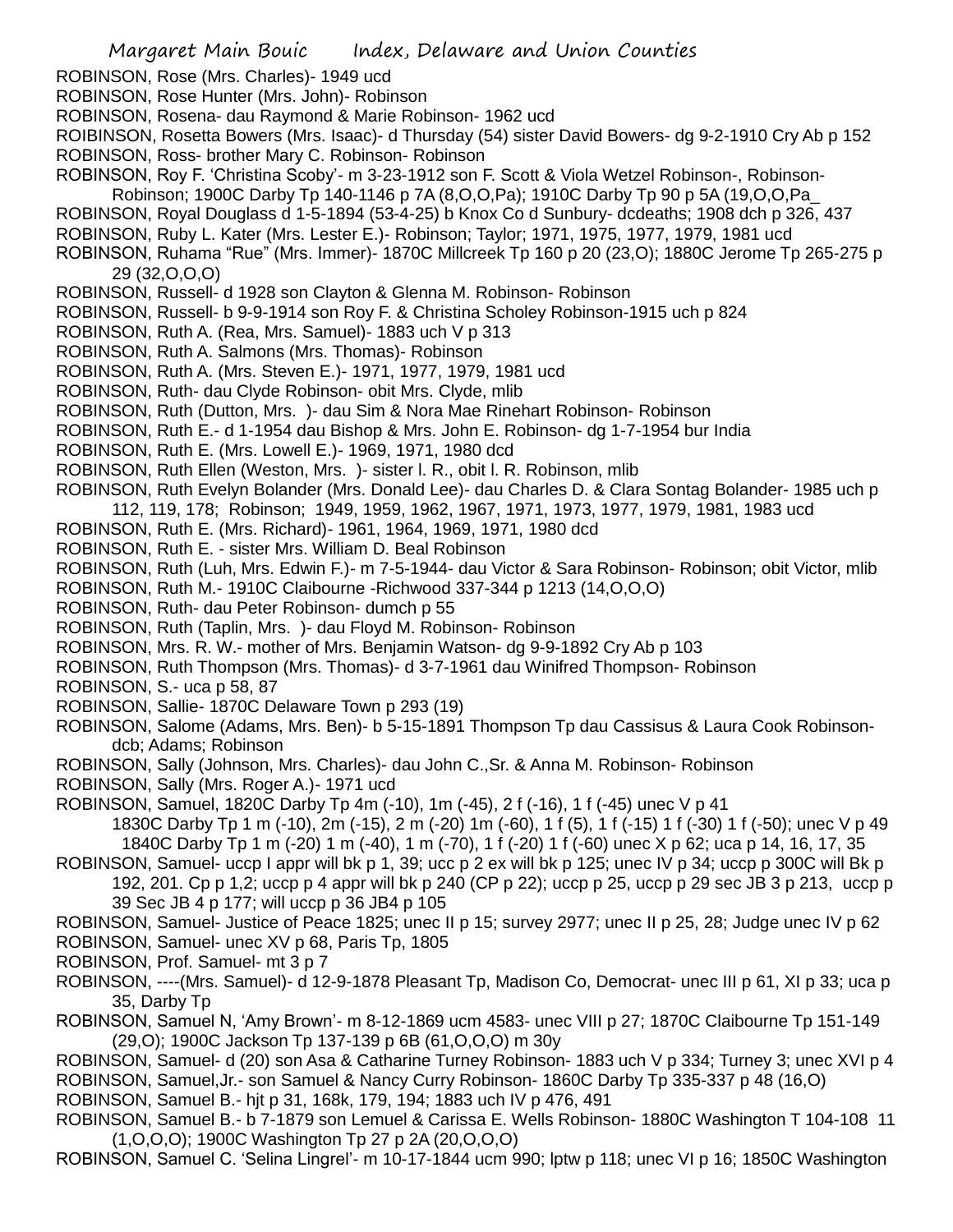Tp (29,O); 1860C Wash Tp 1430-1440 (41,O)

- ROBINSON, Samuel D.- uccp p 36 ex JB4 p 105, uccp p 39 sec JB4 p 184; lot Mit hell Cem 3-4-1878 DJ p 23; unec III p 48 (ES 72), unec IV p 434
- ROBINSON, Samuel Bruce 'Martha Irene Baxter'- b 11-9-1845 m 12-4-1866 d 7-4-1909 Mitchell Cem DJ p 14; unec VII p 49, 50; IX p 53;1900C Jerome Tp 152-161 p 7A (54,O,O,O) m 33y
- ROBINSON, Samuel D.'Ann F. Pollock'- b 1816 son Samuel & Martha Hunter Robinson- 1883 uch V p picture 9, 51, 57, 58, 224, 254, 335; 1915 uch p 278; mt 12-22-1852; uca p 21;1850C Darby Tp 1569-1589 p 233 (33,O); 1860C Darby Tp 334-336 p 47 (44,O); 1870C Darby Tp 107-96 p 15 (54,O)
- ROBINSON, Samuel D. son James & Susanna Robinson- 1850C Darby Tp 1617-1637 p 239 (4,O); unec VI p 30
- ROBINSON, Samuel 'Elizabeth Deter'- obit John W., mlib
- ROBINSON, Samuel F. 'Kate Cole'- son Samuel D. & Ann F. Pollock Robinson; 1883 uch V p 255; uca p 35; ujec VI p 30; 1860C Darby Tp 1569-1589 p 233 (8/12,O)
- ROBINSON, Samuel- brother Frank/Francis Robinson- obit Frank, mlib
- ROBINSON, Samuel M.- son Elisha Robinson- dumch p 55
- ROBINSON, Samuel 'Martha Hunter'- b 1774/1770 m 6-26-1806 onwq I d 1-26-1848 (77-3-6) Mitchell Cem, DJ p 9- son James & Ann Moodely Robinson- 1883 uch III p 280, 282, 284, 289, 367, 368, IV p 433, 434, 435, V p 26, 218, 223, 224, 226, 234, 235, 238, 241, 254, 328; 1915 uch p 182, 184, 213, 273, 278, 402, 405, 407, 419. 526. 527. 630; mt 12-22-1852; unec II p 10, XV p 70; 1820C Darby Tp 347 (26-45); 1830C Darby Tp 82 (50-60); 1840C Darby Tp 1090 p 48 (60-70)
- ROBINSON, Samuel 'Mary Mulligan'-b 9-1-1850 Quebec m 4-7-1887 ucm (Hearl) d 9-15-1847; obit, mlib; 1900C Allen Tp 42-44 p 2B (49,Can,Irel,Irel)- m 13y; 1910C Allen Tp 128-130 p 5B (59,Can,Irel,Irel) m 24y
- ROBINSON, Samuel N. 'Amy Brown'- m 8-12-1869 ucm (Hearl)
- ROBINSON, Samuel 'Nancy Curry''Virginia "Jennie"Kincaid'- b 11-18-1814 m (1) 1-20-1841 ucm 693 (2) 12- 30-1876 ucm 6009 d 7-30-1886 (71-8-12)Mitchell Cem, DJ p 10 son James & Jane Morrison Robinson-1883 uch V p 254, 321; 1915 uch p 547; unec IV p 44, V 37, XV p 70; 1860C Darby Tp 334-336 p 47 (44,O); 1870C Darby Tp 105-94 p 14 (55,O)
- ROBINSON, Samuel- son Peter Robinson- dumch p 55
- ROBINSON, Samuel P.- son James & Susan Taylor Robinson- 1850C Darby Tp 1617-1637 (4,O); 1860C Darby Tp 485-488 p 68 (14,O)
- ROBINSON, Samuel- b 1-16-1805 son William Daniel & Mary Taylor Robinson- 1915 uch p 873
- ROBINSON, Samuel son William & Mary Robinson- obit Thomas R., mlib; 1860C Allen Tp 759-766 p 104 (10,L.,Can); 1870C Allen Tp 116-110 p 8 (19,Can); 1880C Allen Tp 183-196 p 19 (29,Can,Irel,Irel)
- ROBINSON, Samuel W.- son Joseph H. & Jane Robinson- 1850C Darby Tp 1570-1590 p 333 (9,O); 1860C Darby Tp 383-384 p 55 (19,O)
- ROBINSON, Sandra- lived with Edna M. Elkins- 1959 ucd (9)
- ROBINSON, Sandra Kay- b 9-10-1949 d 2-3-2000 (50) Oakdale Cem- dau Richard & Edna Delay Robinson-Robinson
- ROBINSON, Sandra Lee- dau Lester Almon & Evelyn Fae Brown Robinson- 1985 uch p 18; obit Evelyn Fay, mlib
- ROBINSON, Sandra L (Shaw, Mrs. Harry A.)- m 11-13-1964 dau Glenn Rowan & Alice Curry Robinson-Robinson
- ROBINSON, Sandra (Rasp, Mrs. Paul)- dau Dale & Grace Cawley Robinson- Robinson
- ROBINSON, Sanford- 1870C Thompson Tp p 498 (12)
- ROBINSON, Sara- mother of Donald Robinson- 1949 ucd
- ROBINSON, Sarah A.- b 1853 d 1945 Milford Cem, Un Al 71
- ROBINSON, Sarah A.- dau Daniel & Nancy Robinson- 1850C Radnor Tp 1138 p 179 (1/12,O)
- ROBINSON, Sarah J.- 1967, 1971, ucd St. Rt 736
- ROBINSON, Sarah- 1870C Concord Tp p 252 (4)
- ROBINSON, Sarah Alberta Freshwater (Mrs. Hugh)- b 4-4-198 m 10-24-1933 dau Samuel Herman & Georgia Orella Hickman Freshwater - Freshwater p 166
- ROBINSON, Sarah A. (Loomis, Mrs. )- d 7-10-1855 sister J. Smith Robinson- mt 8-8-1855
- ROBINSON, Sarah Andrews (Mrs. Benjamin Lee)- lic m 9-17-1881 ucm 7020 d 10-27-1945 (92) Milford Cem, DJ p 9- dau Amos Monroe & Anna Sager Andrews- obit mlib; obit Guy, mlib (brown) ; 1900C Darby Tp 168-175 p 8B (46,O,Vt,O) m 14y; 1915 uch p 109, 792;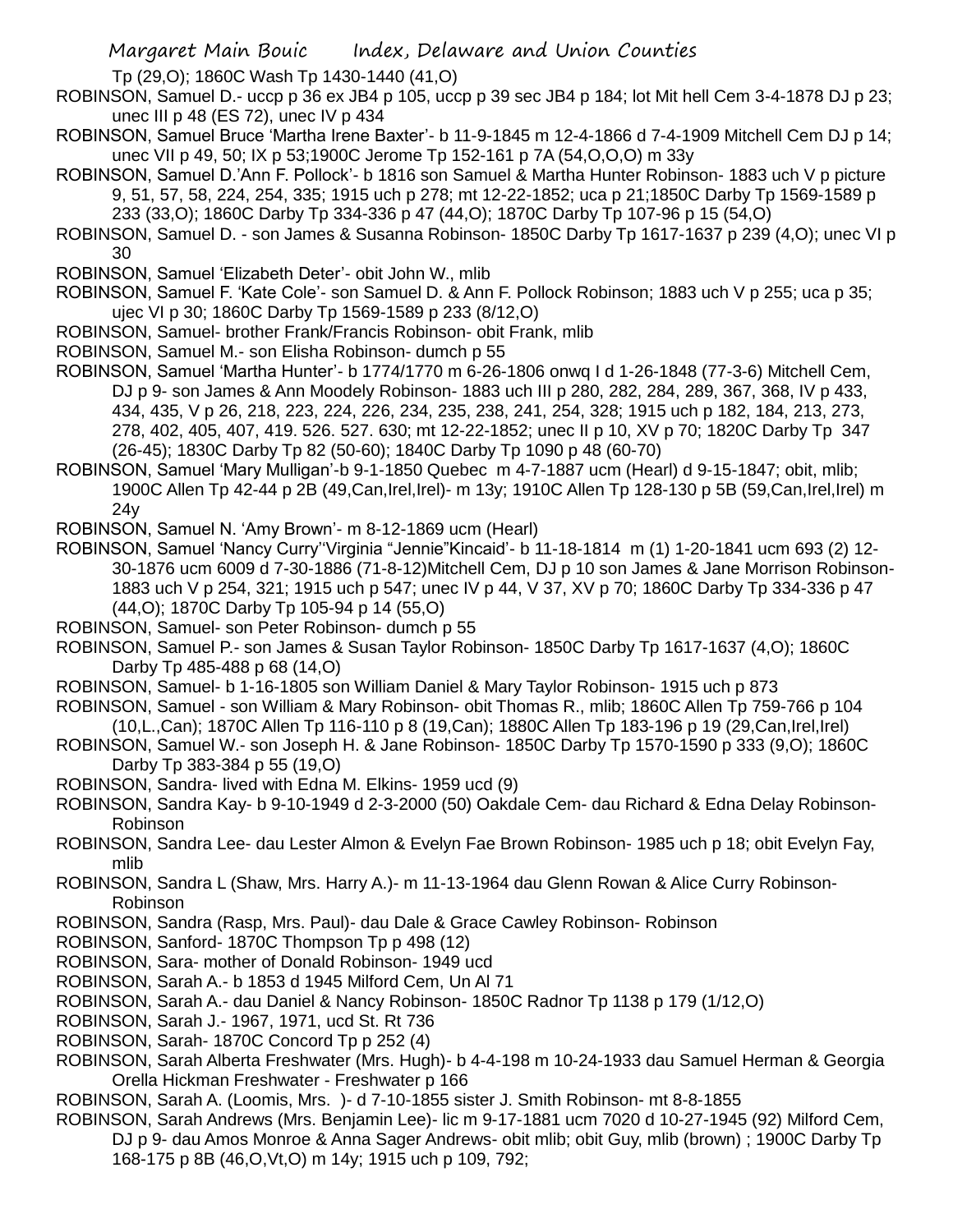ROBINSON, Sarah Beth- b 428-1990 dau Joseph Ramie & Christine Elaine Balch Robinson- Robinson ROBINSON, Sarah B.- dau John & Nancy Goodin Robinson- 1880 dch p 747

- ROBINSON, Sarah C. (Mrs. )- 1883 uch III 340
- ROBINSON, Sarah C. Gill (Mrs. John B.)- b 1841 m 10-8-1867 ucm 4253 d 7-19-1891 (50) Oakdale 670 (18C) I p 145 C-R5-10) - dau Jesse & Jane Cchran Gill- 1883 uch V p 311; 1870C Millcreek Tp 162 p 20 (29,O); 1880C Marysville 262-282 (39,O,O,O)
- ROBINSON, Sarah Coe (Mrs. John W.)- b 5-24-1831 m 2-8-1855 ucm 2236 d 5-30-1901 Oakdale I 174 (C-2)/1903- dau Daniel & Mary Gladden Coe; 1915 uch p 604, 680, 865l 1883 uch V p 88, 134, 458; mt 2- 14-1855 unec II p 3. VIII p 55; obit Aaron Fay, mlib; obit J. Clyde, mlib; Mitchell (11295); 1860C Paris Tp 1221-1230 p 162 (29, Pa); 1870C Paris Tp 85-86 p 13 (39,Pa); 1880C Paris Tp 80-95 p 48 (49,O,Pa,O); 1900C Paris Tp 56-58 p 197 (69,Pa,Pa,Pa) m 45y 7 ch, 6 living
- ROBINSON, Sarah D. (Curry, Mrs. Stephenson)- b 4-14-1806 m 12-18-1830 ucm 224 d 11-11-1881 dau James & Jane Morrison Robinson- 1915 uch p 405, 527, 881 ; 1883 uch V p 26, 224, 273, 306, 435; unec II p 27, XV p 70; XVI p 3
- ROBINSON, Sarah D. Gooding (Mrs. Joseph)- m 10-16-1833 ucm 309; unec II p 35
- ROBINSON, Sarah E.- 1870C Oxford Tp p 440 (3)
- ROBINSON, Sarah E. dau Adam . & Nancy J. Marshall Robinson- unec VI p 30; 1850C Darby Tp 1657-1677 p 245 (4,O); 1860C Darby Tp 434-435 p 61 (14,O)
- ROBINSON, Sarah E. Boon (Mrs. James E.)- m 9-1-1896 ucm (Hearl)
- ROBINSON, Sarah E. Meredith (Mrs. Royal D.)\_- 1908 dch p 326
- ROBINSON, Sarah (Gabriel, Mrs. Richard)- 1883 uch V p 205
- ROBINSON, Sarah (Goodwin, Mrs. )- sister Marshall McMahon Robinson- obit, mlib (brown)
- ROBINSON, Sarah Hall (Mrs. John)- d 6-7-1862 (29-11-1) 1880 dch p 747
- ROBINSON, Sarah Hill (Mrs. John)- m 9-15-1852 dcm d 1862 dg 12-17-1907 Cry Ab p 90
- ROBINSON, Sarah- dau James Dixon & Martha Eliza Mitchell Robinson- d 8-27-1840 (1-9-20) Mitchell Cem,DJ p 12
- ROBINSON, Sarah J.- b 1908 Galion d 10-16-1920 Oakdale II p 45 (G-R7-9)
- ROBINSON, Sarah Jane (Mrs. )- d 6-1853 Mitchell Cem, DJ p 8
- ROBINSON, Sarah Jane- dau John Robinson- 1915 uch p 626
- ROBINSON, Sarah J. Benjamin (Mrs. Isaac N.)- m 10-12-1881 ucm 7039
- ROBINSON, Sarah J. (Pollock, Mrs. George)- m 10-19-1832 ucm 279 dau Thomas & Sarah Modderwell Robinson- 1883 uch V p 224, 324; mt 2-12-1896; 1915 uch p 826; unec II p 35; 1820C Darby Tp 314 (- 10)
- ROBINSON, Sarah Jane Thomas (Mrs. Arthur Samuel) b 3-25-1847 m 9-6-1866 ucm 4028 d 12-8-1911(63) New Millcreek Cem p 23 -dau Timothy & Jane Gates Thomas- ped Joan Robson Grube #299 25; unec XI p 53; Joel Smith 3,4; 1880 dch p 733; 1883 uch V p 376; dg 12-12-1911 Cry Ab p 77; 1870C Scioto Tp 113 p 481 (23,O); 1880C Sc Tp 153-159 (33,O,O,O)
- ROBINSON, Sarah Jane (Woodburn, Mrs. James)- m 7-15-1847 ucm 1229 dau John & Jane Mitchell Robinson- 1883 uch V p 224; unec VI p 25
- ROBINSON, Sarah (Mrs. John)- Nash p 29
- ROBINSON, Sarah- dau Joseph H. & Jane Robinson- 1850C Darby Tp 1570- 1590 p 233 (1,O)
- ROBINSON, Sarah- dau Dr. Joseph T. & Eliza Mann Robinson- dumch p 435; Turney 4
- ROBINSON, Sarah J.- dau William & Elizabeth Robinson- 1860C Washington Tp 1458-1468 p 197 (16,O)
- ROBINSON, Sarah L. (Parker, Mrs. Everett)- b 3-1898 dau James E. & Lulu D. Flickinger Robinson- 1915 uch p 605; Marysville 30; 1900C Marysville 4th ward 348-358 p 14A (2,O,O,O)
- ROBINSON, Sarah L. (Mrs. Victor G.)- b 1891 d 1971 Oakdale II p 97 (H-RC-2); obit Victor, mlib
- ROBINSON, Sarah Moderwell (Mrs. Thomas)- b 1789 d 1825 Mitchell Cem, DJ p 9; 1915 uch p 826; 1883 uch V p 224, 234; unec XIII 33; 1820C Darby Tp 314 (26-45); 1840C Darby Tp 1089 (60-70)
- ROBINSON, Sarah O.- dau Joseph H. & Jane Robinson- 1850C Darby Tp 1570-1590 p 233 (1,O); unec VI p 30
- ROBINSON, Sarah P. Culp (Mrs. Edward)- m 10-26-1870 ucm 4805; 1883 uch V p 376; Robinson2; 1880C Dover Tp 32-33 p 22 (20,Pa,Pa,Pa)
- ROBINSON, Sarah (Snodgrass, Mrs. William)- m 3-10-1829 ucm 174 d 5-24-1866 (56y11m) Oakdale Cemdau Samuel & Martha Hunter Robinson- 1883 uch V p 163, 224; unec VII 33; unec II p 26
- ROBINSON, Sarah (Tate, Mrs. Rev. Thomas W.)- m 12-25-1925 Robinson
- ROBINSON, Sarah (Mrs. Thomas)- d 9-15-1933 (35) Mitchell Cem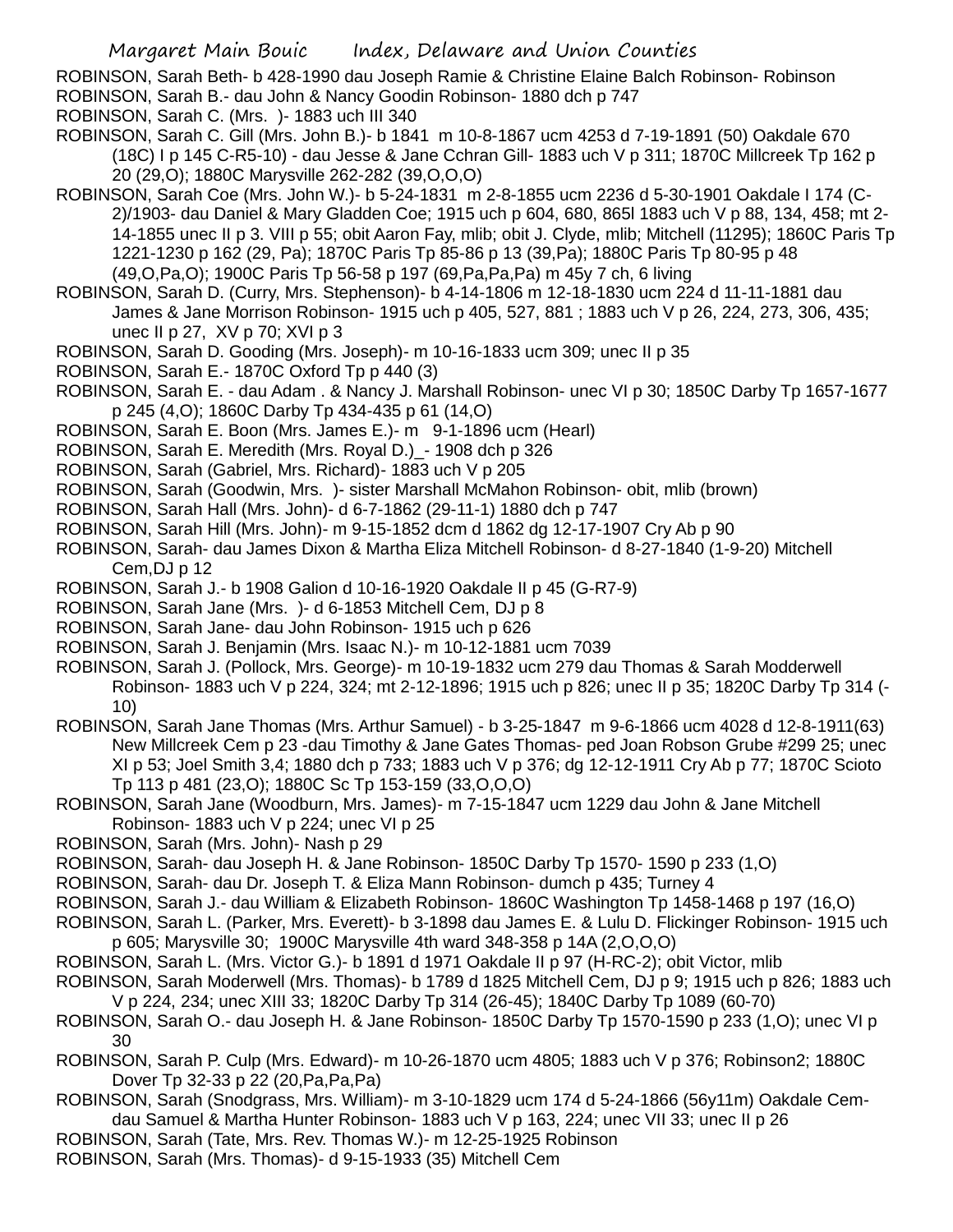ROBINSON, Sarah (Watrous, Mrs. Henry)- m 1-25-1843 Madison C, unec IX p 55

ROBINSON, Sarita- sister J. F. Robinson- Robinson

- ROBINSON, Saundra Annette Skidmore (Mrs. Dean Alan)- m 11-16-1991 dau Denzil & Margaret Skidmore-Robinson
- ROBINSON, Saundra Lee- dau Lester,S. & Evelyn Brown Robinson; obit Lester, mlib
- ROBINSON, S. B. (Mrs. J. C.)- Oakdale I p 177 S., B.- uca p 106
- ROBINSON, Scott 'Carol'- son J. L. & Penny Robinson- Robinson
- ROBINSON, Scott 'Ida Roebuck'- 1915 uch p 930
- ROBINSON, Scott- b 1963 son James F. & Joan Robinson- 1971, 1973, 1975, 1977, 1979, 1981, 1981 ucd ROBINSON, Scott- b1963 - son James W. & Patricia Robinson- unvmec p 29; 1971, 1980 dcd
- ROBINSON, F. Scott 'Viola Wetzel'- b 1-1864 d 1929 Milford Cem, UN Al p 24, 71- son David Mitchell & Mary J. Valentine Robinson- Robinson;1915 uch p 823; obit Harrison, mlib (brown; lot purchased, Mitchell
	- Cem 1-6-1908; 1870C Darby Tp 139-127 p 19 (7,O); 1880C Darby Tp 118 (15,O,O,O); 1900C Darby T 140-146 p 7A (36,O,O,O) m 14y; 1910C Darby T 90 p 5A 946,O,O,O) m 24y
- ROBINSON, Selena (Crosley, Mrs. Michael)- m 1-1-1867 ucm 4113
- ROBINSON, Selina Lingrel (Mrs. Samuel C.)- b 1824 m 10-17-1844 ucm 990 d 1912 Byhalia Cem lptw p 118; unec VI p 16; 1850C Washington Tp 1157-1175 p 172 (25,O); 1860C Wash Tp 1430-1440 p 193 (35,O); 1870C Wash Tp 36-34 p 45 (45,O); 1880C Wash TP 103-107 p 11 (54,O,O,O); 1900C Wash Tp 27 p 2A (78,O,O,O) wid, 9 ch, 4 living
- ROBINSON, Serena Potter (Mrs. John M.)- m 11-23-1858 dcm
- ROBINSON, Shadie M. b 5-20-1879 Scioto Tp dau Alfred J. & Lornida Hill Robinson- dcb; Robinson; 1880 dch p 735; 1880C Scioto Tp 142-148 (-,O,O,O)
- ROBINSON, Sharon (Dillow, Mrs. )- dau James A. Robinson- Robinson
- ROBINSON, Sharon Jolliff (Mrs. Joseph A.)- m 5-17-1964- Robinson
- ROBINSON, Sherrie Roxane Davis (Mrs. Jeffrey Lynn)- m 8-26-1973 dau George Davis- Robinson
- ROBINSON, Sherrill Jean Egley (Mrs. Lloyd)- m 1-8-1956- Weiser p 437
- ROBINSON, Sherwin S. 'Mary Elizabeth Bell'- b 7-19-1868 d 1930 Fairview Cem 12- son Reuben & Harriet " Hattie" Watson Robinson-opc 400; delge X p 6; Smart 4,5; Robinson 3,4; 1880 dch p 734; 1908 dch p
	- 487, 806, 807; 1870C Scioto Tp 112 p 481 (3); 1880C Sc Tp 151-157(17,O,O,O)
- ROBINSON, J. Smith- mt 8-8-1855 brother Sarah A. llomis
- ROBINSON, Shirley (Condon, Mrs. )- dau Gilbert L. & Hazel Medley Robinson- Robinson
- ROBINSON, Shirley E. (Mrs. Donald E.)- m 12-1959- Robinson
- ROBINSON, Shirley Eileen Piper (Mrs. Richard)- m 12-19-1959 dau Kendall Piper- Robinson
- ROBINSON, Sidney C.- son Afred J. & Lorinda Hill Robinson- Robinson 3; 1880 dch p 735; 1880C Scioto Tp 142-148 (9,O,O,O)
- ROBINSON, Silas 'Susanna Moore'- dcc Eulalie Cook Greene 126
- ROBINSON, Simeon- son Isaac Robinson- dumch p 55
- ROBINSON, Simeon H.,- son Elisha Robinson- dumch p 55
- ROBINSON, Sim 'Nora Mae Rinehart'- d 1931- Robinson
- ROBINSON, Simpson- 1883 uch IV p 492
- ROBINSON, Sogbia Hadlock (Mrs. Daniel)- Robinson
- ROBINSON, Sophia Catharine Hackett (Mrs. John)- m(2) 11-3-1854 ucm 2190 unec VIII p 22l XVI p 59a; 1860C Jerome Tp 152 p 22 (36,Eng)
- ROBINSON, S. P.- farm rented by Hilbert- 1985 uch p 70; unec VIII p 16
- ROBINSON, Stephen E,- son Adam Patterson & Nancy J. Marshall Robinson- 1850C Darby T 102 (2,O); 1860C Darby Tp 434-435 61 (12,O); 1870C Darby Tp 222-210 p 28 (21,O)
- ROBINSON, Stephen 'Marty'- Robinson
- ROBINSON, Stephen Glenn- son Glenn Rowan & Alice Curry Robinson- Robinson
- ROBINSON, Stephen Michael 'Lisa Ann Mead'- son Lester E. & Ruby L. Kater Robinson- Robinson
- ROBINSON, Steve- son Lester Alman Robinson- 1985 uch p 18
- ROBINSON, Steve- b 1961 son Lester E. & Ruby L. Kater Robinson- Robinson; 1971, 1973, 1975, 1977, 1979, 1981, 1983 ucd
- ROBINSON, Steven A.- 1977, 1979, 1981, 1983 ucd
- ROBINSON, Steven Dixon 'Ann Lorraine McAllister' -b 1955 son Merle Dixon & Mona Tillman Robinson-Robinson; 1985 uch p 119; 1959(3), 1962, 1967, 1973, 1975, 1983 ucd
- ROBINSON, Steven- son David & Helen Griffith Robinson- Robinson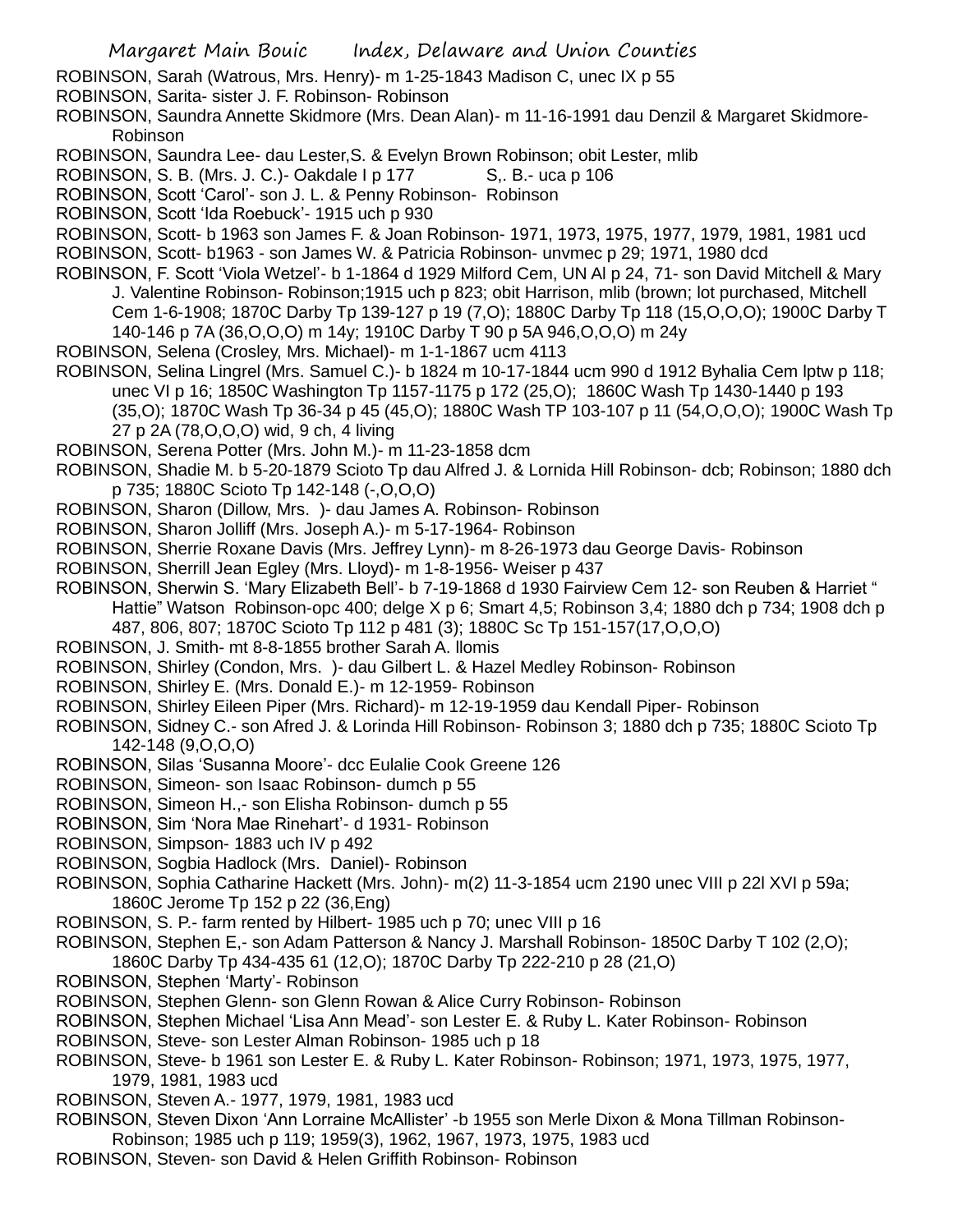- ROBINSON, Steven E. 'Ruth A.'- 1971, 1977, 1979, 1981 ucd
- ROBINSON, Steven- b 1954 son Leonard & Harfory Ann Willey Robinson- Weiser p 29
- ROBINSON, Steven 'Marvine Crumb'- m 12-26-1955 Freshwater p 96
- ROBINSON, Steven- son Thomas,Jr. & Naomi Moore Robinson- Robinson
- ROBINSON, Stevenson C.- d 7-29-1840 (2-3-8) Mitchell Cem, DJ p 14
- ROBINSON, Stewart- uca p 103
- ROBINSON, Susan A. Morgan (Mrs. James J.)- m 4-10-1853 dcm
- ROBINSON, Susan (Janes, Mrs. Elias)- Maugans Anc p 145
- ROBINSON, Susan (Kioukis, Mrs. Vlassis)- b 1954 dau Edward R. & Monna Jeanne Rollf Robinson-Robinson; 1961, 1969, 1971 dcd
- ROBINSON, Susan(na) Tailor (Mrs. James) m 10-9-1839 ucm 532; 1850C Darby Tp 1617-1637 p 240 (27,O); 1860C Union Tp 485-488 p 68 (37,O)
- ROBINSON, Susan Turney (Mrs. )- dau John & Mary Grove Turney- 1908 dch p 551

ROBINSON, Susanna (Mrs. James)- b 9-18-1822 d 7-2-1895 Mitchell Cem, DJ p 18; unec VI p 30; 1850C Darby Tp 62 (27,O); uca p 21

- ROBINSON, Susannah (McKittrick, Mrs. William)- b 9-18-1835 m 11-23-1871 ucm 5015 dau James & Mary Robinson- 1883 uch V p 322; 1915 uch p 634; hjt p 31, 36, 187; 1850C Jerome Tp 1884-1905 p 276 (14,O); 1860C Jerome Tp 7 p 1 (25,O)
- ROBINSON, Susannah Maugans (Mrs. James)- b 1-26-1826 m 1853 dau Daniel & Magdalena Leatherman Maugans- Maugans Anc p 34
- ROBINSON, Susanna Moore (Mrs. Silas)- dcc Eulalie Cook Greene 127
- ROBINSON, Suzanne- b 10-16-1951 dau John Plank & Gaile Richey Robinson- Robinson 5; Longbrake 6; Richey 15(13)42112
- ROBINSON, Suzanne (Schneider, Mrs. )- dau L. R. & 1st wfe Robinson- obit L. R., mlib
- ROBINSON, S. W.- uca p 106; 1883 uch IV p 476
- ROBINSON, S. W. 'Frances Woods'- dumch p 141
- ROBINSON, S. W. (Mrs. J. W.)- Un Al p 10
- ROBINSON, Sylvia M. (Cole, Mrs. Clyde L. Cole- m 11-26-1931 Rush-Cole Bible; unec XV p 20
- ROBINSON, Sylvia- d 6-22-1849 (15-4-1) Berlin Tp. House Cem, Powell p 46 dau Millen & Mary S. Robinson
- ROBINSON, Tabitha- dau William M. & Annie Robinson- 1860C Marysville 1594-1588 p 295 (30,O)
- ROBINSON, Tami Sue-b 11-13-1958 dau Donald Lee & Ruth Evelyn Bolandern Robinson- Robinson; 1985 uch p 119; 1959, 1962, 1967, 1971, 1973 ucd; engaged to Stephen Daniel Johns
- ROBINSON, Tammy Green (Mrs. Albert)- m 8-1- dau Tom & Jane Green- Robinson
- ROBINSON, Taylor A.'Grace Burkowitz' b 7-3-1878 Scioto Tp son Arthur S. & Sarah J. Thomas Robinson- dcb; Robinson 3,4; Joel Smith 4,5; 1880 dch p 733; unec VIII p 39; 1880C Scioto Tp 153-159 (2,O,O,O)
- ROBINSON, Teddy Allen 'Mary'- son Bernard & Lela Lamonte Hoskins Robinson- Hoskins 6; 1959, 1962, 1967 ucd
- ROBINSON, Ted- son Emmet E. & Fannie Robinson- Robinson
- ROBINSON, Tessa G. (Guy, Mrs. Rodney F.)- b 6-9-1880 m 12-19-1900; Robinson Bible; unec IV p 44, 45
- ROBINSON, T. G.- son John & Nancy Ann Gooding Robinson- dg 12-5-1913 Cry Ab p 75
- ROBINSON, T. H.- son Ernest Hush & Minnie Louise McMasters Robinson-Robinson
- ROBINSON, Thelma (Mrs. Dan)- Robinson
- ROBINSON, Thelma (Mrs. Mars E.)- 1980 dcd
- ROBINSON, Theresa- b 1954 dau Glenn L, & Rheda M. Robinson- 1961, 1964, 1969 dcd
- ROBINSON, Theresa- dau Richard Robinson- Loveless p 6
- ROBINSON, Tom- son Cecil & Eloise Owens Robinson- Robinson
- ROBINSON, Thomas- unec IV p 33 (Fair prize, 1852)
- ROBINSON, Thomas- uca p 16 1820C Darby Tp 4m(-10), 1 m (-45) 1 f (-10), 1 f (-45) unec V p 44, XV p 70; 1830C Darby Tp 1 m (-10), 3m (-15), 1 m (-20), 1 m (-60), 1f (-50) unec V p 19; 1840C Darby Tp 1m(-
	- 10), 1 m (-20), 1m (-30), 1 m (-70) 1 f (-15), 1 f (-70) unec V 62
- ROBINSON, Thomas- ucc P 1 appr Will Bk 54; uccp p 13 sec JB1 269; uccp p 17 JB2 p 111; uccp p 32 appr JB3 p 334
- ROBINSON, Thomas- unec XV p 68 (1808 Paris Tp)
- ROBINSON, Tom- naturalization 1864, England, delge X p 13
- ROBINSON, Thomas- b 6-3-1869 Scioto Tp son Arthur & Sarah Robinson- dcb; 1870C Scioto Tp 113 p 481  $(1, 0)$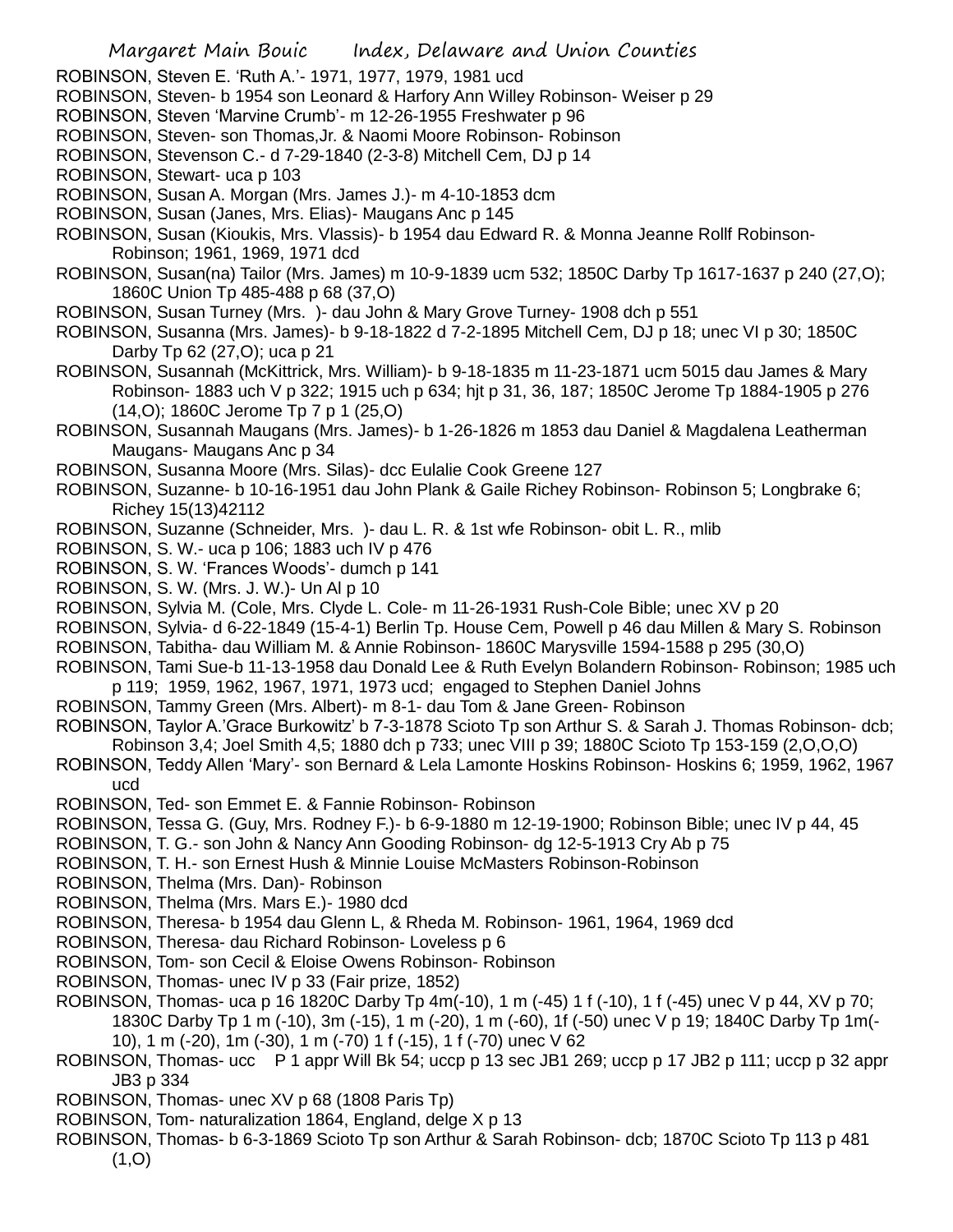ROBINSON, Thomas- 1870C Trenton Tp p 512 (16)

- ROBINSON, Thomas- 1870C Concord Tp p 252 (2)
- ROBINSON, ----(Thomas, Mrs. )- delge XII p 25, letter unanswered
- ROBINSON, Thomas- father of Charles M. Robinson- delge XIII p 67
- ROBINSON, Thomas- b 1951- son Cecil & Eloise O. Robinson-Robinson; 1961, 1964 dcd
- ROBINSON, Thomas E.- d 3-2-1842 (2-7-16) Mitchell Cem, DJ 6
- ROBINSON, Thomas, Sr. 'Elizabeth''Ann'- Mitchell Cem, DJ p 8
- ROBINSON, Thomas 'Elizabeth'- 1850C Darby Tp 1615-1635 p 240 (70,Pa) unec III p 30, IV p 34
- ROBINSON, Thomas,Jr,.- son Thomas Robinson,Sr.- mt 2-8-1860; 1820C Darby Tp 314 (-10); unec XV 70
- ROBINSON, Thomas 'Frances Axline'- m 8-14-1872 ucm 5127 ; 1880C Jerome Tp 139-142 p 16
- (31,O,Eng,Eng,Eng); 1900C Jer Tp 336-348 p 15A (50,O,O,O) m 28y
- ROBINSON, Thomas- brother John C. Robinson- dg 10-4-1901 Cry Ab p 102
- ROBINSON, Thomas- brother Joshua Robson- dg 2-21-1911 Cry Ab p 11
- ROBINSON, Thomas- son John & Elizabeth Robinson- 1850C Jerome Tp 1851-1872 p 271 (1,O); 1860C Jerome Tp 152 23 (11,O)
- ROBINSON, Thomas- son John & Nancy A. Goodwin Robinson- dg 12-17-1907 Cry Ab p 90
- ROBINSON, Thomas Lafe- b 1884 d 1965 Byhalia Cem, lptw p 118
- ROBINSON, Thomas L. 'Mary E. Fou(n)t'- b 1851 m 5-16-1881 ucm 5955 d 1931 Byhalia Cem, lptw p 111-son Samuel & Selena Lingrel Robinson- 1860C Washington Tp 1430-1440 p 193 (9,O); 1870C Wash Tp 36-34 (19,O)
- ROBINSON, Thomas 'Margaret'- mt 7-4-1855; 1850C Jerome Tp 1725-1745 p 254 (31,O); 1860C Jerome Tp 228 p 33 (42,O)
- ROBINSON, Thomas C/R, 'Martha E. Cooksey'- b 11-15-1853 m 5-21-1885 ucm (Hearl) d 6-27-1946 son William & Mary Ann Robinson- obit, mlib; obit Martha, mlib; 1860C Allen Tp 759-766 p 104 (5,0); 1870C Allen Tp 116-110 8 (15,O); 1880C Allen Tp 183-196 p 19 (25,O,Irel,Irel); 1900C Allen Tp 52-54 p 3A (45,O,Irel,Irel); 1910C Allen Tp 144-146 p 6A (55,O,Irel,Irel)- m 25y
- ROBINSON, Thomas Fulton- d 9-10-1850 (1y) Mitchell Cem, DJ p 12- 1850C Darby Tp 1748-1768 p 257 (10/12,O)-son James D. & Martha Eliza Mitchell Robinson-; mt 10-9-1850; 1915 uch p 827, 883
- ROBINSON, Thomas- 1880C 244-250 p 28 (21,O,O,O)
- ROBINSON, Thomas G.- son John & Nancy Goodin Robinson- 1880 dch p 747

ROBINSON, Tom H.- 1971 dcd

- ROBINSON, Thomas L. 'Mary E. Clevenger'- b 8-4-1858 m 12-5-1888 ucm (Hearl) d 12-14-1911 Oakdale 2429 (53B) II p 20 (B-R10-4) son James D. & Algelana Wood Robinson; Robinson; 1915 uch p 826, 827, 836; unec XIII p 33; 1860C Jerome Tp 170-171 p 25 (1,O); 1900C Leesburg 211 (41,O,Pa,O)
- ROBINSON, Thomas l. 'Mary E. Fout'- m 5-16-1881 ucm (Hearl)
- ROBINSON, --- b 8-15-1867 Marlborough Tp- dau Thomas & Nancy Robinson dcb
- ROBINSON, Tom 1870C Marlborough Tp p 412 (30\*)
- ROBINSON, Thomas- son Israel Robinson- dumch p 55, 128
- ROBINSON, Thomas L. 'Ethel Fulton'- b 4-11-1884 d 12-28-1965 son David & Julia Clapsaddle Robinson-Robinson; 1900C Washington Tp 86 p 4B (16,O,O,O)
- ROBINSON, Thomas 'Margaret Louise Aggers'- m 1947- Weiser p 692
- ROBINSON, Thomas 'Mary Brown'- 1880 dch p 830
- ROBINSON, Thomas L. 'Mary Clevenger'- 1985 uch p 119
- ROBINSON, Thomas 'Matilda Smith'- b 1824 d 1878 m 4 times, unec IV p 14
- ROBINSON, Thomas 'Nancy Mayfield'- m 8-21-1864 dcm
- ROBINSON, Thomas, Jr. 'Naomi Moore'- b 6-3-1923 m 1941 d 6-23-1994 (71) Maple Grove, Mechancsburgson Thomas & Ruth A. Salmons Robinson- Robinson
- ROBINSON, Thomas Richey- b 10-31-1956 son John Plank & Gaile Richey Robinson- Robinson 5; Longbrake 6; Richey 15(13)42113

ROBINSON, Thomas 'Ruth A. Salmons'- Robinson

- ROBINSON, Thomas 'Sarah Moderwell''Anna Morrison''Elizabeth' b 1776 d 2-1-1860 (83-7-18) Mitchell Cem, DJ p 9- son James & Ann Moodely Robinson- hjt p 179; 1915 uch p 184, 213, 241, 246, 273, 278, 792, 818, 826; mt 2-8-1860; 1883 uch III p 301, 331, 368, IV p 435; Powell p 26, 135, 223, 224, 234, 283, 324; unec XIII 33, XV p 62; 1820C Darby Tp 314 (26-45); 1830C Darby Tp 81 (50-60); 1840C Darby Tp 1089 (60-70)
- ROBINSON, Thomas S. 'Lydia Frances Durfey''Etta Durfey' b 1869 d 1924 son Arthur Samuel & Sarah Jane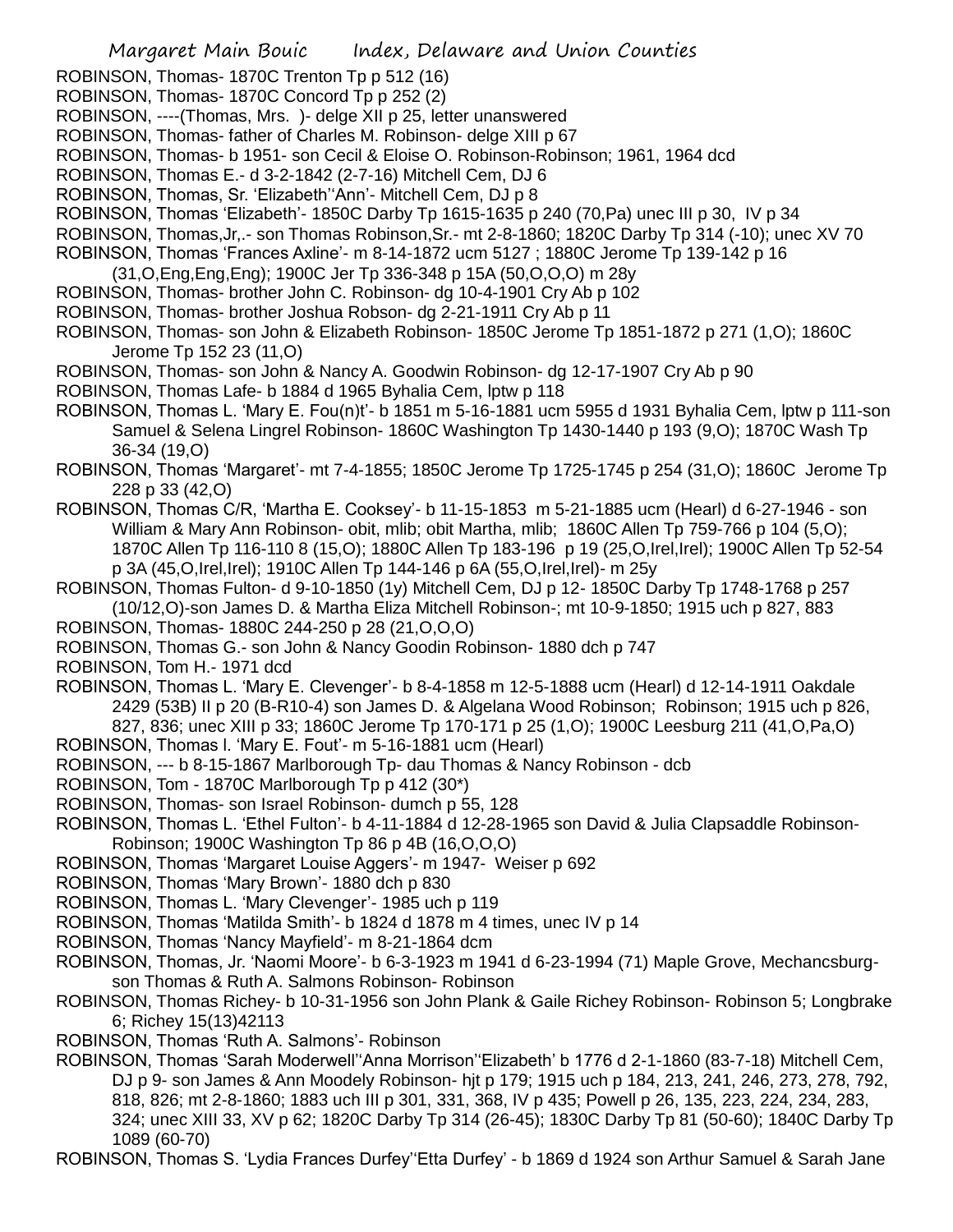Thomas Robinson- ped Joan Robson Grube #299 12; unec XI p 52; Joel Smith 4; Robinson 3; 1880 dch p 733; 1880C Scioto Tp 153-159 (10,O,O,O)

- ROBINSON, Thomas (Winget, Mrs. T. M.)- unec VIII p 11; unec II 10 (1810)
- ROBINSON, Tillie (Edwards, Mrs. )(Mrs. J. Esburn)- d 1900, obit, mlib
- ROBINSON, Tilton- 1870C Marlborough Tp p 412 (30\*)
- ROBINSON, Timberlee- b 3-9-1958 dau Stephen & Marvine Crumb Robinson- Freshwater p 96
- ROBINSON, Tine M.- dau William M. & Hannah Crawford Robinson- 1870C Marysville 12 p 2 (26,O); 1880C Marysville 370-408 p 27 (37,O,O, Pa) music teacher
- ROBINSON, Tobias 'Elizabeth' 1915 uch p 492; 1883 uch V p 572; 1840C Claibourne Tp 8 (50-60); 1860C Claib. Tp 689 (70,Md)

ROBINSON, Tobitha (Winget, Mrs. Thomas Marshall)- m 2-8-1853 ucm 1914 dau William M. & Hannah H. Crawford Robinson- 1883 uch V p 16; unec XV 30; 1850C Darby Tp 1613-1633 p 239 (19,O)

- ROBINSON, Toni- ch Frank & Diana Robinson- 1979 ucd
- ROBINSON, Tracey Ann- b 11-19-961 dauStephen & Marvine Crumb Robinson- Freshwater p 96
- ROBINSON, Tracy Thomas (Mrs. Dennis)- Robinson
- ROBINSON, Tracy (Mrs. William)- b 12-1868 1900C Union Tp 165-171 p 9A (31,O,France, NY) m 9 y 3ch
- ROBINSON, Triphena- dau Andrew & Olive Hovery Robinson- dumch p 55
- ROBINSON, Troy- b 1967 son Claude W. & Carol Jo Robinson- 1975, 1977, 1979, 1981, 1983 ucd
- ROBINSON, Trustram 'Peggy Klever'- m 10-5-1817 Madison Tp, unec IV p 30
- ROBINSON, Tryphena- ch Experience Robinson- dumch p 55
- ROBINSON, Ulissus S.- son James E. & Julia A. Rss Robinson- 1883 uch V p 747; 1870C Brown Tp p 251 (2)
- ROBINSON, Urban- son Andrew & Olive Hovey Robinson- dumch p 55
- ROBINSON, Valerie- b 1965- dau Charles Lee & Brenda I. Stockwell Robinson- Robinson; 1973 ucd
- ROBINSON, Valeta M. (Mrs. John R.)- 1967, 1971, 1973, 1975, 1977, 1979, 1981, 1983 ucd
- ROBINSON, Velvet Lorraine Park (Mrs. Robert Leslie)- m 3-21-1992 dau Jerry & Jean Park- Robinson
- ROBINSON, Venia (McCullough, Mrs. John T.)- m 3-2-1879 ucm 6457
- ROBINSON, Verlyn T. 'Mary K. Stults'- 1961, 1964, 1969, 1971 dcd
- ROBINSON, Verna Lucille Stevens (Mrs. Lowell Keith)- m 10-14-1939- Weiser p 438
- ROBINSON, Verna (Taylor, Mrs. )- du Wirt L. &Virginia J. Trimmer Robinson- Robinson
- ROBINSON, Vernie (Mrs. Berna L.)- 1962 ucd
- ROBINSON, Vernie M.- ch Alfred G. & Jane M. Rittenhouse Robinson- Rittenhouse; Sbc p 29,44; dg 4-20- 1909 Cry Ab p 26; dg 519-1914 Cry Ab p 120
- ROBINSON, Vernon- b 1925 son Victor G. & Sarah L.Robinson- Oakdale II p 97 (H-RC-2)
- ROBINSON, Viana (McCullough (Mrs. John T.)- b 8-27-1848 m 3-20-1879 ucm (Hearl)- dau Samuel & Nancy Curry Robinson- 1883 uch V p 254, 321
- ROBINSON, Vickie (Dillow, Mrs. )- dau James A. Robinson- Robinson
- ROBINSON, Vickie S. (Monson, Mrs. David R.)- b 1952 m 2-11- dau Glenn & Rheda Robinson- Robinson; 1961, 1964, 1969 dcd
- ROBINSON, Victor G/D. 'Sarah L.'- b 8-1886 d 4-27-1948 (61) Oakdale II p 97 (H-RC-2) son Francis/Frank J. & Lillaphone "Allie" Cline Robinson- obit, mlib; obit Frank mlib Robinson; obit Adelbert J., mlib; 1900C Allen Tp 55-57 p 3A (13,O,Can,O)
- ROBINSON, --- d 6-28/25-1925 Oakdale 3738 (E26) Oakdale I p 6 (E-R6-2) infant son of Victor Robinson
- ROBINSON, Vienna- dau Samuel & Nancy Curry Robinson- 1860C Darby Tp 335-337 p 48 (11,O); 1870C Darby Tp 105-94 p 14 (21,O)
- ROBINSON, Vinnie- dau James & Flora Laughery Robinson -Rittenhouse
- ROBINSON, Viola "Lola" Wetzel (Mrs. Scott F.)- b 1866 d 1951 Milford Cem, Un Al p 71; dau Abraham & Fannie Huntsberger Wetzel; obit Harrison, mlib (brown); see Lola; 1900C Darby Tp 140-1146 p 7A (33,Pa, Pa,Pa); 1910C Darby Tp 90 p 5A (44,Pa,Pa,Pa) m 24y, 2 ch
- ROBINSON, Violet- unec XV 42, teacher Allen Tp schools
- ROBINSON, Violet C. (Simkins, Mrs. Sumner Taylor) -b 5-11-1898 d 5-13-1977 Oakdale II 143 (M-R8-17); 1985 uch p 56
- ROBINSON, Violet R. Arthur (Lewis, Mrs. Ralph)(Mrs. Marion)- b 12-10-1911 m(2) 12-15-1973 d 8-23-1995 (83) Fairview Mem. Pk- dau Zerna & Agnes Kline Arthur- Robinson
- ROBINSON, Virgil- son William A. & Lydia Lee Gregory Robinson- Robinson
- ROBINSON, Virginia (Beck, Mrs. )- dau Ernest Hush & Minnie Louise McMasters Robinson- Robinson ROBINSON, Virginia E. (Shaw, Mrs. James I.)- m 9-6-1959 dau Glenn Rowan & Alice Curry Robinson-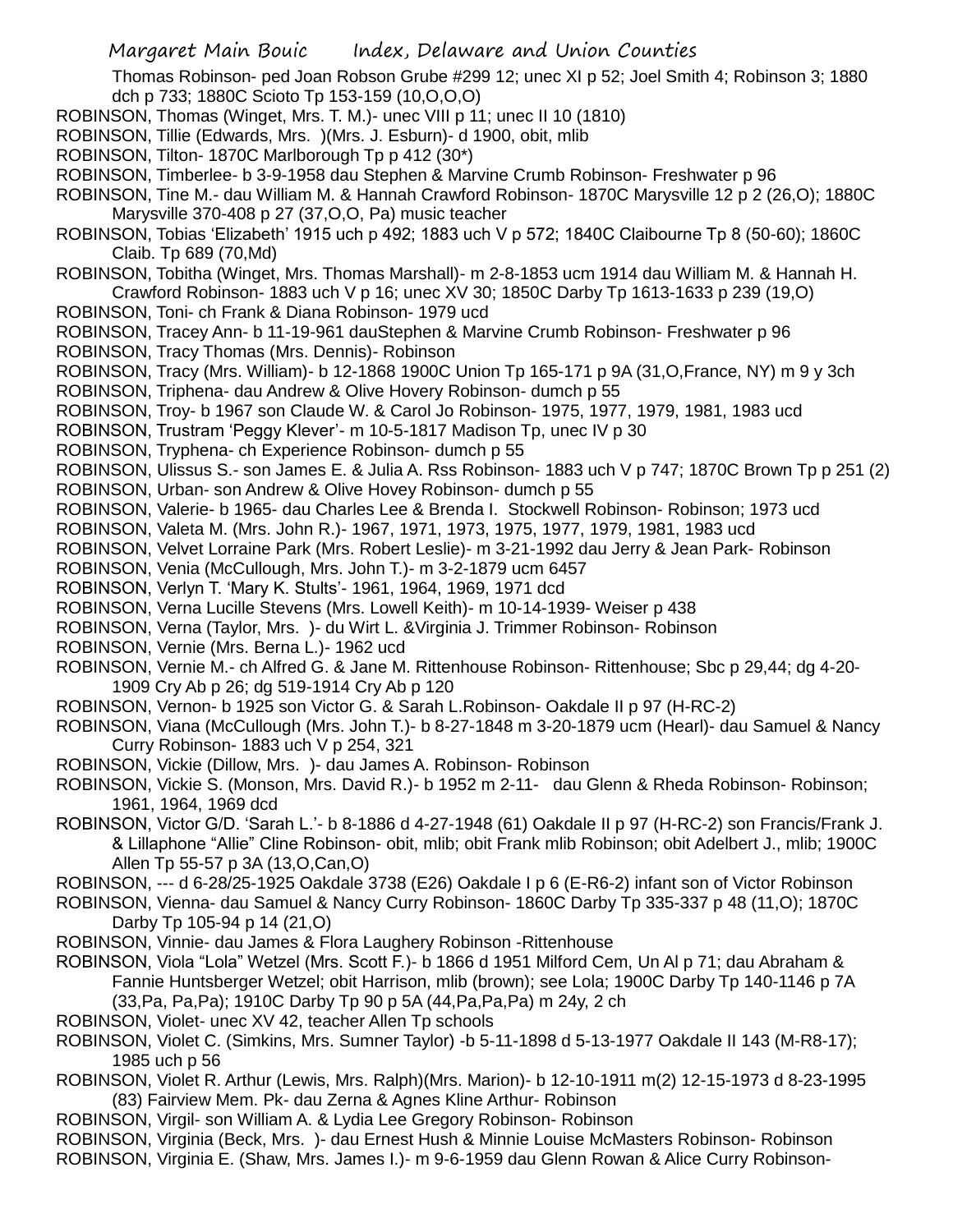Robinson

- ROBINSON, Virginia Kincaid (Mrs. Samuel)- m 12-30-1876 ucm 6009
- ROBINSON, Virginia Lee- delge X p 6
- ROBINSON, Virginia (Mrs. Lloyd)- d 4-20-1978 (80) Radnor Cem- Robinson
- ROBINSON, Virginia J. Trimmer (Mrs. Wirt L.)- Robinson
- ROBINSON, Virginia Lucille Henkle (Mrs. Lloyd Franklin)- m 6-9-1935 Weiser p p 437; 1964 dcd

ROBINSON, Virginia Russell (Mrs. Lloyd)- d 4-20-1978 (80) Radnor Cem- obit, mlib (brown); obit Lloyd, mlib (brown) ; 1961, 1969, 1971 dcd

- ROBINSON, Virginia Tobin (Mrs. Brent)- Robinson
- ROBINSON, Von- son Bernal L. & Bernie Robinson- 1962 ucd (10)
- ROBINSON, Vonda (Nolan, Mrs. )- dau Marshall M. & Ora Kay Martin Robinson- Robinson; obit Marshall, obit, Ora May, mlib (brown)
- ROBINSON, W.- uca p 64, Marysville
- ROBINSON, Walter S/Wells. 'Emma Parrott'- b 11-1894 m 8-24- 1918 d 12–17-1981 (87) Oakdale I p 152 (C-R4-3)- son Thomas L. & Mary E, Clevenger Robinson- Robinson; 1915 uch p 827; 1985 uch p 118, 119; obit, mlib; 1900C Leesburg Tp 2 p 1A (5,O,O,O); 1949, 1959, 1962, 1967, 1971, 1973, 1975, 1977, 1979, 1981 ucd
- ROBINSON, Wanda- research Ryder, Robinson, Drake
- ROBINSON, Warren C. 'Harriet N. Hopkins'- m 1-24-1860 ucm 2981 son William M. & Hannahh, Robinson
	- unec VI p 30; 1850C Darby Tp 1613-1633 p 239 (16,O); 1870C Milford 63-62 p 7 (36,O)
- ROBINSON, Warren/Hiron- 1860C Union Tp 569-573 (26,O)
- ROBINSON, Warren- son Sherman & Nina Elizabeth Loveless Robinson- Loveless p 6
- ROBINSON, Wayne- son Bruce & Lulu Robinson- Robinson
- ROBINSON, Wayne- son Charles & Lily Shank Robinson- 1915 uch p 792
- ROBINSON, W. B.- hadc p 97 (1900 Concord Tp)
- ROBINSON, W. C.- uca p 106; 1883 uch IV 513
- ROBINSON, W. D.- son Elisha Robinson- dumch p 55; 1883 uch IV p 494
- ROBINSON, W. D.- son John & Nancy A. Goodwin Robinson- dg 12-17-1907 Cry Ab p 90; uca p 106
- ROBINSON, W. D.- son John & Nancy Ann Gooding Robinson- dg 12-5-1913 Cry Ab p 75
- ROBINSON, W. D. H.- d 8-14-1858 (6m11d) son Joseph T. & Eliza R. Mann Robinson- Old Millcreek Cem p 1
- ROBINSON, Weldon E.- son James E. & Julia A. Ross Robinson- 1880 dch p 747
- ROBINSON, Wert A. 'Josephine Duncan'- dumch p 148
- ROBINSON, Weslar- brother John C. Robinson- dg 10-4-1901 Cry Ab p 102
- ROBINSON, Wesley- son Hugh & Diana Robinson- 1983 ucd
- ROBINSON, Wesley 'Katie A. Depp'- m 12-22-1879 ucm 6626
- ROBINSON, Wilda (McQuiston, Mrs. Robert)- dau Marshall M. & Ora May Martin Robinson- Robinson; obit Ora May, obit Marshall mlib (brown)
- ROBINSON, Wilda (Shugert, Mrs. )- sister Mary C. Robinson- Robinson
- ROBINSON, Willard- brother Mary C. Robinson- Robinson
- ROBINSON, William- 1915 uch p 278, 302; 1883 uch IV p 503, V p 16, 238, 466
- ROBINSON, William- 1870C Oxford Tp 440 (35\*); delge XV p 10 (1890 Oxford Tp)
- ROBINSON, William- 1870C Porter Tp p 454 (43\*)
- ROBINSON, William- naturalization 1880 England, delge X p 13
- ROBINSON, William- hmp p 89
- ROBINSON, William- delge III p 24, grantor, 1809
- ROBINSON, William- 1880 dch p 411; 1908 dch p 326, 403, 477
- ROBINSON, William- 1835 men p 10 #51 p 29 Concord Tp
- ROBINSON, William- 1870C Concord Tp p 252 (45\*)
- ROBINSON, William- 1870C Concord Tp p 260 (52\*)
- ROBINSON, William- 1870C Concord Tp p 512 (55\*)
- ROBINSON, William- 1870C Trenton Tp p 512 (18)
- ROBINSON, William- 1830C Darby Tp 1m(-5), 1 m (-30), 1f (-30) unec V p 49
- 1840C Darby Tp 1 m (-5) 2m (-10); 1 m (-30), 1 m (-40), 1 f (-10), 1 f (-40) unec V 62
- ROBINSON, William- b 12-1-1799 d 9-4-1871 (71y9m)- 1915 uch p 873
- ROBINSON, William- 1830C Darby Tp 1 m (-5), 1 m (-30), 1 f (-30), unec V p 49; uca p 20
- ROBINSON, William- unec II p 19, 20, 24, recorder (1806)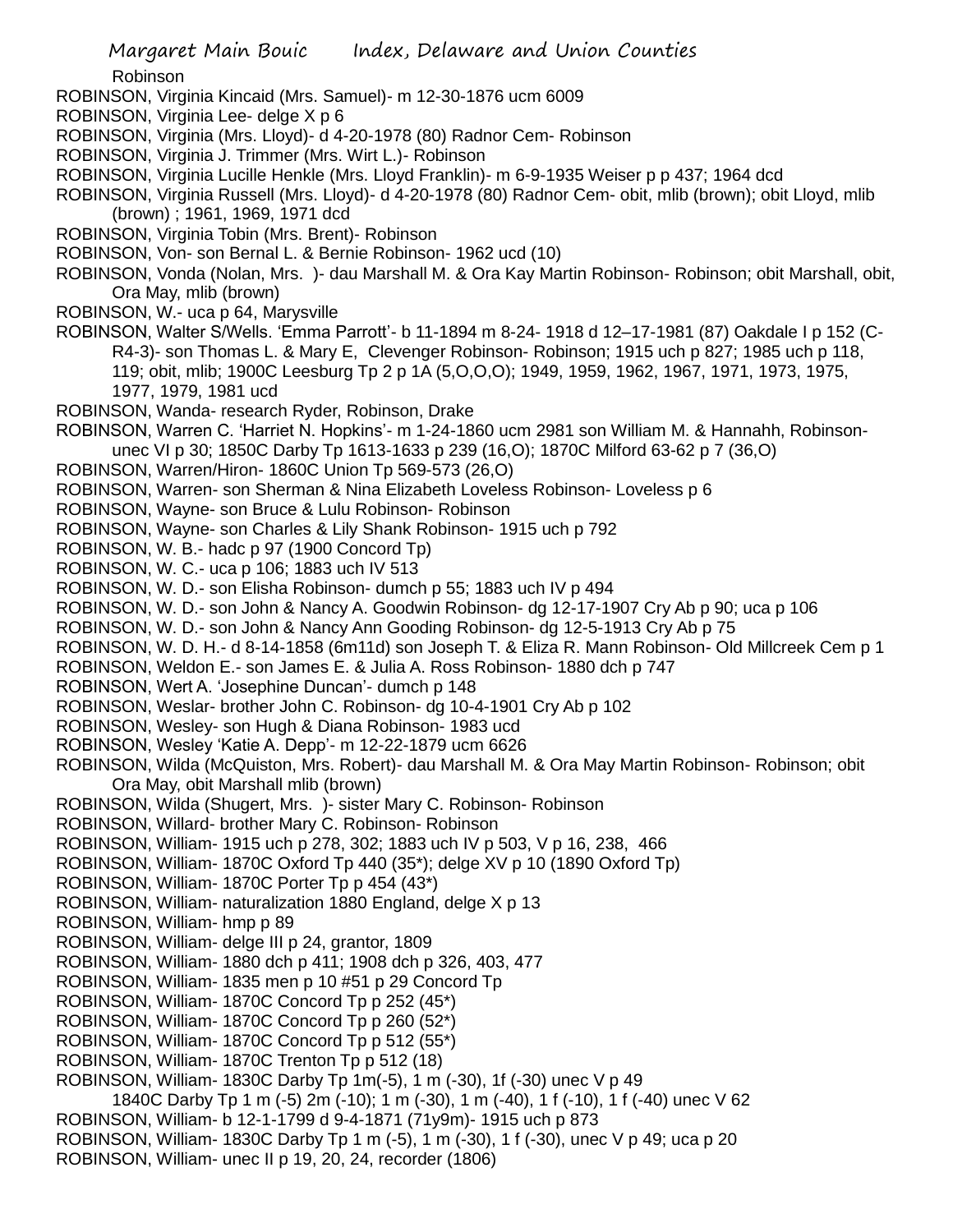ROBINSON, William- research Vining- delge XIV p 19; XV p 72

ROBINSON, William- pallbearer for Dewey Hubbard- dg 6-28-1912- Cry Ab p 138

- ROBISON, ----(Mrs. William)- d Thursday, suicide- dg 7-19-1910 Cry Ab p 139
- ROBISON, —(Temple, Mrs. Leonard)- dau Mrs. William Robinson- dg 7-19-1910 Cry Ab p 139

ROBINSON, William,Sr.- uca p 58, Allen Tp William, Jr.- uca p 58, Allen Tp

ROBINSON, William A.- son David R. & Julia Clapsaddle Robinson- 1900C Washington Tp 86 p 4B (-,O,O,O)

- ROBINSON, William Alfred- delge X p 6
- ROBINSON, William A. 'Elizabeth J. Page'- m 2-23-1869 dcm; delge XIV p 29
- ROBINSON, William A. 'Lydia Lee Gregory'- Robinson
- ROBINSON, William B.- 1870C Porter Tp 454 (12)
- ROBINSON, William B. 'Adell'- b 4-1859 d 1909 Price Cem, djlm p 46; 1900C Jackson Tp 95-97 p 45A (41,O,Pa,Va) m 21y
- ROBINSON, William 'Catherine Floyd'- m 4-18-1851 dcm
- ROBINSON, William C.- b 10-22-1874 Concord Tp son Louis & Mary Lehman Robinson- dcb
- ROBINSON, William D.- Pabst 8 p 23
- ROBINSON, William D.- son John & Nancy Goodin Robinson- 1880 dch p 747
- ROBINSON, William D.- d 10-19-1896 (71-7-5) Concord Tp, b Branford Eng- son William D. Robinsondcdeaths
- ROBINSON, William Daniel 'Mary Taylor'- dcc Ray Bauman 48 Robinson1; 1915 uch p 872, 873; 1883 uch V p 376
- ROBINSON, William Daniel II 'Rebecca Lewis'- b 12-1-1799 m 1824 d 8-24-1870 Powell p 74- son William &Mary Taylor Robinson- dcc Ray Bauman 24; dcq Dorance Arehart 24; 1883 uch V p 747; 1869 wsc p 11; delge XII p 55 (will probated, 8-30-1871); 1840C Concord Tp 120 (40-50); 1850C Concord Tp 2201 p 129 (-,Eng)
- ROBINSON, William Daniel III ' Elizabeth Ann Smith'- b 4-14-1825 m 1850 d 11-1896 Oller Cem p 27, Powell p 88- son William Daniel II & Rebecca Lewis Robinson- dcc Ray Bauman 12; dcq Dorance Arehart 12; 1880 dch p 747; 1915 uch p 873; 1850C Concord Tp 2201 p 129 (25,Eng)
- ROBINSON, William- son David & Helen Griffith Robinson- Robinson
- ROBINSON, William Dudly- b 11-25-1873 Porter Tp dau David & Jane Willer Robinson- dcb
- ROBINSON, William E.- son James & Mary Robinson- 1850C Jerome Tp 1884-1905 p 276 (3,O); 1860C Jerome Tp 7 p 2 (13,O)
- ROBINSON, William 'Elizabeth'- 1860C Washington Tp 1458-1468 197 (52,O)
- ROBINSON, William 'Elizabeth McCampbell'- m 1-17-1850 ucm 1495; unec VII p 59; 1860C Darby Tp 344-346 p 49 (38,O)
- ROBINSON, William 'Glenn Skatz'- d Saturday, Oak Grove Cem, dg 6-6-1911 Cry Ab p 41
- ROBINSON, Will G.- b 6-1870 son Robert & Rebecca Jane Gill Robinson- 1900C Marysville 4th ward 394-407 p 16A (29,O,O,O)
- ROBINSON, William H,.- 1883 uch IV p 492, 510
- ROBINSON, William H. (15-1837) uccp p 14 JB1 p 310; unec VIII p 17
- ROBINSON, William H.- lot purchase Mitchell Cem, 4-1-1878; DJ p 23
- ROBINSON, William H. 'Dollie Cranston'- dumch p 265
- ROBINSON, William 'Hannah Coe'- m 10-4-1826 ucm 117; 1883 uch III 287; unec II p 15
- ROBINSON, William H.- d 9-27-1888 (51y9m) Oakdale 422; Marysville p 51
- ROBINSON, William H.- son Daniel & Nancy Robinson- 1850C Radnor Tp 1138 p 179 (8,O)
- ROBINSON, William Henry- burned to death (19m) Oak Grove Cem- son Mr. and Mrs. Charles Robinson- dg 12-27-1910 Cry Ab p 179
- ROBINSON, William H.- son John W. & Elizabeth Mitchell Robinson- dumch p 21, 97; 1883 uch V p 7,54; unec XI p 70
- ROBINSON, William H. 'Martha A. Robinson'- b 12-2-1836 m 2-27/9-1866 ucm 3918 d 9-27-1888 Oakdale I p 148 (C-R3-10); hjt p 141; 1915 uch p 529, 534, 823; 1883 uch V p 228
- ROBINSON, William Hunter 'Elizabeth McCampbell'- b 1-14-1822 m 1850 d 7-12-1890 Mitchell Cem DJ p 18 son Samuel & Martha Hunter Robinson- uca p 24, 35, 64, 65, 71, 96, 106; 1915 uch p 328, 327; 1883 uch IV p 224, 255, 555; 1850C Jerome Tp 1914-1935 p 279 (28,O); 1870C Darby Tp 106-95 p 14 (48,O);
- ROBINSON, William H.- son William M. & Hannah H. Robinson- 1850C Darby Tp 1613-1633 p 239 (13,O); unec VI p 30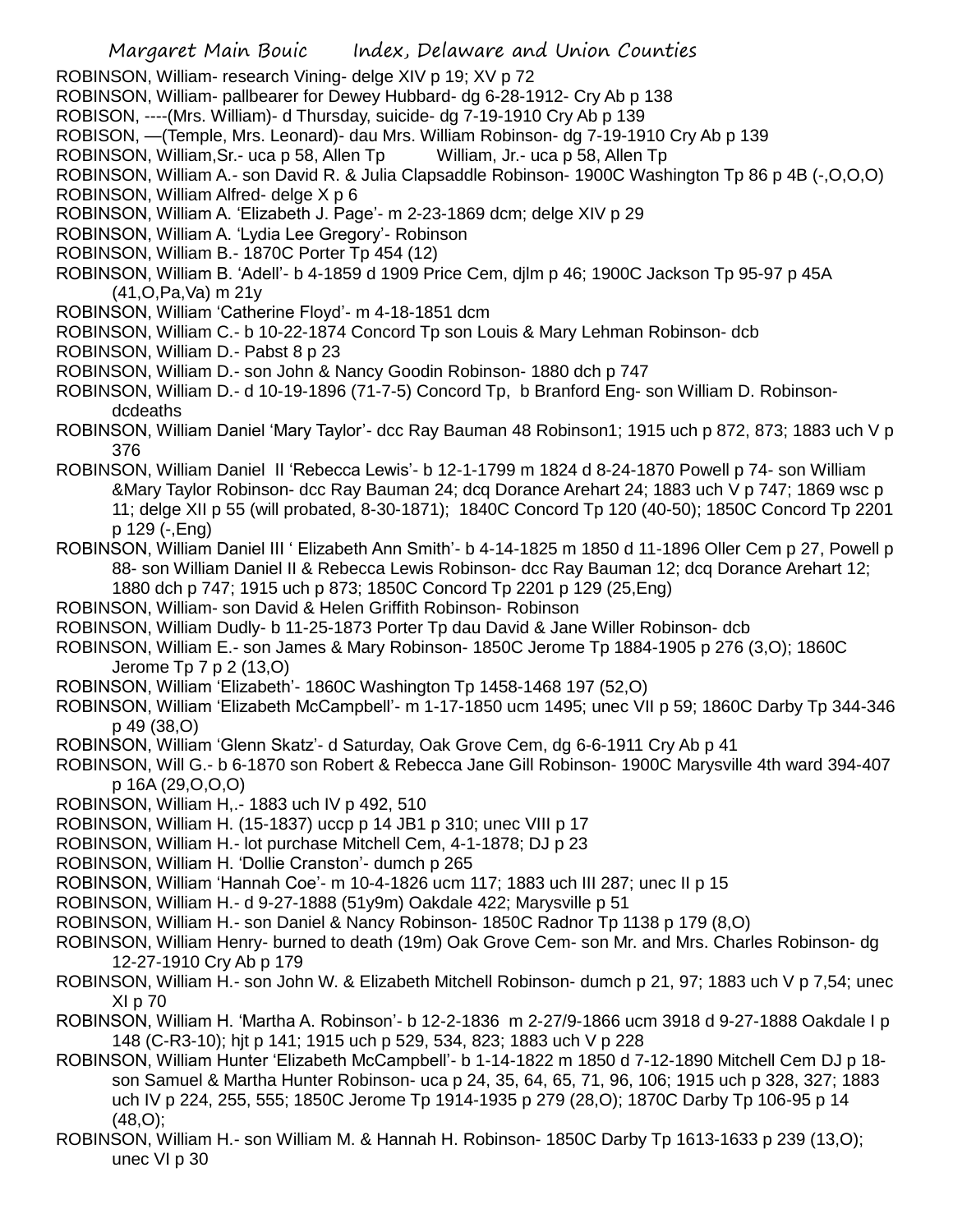ROBINSON, William- son James E. Robinson- Robinson

ROBINSON, William- son James & Jane Morrison Robinson- 1883 uch V p 254

ROBINSON, William- brother J. F. Robinson- Robinson

ROBINSON, William- brother Joshua Robinson- dg 2-21-1911 Cry Ab p 11

ROBINSON, William- b 3-26-1877 Concord Tp son John & Nancy Gooding Robinson- dcb

ROBINSON, William- son Joseph & June Robinson- 1870C Allen Tp 59-58 p 5 (5,O)

ROBINSON, William K. 'Angela M.'- 1973, 1975 ucd

ROBINSON, William L.- dumch p 181; 1883 uch V p 471; uca p 24; 1870C Delaware Town p 282 (18)

ROBINSON, William L.'Mary Ann'- b 7-24-1812 Irel d 3-24-1899 Oakdale I p 101 (D-R9-19)

ROBINSON, William M.- unec XV p 68 (1808 Paris Tp)

ROBINSON, William M.- lot purchase Mitchell Cem, 8-20-1881, DJ p 23

ROBINSON, William M.- d 2-10-1875 (1d) Oakdale 1968 (131D)

ROBINSON, William M.- unec IV p 32, 33, X p 53, 54, XVII p 69, XVIII p 17, candidate for sheriff (1852); Sheriff (1844-1846); uca 64, 65; uccp p 17 appr. JB3 p 72; uccp p 26, appr JB3 p 91; uccp p 29 ex JB 3 p 213; uccp p 31 sheriff JB 3 p 270; uccp p 34 sec JB3 p 490; uccp p 36 security JB4 p 95; uccp p 37, sec JB 4 p 127

ROBINSON, William- son Margaret Robinson- dumch p 416

ROBINSON, William M.- 1883 uch III 16, 122, 193, 238, 328, 330, 332, 334, 344, 367, 372, 373. IV p 435

ROBINSON, William M.- adm estate Simon Rickard- unec X p 47

ROBINSON, William M.- d 5-22-1905 Oakdale 1967 (131-1); 1870C Allen Tp 169-162 (26,Can)

ROBINSON, William M.- b 1-1-1844 Canada d 2-28-1879 Oakdale I p 101 (D-R9-20); Co H. 136 O.V.I.

ROBINSON, William M.- d 2-10-1879 (1d); moved here 5-22-1905

ROBINSON, William M. 'Annie'- unec III p 39; uca p 18, 24; 1860C Marysville 1594-1588 p 290 (50,O)

ROBINSON, William 'Mary Ann'-obit Thomas R, mlib; 1860C Allen Tp 759-766 p 104 (42,Irel; 1870C Allen Tp 116-110 p 8 (57,Irel); 1880C Allen Tp 183-196 p 19 (67,Irel,Irel,Irel)

ROBINSON, William 'Mary Van Sickle' Robinson

ROBINSON, William M. 'Hannah H. Crawford'- b 4-20-1808 m 2-12-1829 ucm 168 d 10-25-1892 Mitchell Cem, DJ p 14; son James & Jane Morrison Robinson- 1883 uch III p 279, 284, 285, 289, IV p 224, V p 25, 26, 267, 268; 1915 uch p 15, 134, 135, 144, 391, 405, 419, 526, 529; Marysville p 10, 35; unec II p 26, VI p 30, 54; hjt p 31; mt 3 p 19 (69-1875); 1830C Darby Tp 80 (20-30); 1840C Darby Tp 1092 (30-40); 1850C Darby Tp 1613-1633 p 239 (42,O); 1870C Marysville 12 p 2 (62,O); 1880C Marysville 370-408 p 27 (72,O,Pa,Pa)

ROBINSON, William 'Matilda Davisson'- m 9-22-1817 Madison Co, unec IV 36

ROBINSON, William 'Minnie Bartlett'- Robinson

ROBINSON, William 'Ortensie V. Eaton'- b 1-1-1844 m 5-13-1873 ucm 5235 d 2-28-1879 son William L.

- Robinson- dumch p 181, 182; 1883 uch V p 481
- ROBINSON, William P. 'Lena L.'- b 1880 Berkshire Cem, Powell 2
- ROBINSON, William P.- son Samuel D. & Ann F. Pollock Robinson- 1883 uch IV p 507; unec VI p 30; 1850C Darby Tp 1569-1589 p 172 (4,O)

ROBINSON, William R. 'Ida M.'- b 7-23-1839 d 3-7-1928 Claibourne Cem p 27

ROBINSON, William- son Robert & Rebecca Jennie Gill Robinson- 1880C Paris Tp 99-101 p 11 (10,O,O,O)

ROBINSON, --- b 10-1-1868 Porter Tp dau Wm. & Rebecca Robinson- dcb

ROBINSON, William S.- d 10-1899 (65) dg 3-23-1900 Cry Ab p 13; delge VII p 18

- ROBINSON, William Seth- delge X p 6
- ROBINSON, William S. 'Rebecca J. Ryder'- m 5-15-1851 dcm
- ROBINSON, William- son Thomas & Ruth A. Salmons Robinson- Robinson
- ROBINSON, William 'Tracy'- b 9-1864 1900C Union Tp 165-171 p 9A (35,O,Irel,Irel)- m 9y

ROBINSON, William- son William & Mary Robinson- 1860C Allen Tp 759-766 p 104 (16, L.Ca); 1870C Allen Tp 116-110 p 8 (26, Can)

ROBINSON, William- son William M. & Annie Robinson- 1860C Marysville 1594-1588 p 290 (20,O)

ROBINSON, William W. 'Mazie'- d 8-5-1980 (61) cremated- Robinson; obit, mlib (brown) ; mt 3 p 13; uca p 59 ROBINSON, Willie 'Hortense Eaton'- m 3-13-1873 ucm (Hearl) '

ROBINSON, Willie- 1870C Thompson Tp p 495 (28\*)

ROBINSON, Willie- son Gunner & Rue Robinson- 1880C Jerome Tp 265-275 p 29 (9,O,O,O)

ROBINSON, Willie- son Dr. Joseph T. & Eliza R. Mann Robinson- dumch p 435; Turney 4

ROBINSON, Willis- delge XII p 9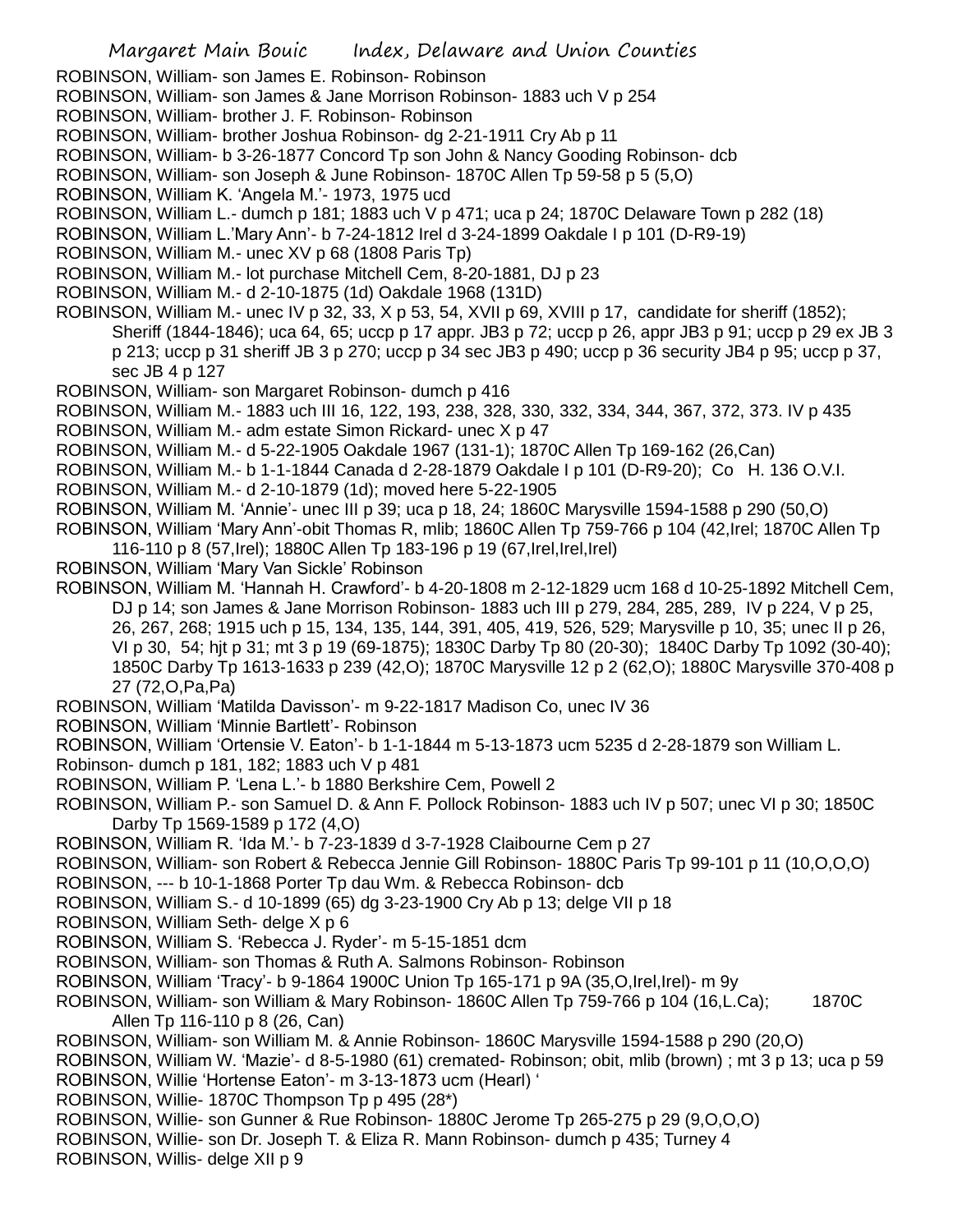ROBINSON, Wilson S. 'Frances Woods'- m 12-20-1866 ucm 4108; mt 3 p 16 ROBINSON, Winefred C.- ch George Patterson & Lydia Ella Webster Robinson- obit Geo. Patterson, mlib; 1883 uch V p 135; unec XV p 23; 1880C Marysville 306-335 p 21 (2,O,O,O) ROBINSON, Winifred Dorothy- b 3-5-1904 d 5-15-1995 Fairview Cem- dau Sherwin S. & Mary Elizabeth Bell Robinson- Robinson 4; opc 583; Smart 5; 1908 dch p 806; Loveless p 5; delge X p 6 ROBINSON, Wirt L. 'Virginia J. Trimmer'- Robinson ROBINSON, W. L.- uca p 58, Allen Tp ROBINSON, W. M.- unec III p 61 (1852); 1883 uch IV p 402, 513; unec III p 37 ROBINSON, W. P.- uca p 106 ROBINSON, W. R.- uca p 87; 1883 uch IV p 452, 464 ROBINSON, W. T. 'Mary Elliott'- 1915 uch p 808 ROBINSON, W. V.- b 12-1869 lived with Joseph & Caroline Francis- 1870C Jerome Tp 242-232 p 31 (6/12,O) ROBINSON, W. W.- son James & Jane Robinson- Mitchell Cem, DJ p 10 ROBIRDS, Charles 'Jane Ann H. Green'- m 2-28-1853 dcm ROBIRDS, Jane Ann H. Green (Mrs. Charles)- m 2-28-1853 dcm ROBISON, Rev.- Pabst 8 p 58 ROBISON, Addam 'Lizza- 1880C Scioto Tp 98-101 (50,O,Mass, Pa) farmer ROBISON, Ann Maria (Baker, Mrs. Ignatius)- m 12-22-1857 dcm; obit Effie, mlib (brown) ROBISON, Anna (Miller, Mrs. )- dau Effie Elizabeth Crisp Robison- Robison ROBISON, Barbara- 1850C porter Tp 3151 p 169 (9,O) ROBISON, Barbara G. (Mrs. Morris M.)- 1961, 1964, 1969, 1971, 1980 dcd ROBISON, Barbary Ann (Bash, Mrs. Calvin)- m 8-29-1861 dcm ROBISON, Betty (Phillians, Mrs. David)- b 9-21-1925 m 68-1947- Maugans Anc p 9; Phillians 3,4; Farnum 9,.10; Hanawalt 5,6 ROBISON, Charity- dau John Robison- dcw Bk 4 p 59(8) ROBISON, Charles A.- 1880 dch p 693

- ROBISON, Charles- son Charles M. & Margaretta Robison- 1880C Marysville 12-15 p 2 (16,O,O,Pa)
- ROBISON, Charles 'Katy Schoby'- son Clarence & Doris Robison- Robison
- ROBISON, Charles M. 'Margaretta'- 1880C Marysville 12-15 p 2 (62,O,O,Pa)
- ROBISON, Clara H.- b 5-1883 dau William & Ida M. Robison- 1900C Claibourne Tp 20-30 p 1A (17,O,O,O)
- ROBISON, Clarence 'Doris'- Robison
- ROBISON, Clarence E. 'Zenetta Catherine Harriston'- White (37)
- ROBISON, Coffin- 1850C Porter Tp 3151 p 169 (8,O)
- ROBISON, Cynthia (Mrs. Dave)- 1979 ucd
- ROBISON, Cynthia- b 1977 dau David & Cynthia Robison- 1977 ucd
- ROBISON, Dave 'Cynthia'- 1979 ucd
- ROBISON, David R. 'Julie Clapsaddle'- m 12-2-1882 ucm (Hearl)
- ROBISON, Doris (Mrs. Clarence)- Robison
- ROBISON, Dorothy E. (Lowe, Mrs. Orville)- d 10-25-1971 Newhouse Cem should be Turner
- ROBISON, Effie Elizabeth Crisp (Mrs. )- b 4-3-1886 d 9-21-1975 Gen Haven Memory Garden-= dau William & Annie Miller Crisp- Robison; obit, mlib (brown) ; 1973, 1975 ucd
- ROBISON, Eileen (Donahoe, Mrs. )- dau Thaddeus & Josephine Whiteside Robison- Robison
- ROBISON, Elen Sawyer (Mrs. Thompson)- m 3-22-1849 Madison Co, unec XI p 9
- ROBISON, Elias- 1850C Claibourne Tp 188 30 (29,O)
- ROBISON, Elijah- son John Robison- dcw Bk 4 p 29 (8)
- ROBISON, Eliza- 1850C Claibourne Tp 188 p 30 (13,O)
- ROBISON, Eliza (Moore, Mrs. Thomas)- m 1859 consent Thomas Robison- unec IV p 66
- ROBISON, Elizabeth- dau John Robison- dcw Bk 4 p 59(8)
- ROBISON, Esther Willoughby (Mrs. John Filmore)- 1985 uch p 36
- ROBISON, Evelyn (Dyer, Mrs. )- dau Effie Elizabeth Crisp Robison- Robison; obit Effie, mlib (brown)
- ROBISON, Faye Selby- dau Clarence J. & Zenetta Belle DeBolt Selby, dcq Zennetta Selby
- ROBISON, Gertrude (Mrs. Rev. James W.)- 1971, 1973, 1975, 1977, 1979, 1981, 1983 ucd
- ROBISON, Glenna (Bobb, Mrs. )- dau Effie Eizabeth Crisp Robison- Robison; obit Effie, mlib (brown)
- ROBISON, Hattie Melissa (Crabbe, Mrs. Philip James)- dau John Filmore & Esther Willoughbty Robison- 1985 uch p 36
- ROBISON, Isaac V.- 1850C Claibourne Tp 99 p 17 (14,O)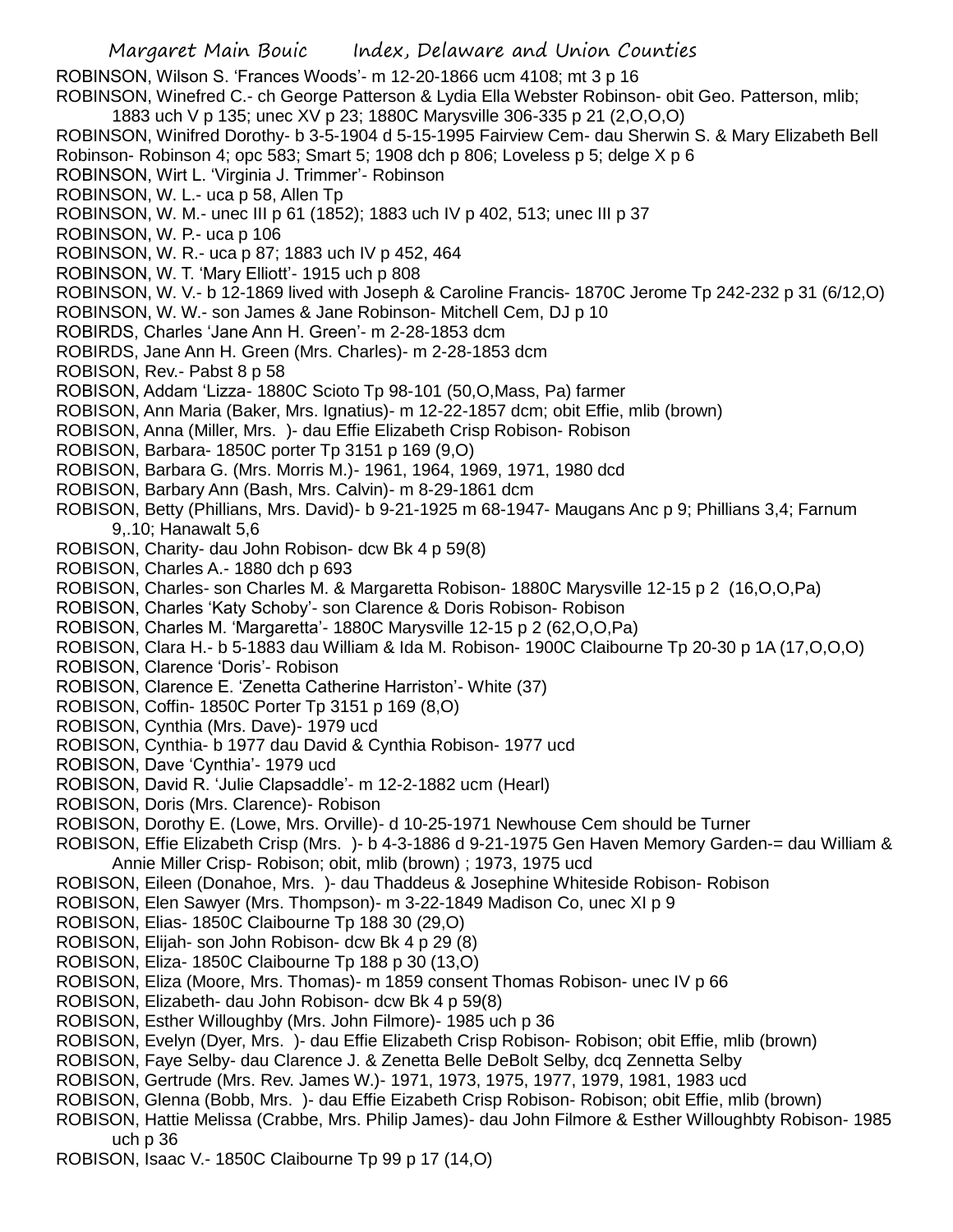Margaret Main Bouic Index, Delaware and Union Counties ROBISON, James- 1850C Porter T[ 3151 [ 169 (17,Va) ROBISON, James- 1850C Liberty Tp Un Co 1052-1069 p 156 (17,O) ROBISON, Rev. James W. 'Gertrude'- son Effie Elizabeth Crisp Robison- Robison; 1971, 1973, 975, 1977, 1979, 1981, 1983 ucd ROBISON, Jane- 1850C Union Tp 1290-1308 p 193 (60,Nova Scotia) ROBISON, Jane- 1850C Marysville 565-578 p 86 (22,O) ROBISON, Jane- 1850C Union Tp 1290-1308 p 193 (60,Nova Scotia) ROBISON, Jane (Walker, Mrs. Henry)- m 2-28-1840 Madison Co, unec IX p 31 ROBISON, Jean Givens (Mrs. Melvin)- m 12-27-1953; delge I p 7 ROBISON, Jean (Mrs. Ron)- 1975, 1977, 1979 ucd ROBISON, John- will, dcw Bk 4 p 59 (8) ROBISON, John- 1850C Liberty Tp Un Co 1052-1069 p 156 (18,O) ROBISON, John A.- d Paulding Co, dg 1-7-1910 Cry Ab p 84, brother Mrs. D. M. Rhodes ROBISON, John Filmore 'Esther Willoughby'- 1985 uch p 36 ROBISON, Josephine Whiteside (Mrs. Thaddeus)- Robison ROBISON, Judy (Horsley, Mrs. )- dau Thaddeus & Josephine Whitside Robison- Robison ROBISON, Julie Clapsaddle (Mrs. David R)- m 12-2-1882 ucm (Hearl) ROBISON, Katy Schoby (Mrs. Charles)- Robison ROBISON, Laura (Petersheim, Mrs. )- dau Charles & Katy Schoby Robison- Robison ROBISON, Lisa- dau Charles & Katy Schoby Robison- Robison ROBISON, Lizza (Mrs. Addam)- 1880C Scioto Tp 98-101 (49, Tenn, Va,Tenn) ROBISON, Lott D.- 1835 men p 31 #95 54 Harlem Tp ROBISON, Lydia- 1850C Porter Tp 3151 p 169 (11,O) ROBISON, Lydia A. (Roloson, Mrs. O. H.)- dau Charles A. Robison- 1880 dch p 693 ROBISON, Margaret- 1850C Union Tp 1290-1308 p 193 (47, Nova Scotia) ROBISON, Margarett- 1850C Claibourne Tp 99 p 17 (9,O) ROBISON, Margret- d 4-9-1901 (80) Kingston Tp, b Va- dcdeaths ROBISON, Margaretta (Mrs. Charles M.- 1880C Marysville 12-15 p 2 (60,Pa,Pa,Pa) ROBISON, Martin- 1850C Porter Tp 3151 p 169 (15,Va) ROBISON, Mary- 1850C Claibourne Tp 188 p 30 (24,O) ROBISON, Mary- 1850C Scioto Tp 2372 p 143 (74,Pa) ROBISON, Mary- 1850C Porter Tp 3151 p 169 (19,Va) ROBISON, Mary- granddau Catherine Weiser- dcw Bk 4 p 74 (9) ROBISON, Mary (Douglas, Mrs. William)- m 3-8-1849 Madison Co, unec XI p 9 ROBISON, Mary Jane- dau John Robison- dcw Bk 4 p 59(8) ROBISON, Melvin 'Jean Givens'- m 12-27-1953 ROBISON, Michael- son Charles & Katy Schoby Robison- Robison ROBISON, Miller- 1835 men p 15 #111 p 21 Burlin Tp ROBISON, Moria- 1850C Porter Tp 3151 p 169 (13,O) ROBISON, Morris M. 'Barbara G.'- 1961, 1964, 1969, 1971, 1980 dcd ROBISON, Nancy J.- 1850C Porter Tp 3151 p 169 (5,O) ROBISON, Naomi (Bobb, Mrs. )- dau Effie Elizabeth Crisp Robison- Robison; obit Effie, mlib (brown) ROBISON, Norma (Thomas, Mrs. )- dau Thaddeus & Josephine Whiteside Robison- Robison ROBISON, Parmelia Lavender (Mrs. Chandler H. J.)- m 12-28-1854 dcm ROBISON, Polly Lane (Mrs. Thomas S.)- m 4-21-1820 Madison Co, unec IV p 52 ROBISON, Ralph- son Thaddeus & Josephine Whiteside Robison- Robison ROBISON, Renee- dau Ronald & Jean Robison- Robison ROBISON, Richard 'Virginia'- 1980 dcd ROBISON, Robert- son Charles & Katy Schoby Robison- Robison ROBISON, Roger- son Thaddeus & Josephine Whiteside Robison- Robison ROBISON, Ronald 'Jean'- 1975, 1977, 1979 ucd ROBISON, Russell- son Thaddeus & Josephine Whiteside Robison- Robison ROBISON, Rusty- son Charles & Katy Schoby Robison- Robison ROBISON, Ruth (Bard, Mrs. )- dau Effie Elizabeth Crisp Robison- Robison; obit Effie, mlib (brown) ROBISON, Samuel- 1850C Claibourne Tp 99 p 17 (12,O) ROBISON, Samuel J.- 1850C Claibourne Tp 188 p 30 (4/12,O)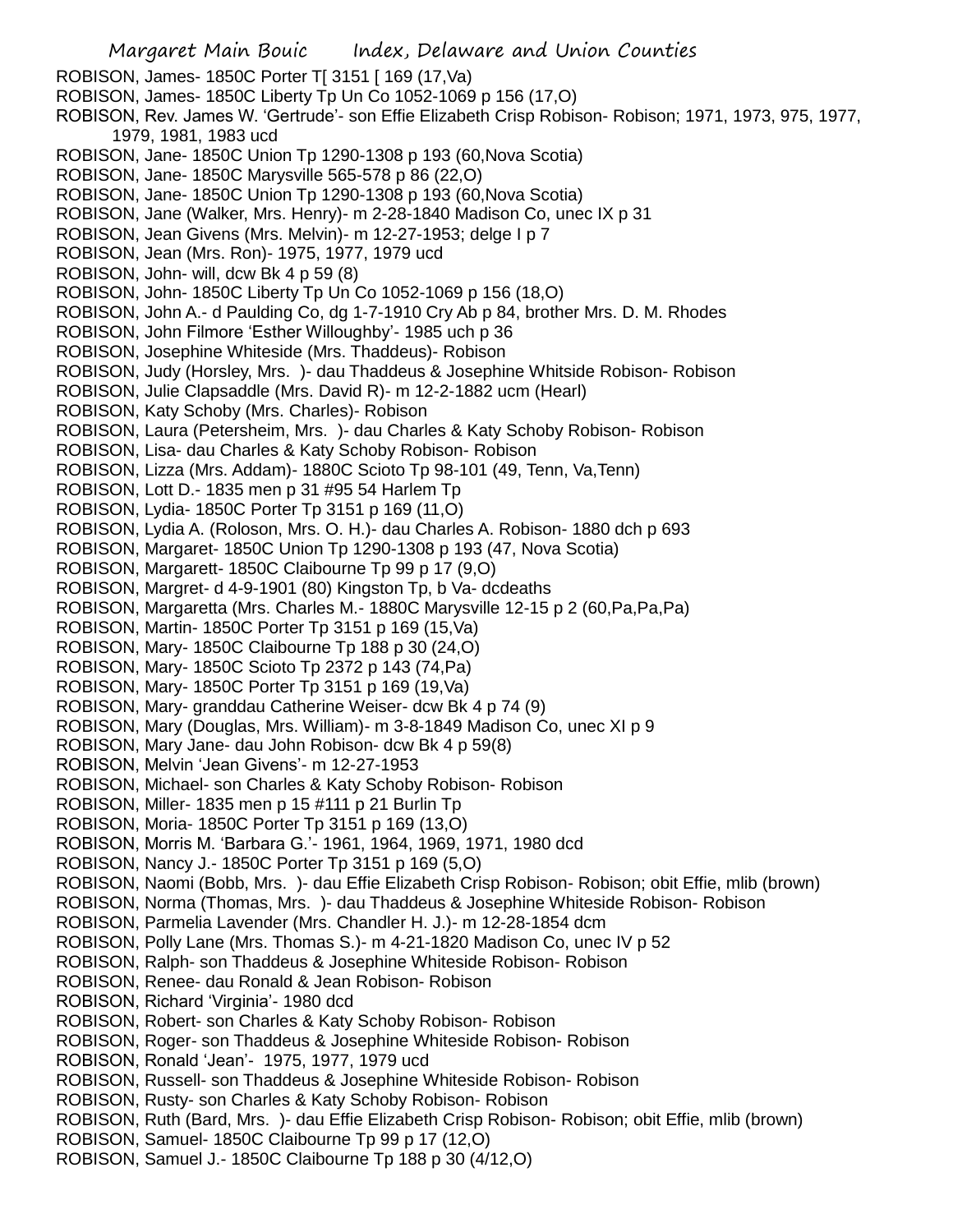- ROBISON, Steven- son Charles & Katy Schoby Robison- Robison
- ROBISON, Susan- dau Morris M. & Barbara Robison- 1961(14), 1964, 1971 dcd
- ROBISON, Thaddeus 'Josephine Whiteside'- Robison
- ROBISON, Thomas- 1870C Jerome Tp 79 p 11 (21,O)
- ROBISON, Thomas- son John Robison- dcw Bk 4 p 59(8)
- ROBISON, Thomas- unec IV p 66 consent for Eliza
- ROBISON, Thomas S. 'Polly Lane'- m 4-21-1820 Madison Co, unec IV 52
- ROBISON, Thompson 'Elen Sawyer'- m 3-22-1849 Madison Co, unec XI p 9
- ROBISON, Tobias- 1850C Claibourne Tp 188 p 30 (60,Md)
- ROBISON, Virginia (Mrs. Richard)- 1980 dcd
- ROBISON, Wesley/Westley- son John Robison- dcw Bk 4 p 59(8)
- ROBISON, William- 1850C Porter Tp 3151 p 169 (21,Va)
- ROBISON, William 'Ida M.'- b 7-1839 1900C Claibourne Tp 20-23 p 1A (60,O,O,O) m 32y
- ROBISON, William- son John Robison- dcw Bk 4 p 59(8)
- ROBISON, Wilma M. (Wood, Mrs. Ernest C.)- b 8-25-1938 Champaign Co m 9-5-1959 d 3-28-1993 Oakdale Cem- dau Thaddeus & Josephine Whiteside Robison- Robison
- ROBISON, Zenetta Catherine Harrison (Mrs. Clarence E.)- dau William Burton & Florence Belle White Harrison- White 37
- ROBLE, Eliza J.- dau John & Margaret Roble- 1850C Liberty Tp Un Co 931-948 p139 (25,Ky)
- ROBLE, John 'Margaret' 1850C Liberty Tp Un Co 931-948 p 139 (48,Pa)
- ROBLE, Margaret (Mrs. John)- 1850C Liberty Tp Un Co 931-948 p 139 (51,Ky)
- ROBLE, Margaret F.- dau John & Margaret Roble- 1850C Liberty Tp Un Co 931-948 p 139 (29,Ky)
- ROBLE, Susan J.- dau John & Margaret Roble- 1850C Liberty Tp Un Co 931-948 p 139 (32,K)
- ROBLE, William H.- son John & Margaret Roble- 1850C Liberty Tp Un Cp 931-948 p 139 (23,KY)
- ROBLES, Jose 'Manuella'- Robles
- ROBLES, Lisa Finnefrock (Mrs. Manuel)- dau John & Ronda Finnefrock- Robles
- ROBLES, Manuel 'Lisa'- son Jose & Manuella Robles- Robles
- ROBLES, Manuel,Jr.- d 11-10-1993 (2) bur Fairfield Co- son Manuel & Lisa Robles- Robles
- ROBLES, Manuella (Mrs. Jose)- Robles
- ROBOTHAM, David H.- son Robert & Jane Benson Robotham- 1915 uch p 644
- ROBOTHAM, Eliza- dau Robert & Jane Benson Robotham- 1915 uch p 643
- ROBOTHAM, Elizabeth- dau Robert & Jane Benson Robotham- 1915 uch p 632
- ROBOTHAM, George- d 1888 son Robert & Jane Benson Robotham- 1915 uch p 643
- ROBOTHAM, Jane Benson (Mrs. Robert)- d 1847- 1915 uch p 643
- ROBOTHAM, Jane- dau Robert & Jane Mooring Robotham- 1915 uch p 643
- ROBOTHAM, Jane Mooring (Mrs. Robert)- 1915 uch p 643
- ROBOTHAM, John- son Robert & Jane Benson Robotham- 1915 uch p 643
- ROBOTHAM, Mahala Doolittle (Mrs. Robert 3rd)- b 1845 m 1865 d 1904 dau Wolcott & Marium Cronkite Dolittle- 1915 uch p 643
- ROBOTHAM, Mary Ann (Stout, Mrs. Frederick)- dau Robert & Jane Benson Robotham- 1915 uch p 643 ROBOTHAM, Mary- dau Robert & Jane Mooring Robotham- 1915 uch p 643
- 
- ROBOTHAM, Moses- son Robert & Jane Mooring Robotham- 1915 uch p 643
- ROBOTHAM, Mooring- son Robert & Jane Benson Robotham- 1915 uch p 643
- ROBOTHAM, Robert 3rd 'Mahala Doolittle'- b 1838 NJ m 1865 d 9-16-1926 son Robert & Jane Benson Robotham, soldier; Oakdale I p 162 (C20); 1915 uch p 642, 643, 644, 645
- ROBOTHAM, Robert 1st son Robert & Jane Benson Robotham- 1915 uch p 643
- ROBOTHAM, Robert 2nd- son Robert & Jane Benson Robotham- 1915 uch p 643
- ROBOTHAM, Robert 'Jane Benson'- d 1851 son Robert & Jane Mooring Robotham- 1915 uch p 643
- ROBOTHAM, Robert 'Jane Mooring'- b 1760 1915 uch p 643
- ROBOTHAM, Sarah- dau Robert & Jane Mooring Robotham- 1915 uch p 643
- ROBOTHAM, Thomas- son Robert & Jane Mooring Robotham- 1915 uch p 643
- ROBOTHAM, William- son Robert & Jane Mooring Robotham- 1915 uch p 643
- ROBSON, Adie (Mrs. Ed)- dau Dwight & Linda Barkeloo- Robson
- ROBSON, Albert 'Fanny Harrington'- obit McGary, mlib
- ROBSON, Andrea- b 1981 ch Robert A. & Karen R. Robson- 1983 ucd
- ROBSON, Anna Shenz (Mrs. Thomas)- b 1871 d 1947 dau Ignatz & Anna Kaiser Siegel Schenz- ped Joan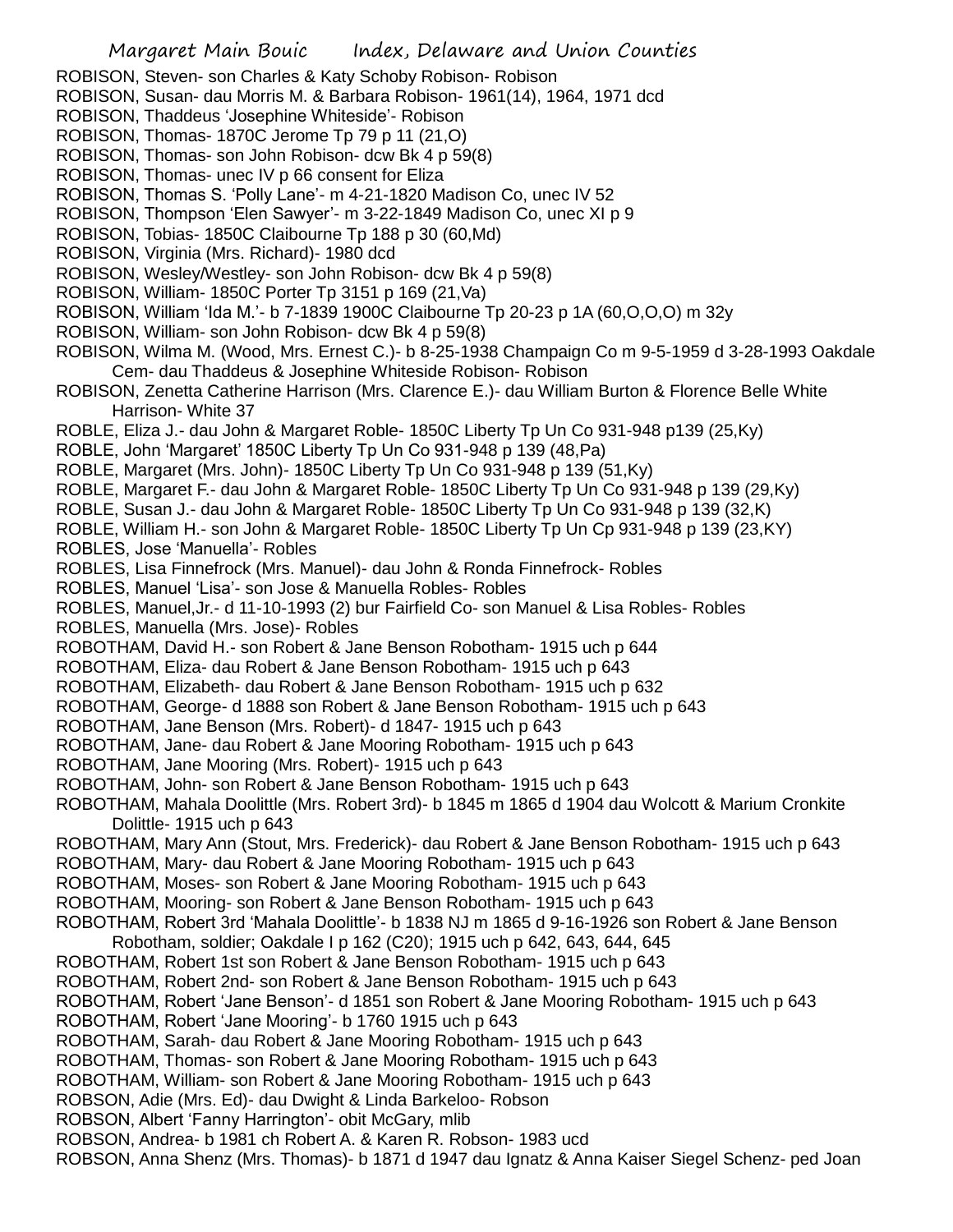Robson Grube #299 9; unec XI p 52

- ROBSON, Brande- b 1972 ch Robert A. & Karen R. Robson- 1983 ucd
- ROBSON, Charles- son Charles W. & Emma Robson- Robson
- ROBSON, Charles W. 'Emma'- Robson
- ROBSON, Clifford- son William Edward & Isabelle Elizabeth Kline Robson- Robosn
- ROBSON, Connie L. (Mrs. Michael- Robson
- ROBSON, David- son William Edward & Isabelle Elizabeth Kline Robson- Robson
- ROBSON, Donald- son William Edward & Isabelle Elizabeth Kline Robson- Robson
- ROBSON, Doris (VanDyke, Mrs. )- dau William Edward & Isabelle Elizabeth Kline Robson- Robson
- ROBSON, Earl 'Sarah Willman'- Robson
- ROBSON, Ed 'Adie Barkeloo'- son Mike & Connie Robson- Robson
- ROBSON, Edward H. 'Erma L. Windson'- b 10-1-1924 d 7-5-1994 (69) Marengo Cem- son William Edward & Isabelle Elizabeth Kline Robson- Robson
- ROBSON, Erma L. Windsor(Mrs. Edward H.)- b 5-12-1925 d 5-6-2000 (74) Marengo Cem- dau Alvin & Myrta Bailey Windson Robson- Robson
- ROBSON, Esther Danforth (Mrs. Paul)- b 9-26-1902 m 12-31-1921- Robson
- ROBSON, Ethel Mae (Kahle, Mrs. Philip Ainsworth,Jr.)- b 7-7-1906 m 9-1-1930- Weiser p 686
- ROBSON, Evelyn ( Hasenzahl, Mrs. )- dau William Edward & Isabelle Elizabeth Kline Robson- Robson
- ROBSON, Fannie Dickinson (Mrs. William A.)- b 3-4-1877 m 11-11-1897 d 2-24-1960 bur North Greenfielddau Ellott & Jessie Harmon Dickinson- Robson
- 
- ROBSON, Fanny Harrington (Mrs. Albert)- obit McGary, mlib
- ROBSON, Gary- son Kernan M. & Wilma J. Lucas Robson- Robson
- ROBSON, Geraldine (Huffman, Mrs. Harold)- m 2-23-1954 dau Charles W. & Emma Robson- Robson
- ROBSON, Helen Louise (Winans, Mrs. John Robert)- b 5-23-1925 m 3-12-1949- Weiser p 637
- ROBSON, Hester- b 4-20-1902 m 1921 d 6-14-1977 (74) dau Thomas & Lottie Danforth- obit, mlib (brown); Robson
- ROBSON, Howard F. 'Naomi Geraldine Corwin'- b 8-22-1917 m 12-25-1939 d 2-23-1994 (76) E. Liberty Cemson Charles W. & Emma Robson- Robson
- ROBSON, Isabelle Elizabeth Kline (Mrs. William Edward)- Robson
- ROBSON, Dr. Jason E.- son Howard F. & Naomi Geraldine Corwin Robson- Robson
- ROBSON, Dr. Jerome A.- son Howard F. & Naomi Geraldine Corwin Robson- Robson
- ROBSON, Joan (Grube, Mrs. )- dau Otis Edward & Mary Etta Robinson Robison- ped 1 #299; unec XI p 52
- ROBSON, Dr. John H.- son Howard F. & Naomi Geraldine Corwin Robson- Robson
- ROBSON, John Phillip 'Lori Lynn Bailey'- m 12-23-1990- son John Robson- grandson Dorothy Coleman-Robson
- ROBSON, Judith Ann (Roush, Mrs. Kenneth)- dau Howard F. & Naomi Geraldine Corwin Robson- Robson
- ROBSON, Karen R. (Mrs. Robert A.)- 1983 ucd
- ROBSON, Kernan M.'Wilma J. Lucas'- m 7-13-1945 son Paul & (H)Esther Danforth Robson- Robson
- ROBSON, Kyla- b 1979 ch Robert A. & Karen R. Robson- 1983 ucd
- ROBSON, Lillie Venoy Shrieves (Mrs. William)- b 1895 d 1955 dau William Elmer & Margaret Ann McQuaid Shrieves- ped Joan Robson Grube #299 5; unec XI p 52
- ROBSON, Lindsey Michelle- b 3-29-1991 dau Ed & Adie Barkeloo Robson- Robson
- ROBSON, L. M.- 1981, 1983 ucd
- ROBSON, Lori Lynn Bailey (Mrs. John Phillip)- m 12-23-1990 dau Robert Bailey- Rogson
- ROBSON, McGary 'Susan Leonard'- b 3-17-1868 Logan Com 11-24-1891 ucm (Hearl) d 12-21-1954 (86) bur Calif.- son Albert & Fanny Harrinton Robson- obit mlib
- ROBSON, Margaret (Mrs. William)- b 1838 d 1907 ped Joan Robson Grube #299 17; unec XI p 53
- ROBSON, Mary (Almendinger, Mrs. )- dau William Edward & Isabelle Elizabeth Kline Robson- Robson
- ROBSON, Mary Etta Robinson (Mrs. Otis Edward)- b 1918 dau Ralph Richard & Anna May Baldman
- Robinson- ped Joan Robson Grube #299 3; unec XI p 52
- ROBSON, Matthew 'Shirley'- 1980 dcd
- ROBSON, Max E. 'Ruth'- son Edward & Erma L. Windsor Robson- Robson
- ROBSON, Merrill- d 1-19-1964 son Edward & Erma L. Windsor Robson- Robson
- ROBSON, Michael'Connie'- son Edward & Erma L. Windsor Robson- Robson
- ROBSON, Minnie (Riddle, Mrs. Walter)- m 9-23-1896 ucm (Hearl)
- ROBSON, Nancy Jean- dau Howard F. & Naomi Geraldine Corwin Robson- Robson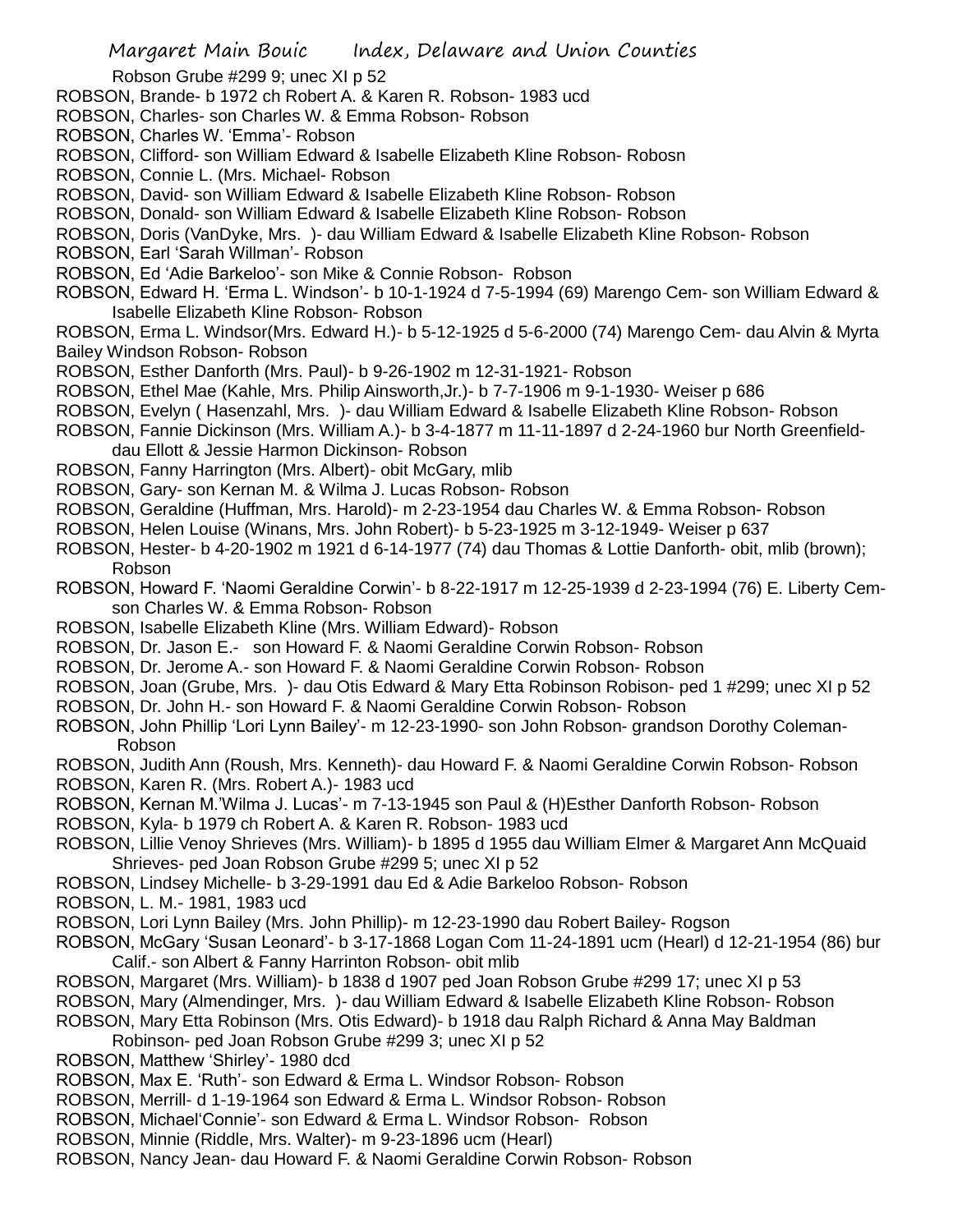ROBSON, Naomi Geraldine Corwin (Mrs. Howard F.)- m 12-225-1939- Robson

- ROBSON, Otis Edward 'Mary Etta Robinson'- b 1916 son William & Lilly Venoy Shrieves Robson- ped Joan Robson Grube #299 2; unec XI p 52
- ROBSON, Paul 'Esther Danforth'- b 8-27-1898 m 12-31-1921 d 7-10-1962 son William & Fannie Dickinson Robson- Robson; obit Hester, mlib (brown)
- ROBSON, Paul 'Rene'- son Kernan & Wilma J. Lucas Robson- Robson
- ROBSON, Richard- son Kernan & Wilma J. Lucas Robson- Robson
- ROBSON, Richard- son William Edward & Isabelle Elizabeth Kline Robson- Robson
- ROBSON, Robert A. 'Karen R.'- 1983 ucd
- ROBSON, Robert D.- son Earl & Sarah Willman Robson- Robson
- ROBSON, Ruth (Mrs. Max E.)- Robson
- ROBSON, Ruth R. (Ballinger, Mrs. Cletus L.)- b 3-27-1900 m 1917 d 2-21-1981 (80) York Cem- dau William & Fannie Dickinson Robson- Robson
- ROBSON, Sara Jane (Heminger, Mrs. David L.)- dau Howard F. & Naomi Geraldine Corwin Robson- Robson
- ROBSON, Sarah Willman (Mrs. Earl)- Robson
- ROBSON, Shirley (Mrs. Matthew)- 1980 dcd
- ROBSON, Susan Leonard (Mrs. McGary)- m 11-24-1891 ucm (Hearl) d 14-1945 Cal obit, McGary, mlib; obit, mlib sister Mrs. Wm. Staley,Sr., Mrs. Cora Beightler, Mrs. Charles Scott, Mrs. Samuel Berger
- ROBSON, Susie (Piatt, Mrs. Charles)- Pabst 1 p 26
- ROBSON, Tamara Lynne- dau Kernan M. & Wilma J. Lucas Robson- Robson
- ROBSON, Thomas 'Anna Shenz'- b 1860 d 1945 son William & Margaret Robson- ped Joan Robson Grube #299 8; unec XI p 52
- ROBSON, Vivian E. (Kunkle, Mrs. J. Earl)- b 7-18-1910 m 6-10-1935 d 1-23-1979 bur Indiana- dau Earl & Sarah Willman Robson- Robson
- ROBSON, William- unec XII p 55 (letter, 1843, E. Liberty)
- ROBSON, William A. 'Fannie Dickinson'- d 1940- Robson
- ROBSON, William Edward' Isabelle Elizabeth Kline'- Robson
- ROBSON, William 'Lillie Venoy Shrieves'- b 1891 d 1977 son Thomas & Anna Shenz Robson- ed Joan Robson Grube #299 4; unec XI p 52
- ROBSON, William L.- son Paul & Esther Danforth Robson- Robson, obit Hester, mlib (brown)
- ROBSON, William 'Margaret'- b 1829 d 1891 ped Joan Robson Grube #299 16; unec XI p 53
- ROBSON, Wilma J. Lucas (Mes. Kernan M.)- b 2-20-1927 m 7-13-1945 d 7-18-1998 (71) dau William & Catheryn Dunham Lucas- Robson
- ROBY, Abbey Wright (Mrs. Charles)- Roby
- ROBY, Albert 'Waneta Alspaugh'- Roby
- ROBY, Amy- dau Lloyd & Doris Roby- Roby- engaged to Scott Anthony Jacobs
- ROBY, --- b 3-30-1901 Berlin Tp dau Charles & Nancy Hill Roby- dcb
- ROBY, Ben H.'Mary A. Harper'- d 8-1942- Roby
- ROBY, Benjamin 'Hannah Irish'- m 3-18-1841 dcm
- ROBY, Betty Owen (Mrs. Jack K.)- m 1950- Roby
- ROBY, Beulah (Lombard, Mrs. Robert)- dau Ben H. & Mary A. Harper Roby- Roby
- ROBY, Brent William- b 4-16-1981 son Mark William & Debra Lee Streng Roby- Roby
- ROBY, Burt- son John Glade & Neva Jo Boyer Roby- Roby
- ROBY, Catherine (Mrs. Thomas)- d 3-11-1870 (74-7-8) Ebenezer Cem, Powell p 325
- ROBY, C. F.- dg 1-7-1908, delge VIII p 28
- ROBY, Charles Glade 'Abbey Wright'- Roby
- ROBY, Charles E.- d 2-5-1964 (80) Roby
- ROBY, Charles Michael 'Dana Renee Leyland'- m 10-17-1987 son John & Neva Jo Roby- roby
- ROBY, Christina Dawn (Jones, Mrs. Timothy Allen)- m 8-1-1992 dau Walter Alan & Joann Roby- Roby
- ROBY, Cindy (Mrs. John)- Roby
- ROBY, Clara Belle Yount (Reed, Mrs. William O.)(Mrs. Ellsworth)- b 6-5-1864 d 1-11-1960 dau Jonathan A. & Sarah Ann Hawkins Yount- Roby; obit, mlib
- ROBY, Dan- son Albert & Waneta Alspaugh Roby- Roby
- ROBY, Dana Renee Leyland (Mrs. Charles Michael)- m 10-17-1987 dau Richard & Carole Leyland- Roby
- ROBY, Debra Lee Streng (Mrs. Mark William)(Miller, Mrs. Brian Ray)- m 10-9-1976 m(2) 6-25-1988 dau Robert W. Streng- Roby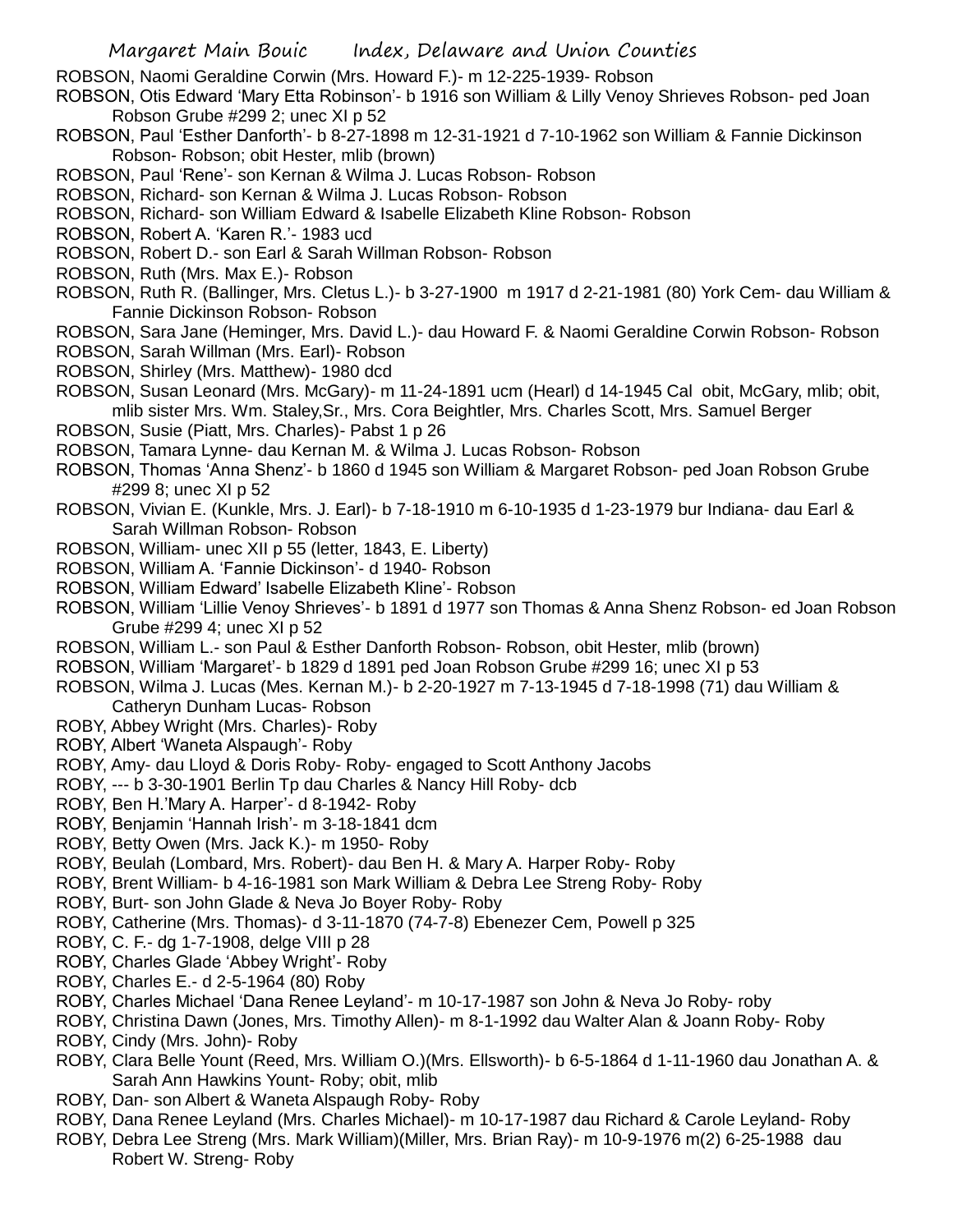- ROBY, Dee Dee (Wholaver, Mrs. David)- dau Thomas & Euletta Roby- Roby
- ROBY, Delia (Russell, Mrs. E. C.)- dau Elton & Martha Oliver Roby- Roby
- ROBY, Doris (Mrs. Lloyd)- Roby
- ROBY, Eleanor (Mrs. Frank)- Roby
- ROBY, Eliga S.'Elizabeth'- b 9-17-1835 d 6-1-1913 Ebenezer Cem, Powell p 325
- ROBY, Elizabeth (Mrs. Eliga S.)- b 9-29-1836 d 7-25-1913 Ebenezer Cem, Powell p 325
- ROBY, Elizabeth A.- dau T. & M.- d 8-25-1856 (3-9-1) Ebenezer Cem, Powell p 325
- ROBY, Elizabeth (Creath, Mrs. John)- m 3-25-1823 Madison Co, unec IV p 63
- ROBY, Elizabeth- d 1-17-1842 (15) Plain City Cem, unec VIII p 9- dau William & Martha Roby
- ROBY, Ellen (Cormany, Mrs. Justin C.)- dau Ben H. & Mary A. Harper Roby- Roby
- ROBY, Ellen Mae Page (Mrs. Hugh Ellsworth)- Roby
- ROBY, Ellsworth 'Clara Belle Yount'- d about 1944- Roby; obit Clara Belle, mlib
- ROBY, Elsworth 'Katie McKitrick'- m 3-7-1883 ucm (Hearl)
- ROBY, Elton M. 'Irene Smith''Martha Oliver'- m (2) 7-23-1939- Roby
- ROBY, Emily (Finch, Mrs. Thomas M.)- m 9-27-1838 Madison Co, unec IX p 6
- ROBY, Euletta (Mrs. Thomas)- m 11-27-1964- dau Albert & Waneta Alspaugh Roby- Roby
- ROBY, Evelyn Lean (Mrs. )- d 1-29-1966 (93) bur Lima- Roby
- ROBY, Frank 'Eleanor'- Roby
- ROBY, Frank- son Elton M. & Irene Smith Roby- roby
- ROBY, George W.- d 4-22-1872 (20-5-29) Ebenezer Cem, Powell 325
- ROBY, G. W. 'Nancy Fickle'- b Va 7-11-1817 m 1840 son Thomas & Sarah Kelly Roby- Powell p 333
- ROBY, Haila (Wuertz, Mrs. George William)- b 5-13-1938 m 7-31-1960 St. Paul p 101; Rausch (112142), III p 258- dau Hugh Ellsworth Roby- Roby
- ROBY, Hannah Irish (Mrs. Benjamin)- m 3-18-1841 dcm
- ROBY, Hannah Roseberry (Mrs. Truman)- m 4-5-1813 Madison Co, unec IV p 22
- ROBY, H.'Milia McDonald'- m 12-5-1826 Madison Co, unec V p 27
- ROBY, Hugh Ellsworth 'Ellen Mae Page'- b 3-22-1915 d 2-2-1999 (83) Forest Grove Cem- son Charles Glade & Abby Wright Roby- Roby
- ROBY, Irene Smith (Mrs. Elton)- d 1931- Roby
- ROBY, Jack K. 'Betty Owen'- m 1950 d 1-24-1987 (68) Forest Grove Cem- son Elton & Irene Smith Roby Roby
- ROBY, James- 1870C Allen Tp 104-99 p 7 (7,O)
- ROBY, James 'Lissie Galloway'- m 5-11-1892 ucm (Hearl)
- ROBY, Joann (Mrs. Walter Alan)- Roby
- ROBY, John Glade. 'Neva Jo Boyer'- m 12-6-1959- son Hugh Ellsworth & Ellen Mae Page Roby
- ROBY, John 'Cindy'- son John G. & Neva Jo Boyer Roby- Roby
- ROBY, John W. 'Lena C. Curren'- 1908 dch p 786
- ROBY, Kathleen- b 11-28-1982 dau Mark & Debra L. Streng Roby- Roby
- ROBY, Katie Mckitrick (Mrs. Elsworth)- m 3- 6-1883 ucm (Hearl)
- ROBY, Kent 'Lori'- son Thomas & Euletta Roby- Roby
- ROBY, L. E.- b 12-4-1874 d 12-11-1949 Plain City Cem, unec VII p 52
- ROBY, Lena C. Curren (Mrs. John W.)- dau Joseph F. & Mary Cavitt Curren- 1908 dch p 786
- ROBY, Lisa- dau Jack K. & Betty Owen Roby- Roby
- ROBY, Lissie Galloway (Mrs. James)- m 5-11-1892 ucm (Hearl)
- ROBY, Lloyd 'Doris'- son Ben H. & Mary A. Harper Roby- Roby
- ROBY, Loretta J. (Knisley, Mrs. Russell)- b 2-20-1937 m 1955 d 9-17-1998 (61) bur London, O.- dau Albert & Waneta Alspaugh Roby- Roby
- ROBY, Lori (Mrs. Kent)- Roby
- ROBY, Margaret (Mrs. Russell)- m 6-11-1850 d 1-5-1870 unec XVII p 63
- ROBY, Mark William 'Debra Lee Streng'- m 10-9-1976 son Dr. William & Bernice Roby- Roby
- ROBY, Martha (Slater, Mrs. John)- m 9-2-1837 Madison Co, unec IX p 5
- ROBY, Martha (Mrs. William)- unec VII p 9
- ROBY, Mary- d 5-3-1879 (53-2-8) Berkshire Tp dcdeaths
- ROBY, Mary A. Harper (Mrs. Ben H.)- d 6-3-1977- Roby
- ROBY, Mary Elizabeth (Boggs, Mrs. Claude)- m 6-22-1939 dau Elton M. & Irene Smith Roby- Roby
- ROBY, Mary Jane (Diehl, Mrs. William)- b 2-14-1836 m 10-23-1865 d 2-28-1920 dau Michael & Matilda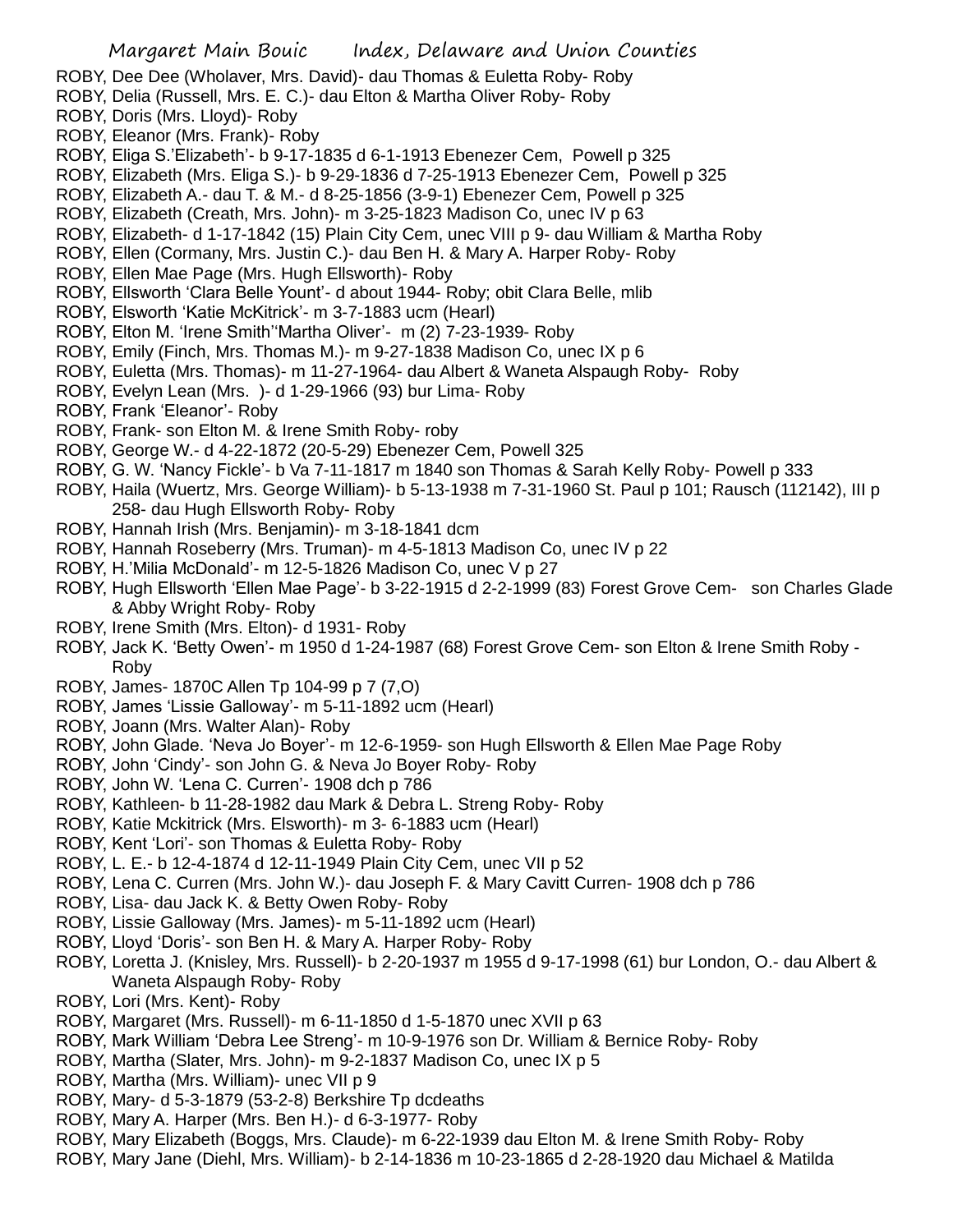Dennison Roby- dcc Paul Stimmel,Jr. 15

- ROBY, Mary Janice (Oiler, Mrs. Dale)- dau Hugh Ellsworth Roby- Roby
- ROBY, Mary M.- Pabst 2 p 34
- ROBY, Mary (Mrs. )(Warren, Mrs. William)- m 10-19-1843 Madison Co, unec X p 7
- ROBY, Matilda Dennison (Mrs. Michael)- b 1804 m 2-14-1826 Madison Co, d 10-20-1893- dcc Paul Stimmel, Jr. 31; unec V p 16
- ROBY, Maud May- b 3-26-1877 Berkshire Tp dau J. M. & Maribal Craig Roby- dcb
- ROBY, Melinda Lee b 1-3-1983 dau Ron & Sandra Evans Roby- Roby
- ROBY, Melissa Maxwell (Mrs. )- dau Marshall & Margaret Johnson Maxwell- dumch p 423
- ROBY, Michael E.- son Willis Roby- Roby
- ROBY, Michael 'Matilda Dennison'- b 1802 m 2-14-1826 Madison Co, d 1880; dcc Paul Stimmel,Jr. 30; unec V p 16
- ROBY, Milia McDonald (Mrs. H.)- m 12-5-1826 Madison County, unec V p 27
- ROBY, Minerva A. (Wallace, Mrs. Charles W.)- m 4-23-1892 ucm (Hearl)
- ROBY, Nancy E. (Mrs. W. K.)- b 5-24-1838 d 1-8-1922 Plain City Cem, unec VII p 52, VIII p 9
- ROBY, Nancy Fickle (Mrs. G. W.)- b 4-3-1813 d 1-30-1889 (76-6-25) Ebenezer Cem, Powell p 326, 333
- ROBY, Nancy J.- d 3-29-1864 (7m23d) dau Eliga & Elizabeth Roby- Ebenezer Cem, Powell p 325
- ROBY, Nancy Smith (Mrs. Robert)- m 12-31-1837 Madison Co, unec IX p 6
- ROBY, Neva Jo Boyer (Mrs. John G.)- b 8-1-1941 m 12-6-1959 d 12-24-1997 (56) Forest Grove Cem- dau Elton & Ruby Anderson Boyer- Roby
- ROBY, Opal K. (Hennis, Mrs. Edward)- b 6-12-1911 m 12-10-1931 d 11-10-1993 (82) Forest Grove Cem- dau Charles & Abbey Wright Roby- Roby
- ROBY, Patti- dau Jack K. & Betty Owen Roby- Roby
- ROBY, Rev, Ralph- dg 2-8-1918, dg 2-15-1918, Cry Ab p 13, 14
- ROBY, Rev. Reuben- dg 2-15-1918 Cry Ab p 14
- ROBY, Richard- son Lloyd Roby- Roby- engaged to Sheri Simon
- ROBY, Richard 'Susanna'- Maugans Anc p 168
- ROBY, Robert 'Nancy Smith'- m 12-31-1837 Madison Co, unec IX p 6
- ROBY, Ron 'Sandra Evans'- Roby
- ROBY, Russell 'Margaret'- m 6-11-1850 d 1-5-1870 unec XVII p 63
- ROBY, Sandra Evans (Mrs. Ron)- Roby
- ROBY, Sarah- 1870C Allen Tp 104-99 p 7 (4,O)
- ROBY, Sarah (Dennison, Mrs. Hustin)- m 2-29-1825 unec V p 16
- ROBY, Sarah (Gale, Mrs. Jacob)- m 7-31-1849 Madison C, unec XI p 44
- ROBY, Sarah- dau G. W. & N. Roby- d 3-6-1860 (16-9-13) Ebenezer Cem, Powell 326
- ROBY, Sarah Kelly (Mrs. Thomas)- d 1831- Powell p 333
- ROBY, Sarah- dau Mark William & Debra L Strena Roby- Roby
- ROBY, Stella (Cooper, Mrs. Charles F.)- dau Ben H. & Mary A. Harper Roby- Roby
- ROBY, Susanna Dement (Mrs. William)- b 3-29-1745 m 12-12-1762 d 1784 dau William & Mary Turner Dement- Maugans Anc p 168
- ROBY, Susanna (Mrs. Richard)- Maugans Anc p 168
- ROBY, T. B.- son G. W. & Nancy Fickle Roby- Civil war; Powell p 333
- ROBY, Thomas- 1835 men p 21 #19 p 55, Harmony Tp
- ROBY, Thomas 'Sarah Kelly'' '- d 1877 Wisconsin- Powell 333
- ROBY, Thomas E. 'Euletta'- b 6-25-1943 m 1964 d 1123-1993 (50) Forest Grove Cem- son Elton M. & Martha Oliver Roby- Roby
- ROBY, Tom 'Euletta'- m 11-27-1964- Roby
- ROBY, Truman 'Hannah Roseberry'- m 4-5-1813 Madison Co unec IV p 22
- ROBY, Walter Alan 'Joann'- Roby
- ROBY, Waneta Alspaugh (Mrs. Albert)- Roby
- ROBY, William- 1850C Darby Tp 1710-1730 p 252 (17,O)
- ROBY, William L.- d 3-24-1873 (19-5-25) Ebenezer Cem, Powell p 325
- ROBY, William 'Martha'- unec VIII p 9
- ROBY, William 'Susanna Dement'- m 12-12-1762 son Richard & Susanna Roby- Maugans And p 168 ROBY, Willis- Roby
- ROBY, W. K. 'Nancy E.'- b 3-25-1835 d 1-19-1899 Plain City Cem, unec VII p 52, VIII p 9